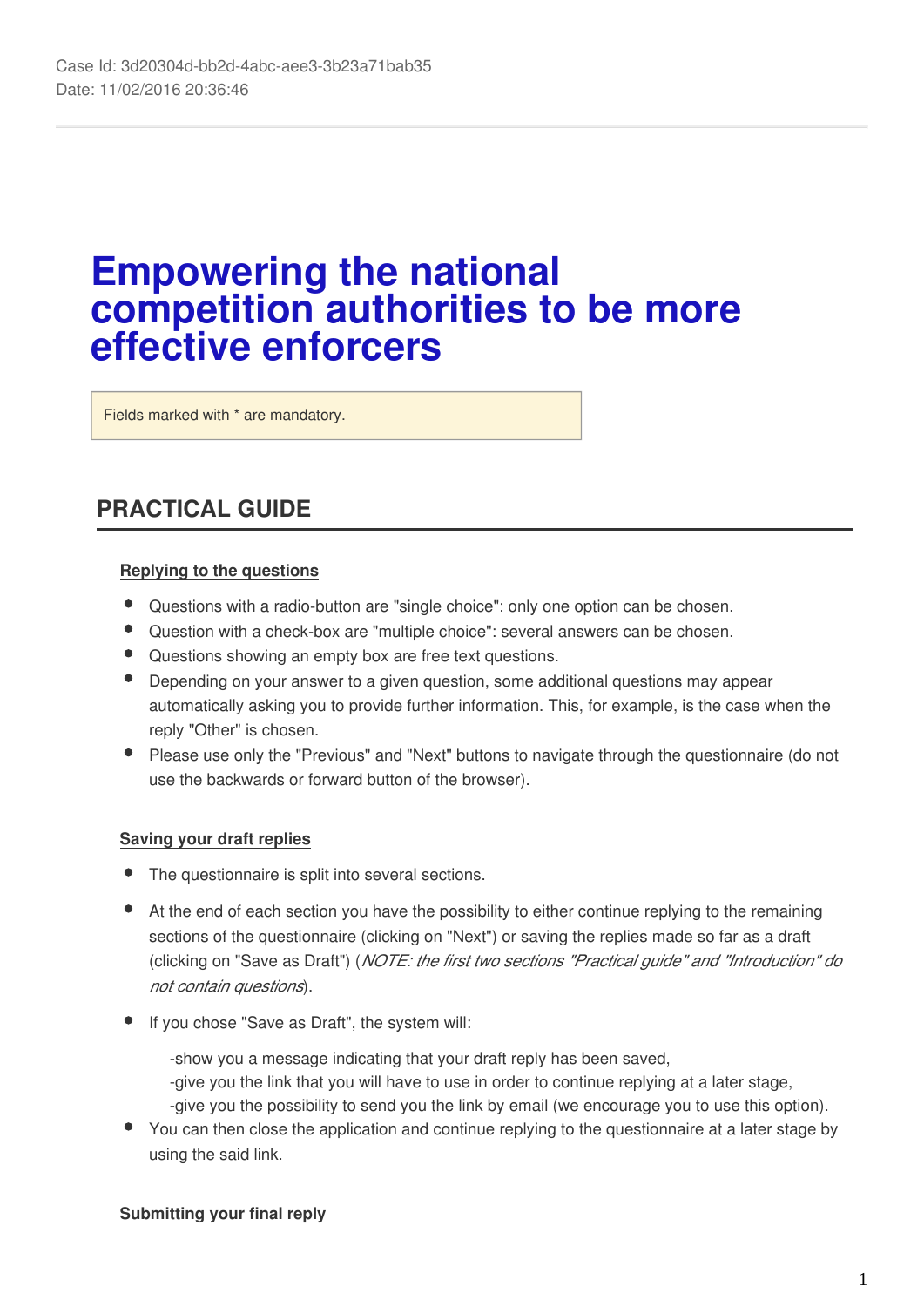- The submission of the final reply can only be done by clicking the "**Submit**" button that you will find in the last section "**Conclusion and Submission**".
- Once you submit your reply, the system will show you a message indicating the case identification number of your reply ("**Case Id**"). Please keep this Case Id. number as it could be necessary in order to identify your reply in case you want to modify it at a later stage.
- You will also be given the opportunity to either print or download your reply for your own records.

### **INTRODUCTION**

*Preliminary Remark: The following questionnaire has been drafted by the Services of the Directorate General for Competition in order to collect views on the enforcement of the EU competition rules by national competition authorities. The questionnaire does not reflect the views of the European Commission and will not prejudice its future decisions, if any, on further action on this issue.*

### **A. Purpose of the consultation**

The purpose of the present consultation is to gather information on how to better serve the citizens of the European Union through the Union's competition law framework. This consultation invites citizens and stakeholders to provide feedback on their experience/knowledge of issues that national competition authorities may face which impact on their ability to effectively enforce the EU competition rules and what action, if any, should be taken in this regard.

The Commission will carefully analyse the outcome of the consultation before deciding whether and to what extent it should take further action. Input from stakeholders may be used in an Impact Assessment to assess which measures should be taken, if any, to ensure national competition authorities are empowered to be effective enforcers.

### **B. Background**

Competition policy in Europe is a vital part of the [internal market.](http://ec.europa.eu/priorities/internal-market/index_en.htm) The aim of the EU competition rules is to provide everyone in Europe with better quality and innovative goods and services at lower prices. Competition policy is about applying rules to make sure companies compete fairly with each other. This encourages enterprise and efficiency, creates a wider choice for consumers and helps reduce prices and improve quality. These are the reasons why competition authorities fight [anticompetitive behaviour](http://ec.europa.eu/competition/antitrust/overview_en.html).

The national competition authorities are essential partners for enforcing the EU competition rules alongside the European Commission. Since 2004, the national competition authorities have been empowered by Regulation 1/2003 to apply the EU competition rules. The national competition authorities and the European Commission closely cooperate with each other in the European Competition Network, to ensure the EU competition rules are applied in a consistent way.[1]

Enforcement of the EU competition rules by both the European Commission and the national competition authorities is an essential building block to create an open, competitive and innovative single market and is crucial for creating jobs and growth in all sectors of the economy. The national competition authorities thus play a key role in making sure that the single market works well and fairly for the benefit of business and consumers.

However there is potential for the national competition authorities to do much more. It is not enough to simply give the national competition authorities the powers to apply the EU antitrust rules: they need to have the means and instruments to act effectively.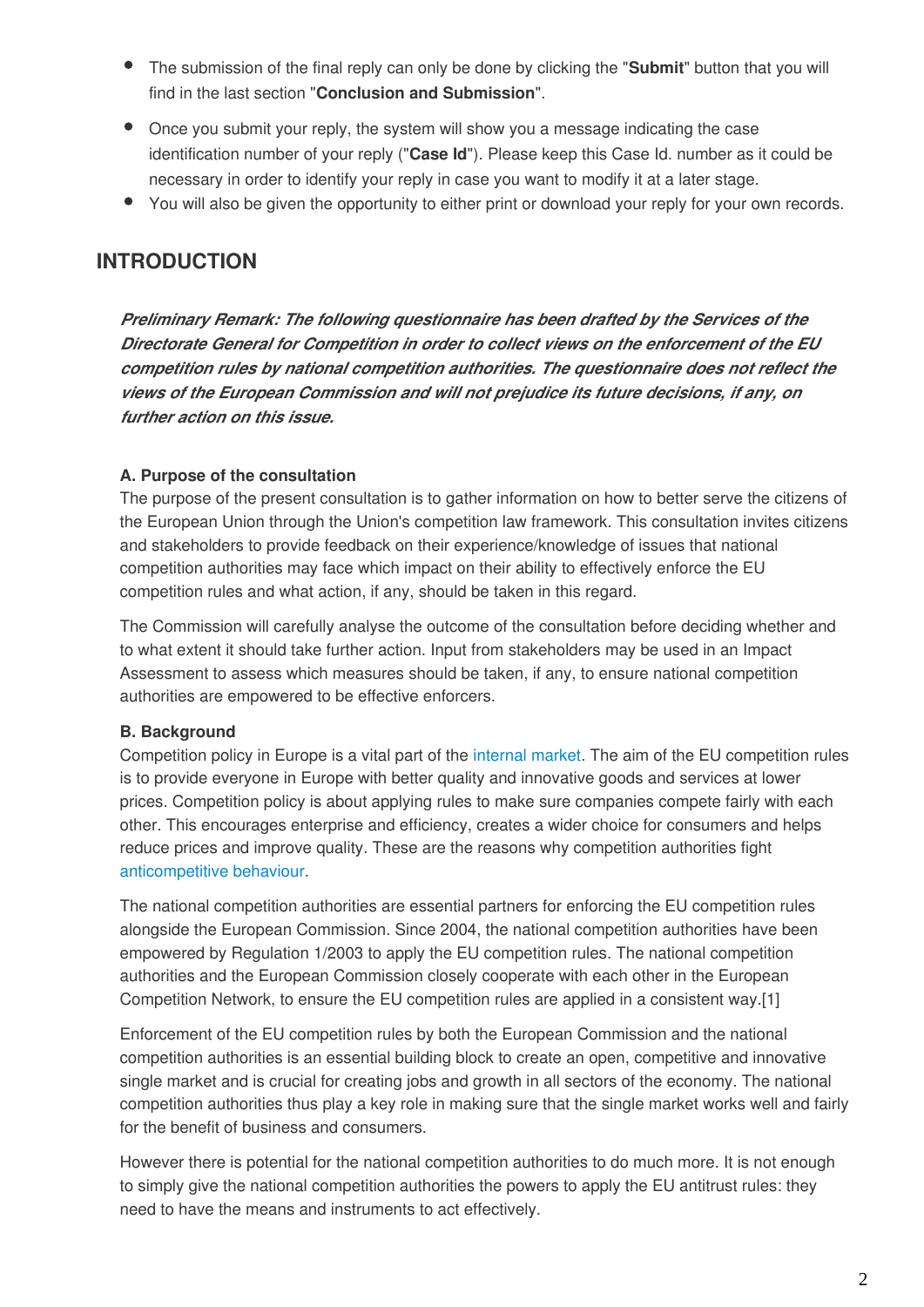On 9 July 2014, the Commission adopted a Communication on Ten Years of Antitrust Enforcement under Regulation 1/2003: Achievements and Future Perspectives[2] which identified areas for action to empower the national competition authorities to be more effective enforcers, *namely to guarantee that the national competition authorities:*

- *(1) have an effective enforcement toolbox;*
- *(2) can impose effective fines;*

 *(3) have effective leniency programmes to encourage companies to come clean about cartels and*

 *(4) have adequate resources and are sufficiently independent.*

By way of follow-up to the Communication, the Commission has engaged in detailed fact-finding with the national competition authorities. This public consultation aims to get the views of stakeholders, experts and the public at large.

### **C. General remarks regarding the consultation**

Any citizen or interested stakeholder organisation is invited to participate in the consultation. In particular, stakeholders active in competition matters, including businesses, their legal and economic advisors, consumer and industry associations and members of the academic community, are invited to respond to the questionnaire. Replies can be submitted in all official languages.

Any other comments and information is welcome, in particular, other documents, reports, studies, etc. which may be relevant.

The questionnaire is divided into three parts:

- A. About you
- B. General questions
- C. Detailed questions for stakeholders active in competition matters

The detailed questions are further sub-divided into four **optional** sections:

- C.1. Resources and independence of the national competition authorities
- C.2. Enforcement toolbox of the national competition authorities
- C.3. Powers of national competition authorities to fine undertakings
- C.4. Leniency programmes

We encourage *all respondents to the questionnaire to reply to the general questions*.

In addition, we encourage *stakeholders active in competition matters to also reply to the sections with the detailed questions (C.1 to C.4).* As these sections are optional, stakeholders may select those sections about which they have experience/knowledge.

Respondents only replying to the general questions are also invited to read the introductory parts of each of the sections C.1. to C.4 as they provide further background information on the scope of the questionnaire.

The deadline for replies is **12 February 2016**.

You can send to the mailbox **COMP-ECNPLUS@ec.europa.eu any additional question or information** that you consider relevant to empowering the national competition authorities to be more effective enforcers.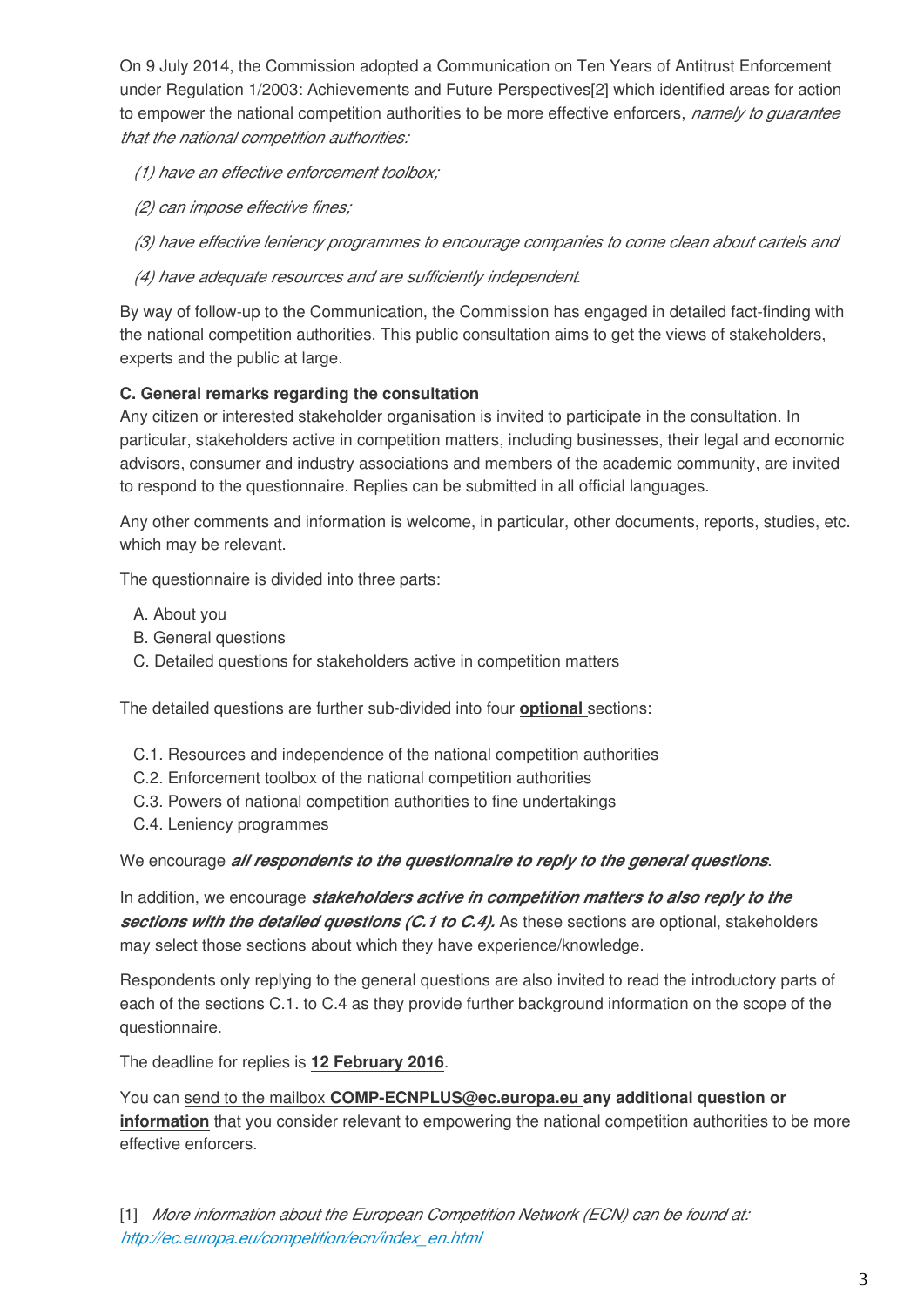# A. ABOUT YOU

# **\* 1. Are you replying as:**

- $\bullet$  a private individual
- **a** an organisation or a company
- a public authority or an international organisation

### **Please provide your contact details below:**

# **\*** Your full name

Our responses do not necessarily reflect the opinion of all the members of the AEDC, although the document and our replies have been discussed within the Managing Board of the association. The working group in charge of preparing and drafting the replies to the questionnaire was composed by (in alphabetical order): Marcos Araujo, Oriol Armengol, Sergio Baches, Alejandro Camacho, Ramón García, Borja Martínez, Iliana Núñez, Irene Robledo, Lourdes Ruiz, and Patricia Vidal. The group has been coordinated by Marcos Araujo. Additional comments were submitted by Antonio Creus.

# **\*** Organisation represented

Asociación Española para la Defensa de la Competencia (AEDC)

# **\*** Location (Country)

Spain

**\*** Email address

secretaria@aedc.es

### **1.1. Please indicate which type of organisation or company it is:**

- 
- Non-governmental organisation ● Public Authority
- C Company/SME/micro-enterprise/sole trader C Industry association
- 
- 
- Academic institution Consumer organisation
	-
	-
- Consultancy/law firm
- Media News 2008 17ade union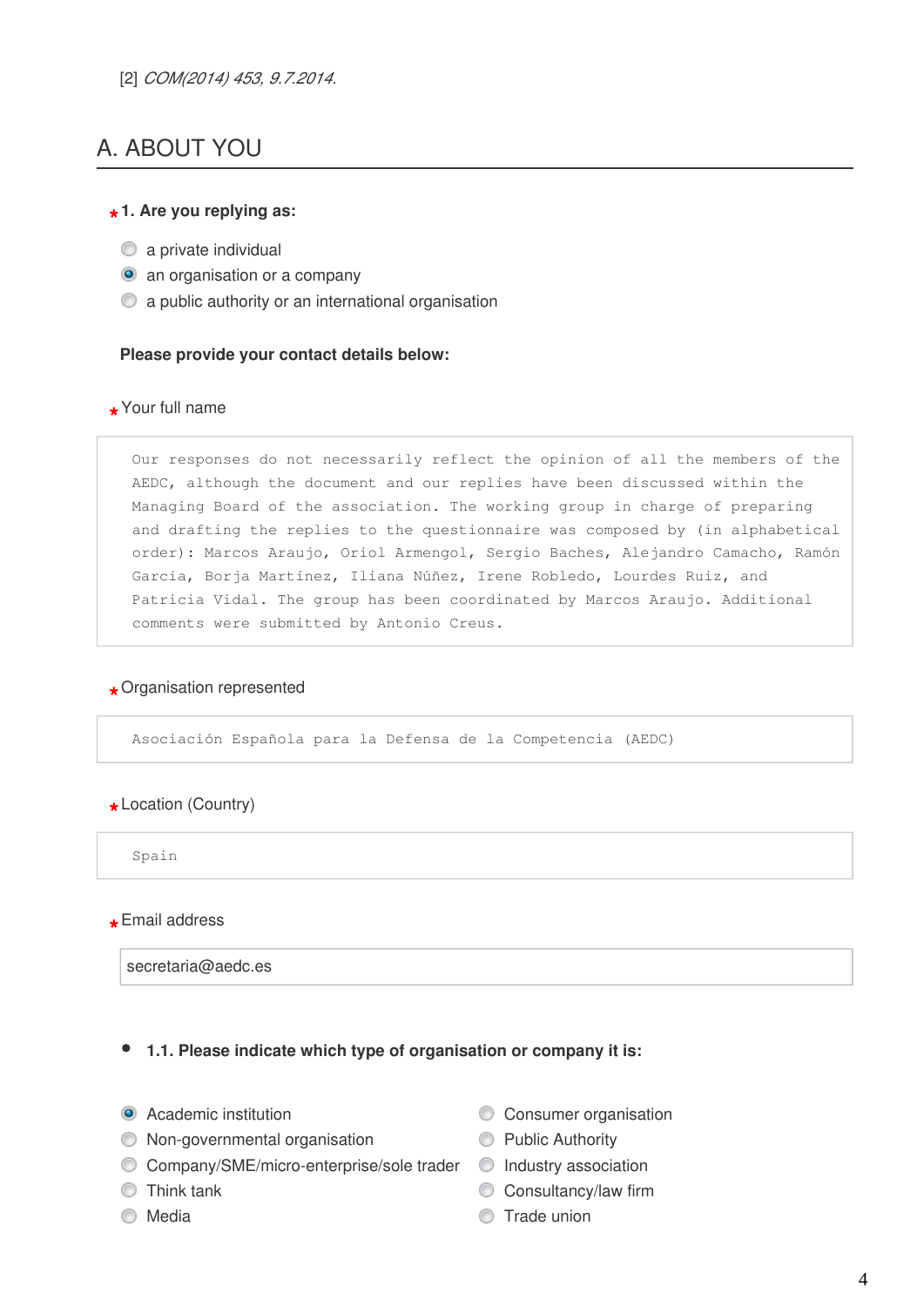### **3. Where are you based?**

Spain

 $\checkmark$ 

### **4. Do you represent interests or carry out activity at:**

- National level (your country only)
- EU level
- **O** International level
- **O** Other

In the interests of transparency, the Commission asks organisations who wish to submit comments in the context of public consultations to provide the Commission and the public at large with information about whom and what they represent by registering in the [Transparency Register a](http://ec.europa.eu/transparencyregister/public/homePage.do)nd subscribing to its [Code of Conduct.](http://ec.europa.eu/transparencyregister/public/staticPage/displayStaticPage.do?locale=en&reference=CODE_OF_CONDUCT) If an organisation decides not to provide this information, it is the Commission's stated policy to list the contribution as part of the individual contributions. (Consultation Standards, see COM (2002) 704; Better Regulation guidelines, see SWD(2015)111 final and Communication on ETI Follow-up, see COM (2007) 127).

If you are a registered organisation, please indicate below your Register ID number when replying to the online questionnaire. Your contribution will then be considered as representative of the views of your organisation.

If your organisation is not registered, you have the opportunity to [Register now](https://ec.europa.eu/transparencyregister/public/ri/registering.do?locale=en). Then you can return to this page, continue replying the questionnaire and submit your contribution as a registered organisation.

It is important to read the specific privacy statement attached to the announcement of this public consultation for information on how your personal data and contribution will be used.

### **5. For registered organisations: indicate here your Register ID number**

# **\* 6. Please choose from one of the following options on the use of your contribution:**

### **My/our contribution,**

**Can be directly published with my personal/organisation information (I consent to publication of all information in my contribution in whole or in part including my**

**name/the name of my organisation, and I declare that nothing within my response is unlawful or would infringe the rights of any third party in a manner that would prevent publication).**

**Can be directly published provided that I/my organisation remain(s) anonymous (I consent to publication of any information in my contribution in whole or in part (which**

**may include quotes or opinions I express) provided that this is done anonymously. I declare that nothing within my response is unlawful or would infringe the rights of any third party in a manner that would prevent publication.**

**Cannot be directly published but may be included within statistical data (I understand that my contribution will not be directly published, but that my anonymised responses**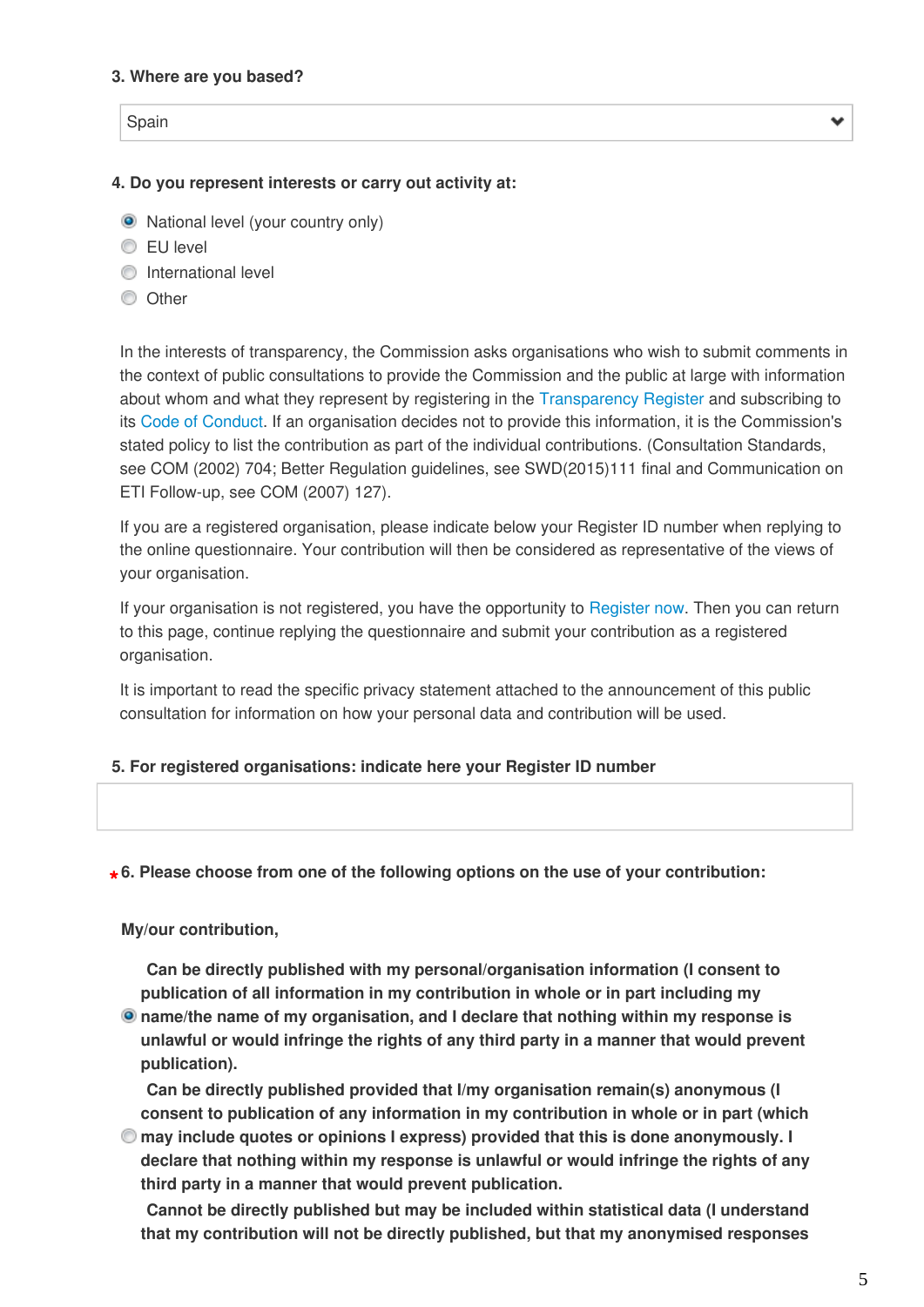**may be included in published statistical data, for example, to show general trends in the response to this consultation) Note that your answers may be subject to a request for public access to documents under Regulation (EC) No 1049/2001.**

**7. Finally, if required, can the Commission services contact you for further details on the information you have submitted?**

O Yes O No

# B. GENERAL QUESTIONS FOR ALL RESPONDENTS TO THE **QUESTIONNAIRE**

The aim of the EU competition rules is to provide everyone in Europe with better quality and innovative goods and services at lower prices.

The national competition authorities together with the Commission are responsible for applying the EU competition rules to fight anti-competitive behaviour and make sure companies compete fairly with each other.

This encourages enterprise, innovation and productivity, creates a wider choice for consumers and helps reduce prices and improve quality.

### **1. Do you think that the EU competition rules are effectively enforced by the national competition authorities ?**

- Strongly disagree
- **O** Disagree
- C Agree
- Strongly Agree
- **O** Neutral
- $\bullet$  Do not know/Not applicable
- **Please indicate which Member State(s) your answer refers to:**

Spain

**If you have different views for different countries, please clarify below your views for each country.**

Not applicable.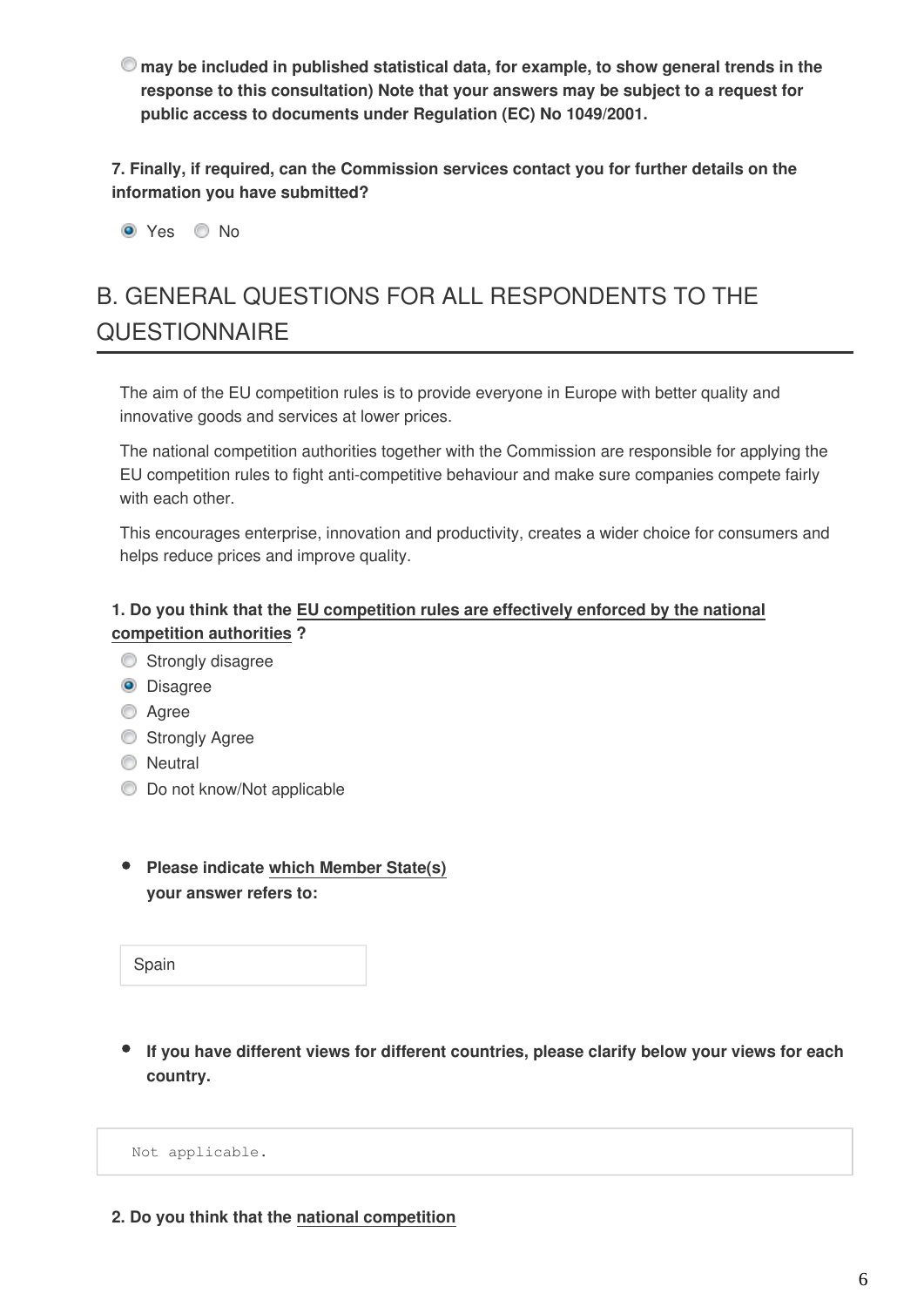### **authorities could do more to enforce the EU competition rules?**

- **Strongly disagree**
- **Disagree**
- **O** Agree
- **Strongly Agree**
- **Neutral**
- $\bullet$  Do not know/Not applicable
- **Please indicate which Member State(s) your answer refers to:**

| Spain |  |  |  |  |
|-------|--|--|--|--|
|-------|--|--|--|--|

**If you have different views for different countries, please clarify below your views for each country.**

Not applicable.

### **3. For the NCAs identified above, which measures do you think would help them to be m ore effective enforcers of EU competition rules?**

|                                                                                                                                                                                                                 |  |           | Agree     | Neutral | opinion |
|-----------------------------------------------------------------------------------------------------------------------------------------------------------------------------------------------------------------|--|-----------|-----------|---------|---------|
| Ensuring national<br>competition<br>authorities have<br>guarantees that<br>they enforce the<br>EU competition<br>rules in the general<br>interest of the EU<br>and do not take<br>instructions when<br>doing so |  | $\bullet$ |           |         |         |
| Ensuring national<br>competition<br>authorities have<br>sufficient<br>resources to<br>perform their tasks                                                                                                       |  |           | $\bullet$ |         |         |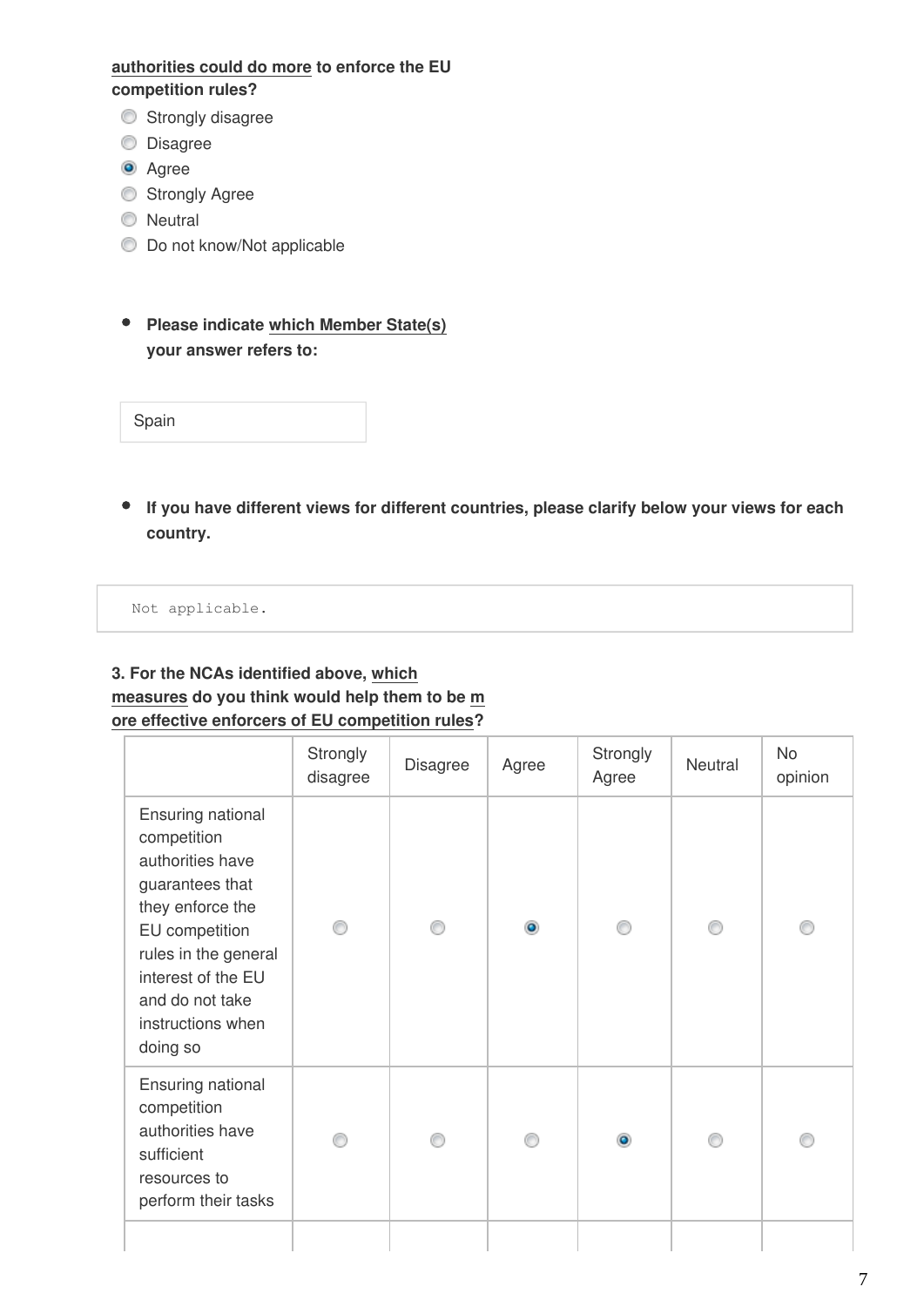| Ensuring national<br>competition<br>authorities have<br>effective<br>enforcement tools,<br>e.g. to detect and<br>investigate<br>competition law<br>infringements                 |   |   |   |           | $\bullet$ |   |
|----------------------------------------------------------------------------------------------------------------------------------------------------------------------------------|---|---|---|-----------|-----------|---|
| Ensuring national<br>competition<br>authorities have<br>effective powers to<br>fine companies for<br>breach of<br>competition law                                                |   | ۰ |   |           |           |   |
| Ensuring national<br>competition<br>authorities have<br>effective leniency<br>programmes to<br>encourage<br>companies to<br>come clean about<br>competition law<br>infringements | ∩ |   |   | ۰         | ⋒         |   |
| Other                                                                                                                                                                            | 0 | ⊙ | 0 | $\bullet$ | 0         | 0 |

#### $\bullet$ **Indicate which is the "Other" aspect which in your view would need to be reinforced:**

A relevant issue connected with independence is the appointment procedure of the NCA's members. This is currently done behind closed doors. A transparent, merit-based appointment procedure would greatly improve the capacity and independence of the NCA.

Besides, an internal review mechanism of the NCAs decisions by an independent case handler would also enhance the NCA's independence by avoiding undue capture.

**You are welcome to add additional comments and/or explanations.**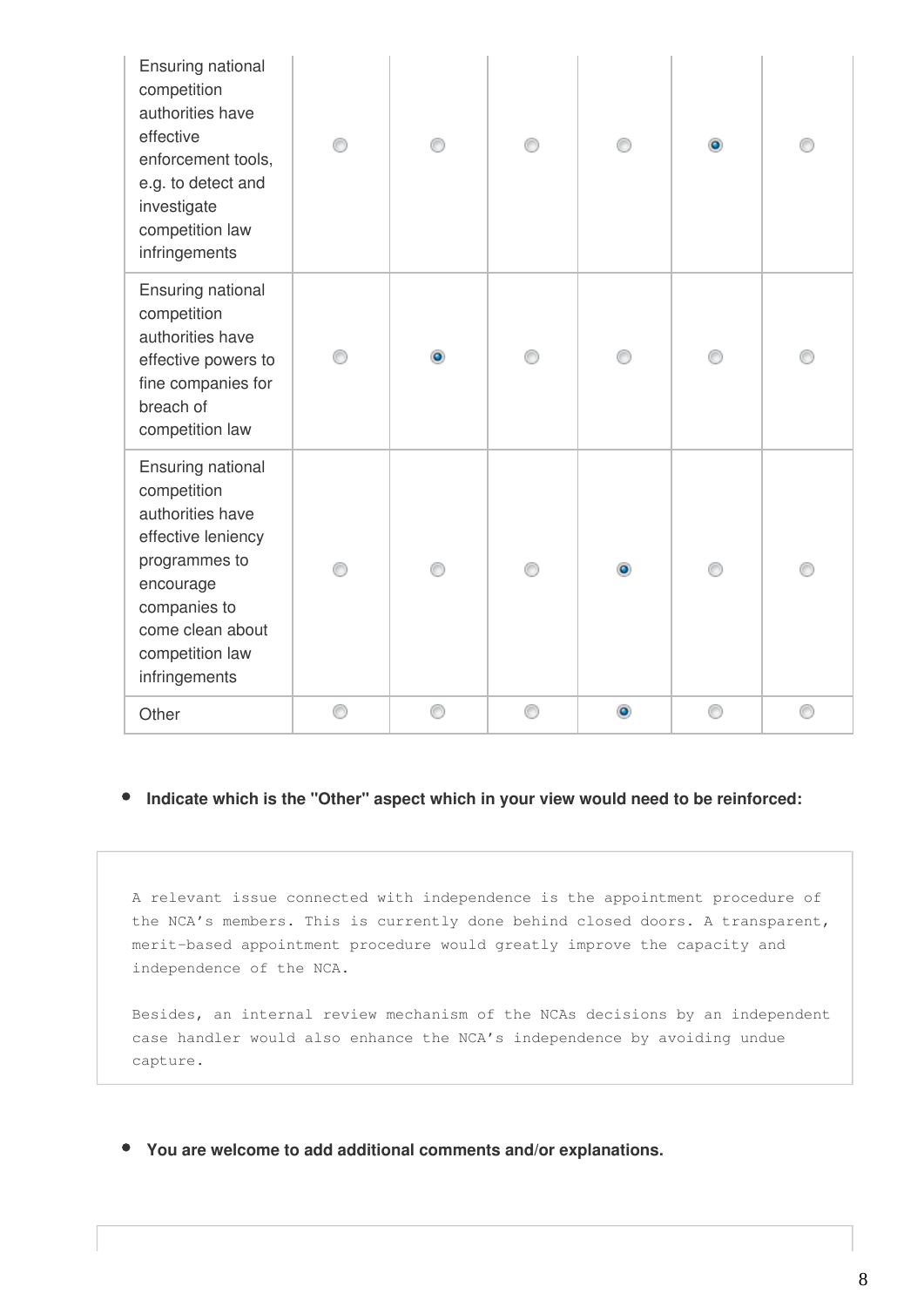### **4. Do you think action should be taken to empower national competition authorities to be more effective enforcers of the EU competition rules:**

- Strongly disagree
- **O** Disagree
- **O** Agree
- **Strongly Agree**
- **Neutral**
- $\bullet$  Do not know/Not applicable

### **5. If you think that action should be taken to empower the national competition authorities to be more effective enforcers of the EU competition rules, who do you think should take action?**

- **Member States**
- **EU** Action
- **O** Combination of EU/Member State action
- $\bullet$  Do not know/Not applicable

### **6. If you consider that the Member States should take action to empower the national competition authorities to be more effective enforcers, what type of action is most appropriate?**

- Non-legislative action (e.g. best practices)
- Mix of legislative and non-legislative action
- **O** Legislative action
- $\bullet$  Do not know/Not applicable
- **You are welcome to add additional comments and/or explanations.**

Courts have recently criticised non legislative measures in this context. Besides, non-legislative measures are ill-suited for institutional issues.

### **7. If you consider that action should be taken at EU level to empower the national competition authorities to be more effective enforcers, what type of EU action is most appropriate?**

- Non-legislative action (e.g. best practices)
- Mix of legislative and non-legislative action
- **O** Legislative action
- $\bullet$  Do not know/Not applicable
- **You are welcome to add additional comments and/or explanations.**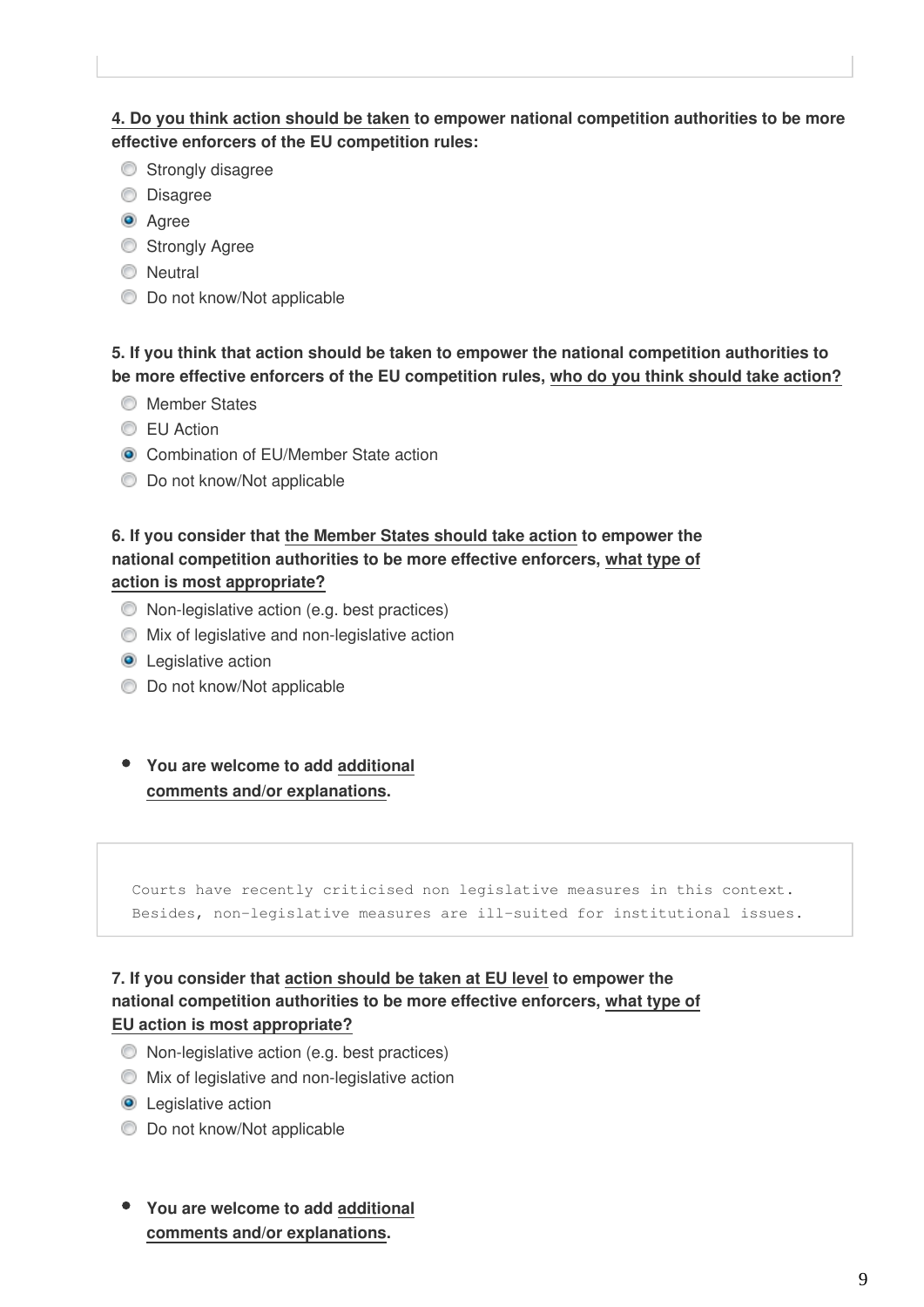Effective enforcement of EU competition rules by NCAs requires ensuring its independence vis-à-vis their own Member States. EU rules are appropriate in that regard. Thus, these rules need to be legally binding. A reform of Regulation 1/2003 would be a good opportunity to set a harmonised legal framework.

### **8. How would your preferred option for EU action affect the following aspects:**

|                                                                       | Very<br>negative | Negative | Positive | Very<br>positive | Neutral   | <b>No</b><br>opinion |
|-----------------------------------------------------------------------|------------------|----------|----------|------------------|-----------|----------------------|
| The effective<br>enforcement of the<br>EU competition<br>rules        | ⋒                | ∩        | ∩        | $\bullet$        | ⋒         | ∩                    |
| Legal certainty for<br>businesses                                     | ◉                | ⊙        | ⊙        | $\bullet$        | ◉         | ⊙                    |
| Costs for<br>businesses (*)                                           | 0                | ⊙        | ⊙        | ∩                | $\bullet$ | ⊙                    |
| Cooperation within<br>the European<br>Competition<br><b>Network</b>   | ∩                | ∩        | ∩        | $\bullet$        | ⊙         | ∩                    |
| Legitimacy of<br>national<br>competition<br>authorities'<br>decisions | ∩                | ⊙        | ⊙        | $\bullet$        | ⊙         | ⊙                    |
| Investment<br>climate/economic<br>growth                              |                  |          | ۰        | ⋒                | ⋒         | ⋒                    |

*(\*) Negative impact on costs means that costs increase. Positive impact on costs means that costs decrease.*

**You are welcome to add additional comments and/or explanations, in particular, if you consider that your preferred option would have any other impact, please provide details.**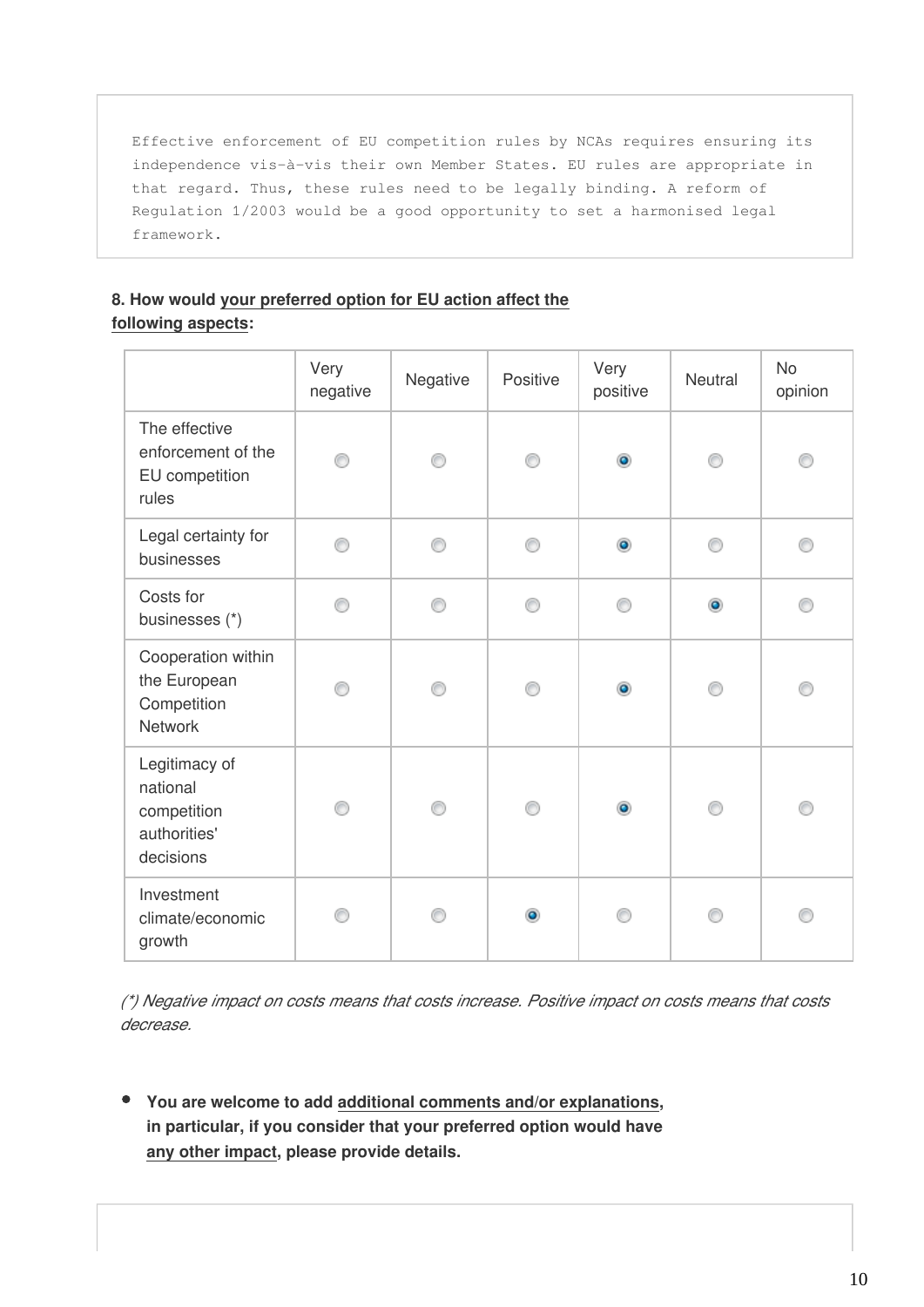A harmonised playing field at EU level would contribute to a better business climate, with less interference of Member States into the private sector.

### **9. You are welcome to add any additional comments/and or explanations concerning the enforcement of the EU competition rules by the national competition authorities:**

Competition law remains a legally difficult area in Spain. The large margin of discretion of the agencies contrasts with other enforcement areas. One practical effect is that a disproportionate number of decisions are successfully challenged in Courts. Another difficult area is the role of independent enforcement agencies, which face cultural challenges to stand up against large companies especially if supported by the State. Those two areas would improve with EU legislative rules – not merely guidelines, but hard law with binding legal effects.

Another area of concern consists in the tendency to apply national competition rules in cases which clearly affect trade between Member States and should also be examined under Articles 101 / 102 TFEU. In these cases the EU Commission is deprived from the possibility to express its views.

Some members of the AEDC also believe that the cooperation mechanism of Article 11 of Regulation 1/2003 should be revised in order to (i) increase its transparency; (ii) ensure that the opinion is issued earlier in the procedure so as to be taken into consideration in an appropriate manner; (iii) in cases where the NCA's procedure allows the parties to have a detailed knowledge of the file, parties should also have access to the documents that the NCA sends to the Commission on the basis of Article 11 of Regulation 1/2003.

# **C. DETAILED QUESTIONS FOR STAKEHOLDERS ACTIVE IN COMPETITION MATTERS**

### **C.1. RESOURCES AND INDEPENDENCE OF THE NCAs**

The [Communication on Ten Years of Regulation 1/2003 of 9 July 2014](http://eur-lex.europa.eu/legal-content/EN/TXT/PDF/?uri=CELEX:52014DC0453&from=EN) states that: "it is necessary to further guarantee the independence of national competition authorities ("**NCAs**") in the exercise of their tasks and that they have sufficient resources".

The NCAs directly enforce the EU Treaty provisions on competition, namely Articles [101 a](http://eur-lex.europa.eu/legal-content/EN/TXT/HTML/?uri=CELEX:12008E101&from=EN)nd [102](http://eur-lex.europa.eu/legal-content/EN/TXT/HTML/?uri=CELEX:12008E102&from=EN)  TFEU, alongside the Commission. EU law leaves Member States a large degree of flexibility for the design of the NCAs. The **level of resources** and **degree of independence of the NCAs are essentially determined by national law** subject to Article 35 of Regulation 1/2003, which requires Member States to designate NCA(s) in such a way that the provisions of the Regulation are effectively complied with, and that the EU law principles of effectiveness and equivalence are respected.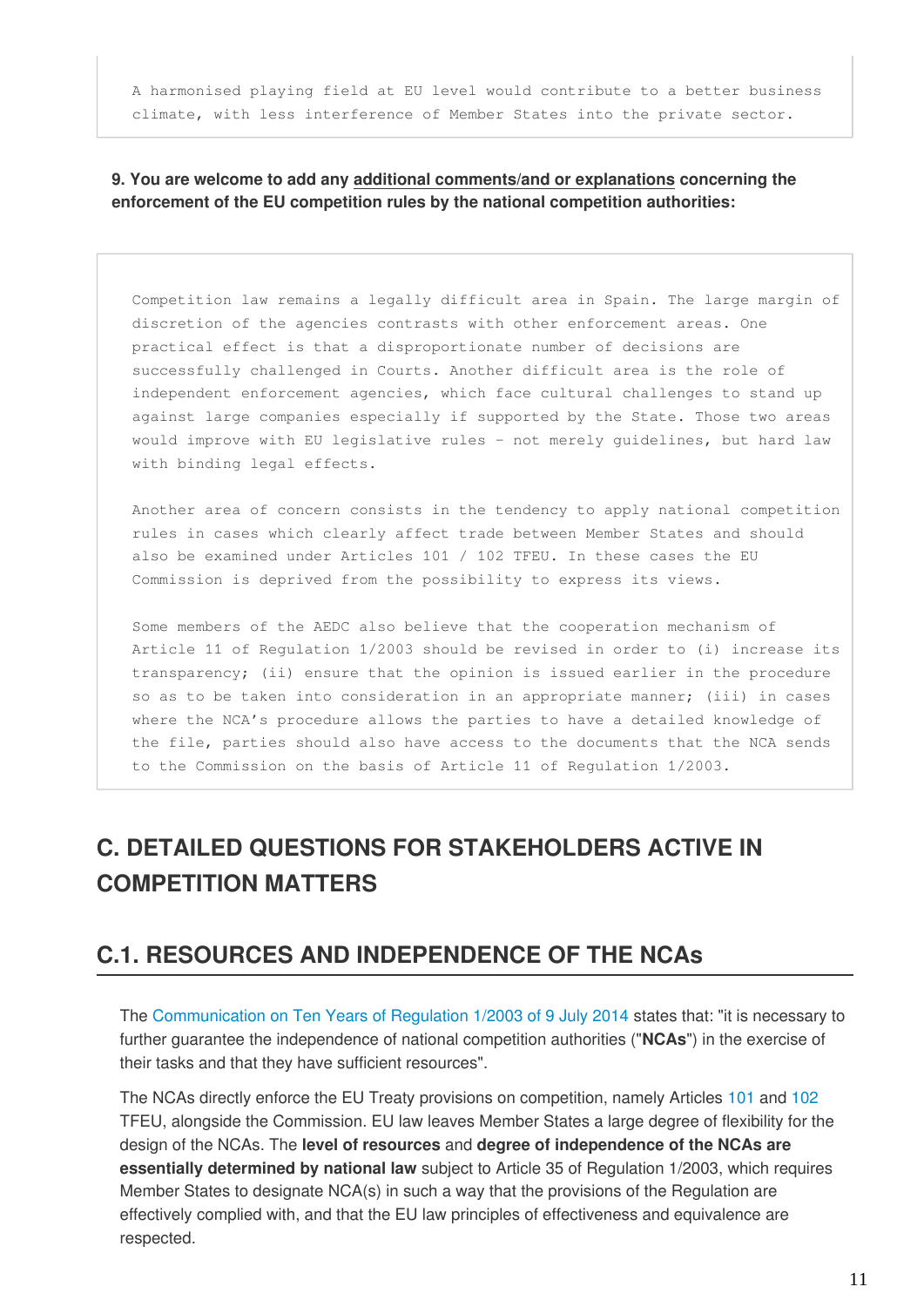The Commission initial fact-finding in follow-up to the 2014 Communication shows that **significant differences exist among the NCAs in terms of human and financial resources** in **Member States of a similar size** in terms of GDP and that NCAs in small Members States often suffer from limited financial means or very low staff numbers. Moreover, as a result of budgetary and staffing constraints and cuts, **many NCAs have had to stop or refrain from conducting certain enforcement activities**.

Against the backdrop of cuts in the resources of several authorities, an **European Competition Network ("ECN") Resolution of Heads of Authorities was adopted on the continued need for effective institutions**.[3] The Resolution underlined, inter alia, the need for appropriate infrastructure and expert resources for all NCAs.

With regard to the functioning of the NCAs, the Commission initial fact-finding shows that while they have generally developed in the direction of greater independence, the **applicable national rules do not always safeguard them against interference from public and private bodies when carrying out their task of enforcing EU competition law**.

The Commission has also **tried to address the level of resources** and **degree of independence** of some NCAs through the Economic Adjustment Programmes with so-called Programme Countries and the European Semester where possible, as well as through direct reactions to Member States on a bilateral basis.

[3] *See the Internet [\(http://ec.europa.eu/competition/ecn/ncas.pdf\)](http://ec.europa.eu/competition/ecn/ncas.pdf).*

### **C.1.(a) Your experience/knowledge of resources and independence of NCAs when enforcing EU competition law**

### **1. Do you have experience/knowledge of the enforcement of the EU competition rules by the NCAs?**

● Yes ● No ● Do not know/Not applicable

 **If yes, in which countries?**

**2. In its Communication on Ten Years of Regulation 1/2003 of 9 July 2014, the Commission considers it "***necessary to further guarantee the independence of NCAs in the exercise of their tasks and that they have sufficient resources***" when enforcing the EU competition rules. Do you agree with this finding with respect to the NCAs with which you have experience/knowledge?**

- Strongly disagree
- **Disagree**
- **Agree**
- **Strongly Agree**
- **O** Neutral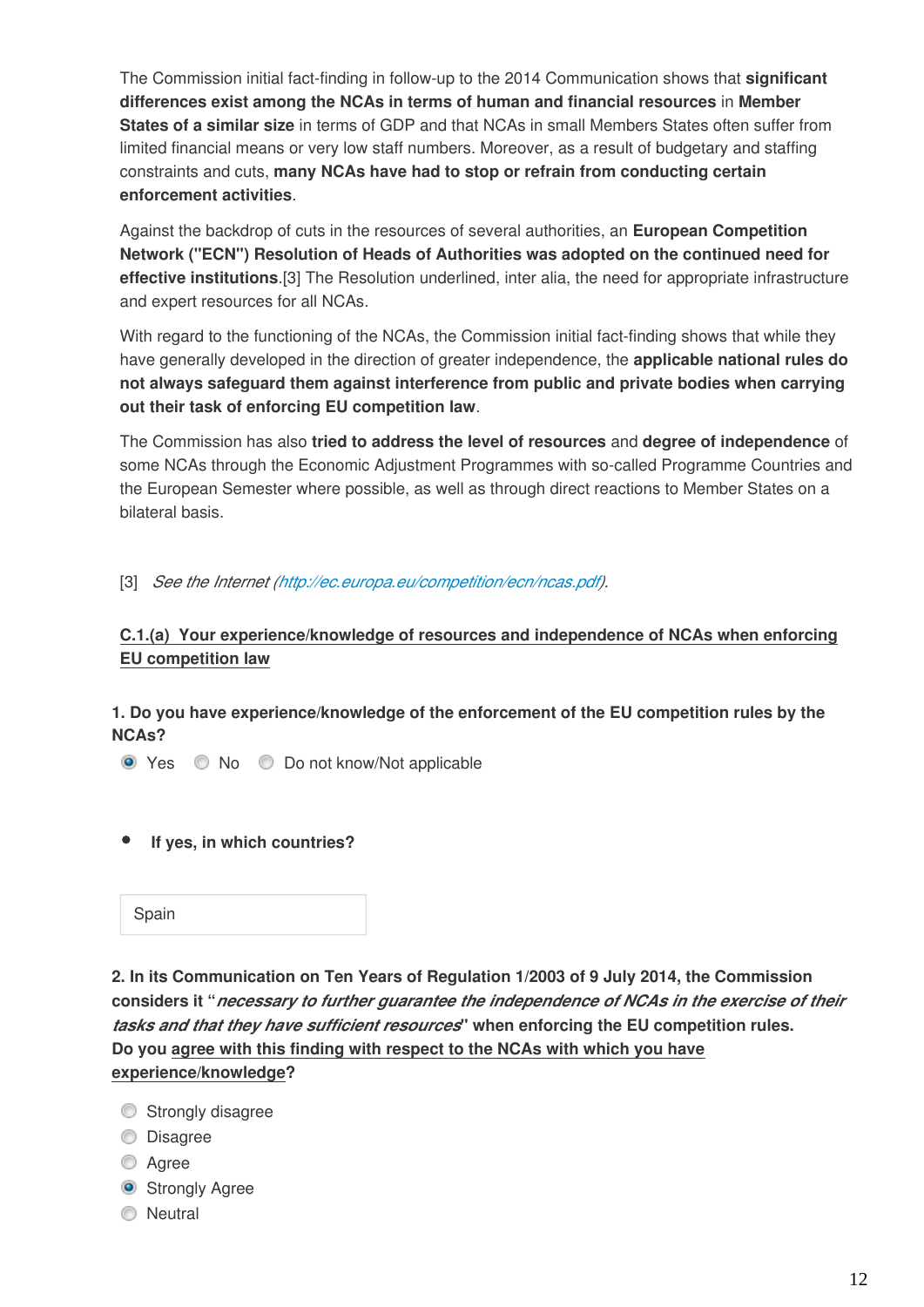**You are welcome to add additional comments/and or explanations:**

NCAs need statutory independence vis-à-vis national governments, as many of their responsibilities lead to clashes. Resource-gauging is an indirect means to influence the NCAs. European intervention can assist in reducing these risks. A stronger technical background of the NCAs' members would also facilitate independence.

Besides, there are issues concerning how directors and other leaders of the CNMC are appointed.

### **3. In your view, which are the main tasks NCAs should perform concerning the enforc ement of the EU competition rules?**

|                                                                                       | Strongly<br>disagree | <b>Disagree</b> | Agree | Strongly<br>Agree | Neutral | <b>No</b><br>opinion |
|---------------------------------------------------------------------------------------|----------------------|-----------------|-------|-------------------|---------|----------------------|
| Enforcement in<br>individual cases                                                    | €                    | ⋒               | €     | $\bullet$         | €       |                      |
| Engaging in<br>competition<br>advocacy                                                | €                    | ⋒               | ⋒     | $\bullet$         | €       | ⋒                    |
| Cooperation<br>within the ECN<br>for enforcement<br>of the EU<br>competition<br>rules | ∩                    | ⋒               | ⋒     | $\circledcirc$    | ⊙       | ⊙                    |
| Other                                                                                 |                      |                 |       | $\bullet$         |         | A                    |

### **Indicate which is the "Other" main task of the NCAs you are referring to:**

It is important to stress the importance of competition advocacy, both in respect of regulations and other administrative decisions and concerning public sector companies. NCAs should have the power to adopt reports and challenge anticompetitive regulations before the Courts. Additionally, the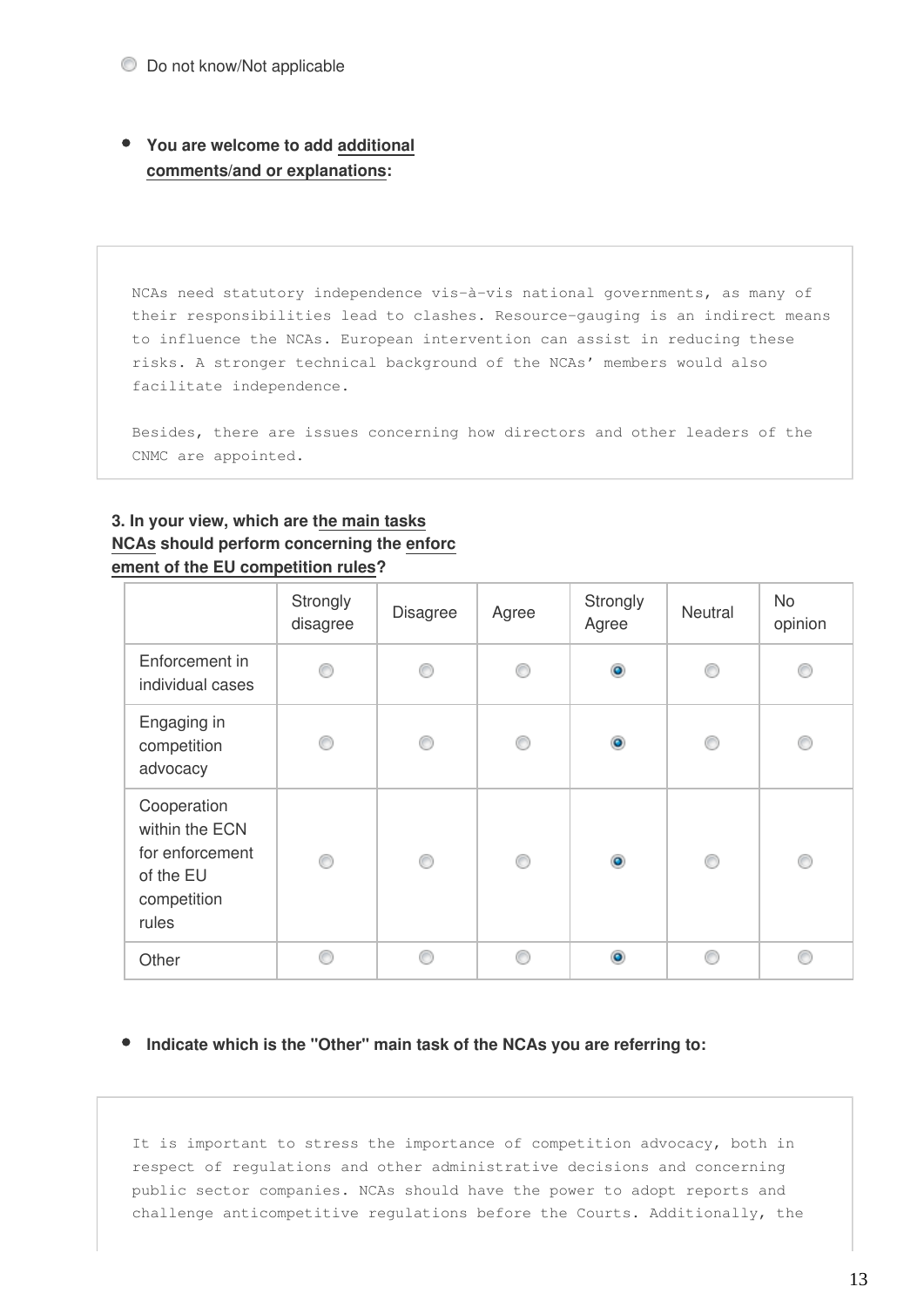level of transparency should be enhanced as concerns borderline cases, setting of priorities and the method for the calculation of fines.

### **You are welcome to add additional comments/and or explanations:**

In order to increase legal certainty for companies, NCAs may be granted the power to adopt decisions of inapplicability of Articles 101 and 102 TFEU, which would require the modification of Articles 5 and 10 of Regulation 1/2003. In addition, measures to increase the degree of coordination between NCAs in parallel proceedings regarding the application of Articles 101 and 102 TFEU will be welcome.

Transparency in the recommendations and exchange of correspondence between the NCAs and the Commission would also be important. It is not clear always whether the Commission receives the full picture of the case on time, which does not allow it to really assess whether the national authority is consistently applying 101/102 TFEU.

An improvement of Regulation 1/2003 would also be welcome to ensure that the Commission receives draft decisions with sufficient time. With the current system it is impossible for the Commission to identify on time a possible discrepancy in the application of Articles 101/102 and call for jurisdiction on the case to avoid inconsistent application of competition rules in different member states. Only when the parties take the initiative on time, the Commission may become aware of the situation (see for instance the luxury watches case affecting Spain). However, it is not for the parties to ensure the consistent application of EU law, but for the NCAs and the EU Commission.

### **4. Do you have experience/knowledge of instances where a NCA does not have sufficient human or financial resources to carry out its main tasks concerning the enf orcement of the EU competition rules (e.g. conduct simultaneous inspections at different locations)?**

- Yes No Do not know/Not applicable
- You are welcome to add **additional comments and/or explanations**, in particular, explaining which NCA(s) you refer to, and if and why you consider this to be a problem.

Although the total number of CNMC's staff is high as compared to other Member States, according to the Global Competition Review, the proportion of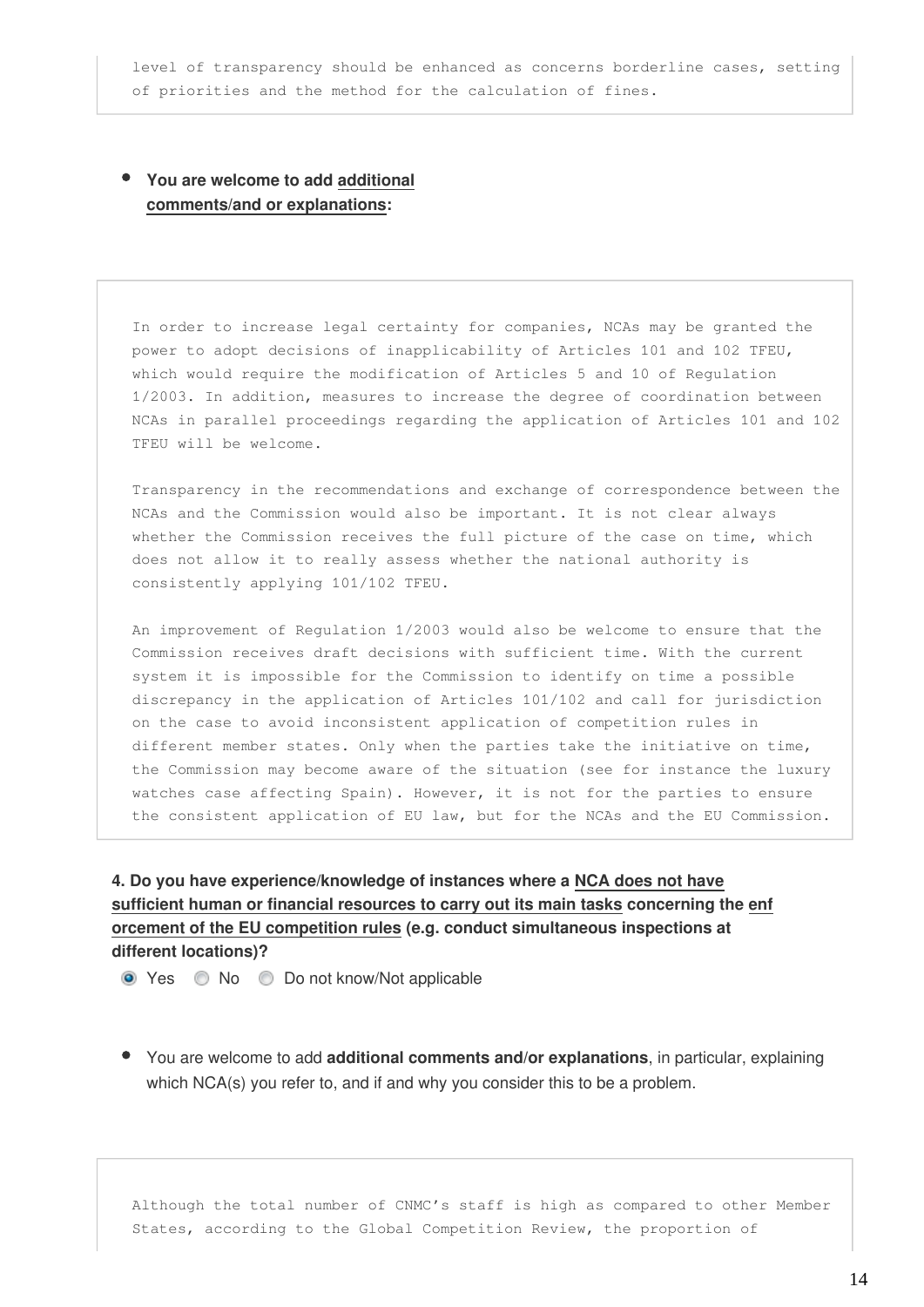Competition Law enforcers within the CNMC is 32%, which results a relatively small number of enforcement officials.

Additionally, the low availability of IT devices seems to slow down the action of the authority in some cases (i.e. limited number of computers for a huge load of electronic documentation).

There are also rigidities concerning employing personnel with private sector experience because of posts reserved for public officials. In this regard, given the turnaround of officials, the competition background of some newer officials is relatively low. Similarly, the rotation system introduced by Law 3/2013 means that members of the Council often have little experience in competition matters.

The number of enforcement officials in the Competition Directorate of the CNMC has also proven to be essential taken into consideration that under Spanish Competition Law infringement proceedings decisions should be adopted within 18 months from the opening of proceedings. In case of complex cases where thousands of documents have to be reviewed, these time constraints may limit the capacity of the staff available to carry out a complete review of all the evidences and arguments submitted by the parties.

**5. Do you have experience/knowledge of instances where a NCA has been influenced by other bodies (e.g. government, other national public bodies, or private entities apart from the parties involved in the case) or subject to instructions from outside the authority when enforcing the EU competition rules in individual cases?**

◯ Yes No Do not know/Not applicable

**You are welcome to add additional comments and/or explanations, in particular, explaining if and why you consider this to be a problem.**

While not aware of specific cases, this is perceived as a real risk given the size of the public sector and the reportedly close relationship between large corporations and government officials. There is an ongoing debate over revolving doors.

**6. Do you have experience/knowledge of instances where members of the NCA's top management/board or decision-making body have been dismissed due to their enforcement activities (including for example the position they took during a collegiate decision making process) in individual cases?**

◯ Yes ◯ No 
◯ Do not know/Not applicable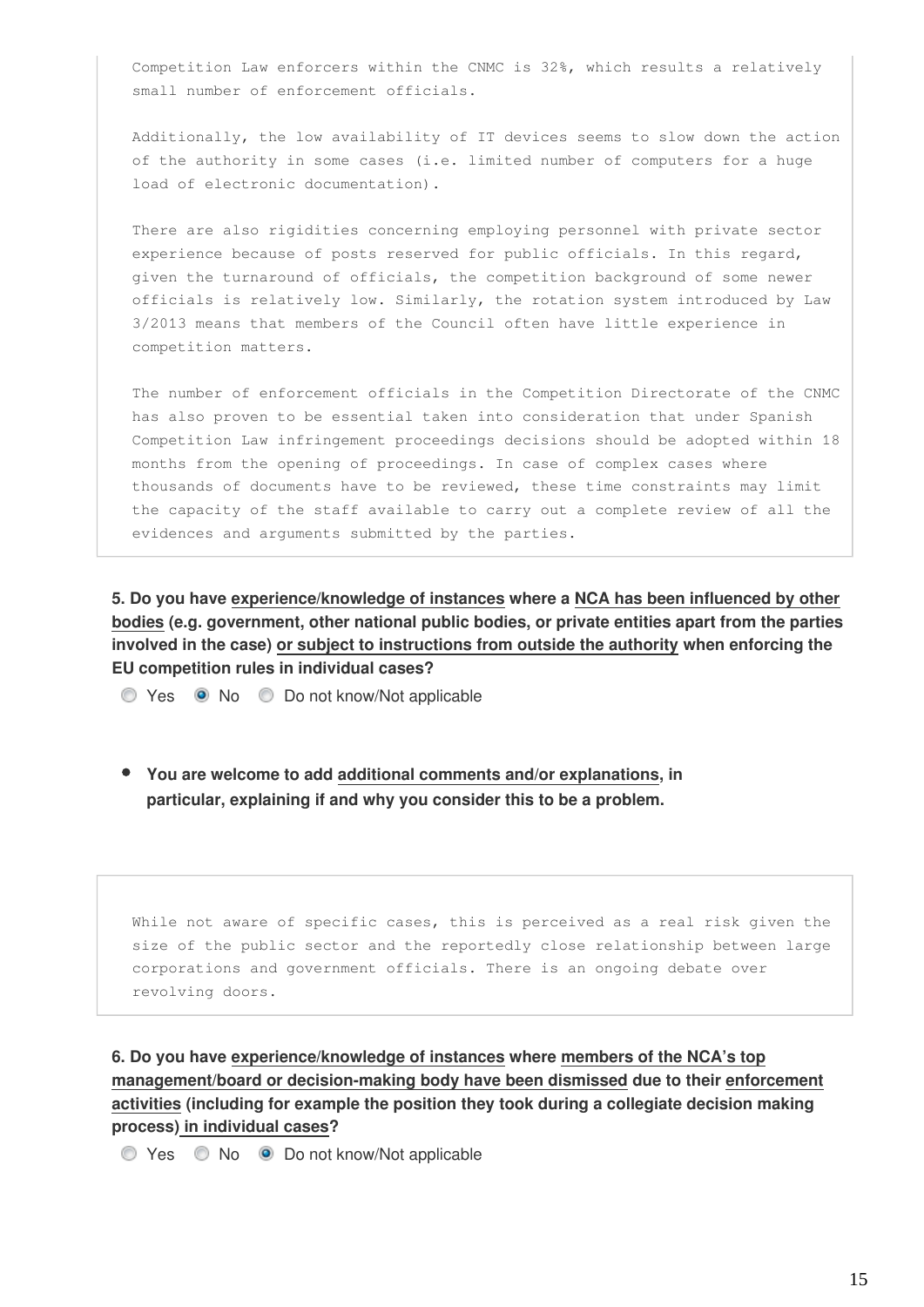**You are welcome to add additional comments and/or explanations, in particular, explaining if and why you consider this to be a problem.**

At the time the CNMC was set up, all former CNC members were dismissed. It is unclear if that was a result of specific decisions they may have adopted but indeed calls into question the independence of the organ.

**7. Do you have experience/knowledge of instances where members of the NCA's top management/board or decision-making body had a conflict of interest or immediately after the end of their contract/mandate with the NCA, have taken up a professional position/responsibility with an undertaking which had been subject to an investigation or decision during their employment with the NCA?**

● Yes ● No ● Do not know/Not applicable

**You are welcome to add additional comments and/or explanations, in particular, explaining which NCA(s), which activity and if and why you consider this to be a problem.**

Press reports at the time the former President of the CNC left the institution voiced concerns at potential conflict issues. The press has also expressed concern in respect of professional advice given by a member of the CNMC to a regulated company before his appointment which may not have been duly reported. No official reaction from the agency has been issued on either case.

### **C.1.(b) Your views on potential action**

**8. Which measures are necessary to ensure that NCAs are functionally independent when enforcing the EU competition rules, i.e. they act in the general interest of the EU and do not take instructions when carrying out this task?**

**Please list the 3 most important measures in order of importance (starting with "1" for the most important).**

| Guarantees ensuring that NCAs are endowed with<br>adequate and stable human and financial resources<br>to perform their tasks                                |  |  |
|--------------------------------------------------------------------------------------------------------------------------------------------------------------|--|--|
| Guarantees that NCA's top management/board or<br>decision-making body are not subject to instructions<br>from any government or other public or private body |  |  |
|                                                                                                                                                              |  |  |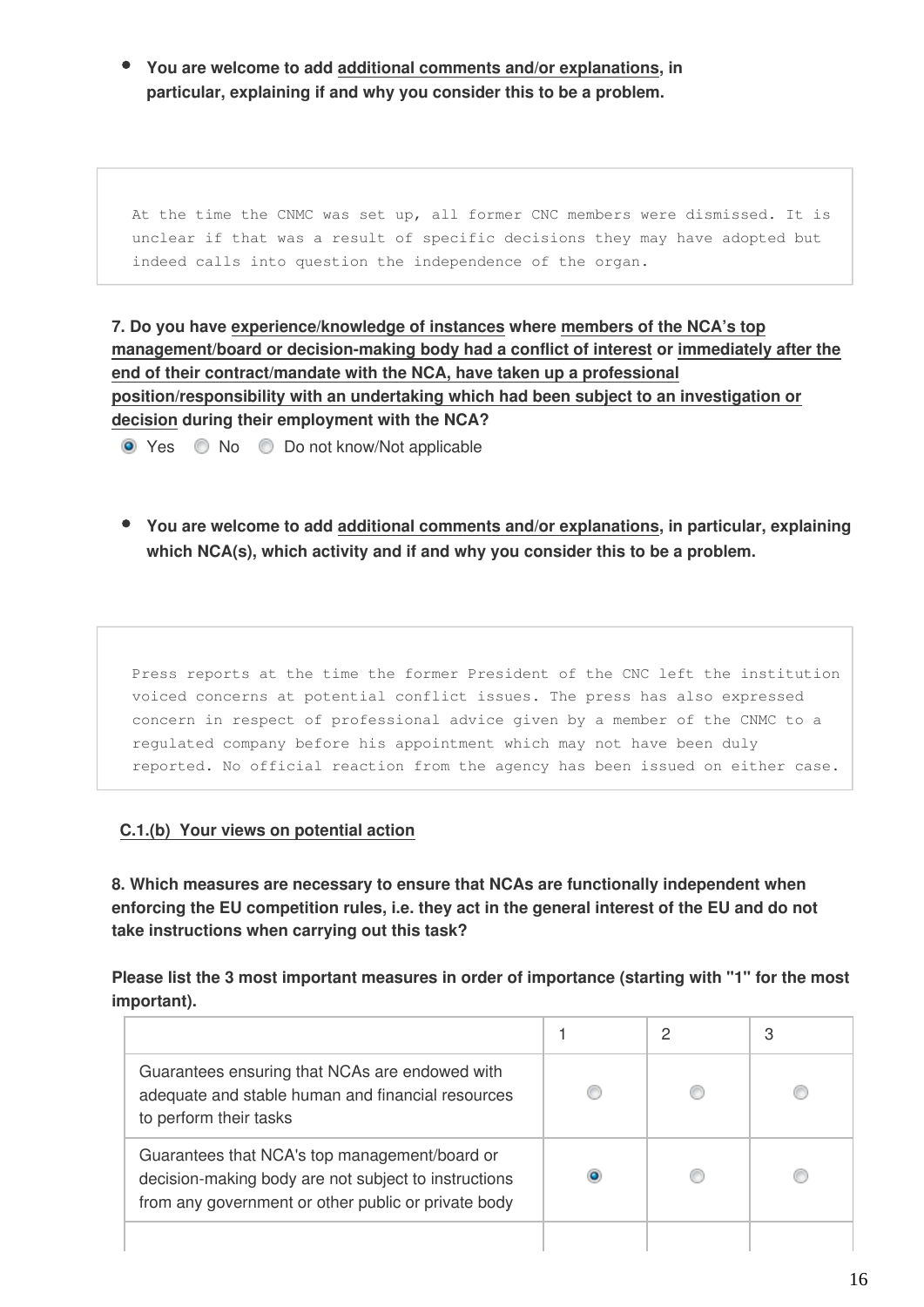| Guarantees ensuring that dismissals of members of<br>the NCA's top management/board or decision-making<br>body can only take place on objective grounds<br>unrelated to its enforcement activities |  |  |
|----------------------------------------------------------------------------------------------------------------------------------------------------------------------------------------------------|--|--|
| Rules on conflicts of interest for the NCA's top<br>management/board or decision-making body                                                                                                       |  |  |
| Rules on accountability of the NCA (e.g. requiring that<br>NCAs report annually on their activities)                                                                                               |  |  |
| Other                                                                                                                                                                                              |  |  |

### **You are welcome to add additional comments and/or explanations.**

The appointment of the CNMC members should be a public procedure, open to all nationals of other EU Member States.

We are not aware of any non-Spaniard having any responsibility at any professional level at the CNMC.

**9. Should ensuring that NCAs have sufficient resources when they enforce the EU competition rules be addressed by the Member States and/or by EU action?**

- **Member States**
- **EU** action
- **Combination of EU/Member State action**
- **Do not know/Not applicable**

### **You are welcome to add additional comments and/or explanations.**

Although the European Commission has a primary role in ensuring compliance with the TFEU, any structural modification introduced by EU laws must be implemented within a State structure. Therefore, coordination between both levels is essential. It is however also important to bear in mind the principle of subsidiarity.

**10. Should guarantees regarding the independence of the NCAs when enforcing the EU competition rules be addressed at Member States and/or EU level?**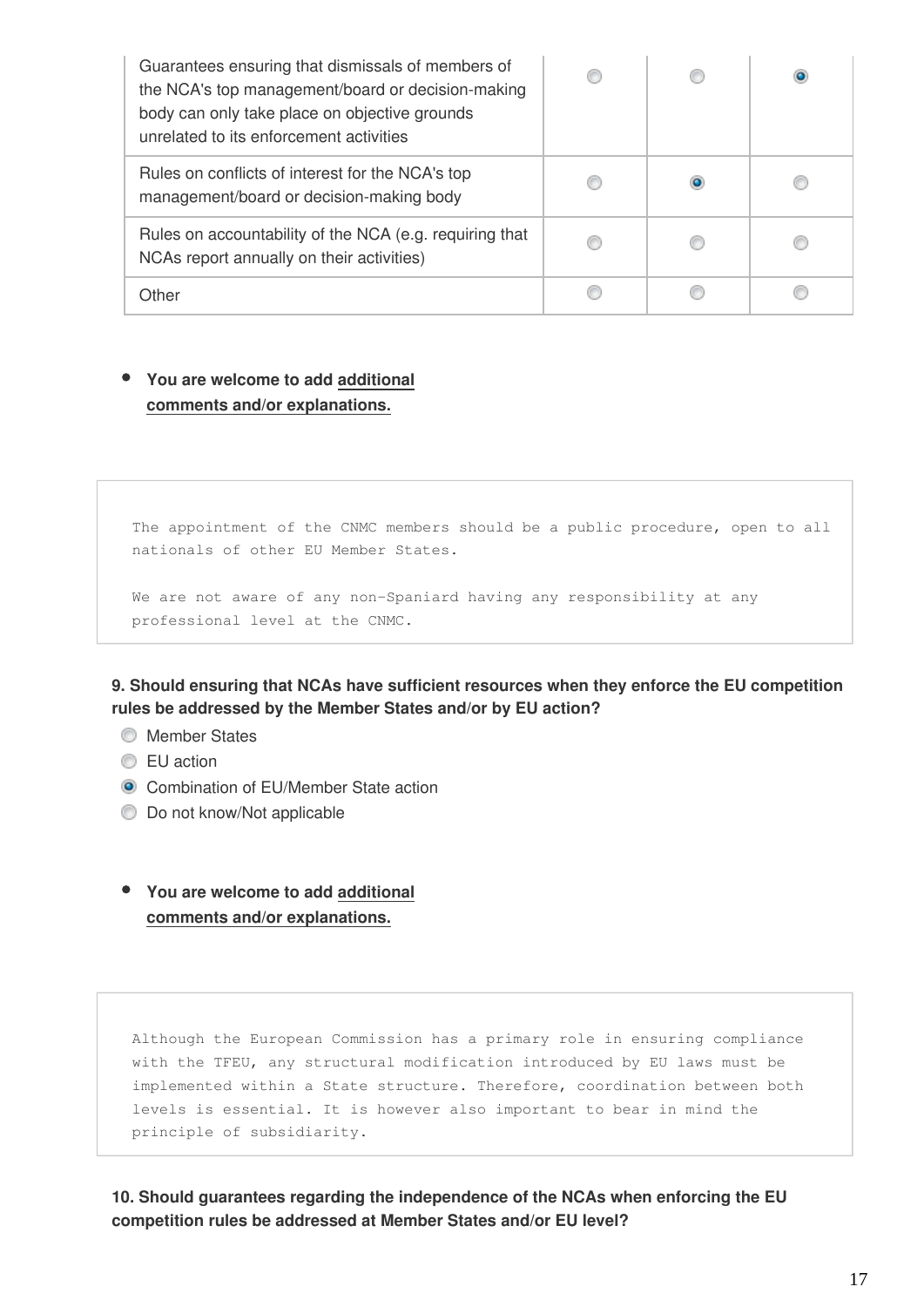- **Member States**
- **EU** action
- **Combination of EU/Member State action**
- $\bullet$  Do not know/Not applicable
- **You are welcome to add additional comments and/or explanations.**

National rules need to take the lead but are arguably insufficient. NCAs are subject to national legislation, and thus national laws should also be changed. In order to ensure NCA's independence, actions must be taken at both national and European levels.

### **11. If you consider that there is a case for act ion by the Member States, please specify what type of action you consider most appropriate:**

- Non-legislative action (e.g. best practices)
- Mix of legislative and non-legislative action
- **O** Legislative action
- **Do not know/Not applicable**
- **You are welcome to add additional comments and/or explanations. If your reply is different for resources and for independence, please clarify it here.**

Modifications that affect institutional issues would require legislative action. Legislative regulation ensures more legal certainty than soft-law or best practices, which do not appear to benefit from enough authority under Spanish law, as shown by the stance taken by the Supreme Court in relation to the former CNC's fining guidelines.

However, this legislative action can be complemented with soft-law mechanisms to explain and construe the law from a more flexible perspective.

### **12. If you consider that there is a case for EU action, what type of EU action you consider most appropriate**

- **:** 
	- Non-legislative action (e.g. best practices)
	- Mix of legislative and non-legislative action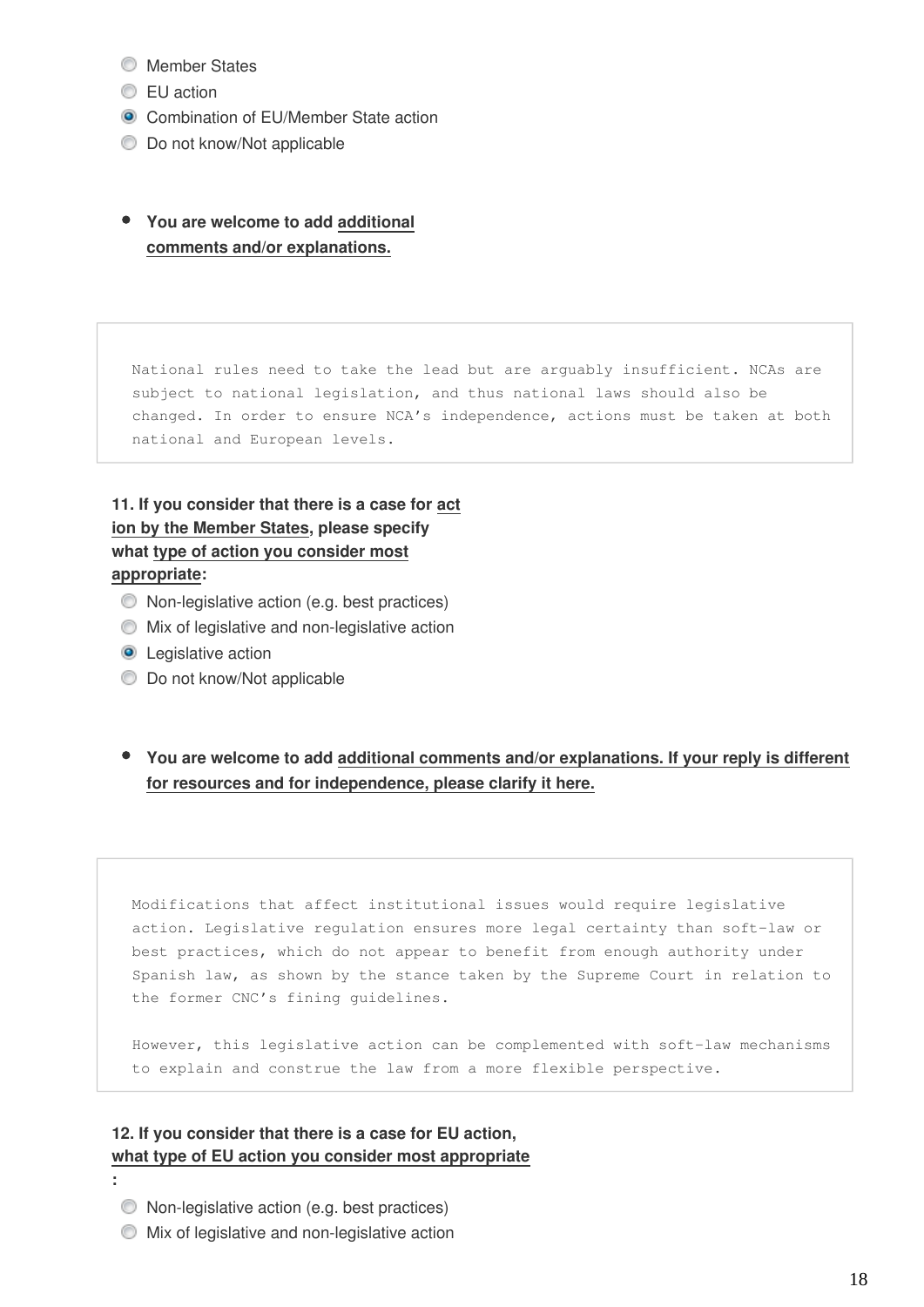### **O** Legislative action

 $\bullet$  Do not know/Not applicable

**You are welcome to add additional comments and/or explanations. If your reply is different for resources and for independence, please clarify it here.**

Any changes concerning institutional issues require legislative actions but this can be complemented with soft-law mechanisms to enhance flexibility.

**13. Please clarify why you consider your preferred type of EU action more appropriate than other types of action to ensure the independence of the NCAs in the exercise of their tasks and that they have sufficient resources when they enforce the EU competition rules?**

Independence must be mainly granted vis-à-vis the authorities of the country in question. Accordingly, it makes little sense to leave that solely to national legislation. The desired level of convergence and legal certainty can only be reached through EU legislation.

# **14. What would be the impact of your preferred option for EU action**

|                                                                | Very<br>negative | Negative | Positive  | Very<br>positive | Neutral   | No<br>opinion |
|----------------------------------------------------------------|------------------|----------|-----------|------------------|-----------|---------------|
| The effective<br>enforcement of the<br>EU competition<br>rules |                  | ⋒        | $\bullet$ | ⋒                | ⋒         | ∩             |
| Legal certainty for<br>businesses                              | ⋒                |          |           | $\bullet$        | ⋒         | ⋒             |
| Costs for<br>businesses (*)                                    |                  | ⋒        | ∩         |                  | $\bullet$ | e             |
| Cooperation within<br>the ECN                                  | ∩                | ⋒        | $\bullet$ | ⋒                | A         |               |
| Legitimacy of NCA<br>decisions                                 |                  | ∩        | $\bullet$ |                  | A         | ⋒             |
| Investment<br>climate/economic<br>growth                       | ⋒                |          | ⋒         | $\bullet$        | A         | ⋒             |

**on the following aspects:**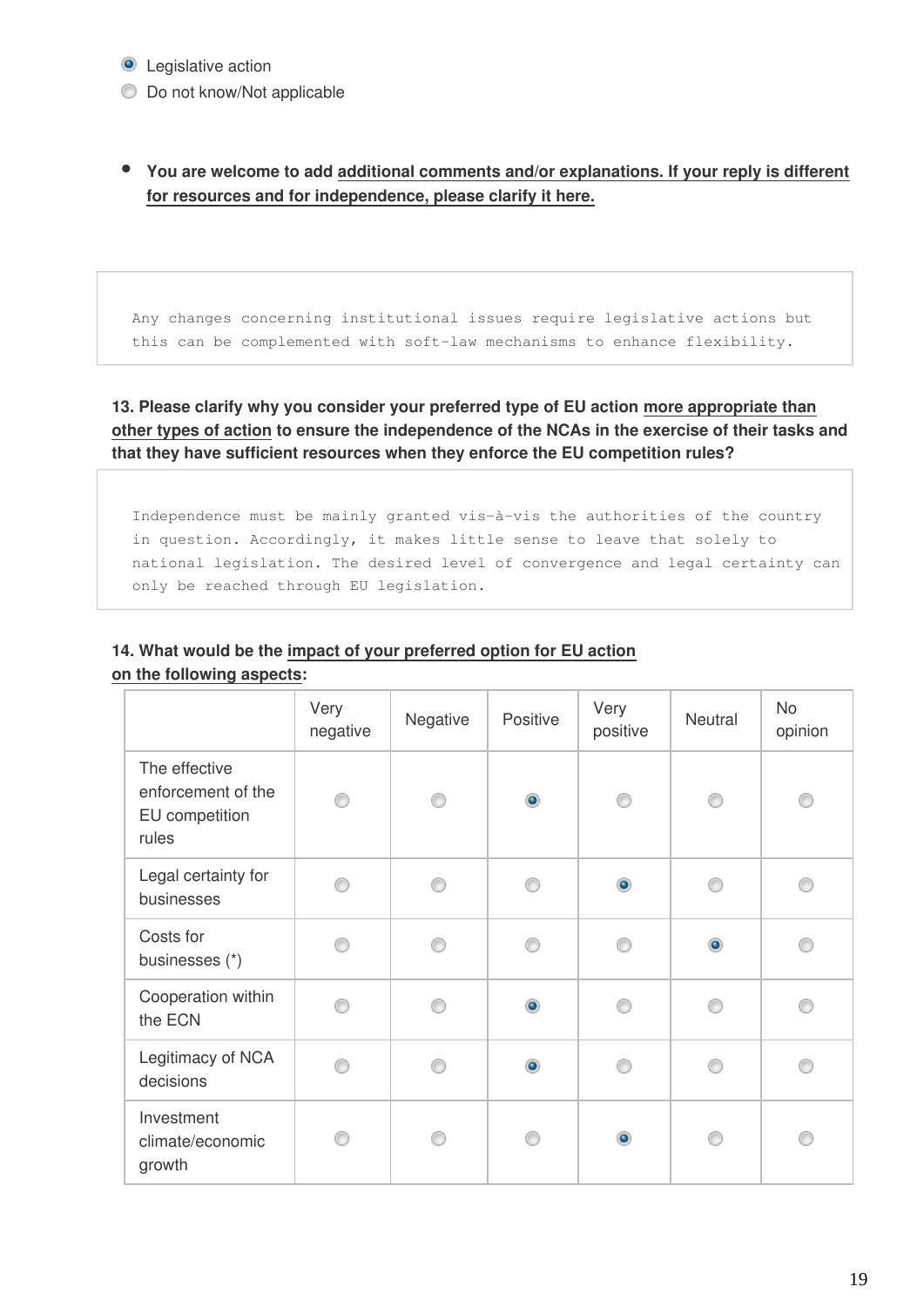*(\*) Negative impact on costs means that costs increase. Positive impact on costs means that costs decrease.*

**You are welcome to add additional comments and/or explanations, in particular, if you consider that your preferred option would have any other impact.**

EU action would ensure a minimum degree of convergence.

**15. Please indicate whether you have any other comment or suggestions, such as examples of good practice etc.** 

**You may also provide additional information which may be relevant for this section (copies of any documents, reports, studies etc.). Please do it by uploading the relevant information in documents with a maximum size of 1 MB each using the button below.**

**Should you prefer to provide documents of more than 1 MB, please send them to the functional mailbox COMP-ECNPLUS@ec.europa.eu after having submitted your reply to the questionnaire indicating your Case-Id, email and contact details.**

# **C. DETAILED QUESTIONS FOR STAKEHOLDERS ACTIVE IN COMPETITION MATTERS**

# **C.2. ENFORCEMENT TOOLBOX OF THE NCAs**

The **[Communication on Ten Years of Regulation 1/2003](http://eur-lex.europa.eu/legal-content/EN/TXT/PDF/?uri=CELEX:52014DC0453&from=EN)** of 9 July 2014 provides: "it is necessary … to ensure that NCAs have a complete set of effective investigative and decision-making powers at their disposal".

The **tools NCAs use to apply the EU competition rules** are **essentially governed by national law** , subject only to EU general law principles of effectiveness and equivalence.

By way of follow-up to the Communication, the Commission has carried out initial fact-finding which indicates that the **vast majority of NCAs do not have a complete set of investigation and decision-making powers** which are **comprehensive in scope** and are **effective**.

Several NCAs **do not have the power to fully set their enforcement priorities, e.g. they cannot reject complaints on priority grounds**, and choose which cases to dedicate their scarce resources.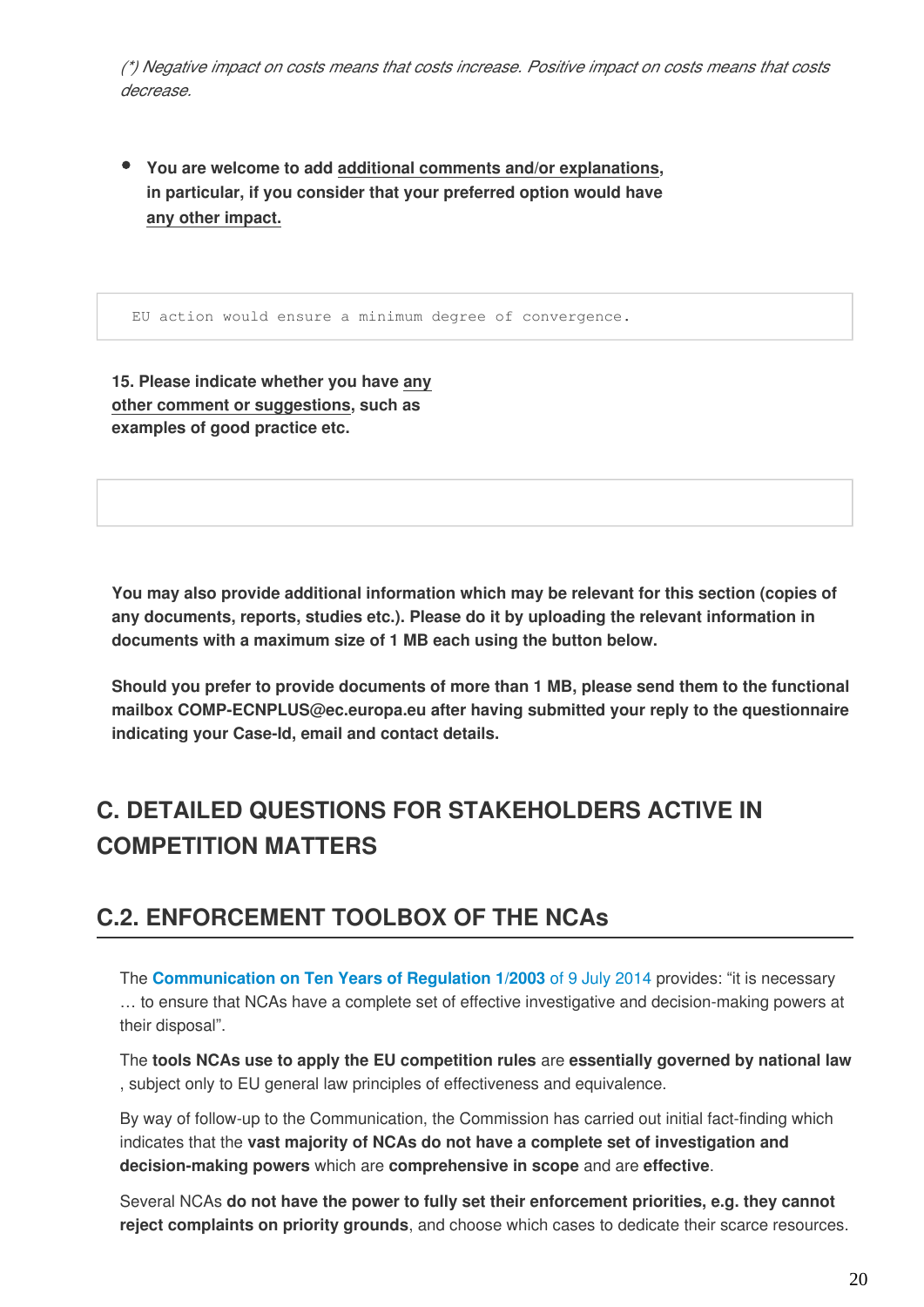While most NCAs broadly have the same basic enforcement tools, **some lack fundamental powers** such as to adopt commitment decisions or to inspect non-business premises.

There are **significant differences in the scope of NCAs' powers**, e.g. while most NCAs have the power to inspect, some cannot effectively gather digital evidence. Similarly, while all NCAs have the power to adopt prohibition decisions, some cannot adopt behavioural or structural remedies to restore competition on the market.

**Some NCAs cannot effectively fine non-compliance** with their **investigative and decision-making powers**, as either their powers are not backed up by fines, fines are set at a very low level or there are no means to compel compliance e.g. through periodic penalty payments.

**If NCAs do not have effective tools**, their **ability to detect and find infringements suffers**. It also **impacts on cooperation within the ECN**: NCAs often ask other NCAs to carry out inspections on their behalf. However, the utility of this tool is diminished if NCAs do not have effective inspection powers. **Divergences in procedures result in legal costs and uncertainty** for companies operating cross-border, which need to acquaint themselves with different rules.

The **ECN has developed a set of [seven Recommendations](http://ec.europa.eu/competition/ecn/documents.html)** on key enforcement tools to foster soft convergence. **Attempts have also been made to improve the enforcement toolbox of NCAs** through the **Memoranda of Understanding** of Specific Economic Policy Conditionality with the **so-called "Programme Countries"** and through country specific recommendations in the framework of the **European Semester**.

### **C.2.(a) Your experience/knowledge**

**1. Do you have experience/knowledge of the tools NCAs use to enforce Articles 101 and 102 TFEU, e.g. to carry out inspections, to issue requests for information, to collect digital evidence and to impose structural or behavioural remedies?** 

- Yes No Do not know/Not applicable
- **If yes, in which countries:**

| Spain |  |  |  |  |
|-------|--|--|--|--|
|-------|--|--|--|--|

**2. Do you have experience/ knowledge of instances where NCAs do not have effective investigation and decision-making tools to enforce Articles 101 and 102 TFEU, e.g. to effectively carry out inspections, issue requests for information, adopt commitment decisions, issue interim orders?**

● Yes ● No ● Do not know/Not applicable

### **Do you consider this to be a problem in terms of:**

| Strongly<br>disagree | <b>Disagree</b> | Agree | Strongly<br>Agree | Neutral | No<br>opinion |
|----------------------|-----------------|-------|-------------------|---------|---------------|
|                      |                 |       |                   |         |               |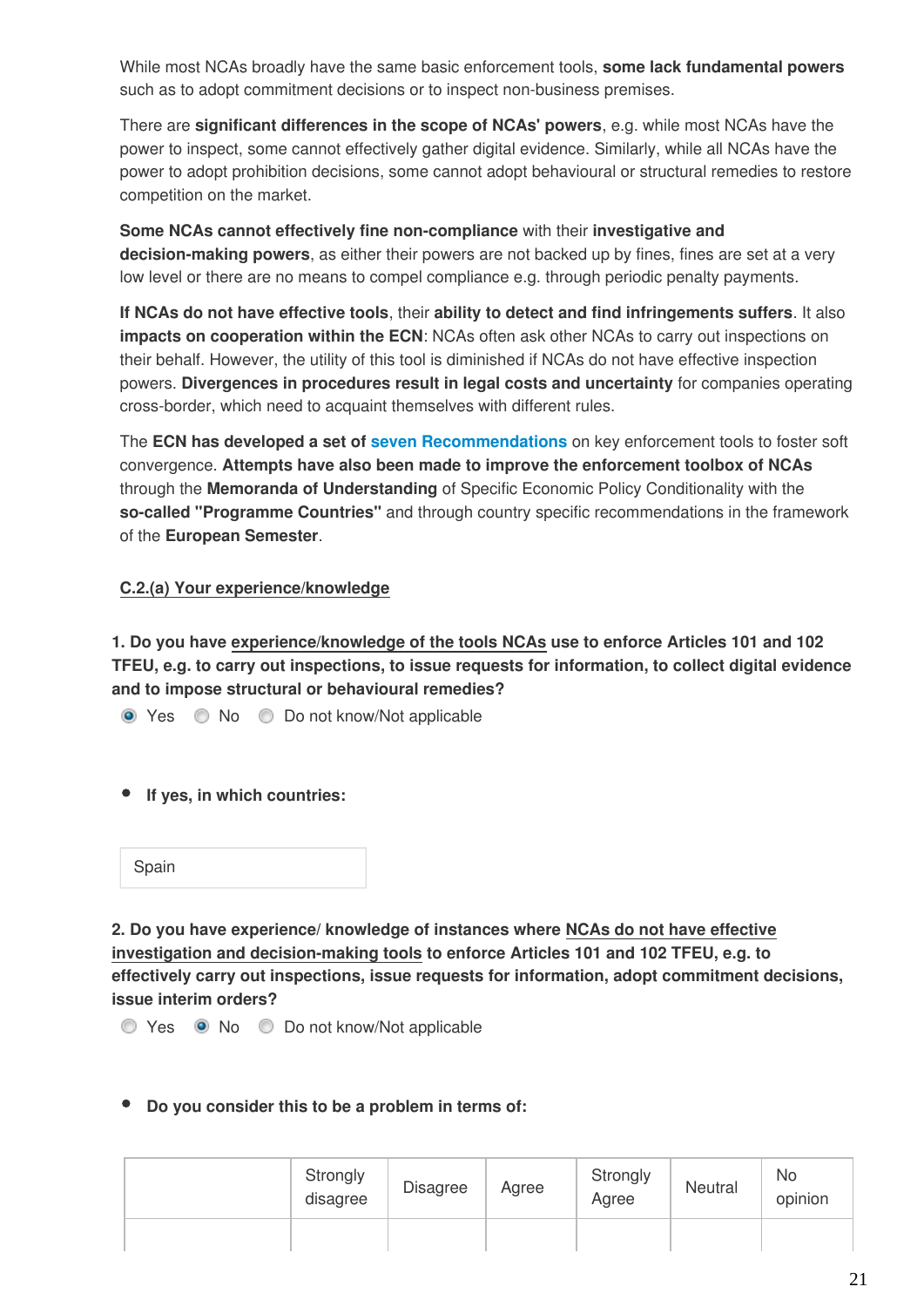| The effective<br>enforcement of the<br>EU competition<br>rules e.g. NCAs<br>may refrain from<br>taking action/carry<br>out more limited<br>action/take action<br>which does not<br>meet the desired<br>objective? |  | ⋒ | $\bullet$ |           |
|-------------------------------------------------------------------------------------------------------------------------------------------------------------------------------------------------------------------|--|---|-----------|-----------|
| Cooperation within<br>the ECN e.g.<br>NCAs may not<br>have effective<br>powers to carry<br>out an inspection<br>on behalf of<br>another ECN<br>member pursuant<br>to Article 22?                                  |  |   | A         | $\bullet$ |

**You are welcome to add additional comments and/or explanations, e.g. which Member State(s) you refer to and if you consider that this gives rise to other problems.**

In the case of Spain there are regional competition agencies which do not have jurisdiction to apply EU rules. There is little consensus within the AEDC as to conclude whether these authorities should be granted increased powers to apply articles 101 and 102 TFEU.

**3. Do you have experience/ knowledge of instances where NCAs have divergent investigation and decision-making tools to enforce Articles 101 and 102 TFEU, e.g. to gather digital evidence, to impose structural or behavioural remedies?** 

Yes No Do not know/Not applicable

### **Do you consider this to be a problem in terms of:**

| Strongly<br>disagree | <b>Disagree</b> | Agree | Strongly<br>Agree | Neutral | <b>No</b><br>opinion |
|----------------------|-----------------|-------|-------------------|---------|----------------------|
|                      |                 |       |                   |         |                      |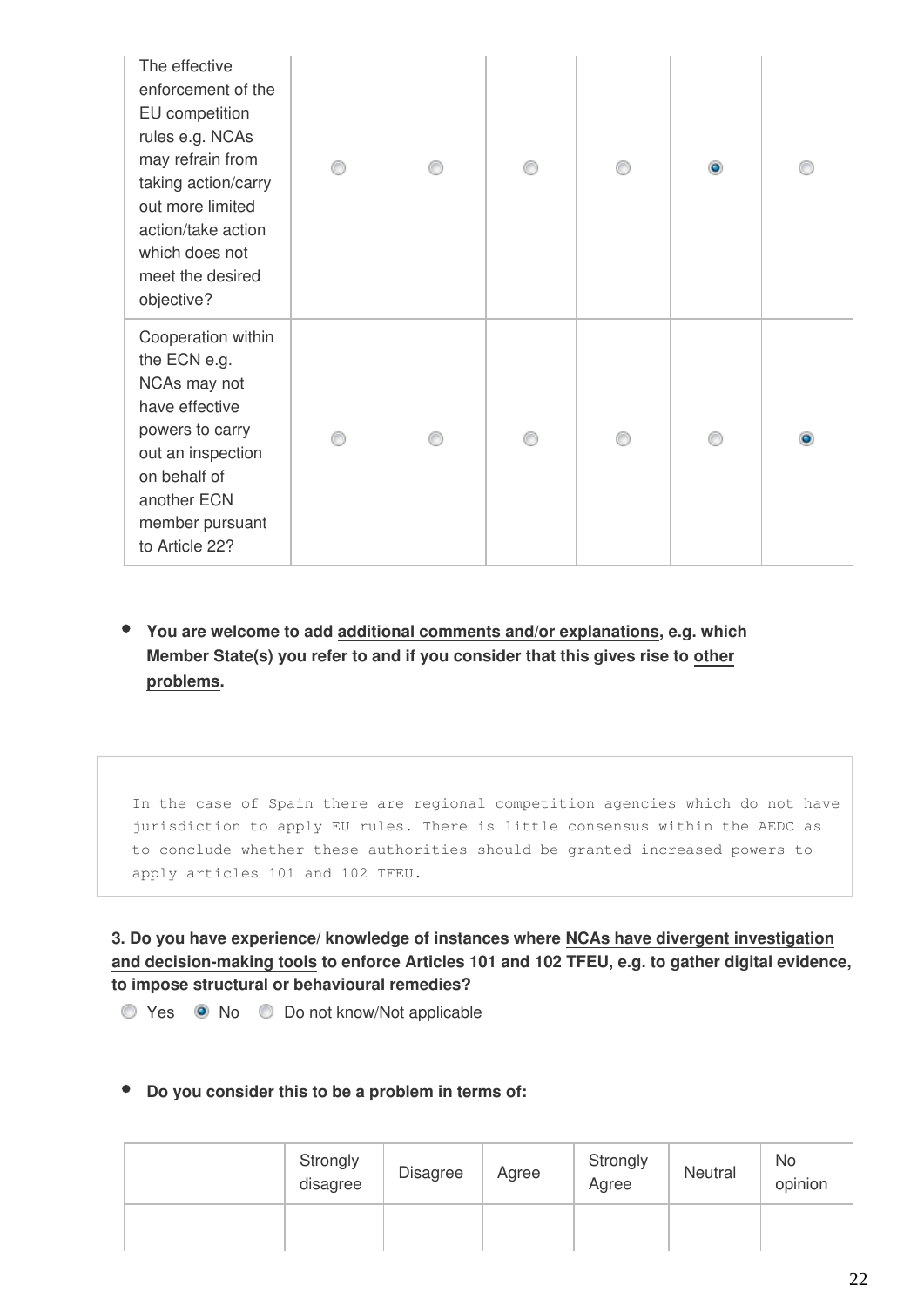| Costs for<br>businesses<br>operating<br>cross-border<br>within the EU,<br>e.g. costs of<br>becoming<br>acquainted with<br>different rules?        |  | ∩ |   | ⋒ |   |
|---------------------------------------------------------------------------------------------------------------------------------------------------|--|---|---|---|---|
| Uncertainty for<br>businesses<br>operating<br>cross-border<br>within the EU,<br>e.g. differences in<br>terms of which<br>data may be<br>gathered? |  |   | ⋒ | ⋒ | ۰ |
| Cooperation<br>within the ECN<br>e.g. differences in<br>terms of which<br>evidence can be<br>gathered on<br>behalf of another<br>NCA?             |  |   |   |   | ۱ |

**You are welcome to add additional comments and/or explanations, e.g. which Member State(s) you refer to and if you consider that this gives rise to other problems.**

Divergences are costly but do not reach a level of a barrier –at least not insurmountable. These divergences may cause forum shopping distortions, favoring those Member States in which antitrust standards and competences are lower. However, there is no complete consensus within the AEDC in this regard.

Harmonization –not only of the toolbox but also of procedural guarantees- in competition cases in line with the qualification of antitrust fines as criminal within the meaning of Article 6 ECHR pursuant to ECtHR's judgment in Menarini would be welcome. In this regard, the effectiveness of Articles 101 and 102 TFEU would not be fully ensured if NCA's decisions are subject to annulment by courts on the grounds of violations of procedural rights under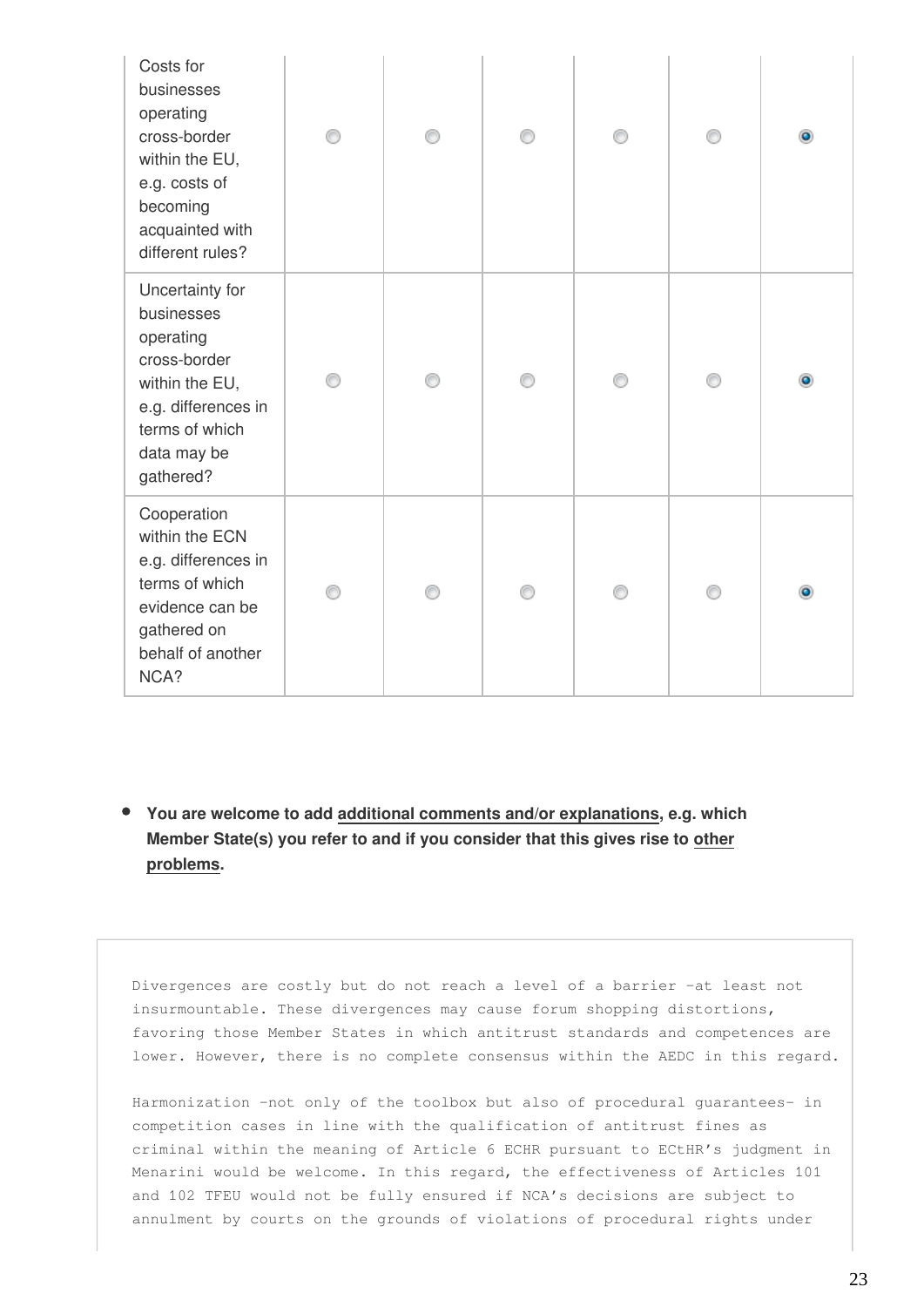the ECHR. Indeed, recognition at EU level of procedural rights applicable to competition proceedings in line with the rights recognized under the EU Charter of Fundamental Rights, including the requirement of an oral hearing, the inviolability of the home and the secret of correspondence (included electronic communications) in the absence of judicial warrant would avoid the annulment of NCA's decisions on the grounds of procedural infringements.

**4. Do you have experience/ knowledge of instances where NCAs do not have effective powers to:**

**4.1. fine non-compliance with their investigative and decision-making powers, e.g. to impose fines for non-compliance with inspection powers such as breaching seals or failure to comply with a commitment decision?**

Yes No Do not know/Not applicable

**Do you consider this to be a problem in terms of:**

|                                                                                                                                                                                                                                                                                                     | Strongly<br>disagree | Disagree | Agree | Strongly<br>Agree | Neutral | <b>No</b><br>opinion |
|-----------------------------------------------------------------------------------------------------------------------------------------------------------------------------------------------------------------------------------------------------------------------------------------------------|----------------------|----------|-------|-------------------|---------|----------------------|
| The effective<br>enforcement of<br>Articles 101 and<br>102 TEFU by<br>NCAs, e.g. if<br>NCAs' inspection<br>and investigation<br>powers are not<br>backed up by any<br>power to impose<br>fines or the fines<br>are set at a very<br>low level<br>companies may not<br>be incentivised to<br>comply? |                      |          |       | ⋒                 |         | $\bullet$            |
| Costs for<br>businesses<br>operating<br>cross-border within<br>the EU, e.g. costs                                                                                                                                                                                                                   | ∩                    |          |       |                   |         |                      |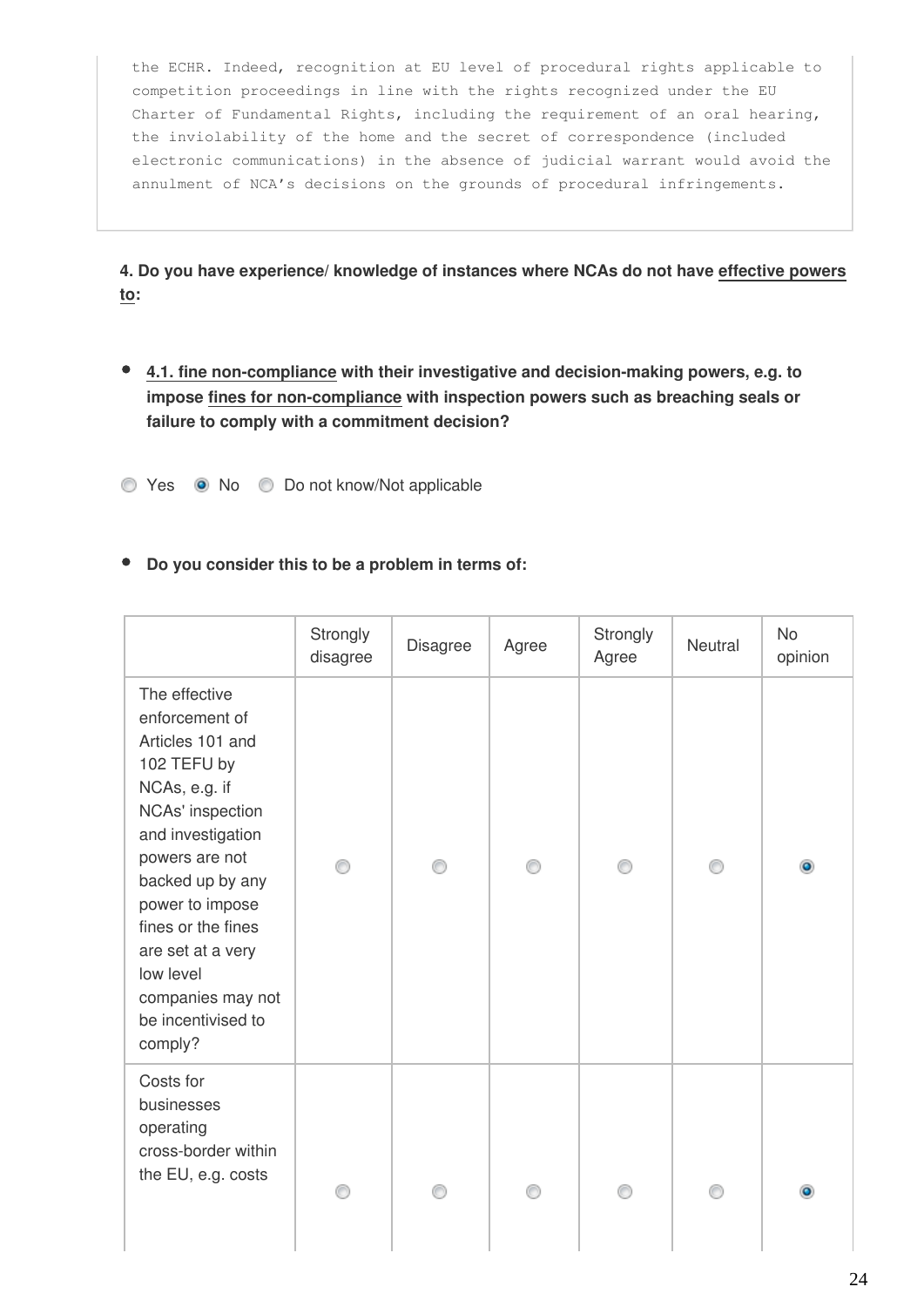| of becoming<br>acquainted with<br>different rules?                           |   |   |   |  |         |
|------------------------------------------------------------------------------|---|---|---|--|---------|
| Uncertainty for<br>businesses<br>operating<br>cross-border within<br>the EU? | o | C | O |  | $\circ$ |

**You are welcome to add additional comments and/or explanations, e.g. which Member State(s) you refer to and if you consider that this gives rise to other problems.**

The proposal of a single regulatory authority in Spain (CNMC) aimed to facilitate the liberalization of markets through a transition from ex ante regulation to a mere application of ex post competition law. However, it is imperative that the competition advocacy continues acting competition in sectors subject to regulation. From a European and national standpoint, an enhanced level of cooperation between regulatory and competition departments would therefore be essential. In this light, the new decisions of the European Commission in which it punishes as abuse of a dominant position behaviors previously approved by the regulator on issues such as Deutsche Telekom (Judgement of the TJUE 2010/10/10 Case C-280/08 P, Deutsche Telekom/Commission), demonstrates the active role that competition law should follow playing on factors under control.

It should be noted that the Supreme Court has questioned the legality of the creation in 2013 of the National Commission of Markets and Competition (CNMC) and super-regulator to replace the previous sectoral supervisors (and particularly the telecommunication sector) as it may affect the independence of these bodies from the Government against EU directives regulating this matter (ATS 5896/2015 of 07.03.2013, Appeal 506/2013).

Besides, it is worth noting that, under Spanish Competition law, compliance with earlier decisions of the CNMC are investigated by means of summary proceedings in which the rights of defense of the parties are limited.

**4.2. compel compliance with their investigation and decision-making powers ,g. to impose periodic penalty payments to ensure that an undertaking complies with a prohibition decision?**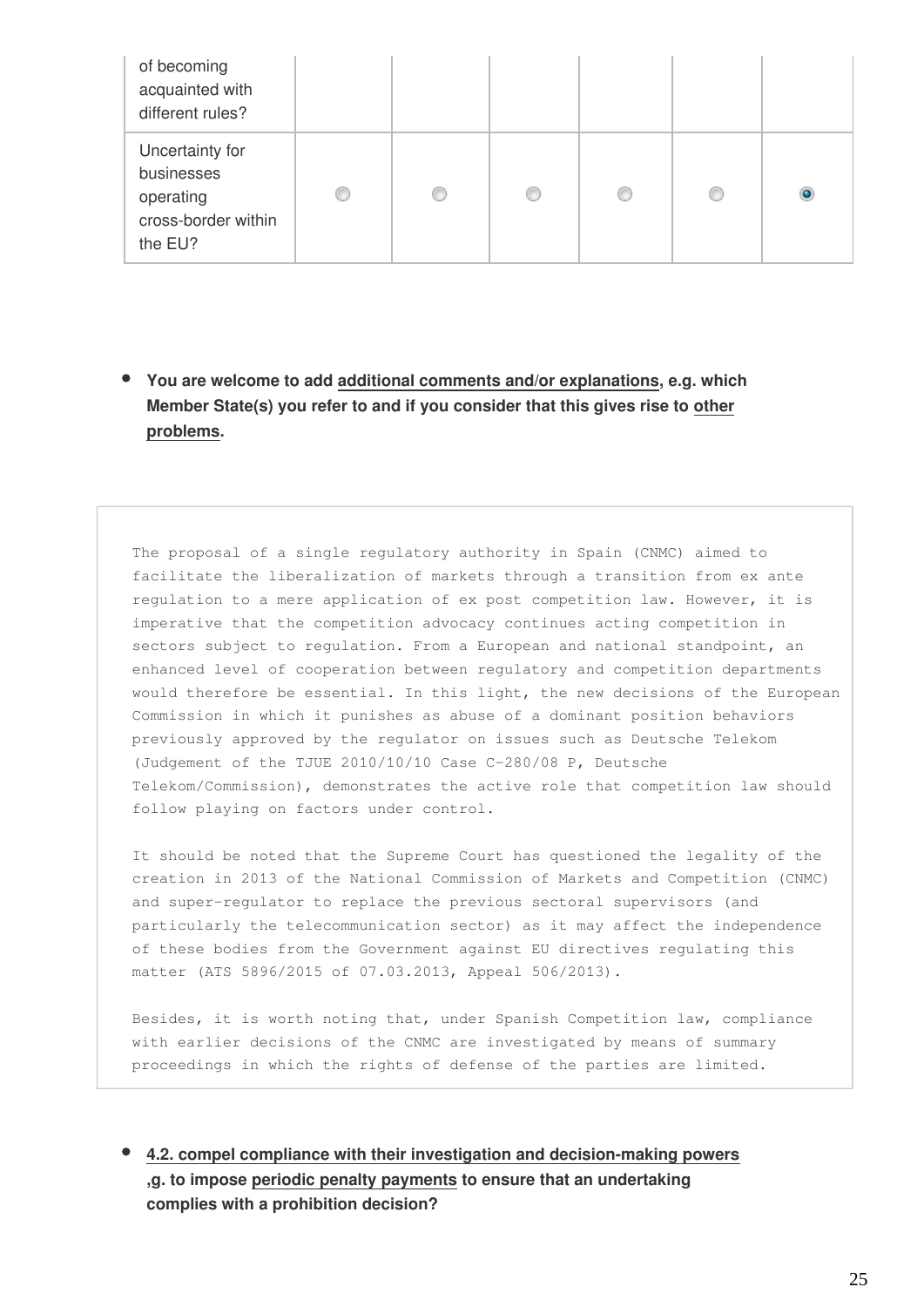### **Do you consider this to be a problem in terms of:**

|                                                                                                                                                                                                                                                                                                     | Strongly<br>disagree | Disagree | Agree | Strongly<br>Agree | Neutral | <b>No</b><br>opinion |
|-----------------------------------------------------------------------------------------------------------------------------------------------------------------------------------------------------------------------------------------------------------------------------------------------------|----------------------|----------|-------|-------------------|---------|----------------------|
| The effective<br>enforcement of<br>Articles 101 and<br>102 TEFU by<br>NCAs, e.g. if<br>NCAs' inspection<br>and investigation<br>powers are not<br>backed up by any<br>power to impose<br>fines or the fines<br>are set at a very<br>low level<br>companies may not<br>be incentivised to<br>comply? | ∩                    | ∩        | ∩     | ∩                 |         |                      |
| Costs for<br>businesses<br>operating<br>cross-border within<br>the EU, e.g. costs<br>of becoming<br>acquainted with<br>different rules?                                                                                                                                                             |                      |          | ⊙     | ∩                 |         | $\bullet$            |
| Uncertainty for<br>businesses<br>operating<br>cross-border within<br>the EU?                                                                                                                                                                                                                        |                      |          |       |                   |         |                      |

**You are welcome to add additional comments and/or explanations, e.g. which Member State(s) you refer to and if you consider that this gives rise to other problems.**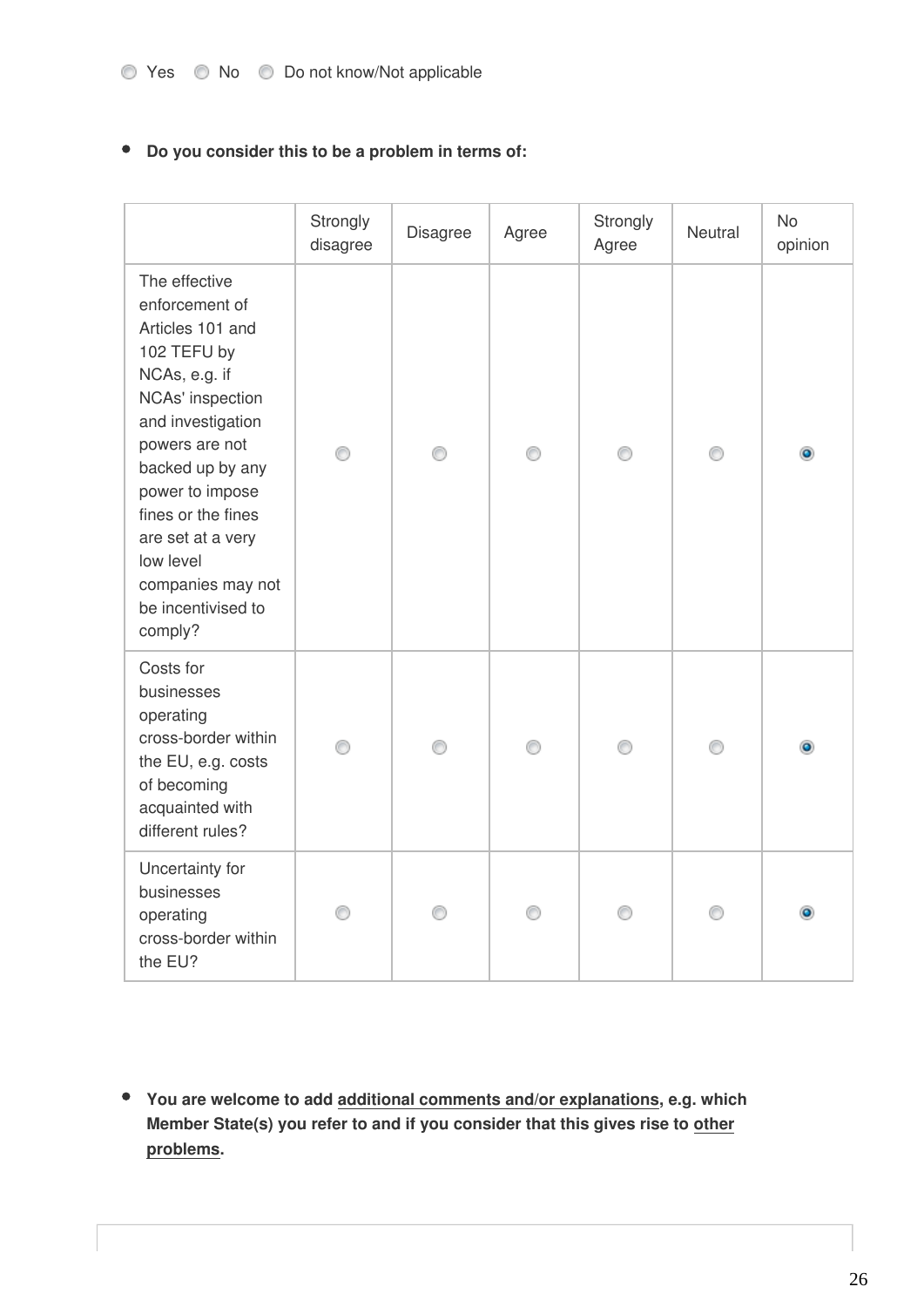### **5. Do you have experience/ knowledge of instances where NCAs do not have the power to set their priorities and to choose which cases to investigate, including the power to reject formal complaints on priority grounds?**

◯ Yes ◯ No ◯ Do not know/Not applicable

### **Do you consider this to be a problem in terms of:**

|                                                                                                                                            | Strongly<br>disagree | Disagree | Agree | Strongly<br>Agree | Neutral | <b>No</b><br>opinion |
|--------------------------------------------------------------------------------------------------------------------------------------------|----------------------|----------|-------|-------------------|---------|----------------------|
| The effective<br>enforcement of<br>Articles 101 and<br>102 TEFU by<br>NCA <sub>s</sub> ?                                                   | ∩                    | ∩        | ∩     | ⋒                 | ⊙       | $\bullet$            |
| Costs for<br>businesses<br>operating<br>cross-border<br>within the EU,<br>e.g. costs of<br>becoming<br>acquainted with<br>different rules? |                      |          |       |                   | ∩       | $\bullet$            |
| Uncertainty for<br>businesses<br>operating<br>cross-border<br>within the EU?                                                               |                      | ⋒        | ⋒     |                   | ∩       | $\circledcirc$       |

**You are welcome to add additional comments and/or explanations, e.g. which Member State(s) you refer to and if you consider that this gives rise to other problems.**

The power to determine enforcement priorities may be blurred because of the workload. Under Spanish law it is arguable that the NCA may decide not to pursue cases. This is however not perceived as a major drawback.

By contrast, other opinions within the AEDC suggest that the CNMC should not be able to reject cases and this would not affect the NCA's workload.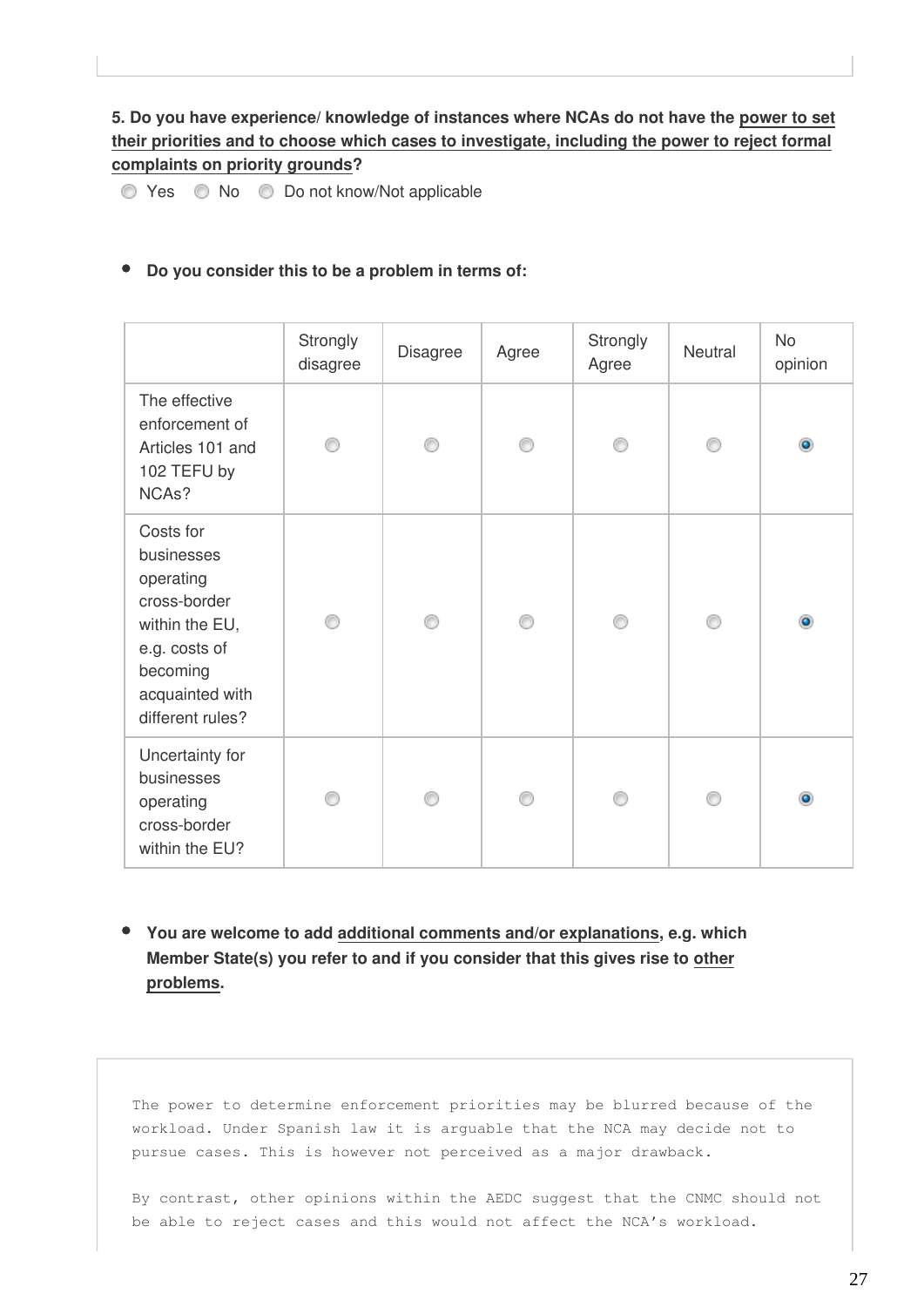A future reform of Regulation 1/2003 would be a good opportunity to set out criteria for the NCAs to establish priorities and expressly confer on them the power to reject complaints on the grounds of those criteria (although it should be bound to state the reasons for the rejection).

**6. Do you have experience/ knowledge of divergent rules on prescription (limitation) periods, e.g. if the possibility for one NCA to take an enforcement decision becomes time barred but another NCA may still act?**

- Yes No Do not know/Not applicable
- **You are welcome to add additional comments and/or explanations, e.g. which Member State(s) you refer to and if you consider that this gives rise to other problems.**

These divergences exist but do not seem to cause significant problems having regard the possibility for NCAs to operate as a network under Regulation 1/2003.

Other opinions within the AEDC suggest that common rules on statute of limitation may damage the uniform application of competition rules or might influence the substance of the cases.

### **Do you consider this to be a problem in terms of:**

|                                                                                                     | Strongly<br>disagree | <b>Disagree</b> | Agree | Strongly<br>Agree | Neutral   | <b>No</b><br>opinion |
|-----------------------------------------------------------------------------------------------------|----------------------|-----------------|-------|-------------------|-----------|----------------------|
| The effective<br>enforcement of<br>Articles 101 and<br>102 TEFU by<br>NCA <sub>s</sub> ?            | ⋒                    | ∩               | ∩     | ⊙                 | $\bullet$ | ⊙                    |
| Costs for<br>businesses<br>operating<br>cross-border<br>within the EU,<br>e.g. costs of<br>becoming |                      | ∩               | ⋒     | ∩                 | $\bullet$ | ∩                    |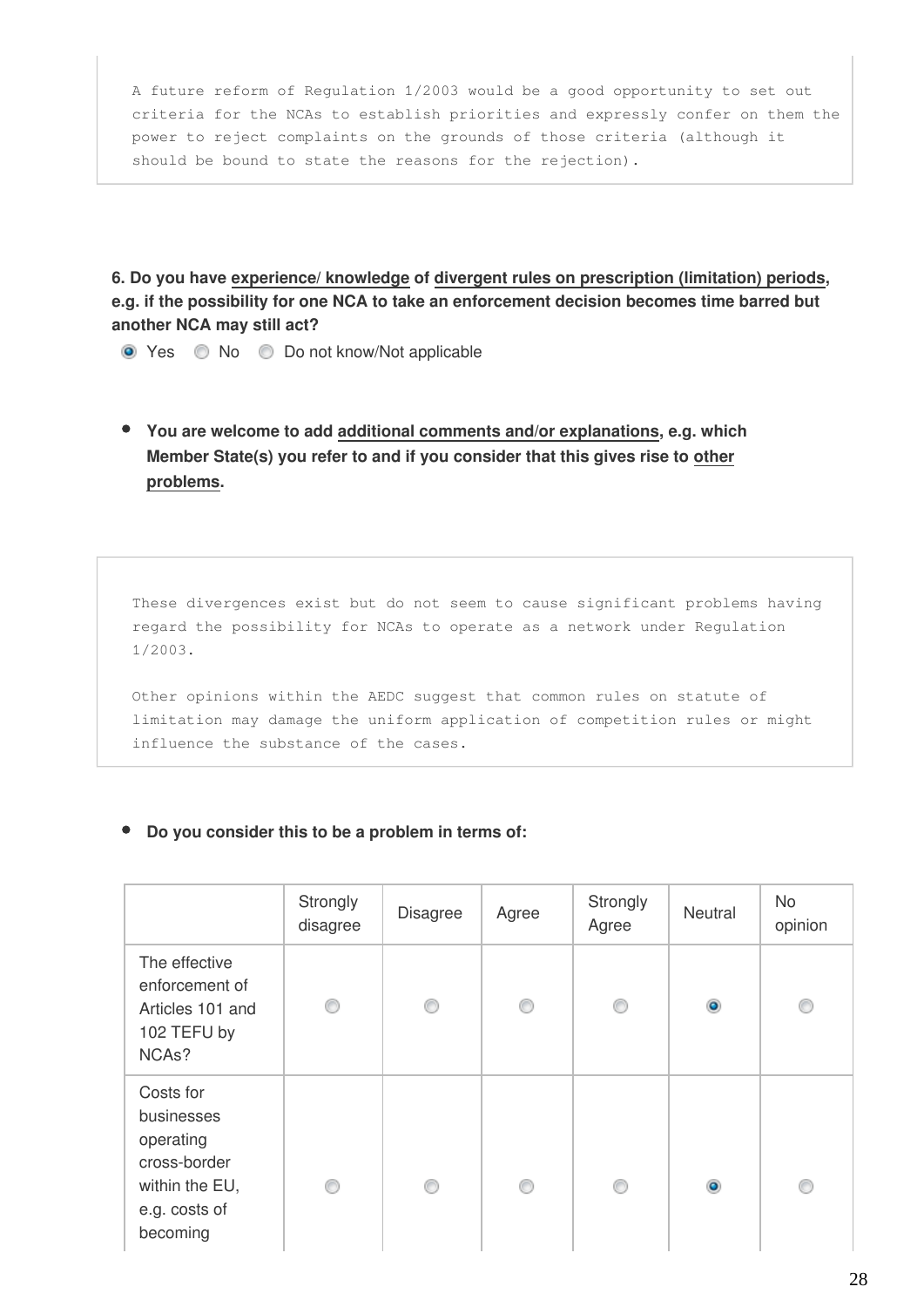| acquainted with<br>different rules?                                          |   |   |  |           |   |
|------------------------------------------------------------------------------|---|---|--|-----------|---|
| Uncertainty for<br>businesses<br>operating<br>cross-border<br>within the EU? | C | € |  | $\bullet$ | O |

**You are welcome to add additional comments and/or explanations, e.g. which Member State(s) you refer to and if you consider that this gives rise to other problems.**

The main problem is legal certainty. The statute of limitations applicable to a behavior should not depend on not-always clear criteria that cannot be ascertained from the beginning of an investigation (especially the effect on trade within the EU).

**7. Do you have experience/ knowledge of instances where one NCA (NCA A) does not have the power to ask another NCA (NCA B) to notify acts (e.g. Statements of Objection) or to enforce fining decisions on its behalf in the territory of NCA B, where it is not possible for NCA A to do so in its own jurisdiction, e.g. the company concerned has no legal presence there?**

Yes No Do not know/Not applicable

**Do you consider this to be a problem in terms of:**

|                                                                                                                                                | Strongly<br>disagree | <b>Disagree</b> | Agree | Strongly<br>Agree | Neutral | <b>No</b><br>opinion |
|------------------------------------------------------------------------------------------------------------------------------------------------|----------------------|-----------------|-------|-------------------|---------|----------------------|
| The effective<br>enforcement of<br>Articles 101 and<br>102 TEFU by<br>NCA <sub>s</sub> ?                                                       | ⋒                    | ⋒               | ∩     | ⊙                 | ⊙       | $\bullet$            |
| Costs for<br>businesses<br>operating<br>cross-border<br>within the EU,<br>e.g. costs of<br>becoming<br>acquainted with<br>different rules? (*) | ∩                    | ∩               |       | ∩                 | ⊙       | $\bullet$            |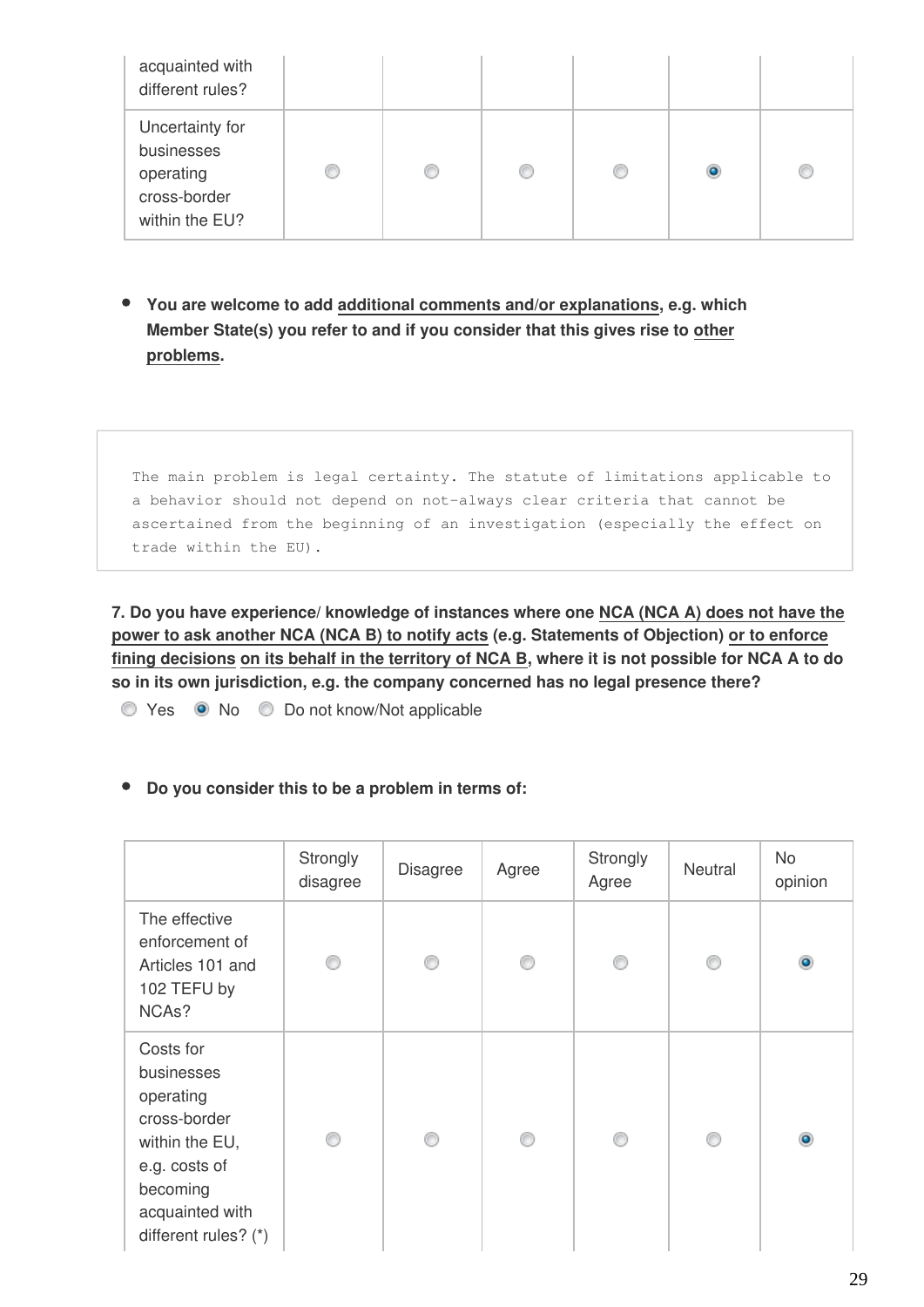| Uncertainty for<br>businesses<br>operating<br>cross-border<br>within the EU? |  | œ | <b>COLLECT</b> |  |  |  |
|------------------------------------------------------------------------------|--|---|----------------|--|--|--|
|------------------------------------------------------------------------------|--|---|----------------|--|--|--|

*(\*) Negative impact on costs means that costs increase. Positive impact on costs means that costs decrease.*

**You are welcome to add additional comments and/or explanations, e.g. which Member State(s) you refer to and if you consider that this gives rise to other problems.**

| We understand that cooperation within the NCA should cover these issues, which |  |  |  |  |  |
|--------------------------------------------------------------------------------|--|--|--|--|--|
| look anecdotal.                                                                |  |  |  |  |  |

**8. Please specify whether you have encountered any other problem in terms of NCAs not having sufficient tools to enforce Articles 101 and 102 TFEU?**

- Yes No Do not know/Not applicable
- **Please explain your answer and in particular which Member State(s) you refer to.**

### **C.2.(b) Your views on potential action**

**9. Which powers do you think NCAs need in order to have an effective toolbox to enforce Articles 101 and 102 TFEU?**

**9.1. Power to inspect business premises**

| Strongly<br>disagree | O Disagree O Agree o Strongly | agree | Neutral o No<br>opinion |  |
|----------------------|-------------------------------|-------|-------------------------|--|
|                      |                               |       |                         |  |

Which aspects of this tool do you consider to be of importance?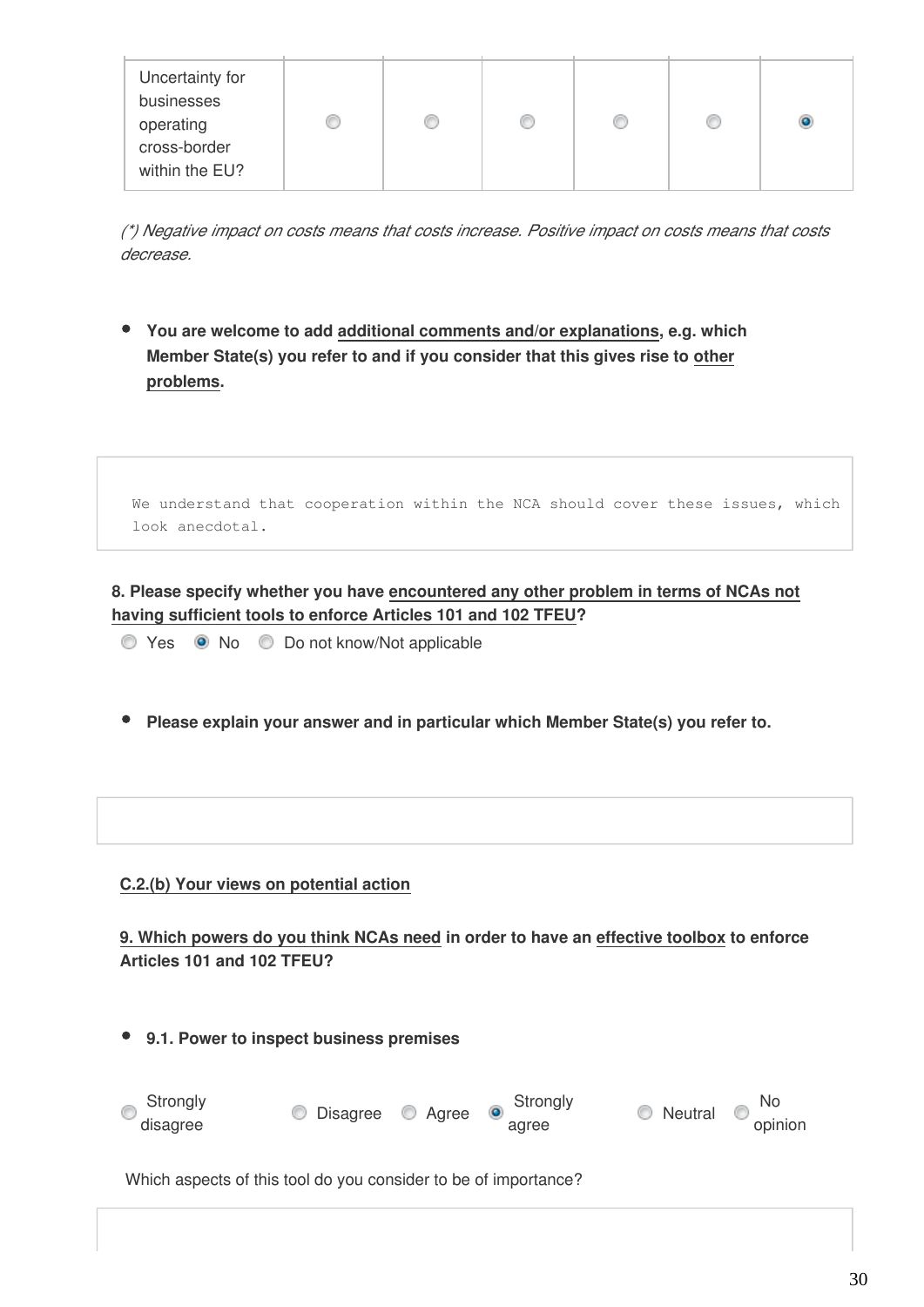NCAs should make use of all available tools to ensure swift, responsive, targeted, efficient and predictable solutions. In this regard, the power to access computer systems and to inspect business premises seems essential.

However, in order to ensure the respect of the rights of defense of the parties, this power should be subject to some limits, among others the requirement of a judicial authorization to enter into business premises so that a review of necessity of the inspection would be carried ex ante. Other practices, such as fishing expeditions or access to private emails should be avoided to the maximum extent as possible. In this regard, further harmonization at EU level in this regard would be welcome.

**9.2. Power to inspect non-business premises, e.g. homes and means of transport of directors, managers and other members of staff of the company being inspected**



This tool is indeed important and the CNMC has that power to inspect non-business premises subject to a prior judicial control.

### **9.3. Power to issue requests for information**



Which aspects of this tool do you consider to be of importance?

Again, the CNMC has this power which is important.

We may add that the power to issue RFIs should be subject to some limits. In particular, reasons for the request as well as the relationship between the information requested and the infringement that is being investigated should be stated in order to identify the limits of the RFI, particularly, in cases in which the reply would entail the creation of information not available to the Company or the requirement to provide it in a specific format. In addition, the legality of the RFI should be able to be challenged before Courts.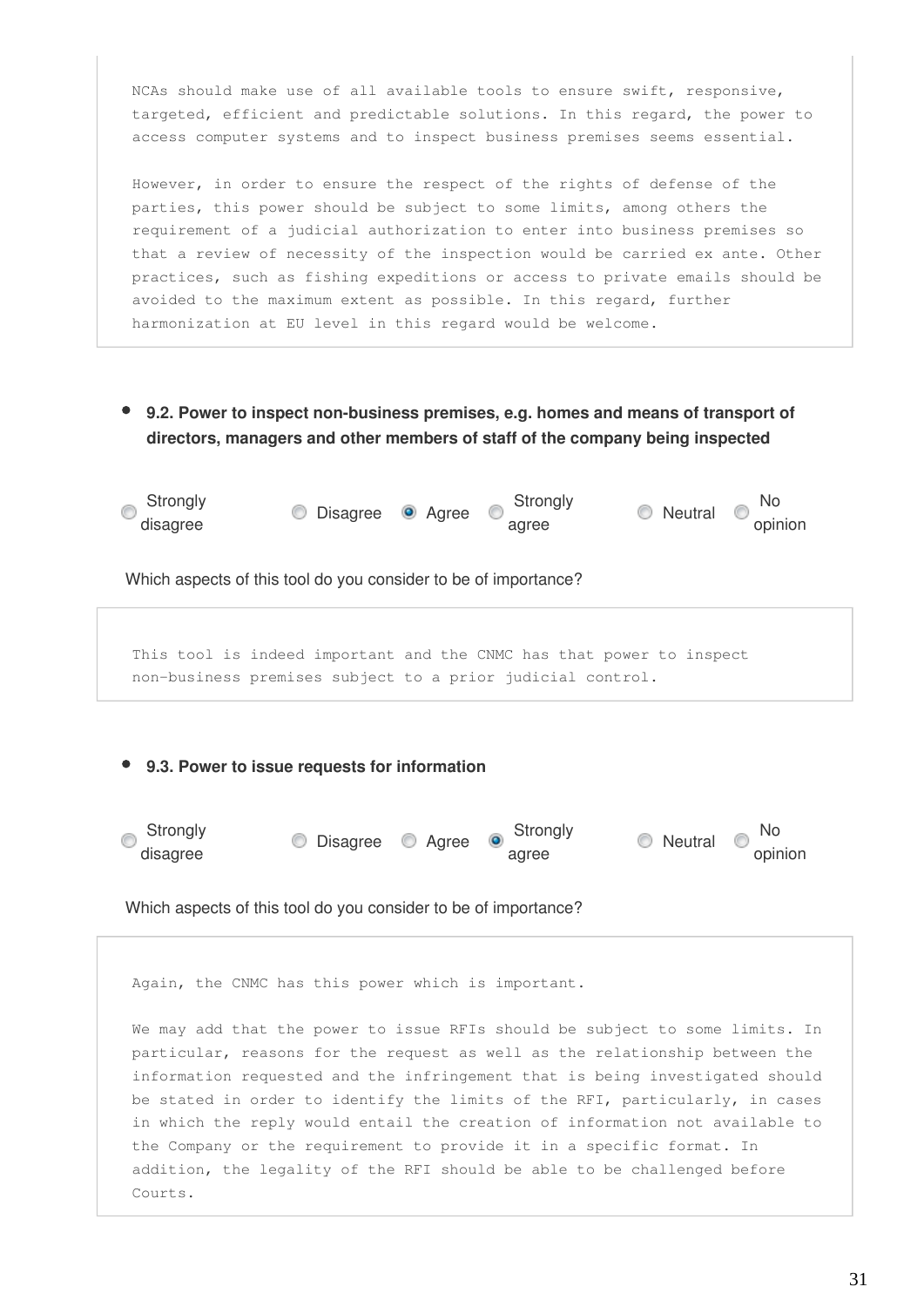**9.4. Power to effectively gather digital evidence**



Which aspects of this tool do you consider to be of importance?

This power is of outmost importance in order to ensure full effectiveness of competition rules. In any event, it would be in the interests of legal certainty that an express position on the seizure of digital evidence is taken at the level of EU legislation on the occasion of a Reform of Regulation 1/2003. This would include the measures to be taken in order to ensure the respect of the rights of defense, among others the prevention of fishing expeditions and the prohibition for NCAs to review the information seized without the presence of the legal representatives of the company.

Likewise, it would be positive to harmonize with legislative action the protection of legally privileged documents and the procedure to be used in cases the authorities seize legally privileged documents during an inspection. An independent third party reviewing the document (e.g. courts) and proper protection is required.

**9.5. Power for the officials of one NCA (NCA A), which request another NCA (NCA B) to carry out an inspection on their behalf or to assist in the inspection carried out by NCA B (e.g. to be present during the inspection, to have investigative powers)**



Which aspects of this tool do you consider to be of importance?

These situations should be coordinated within the ECN and are largely anecdotal, as in truly cross border cases the EC is the best placed agency anyway.

**9.6. Power to conduct interviews with persons who might have knowledge of the subject under investigation**

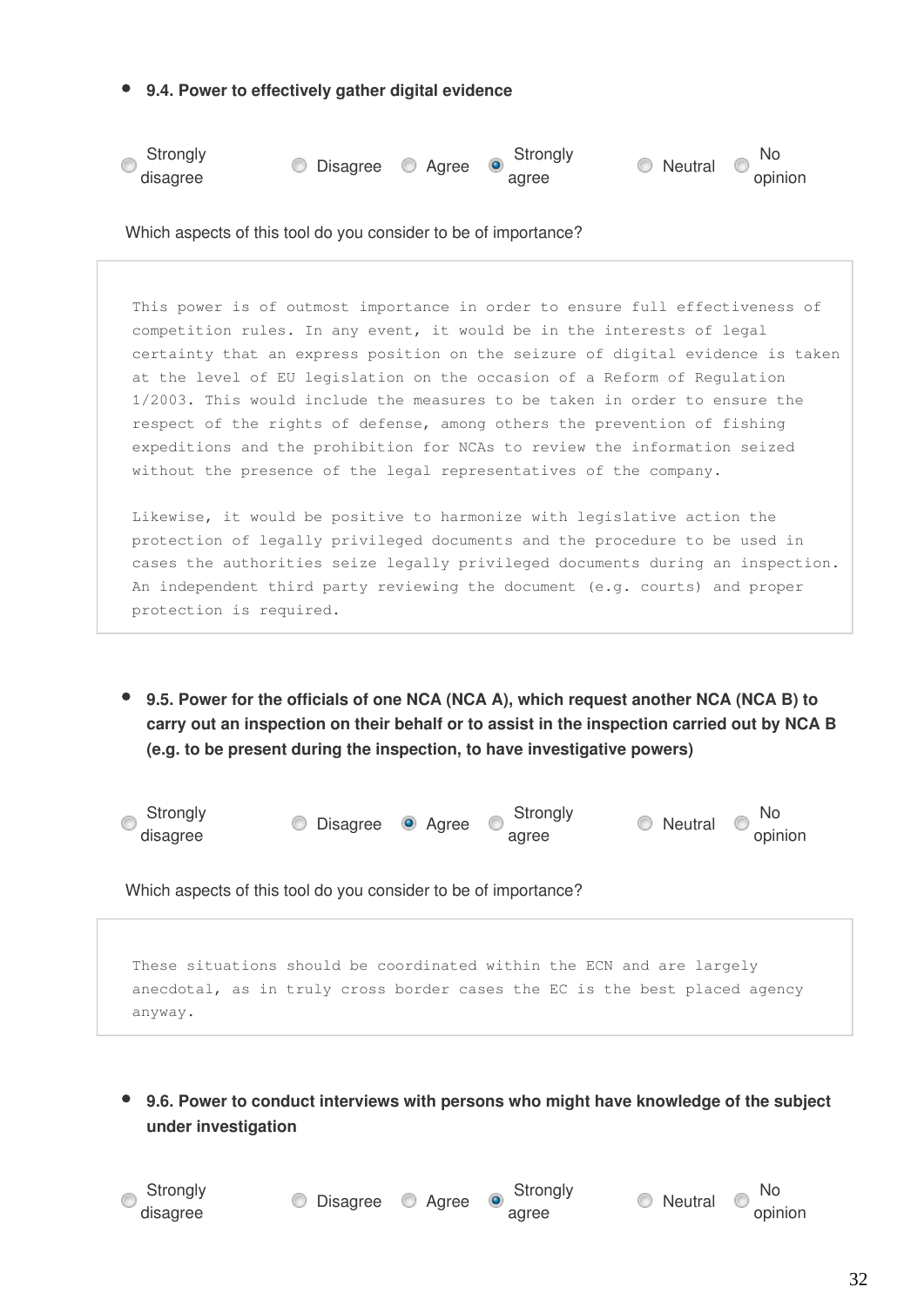This power is also important and the CNMC regularly uses it. In any event, as in the aforementioned proposals, we consider that parties' rights of defense should be protected.

For instance, employees should be allowed to request legal advice and the presence of a lawyer during these interviews. In cases where sanctions may be imposed on employees or directors of a company under national law criminal or civil, they may not have any incentives to answer the NCA's questions. In those cases, a fine should not be imposed on the company, provided that it demonstrates that it has adopted proper measures to ensure compliance with NCA's requests.

# **9.7. Power to conduct sector inquiries**



Which aspects of this tool do you consider to be of importance?

```
This power is explicitly listed in the Spanish Law and therefore the CNMC can
use it.
```
### **9.8. Power to adopt prohibition decisions**



Which aspects of this tool do you consider to be of importance?

Again, this power is explicitly conferred to the CNMC by the Spanish law.

**9.9. Power to adopt formal settlement decisions (formal decision and reduced fine)**

| ◎ Strongly<br>disagree | O Disagree <sup>O</sup> Agree | ∖ Strongly<br>$\circ$<br>agree | No Neutral O No<br>opinion |  |
|------------------------|-------------------------------|--------------------------------|----------------------------|--|
|                        |                               |                                |                            |  |

Which aspects of this tool do you consider to be of importance?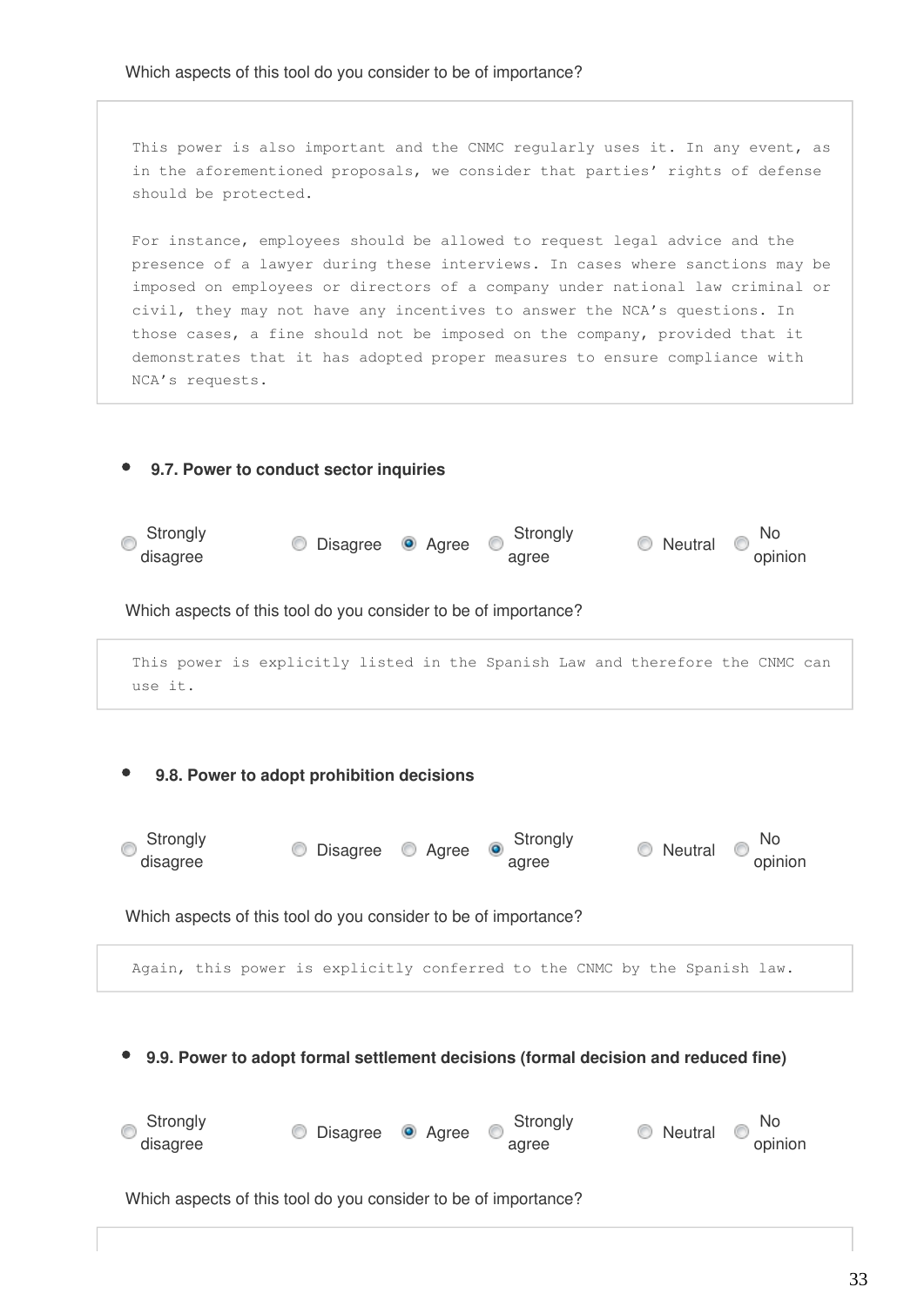So far, the CNMC does not have the power to adopt formal settlement decisions. Most members of the AEDC consider that such a power would be very useful for the effective enforcement of competition rules, but the criteria for adopting such a decision should certainly be clarified ex ante to eradicate risks of arbitrary discrimination. This system works reasonably well at EU level and should be imported to Member States.

Additionally, some members of the AEDC highlight that under Spanish law it is already possible to reach settlements with sanctions in administrative law as well as in criminal law and thus the power to adopt settlement decisions should be expanded to the CNMC. The clear advantages of using such an instrument should not be lost when applying EU competition law in Spain.

# **9.10. Power to adopt commitment decisions Strongly** Strongly<br>
disagree **Disagree Agree** agree  $\circledcirc$  Neutral  $\circledcirc$  No opinion Which aspects of this tool do you consider to be of importance? The power to adopt commitment decisions is available for the CNMC and it is frequently used. **9.11. Power to issue interim orders Strongly** Strongly<br>
disagree O Agree Strongly<br>
disagree agree O Neutral O No opinion

Which aspects of this tool do you consider to be of importance?

Again, the power to issue interim orders is granted to the CNMC and it is frequently used. It is necessary to guarantee the full effectiveness of Articles 101 and 102 TFEU.

**9.12. Power to impose dissuasive fines for non-compliance with investigative and decision-making powers**

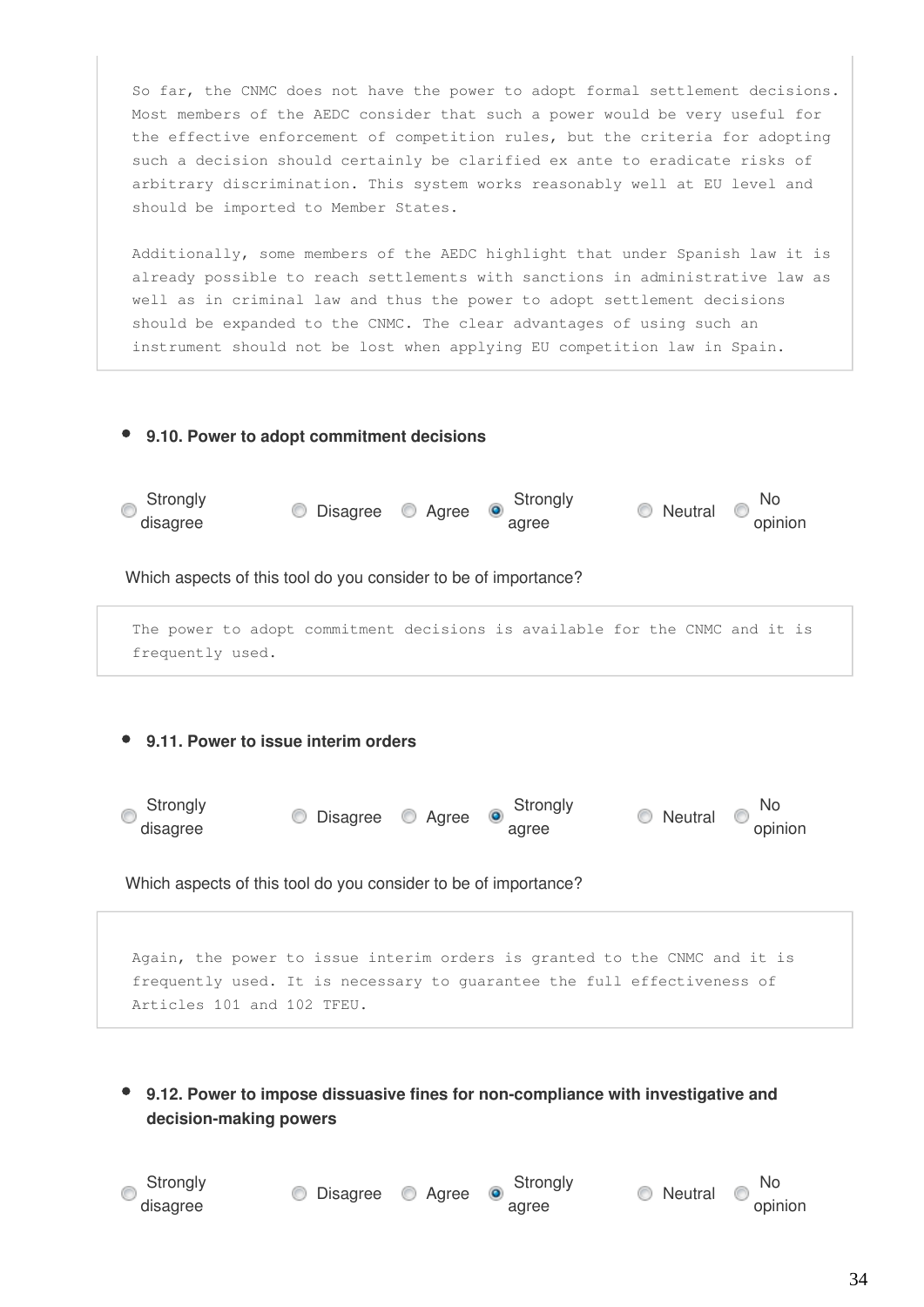The power to impose fines for obstructing and hampering inspections is essential. It is contemplated by Spanish law and used when necessary.

- **9.13. Power to compel compliance with investigative and decision-making powers, e.g., power to impose effective periodic penalty payments?**
- Strongly Strongly<br>
disagree **Disagree Agree** agree  $\bullet$  Neutral  $\bullet$  No opinion

Which aspects of this tool do you consider to be of importance?

The power to compel compliance with investigative and decision-making powers is of outmost importance to guarantee the enforcement of NCAs decisions and it is available for the CNMC.

**9.14. Power to fully set enforcement priorities, including the power to reject complaints on priority grounds?**

| Strongly<br>disagree | © Disagree © Agree © |  | Strongly<br>agree | $\circ$ Neutral $\circ$ No | opinion |
|----------------------|----------------------|--|-------------------|----------------------------|---------|
|----------------------|----------------------|--|-------------------|----------------------------|---------|

Which aspects of this tool do you consider to be of importance?

The CNMC's discretion to set enforcement priorities does not extend to rejecting complaints on priority grounds. While a limited discretion to shelve de minimis cases might be welcome, an unlimited discretion to select cases may deprive companies of their rights and should not be in our view granted.

It would be useful that a future reform of Regulation 1/2003 sets out criteria for establishing priorities and expressly confers on NCAs the power to reject complaints on the grounds of those criteria.

**9.15. Power for NCAs to act within a certain time period (prescription periods)**



Strongly<br>
disagree **Disagree Agree Strongly**<br>
disagree

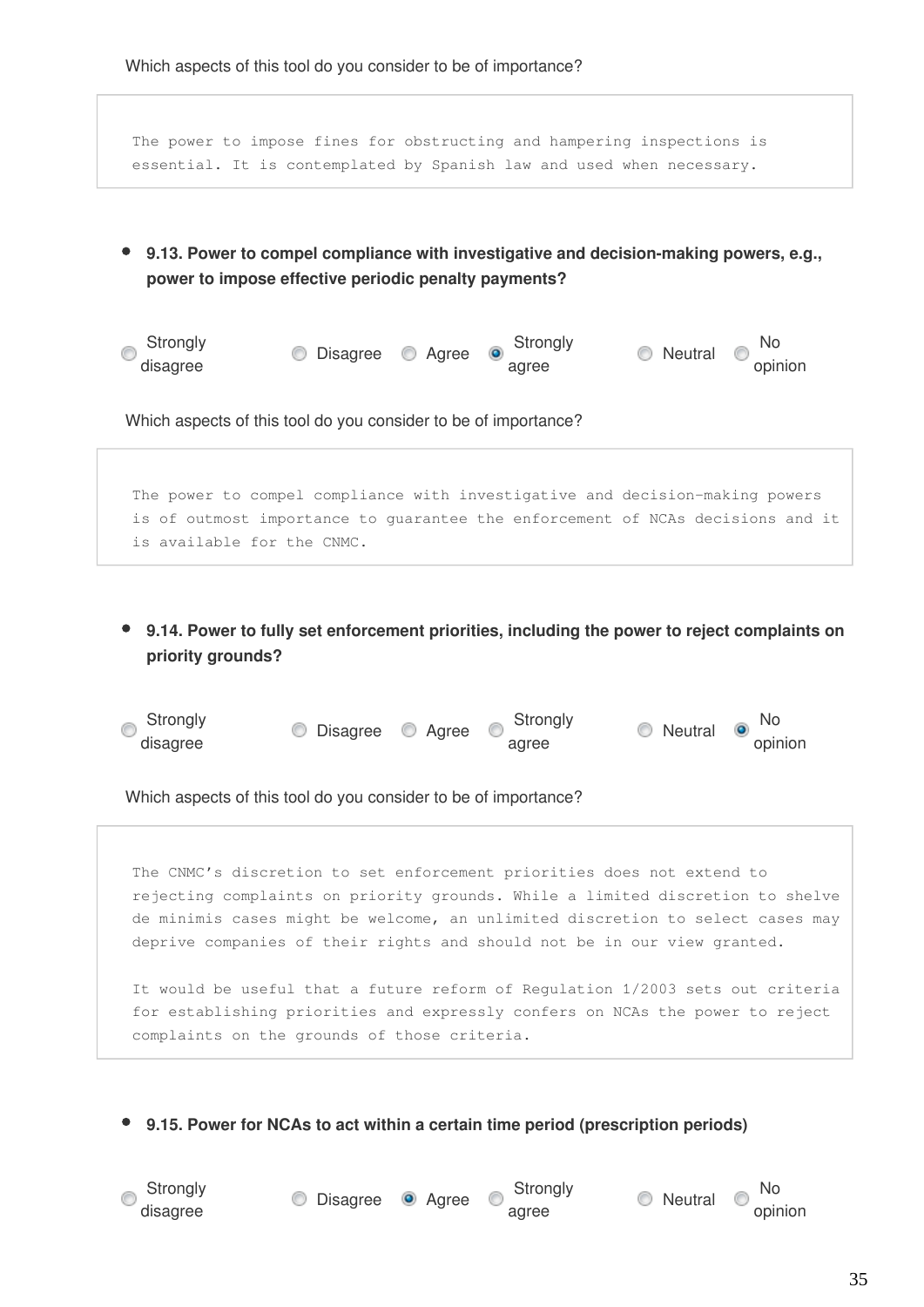According to Spanish law, the CNMC is subject to a limited prescription period. In our view, this is important and necessary for an efficient enforcement of competition rules.

A firm faced with cumbersome and dragging competition law procedures may see itself beset by undue reputational, operational and financial damage. In connection with this, one cannot exclude that NCAs may be tempted to strategically keep "weak" cases – those which are unlikely to lead to a negative decision – dormant, to induce firms to come forward with settlement proposals, and close the proceedings. It is thus often considered "good practice" to establish deadlines for reaching a decision.

**9.16. Power for one NCA (NCA A) to ask another NCA (NCA B) to notify acts (e.g. a Statements of Objection) on their behalf in the territory of NCA B (e.g. if NCA A cannot notify acts to a company in its own territory because it does not have a subsidiary or other legal representation there)**



Which aspects of this tool do you consider to be of importance?

These situations should be coordinated within the ECN and are largely anecdotal, as in truly cross border cases the EC is the best placed agency anyway.

**9.17. Power for one NCA (NCA A) to ask another NCA (NCA B) to enforce fining decisions on their behalf in the territory of NCA B (e.g. if NCA A cannot fine a company in its own territory because it does not have a subsidiary or other legal representation there).**

| Strongly<br>disagree                                            | <b>Disagree Agree</b>                             | Strongly<br>agree | No<br>$\circ$ Neutral $\circ$<br>opinion                                 |  |  |  |  |  |
|-----------------------------------------------------------------|---------------------------------------------------|-------------------|--------------------------------------------------------------------------|--|--|--|--|--|
| Which aspects of this tool do you consider to be of importance? |                                                   |                   |                                                                          |  |  |  |  |  |
|                                                                 |                                                   |                   |                                                                          |  |  |  |  |  |
|                                                                 |                                                   |                   | This is unlikely to be a frequent situation and raises complex issues of |  |  |  |  |  |
|                                                                 | shared liability of legal persons within a group. |                   |                                                                          |  |  |  |  |  |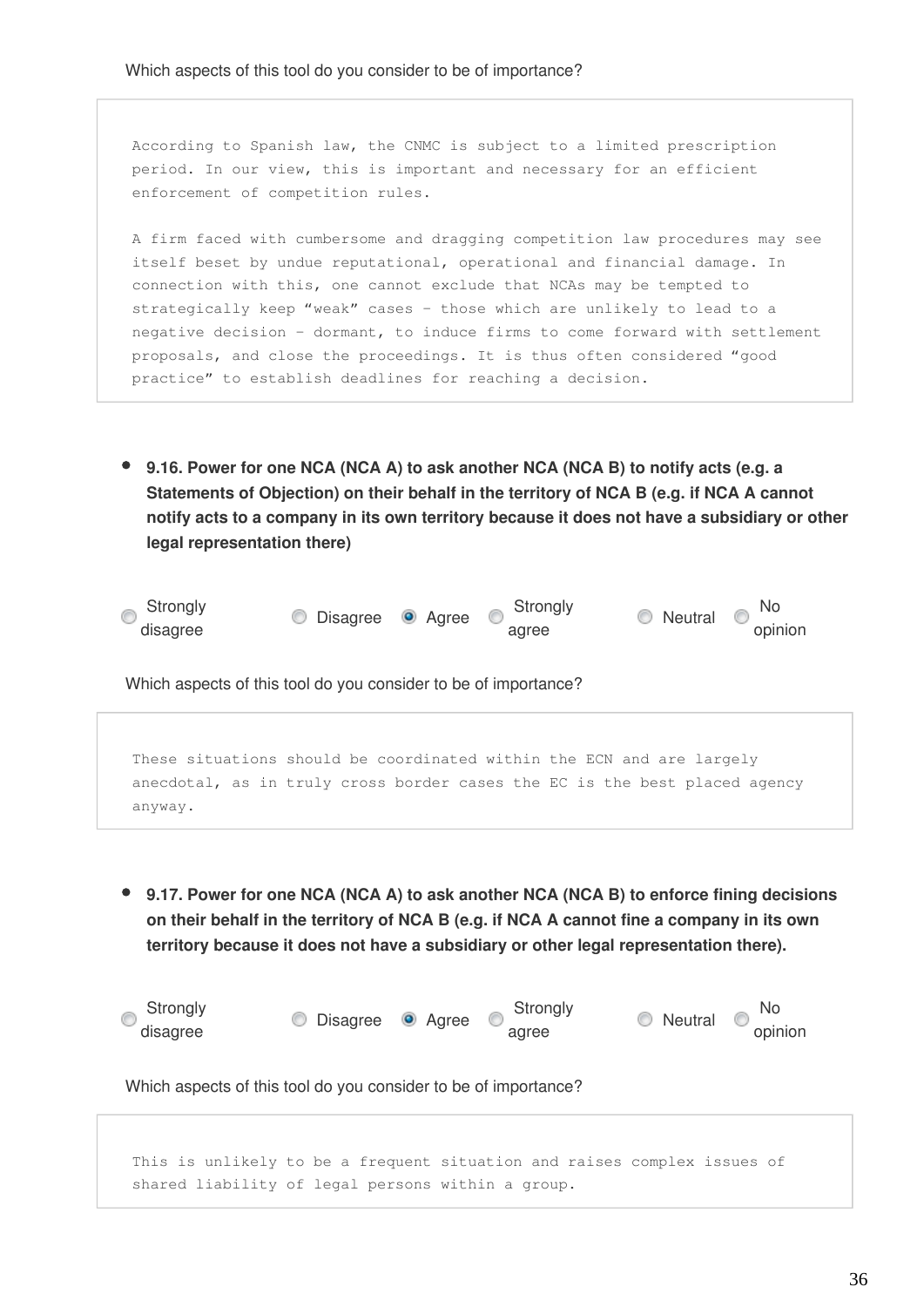

Indicate what this "Other" power would be:

Some members of the AEDC consider that in some cases NCAs should have the power to make a provisional determination of the damages and identify the directors of the company which may be liable for the damage caused.

Which aspects of this tool do you consider to be of importance?

**10. Should ensuring that NCAs have an effective competition toolbox be addressed by the Member States and/or by EU action?**

- **Member States**
- **EU** action
- **Combination of EU/Member State action**
- **Do not know/Not applicable**
- **You are welcome to add additional comments and/or explanations.**

In the case of Spain, informal harmonization has been sufficient to align the toolbox. To the extent this is not so in other countries it would make sense to have consistent powers across the EU. Some members of the AEDC consider that EU harmonization in this field is essential.

**10.1. If you consider that there is a case for a ction by the Member States, please specify what type of action you consider most appropriate:** 

- Non-legislative action (e.g. best practices)
- Mix of legislative and non-legislative action
- **Legislative action**
- $\bullet$  Do not know/Not applicable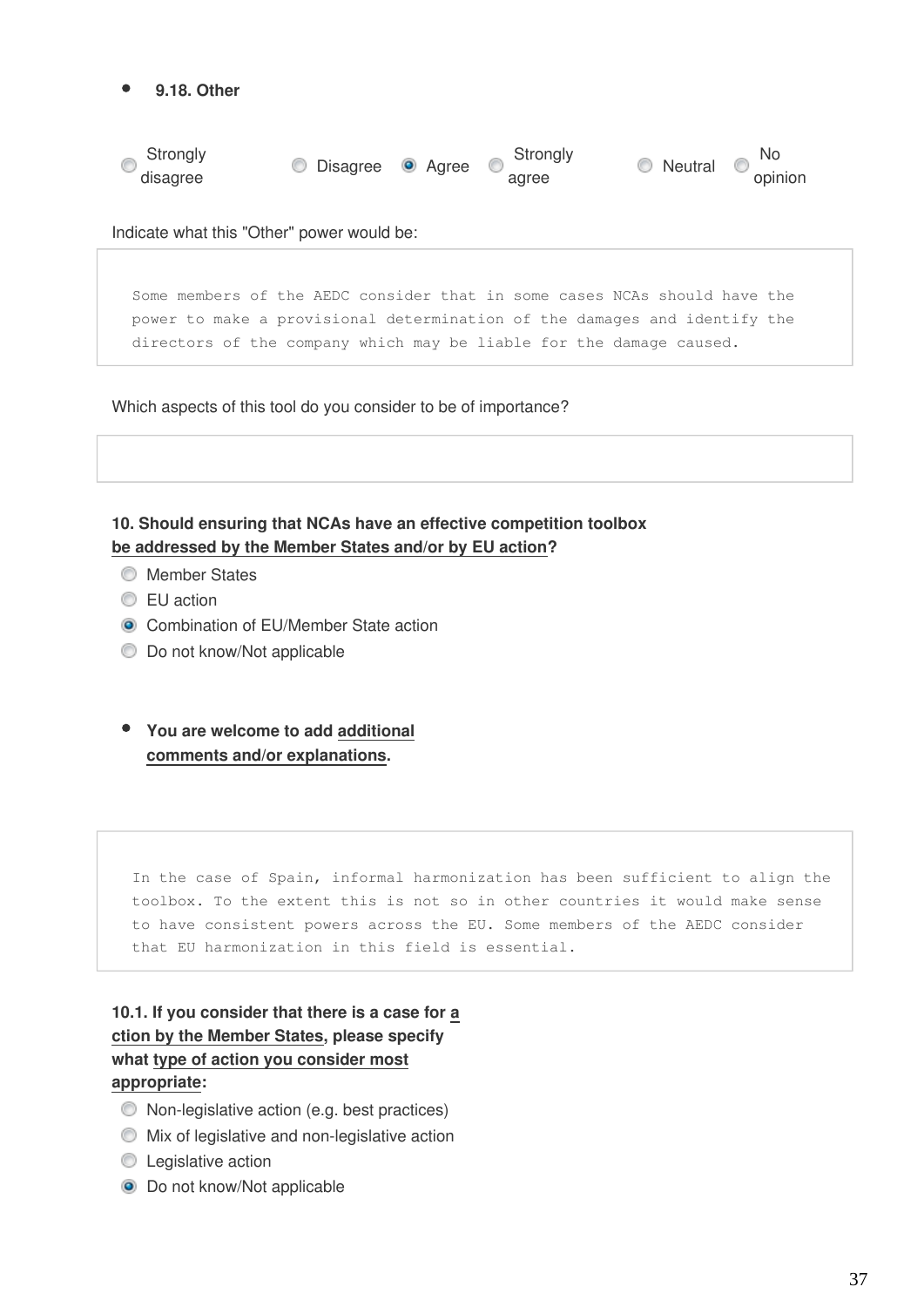**You are welcome to add additional comments and/or explanations.**

## **10.2. If you consider that there is a case for EU action, what type of EU action you consider most appropriate**

- **:** 
	- Non-legislative action (e.g. best practices)
	- Mix of legislative and non-legislative action
	- **C** Legislative action
	- $\bullet$  Do not know/Not applicable
	- **You are welcome to add additional comments and/or explanations.**

**11. Please clarify why you consider your preferred type of EU action more appropriate than other types of action to ensure that NCAs have an effective enforcement toolbox** 

Not applicable.

## **12. What would be the impact of your preferred option for EU action on the following aspects:**

|                                                                    | Very<br>negative | Negative | Positive | Very<br>positive | Neutral   | No<br>opinion |
|--------------------------------------------------------------------|------------------|----------|----------|------------------|-----------|---------------|
| The effective<br>enforcement of<br>the EU<br>competition<br>rules? | 0                | O        | ⊙        | ⊙                | $\bullet$ | ◉             |
| Legal certainty<br>for businesses?                                 | ◎                | €        | ⊙        | ⊙                | $\bullet$ |               |
| Costs for<br>businesses? (*)                                       | C                | €        | ∩        | ⋒                | $\bullet$ |               |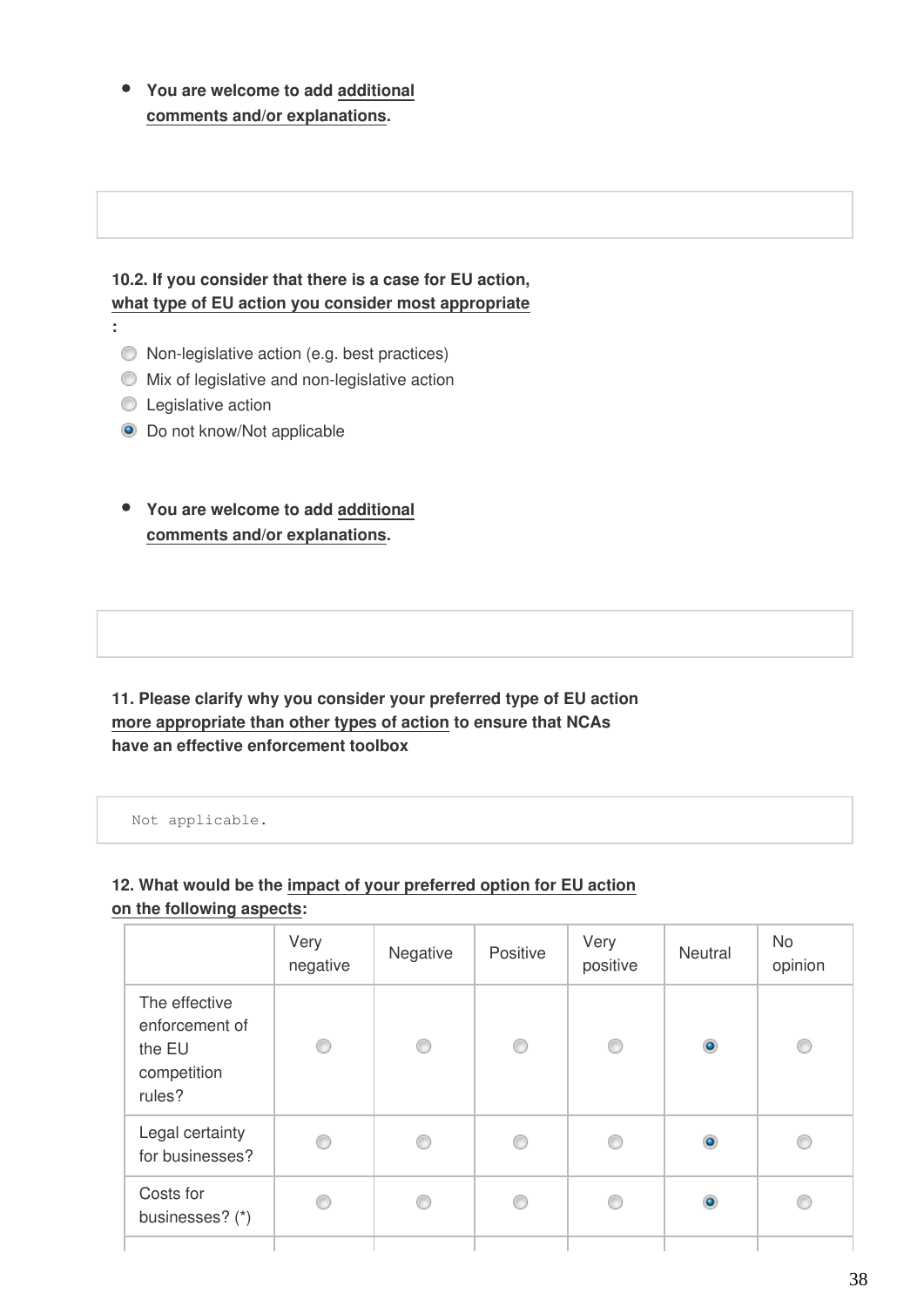| Cooperation     |  |  |  |
|-----------------|--|--|--|
| within the ECN? |  |  |  |

*(\*) Negative impact on costs means that costs increase. Positive impact on costs means that costs decrease.*

**You are welcome to add additional comments and/or explanations, in particular if you consider that your preferred option would have any other impact.**

**13. Please indicate whether you have any other comment or suggestions, such as examples of good practice etc.**

We do agree that a number of informal instruments used at the EU level such as best practice guidelines, manuals of procedures etc. should be considered by NCAs in national proceedings.

**You may also provide additional information which may be relevant for this section (copies of any documents, reports, studies etc.). Please do it by uploading the relevant information in documents with a maximum size of 1 MB each using the button below.**

**Should you prefer to provide documents of more than 1 MB, please send them to the functional mailbox COMP-ECNPLUS@ec.europa.eu after having submitted your reply to the questionnaire indicating your Case-Id, email and contact details.**

# **C. DETAILED QUESTIONS FOR STAKEHOLDERS ACTIVE IN COMPETITION MATTERS**

# **C.3. POWER OF THE NCAS TO IMPOSE FINES ON UNDERTAKINGS**

The **[Communication on Ten Years of Regulation 1/2003](http://eur-lex.europa.eu/legal-content/EN/TXT/PDF/?uri=CELEX:52014DC0453&from=EN)** of 9 July 2014 provides: "… it is necessary to ensure that all NCAs have effective powers to impose deterrent fines on undertakings and on associations of undertakings"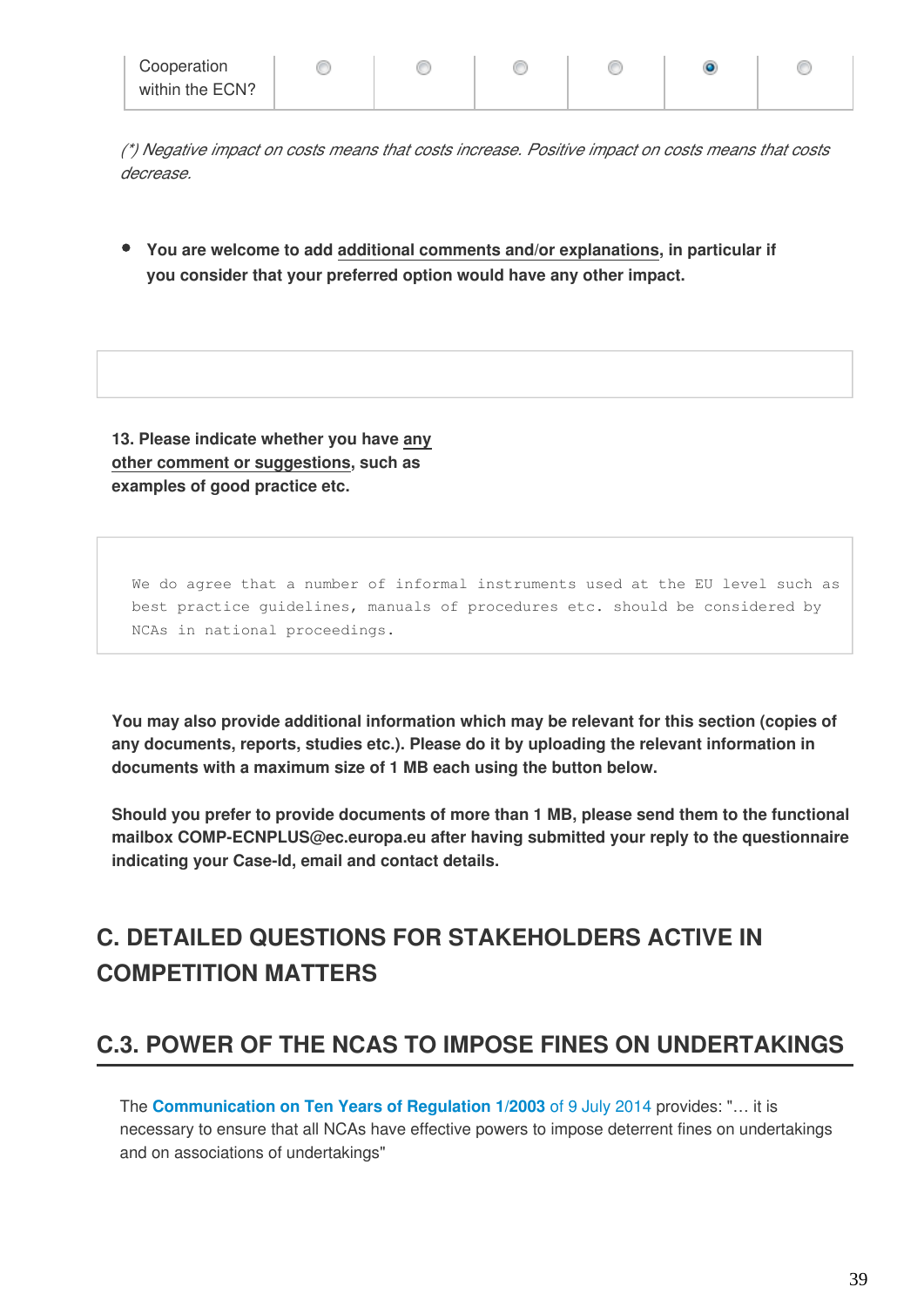**Fines imposed on undertakings and associations of undertakings** at national level for breaches of Articles [101 a](http://eur-lex.europa.eu/legal-content/EN/TXT/HTML/?uri=CELEX:12008E101&from=EN)nd [102 T](http://eur-lex.europa.eu/legal-content/EN/TXT/HTML/?uri=CELEX:12008E102&from=EN)FEU are **not regulated by EU law**, and each Member State has its own legal framework and methodology for imposing fines. **Members States must ensure that the fines applied are effective, proportionate and dissuasive**.

However, the fact-finding carried out by the Commission since the adoption of the Communication has **confirmed the existence of several issues which may lead to differences in the level of enforcement of Articles 101 and 102 TFEU**. These issues relate mainly to: (1) the nature of the fines imposed (administrative, civil or criminal), (2) who can be fined, and (3) certain aspects of the methodologies to determine the fines.

Regarding **the nature of the fines imposed on undertakings**, generally Member States enforce Articles 101 and 102 TFEU according to either: (i) administrative (non-criminal) systems, in which the findings of infringements and the fines imposed are decided by the NCA, (ii) civil systems, in which the finding of an infringement can be done either by the NCA or by a civil court, but the fines are imposed by civil courts only, or (iii) criminal systems, in which fines are imposed pursuant to criminal procedures, normally by criminal courts or in some cases by the NCA but according to quasi-criminal (misdemeanour) procedures.

Regarding **who can be fined, some competition authorities do not apply the concept of "undertaking" as established in EU law** and cannot hold the parent companies liable for infringements of their subsidiaries. Others **cannot hold liable the legal successor of an infringer** (for example after a merger into another company) or its **economic successor**. In other cases, the finding of the infringement is subject to finding liability of natural persons in the first place. In addition, **some competition authorities cannot fine associations of undertakings**, while others that can do it are prevented from imposing dissuasive fines when the infringement relates to the activities of its members because the fine cannot take account of the sales of such members.

Finally, with respect to **the methodologies to determine the fines** the differences relate mainly to the following aspects: (i) the **legal maximum** of the fines, (ii) the **type of methodology** used, which can be based on an "overall assessment", on a "basic amount", or set at a given level in a range between a minimum and a maximum amount, including aspects such as the gravity and duration of the infringement, and (iii) the **aggravating and mitigating circumstances** considered and other factors applied to achieve appropriate levels of deterrence.

For example, **the legal maximum of the fines is not consistent across the EU**. The **methodologies for the determination of the fines also differ** amongst Member States. Some are rather systematic and are explained in more or less detail in national guidelines, while others are based on a less systematic assessment of the facts of the case. Generally, fines are based on essential aspects such as the gravity of the infringement, its duration and some type of sales linked to the infringement or to the undertakings involved in it. These aspects are however not always applied or done in different ways. Also the **aggravating and mitigating circumstances and other factors are not always the same in all jurisdictions**.

The questions below **exclusively concern the imposition of fines on undertakings for breaches of the EU competition rules** and **do not relate** to the imposition of fines on **natural persons**.

#### **C.3.1. NATURE OF FINES**

#### **C.3.1.(a) Your experience/knowledge**

**1. For each system of competition enforcement[4], indicate the advantages and disadvantages for the enforcement of fines imposed on companies for breach of Articles 101 and 102 TFEU,**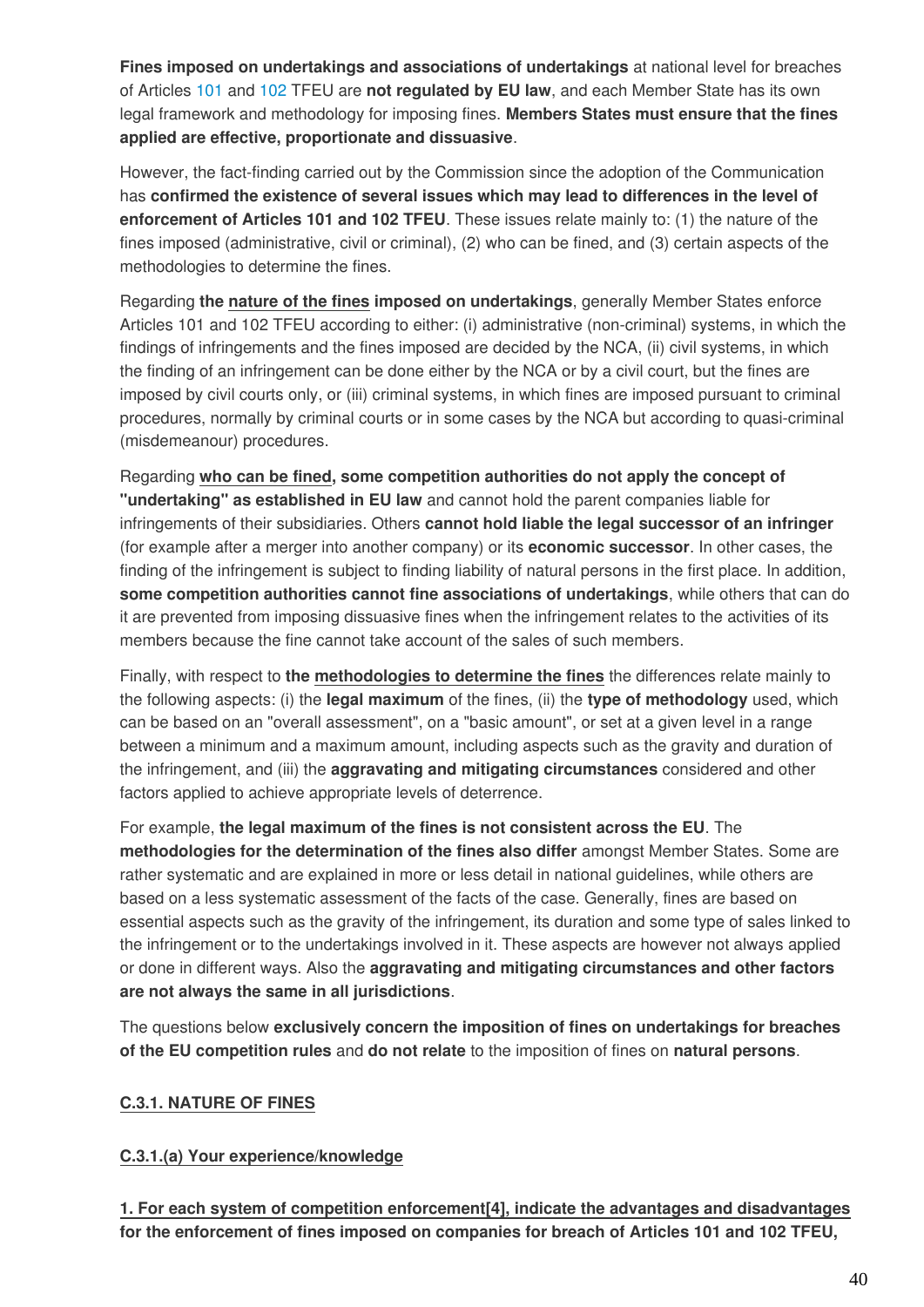**both in terms of their effectiveness and their efficiency (i.e. in terms of time, use of resources, administrative burden or any other aspect you consider as relevant).**

[4] *Generally Member States enforce Articles 101 and 102 TFEU according to either: (i) administrative (non-criminal) systems, in which the findings of infringements and the fines imposed are decided by the NCA, (ii) civil systems, in which the finding of an infringement can be done either by the NCA or by a civil court, but the fines are imposed by civil courts only, or (iii) criminal systems, in which fines are imposed pursuant to criminal procedures, normally by criminal courts or in some cases by the NCA but according to quasi-criminal (misdemeanour) procedures.*

#### **Administrative (NCA): Advantages of the system**

A competition enforcement based on an administrative system has a series of advantages.

From a procedural point of view, as a general rule, administrative procedures are more flexible than the judicial ones, and deadlines might be more lax. This system is more time-efficient which may imply lower costs for the parties.

From an organizational point of view, administrative bodies are usually more specialized than courts, and include a multidisciplinary team, composed of members with a different background which are specialized in competition law. Further, this specialization in the competition field allows the creation of sectorial expert teams.

The abovementioned specialization as well as the multidisciplinary background allows a deep scrutiny of the facts, i.e. an in-depth economic analysis, and their effects on competition, which is key when calculating the amount of the fine in order for it to be deterrent.

Besides, the existence of a dawn raid specialized team allows the authority to carry out inspections in the most efficient and least-cost way.

An administrative system is useful if the authority is entitled to impose high fines which may have a deterrent effect and if this authority also has the power to enforce the sanction.

Administrative sanctions are therefore in our opinion the most efficient and less time consuming put an end to anti-competitive conducts.

#### **Administrative (NCA): Disadvantages of the system**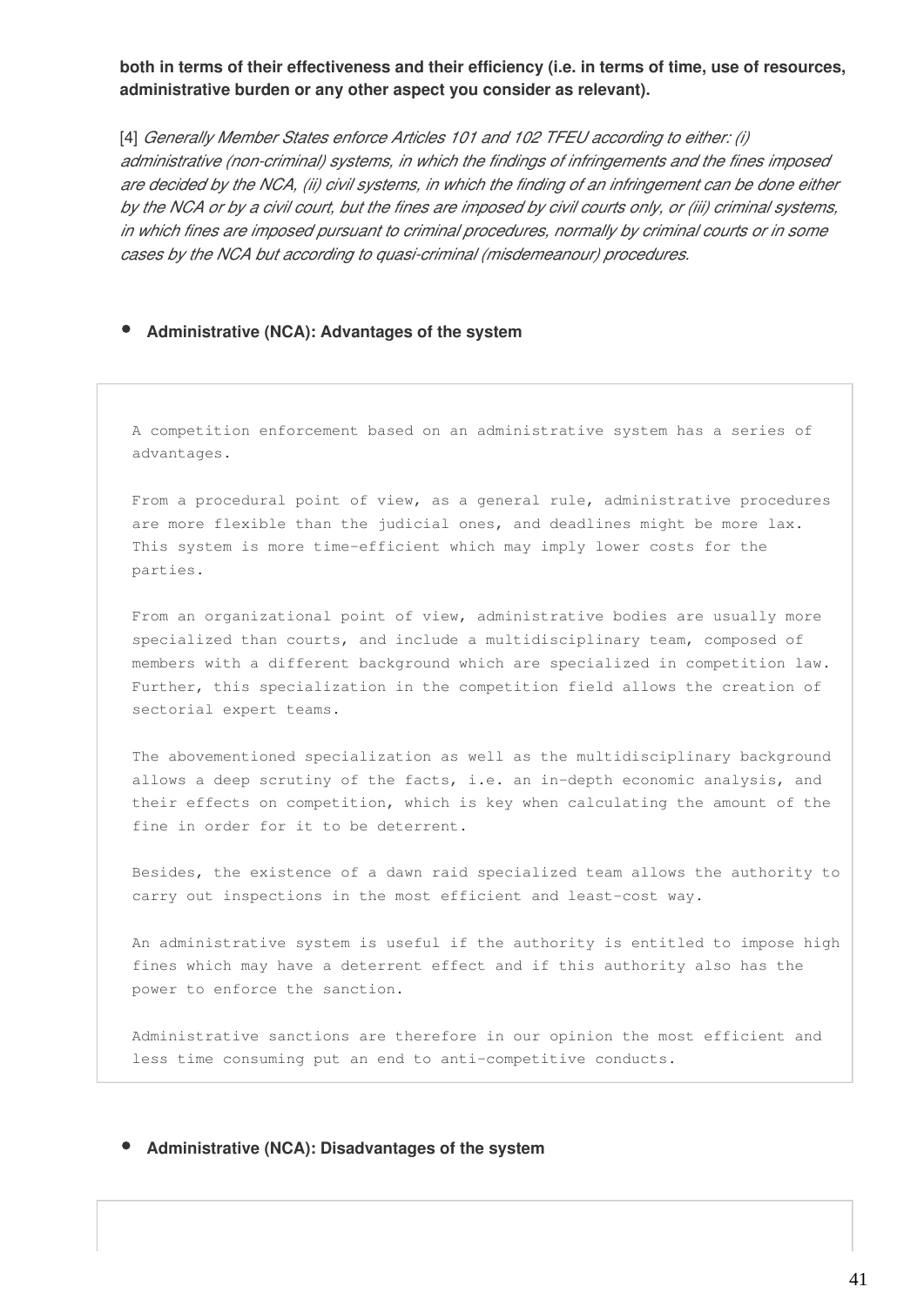However, an administrative system has also a lot of disadvantages.

First, if the National Competition Authority does not have an independent statute, it is possible that its decisions whether to investigate or not / whether to impose the fine or not may be influenced by political decisions. This situation may also have consequences when balancing private concerns, i.e. damages and/or interim measures.

Second, from a procedural point of view, Administrative systems usually gather both the functions of investigation and decision under the same institution and this may raise criticisms in relation to a potential biased enforcement of competition law.

Third, in many occasions Administrative fines / sanctions are below the illicit profit made by companies carrying out anti-competitive conducts, which prevents fines to be deterrent enough to force stakeholders to stop these practices. In addition to this, it is possible that even if the administrative body may impose a fine, it will not have enough power to enforce such sanctions.

Fourth, although significant penalties, administrative proceedings in competition cases may not always ensure the protection of the rights of defense of the parties involved in line with the requirements set out under the ECHR and the EU Charter and that are applicable to criminal penalties.

#### **Civil (Civil court): Advantages of the system**

A Civil court system may have some advantages as compared to a criminal and / or administrative system.

From a sociological point of view, court decisions are generally taken more seriously than administrative decisions. Therefore the possibility of being sanctioned by a court may have a more deterrent effect on companies than a system controlled by an administrative body.

Civil actions may also be more adjusted to the needs of the parties, and the damage recovery may be facilitated by the intervention of a judicial authority.

Finally, in some jurisdictions a Civil court system may be less time-consuming than administrative proceedings.

#### **Civil (Civil court): Disadvantages of the system**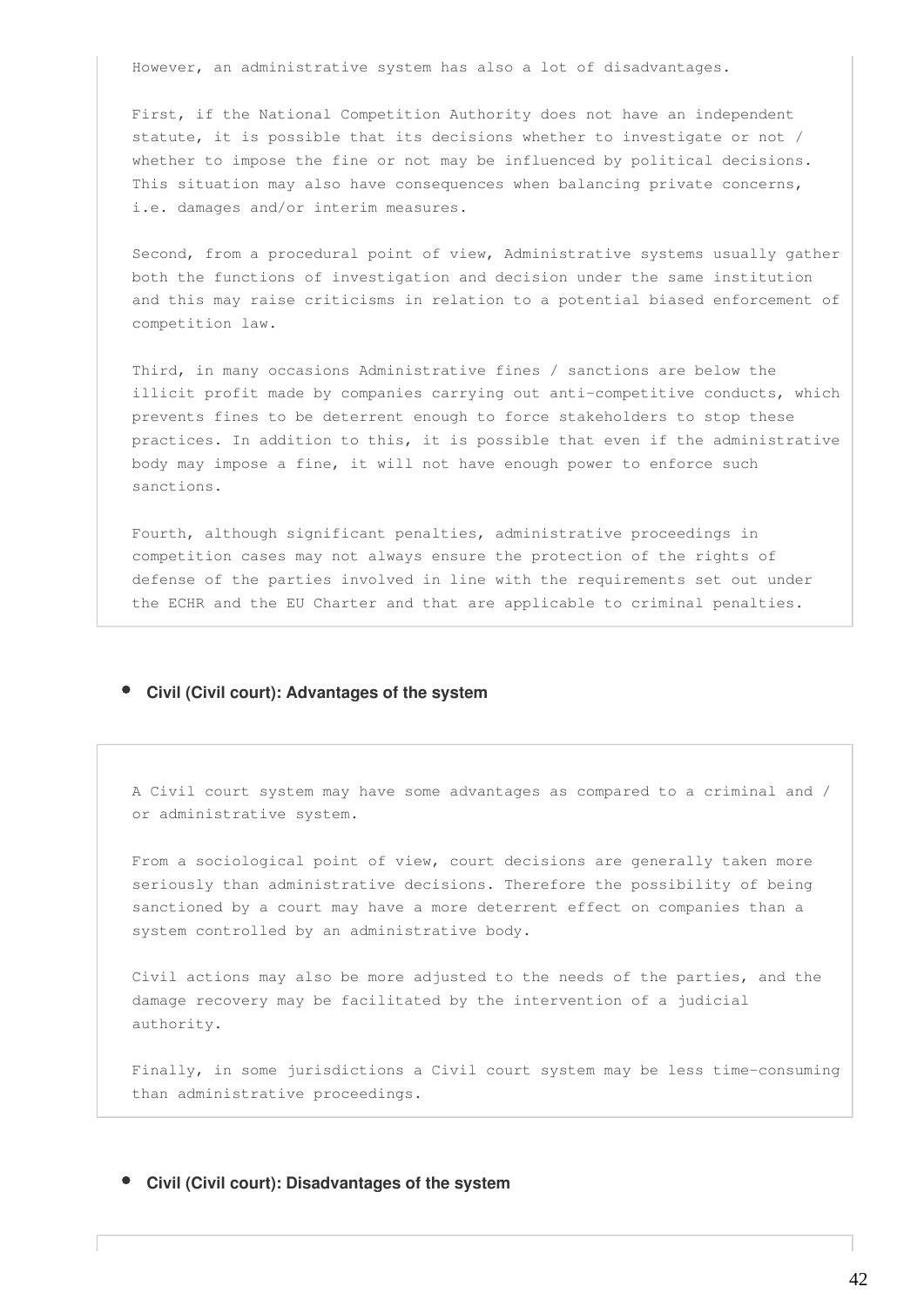Civil court proceedings present a set of disadvantages that may hinder the effectiveness of the competition control system.

In many jurisdictions courts do not dispose of a team of court-officials devoted to evidence-gathering but they rely on police forces. Therefore, data collecting via dawn raids and/or processing software may pose a problem of efficiency.

Further, Court costs are normally higher than administrative costs as they may involve the payment of fees and legal professionals.

It will take longer in many jurisdictions for a court to investigate and issue a judgment than for an administrative body. This is because of two main reasons. On the one hand, civil judges are not completely devoted to competition law and they also have to deal with other matters. On the other hand, civil judges are normally not specialized in competition law nor are the officials supporting their work.

As a consequence the balance time-cost is more in favor of an administrative system than of a civil court system.

Besides, the lack of effective mechanisms for collective redress may be an obstacle.

#### **Criminal/Misdemeanour (NCA): Advantages of the system**

The two main advantages of a Criminal court system are:

First, the deterrence effect that these courts have.

Second, from a company's point of view, the procedural guarantees and standards are normally higher in criminal proceedings than in other types of proceedings.

#### **Criminal/Misdemeanour (NCA): Disadvantages of the system**

However, as a result of special procedural guarantees, deadlines are more tough and rules on evidence are stricter.

Criminal proceedings might also be considered disproportionate in some occasions where the anti-competitive conducts are minor and specially in those situations where the inquiry lead the judge to find that no anti-competitive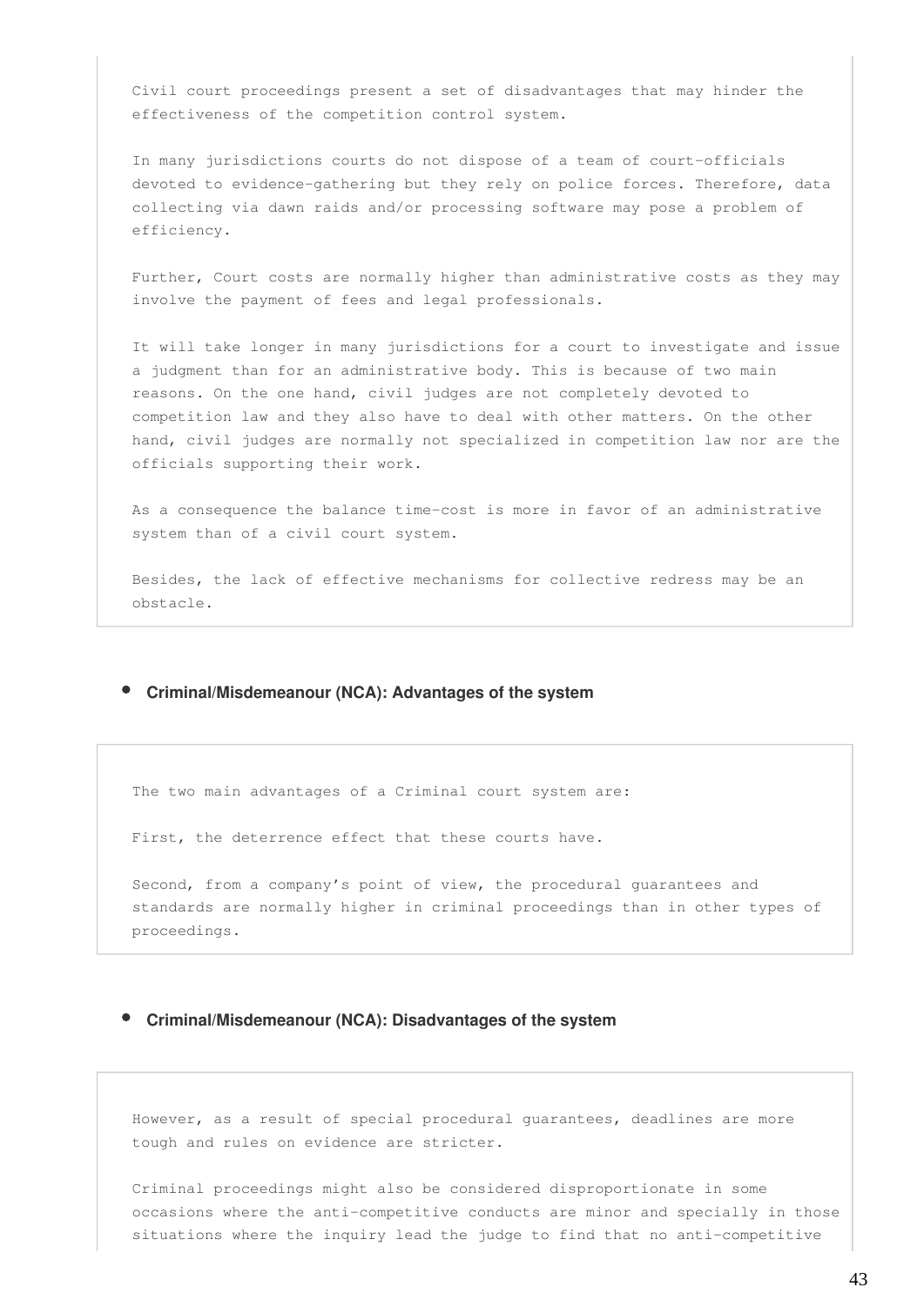conduct took place.

Finally, criminal court proceedings are normally more time consuming than administrative proceedings. In addition to this, the lack of expertise of criminal judges in competition law, as well as the fact that they also deal with other cases, makes that criminal judges will take more time to issue a judgment on competition matters.

#### **Criminal (Criminal court): Advantages of the system**

From a company's point of view, the procedural guarantees and standards are normally higher in criminal proceedings than in other types of proceedings.

Considering anti-competitive conducts crimes and applying competition law via criminal courts may have an important deterrence factor. It will also have a deterrence impact in the whole anti-trust system as company officials may fear to be charged with crimes.

#### **Criminal (Criminal court): Disadvantages of the system**

However, as a result of special procedural guarantees, deadlines are tougher and rules on evidence are stricter. Criminal proceedings might also be considered disproportionate in some occasions where the anti-competitive conducts are minor and especially in those situations where the inquiry leads the judge to find that no anti-competitive conduct took place.

Another difficulty is to distinguish and to determine the liability of the companies and their officials.

Finally, criminal court proceedings are normally more time consuming than administrative proceedings. In addition to this, the lack of expertise of criminal judges in competition law, as well as the fact that they also deal with other cases, makes that criminal judges will take more time to issue a judgment on competition matters.

**2. Do you have experience/knowledge of instances where Member States cannot impose administrative fines for infringements of Articles 101 and 102 TFEU?**

Yes No Do not know/Not applicable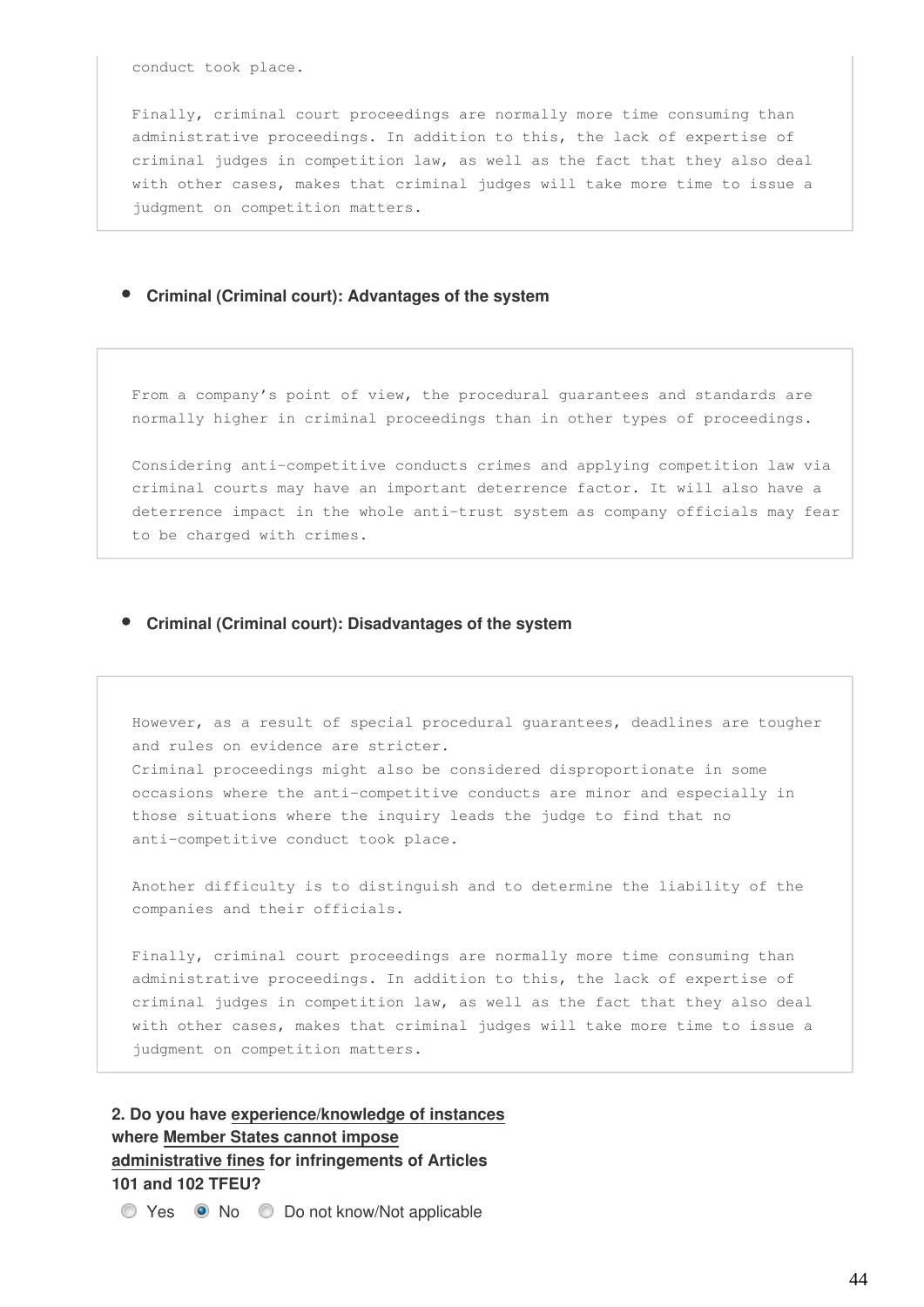**You are welcome to add additional comments and/or explanations, e.g. which Member State(s) you refer to and concrete examples of cases supporting your arguments.**

We do not have experience of instances where Member States cannot impose administrative fines for infringements of Articles 101 and 102 in Spain, where competition fines are of an administrative nature. However, we consider that collaboration between NCAs might be hindered in case such administrative fines cannot be imposed.

**3. Do you consider it to be a problem that in some Member States only/primarily criminal fines can be imposed for infringements of Articles 101 and 102 TFEU (e.g. for the consistent and effective enforcement of these Articles)?**



**You are welcome to add additional comments and/or explanations, e.g. which Member State(s) you refer to and concrete examples of cases supporting your arguments.**

| The members of the AEDC have differing opinions on this point.                                                                                                                                                                                                                                             |
|------------------------------------------------------------------------------------------------------------------------------------------------------------------------------------------------------------------------------------------------------------------------------------------------------------|
| Coexistence of criminal and administrative systems introduces an additional<br>level of legal uncertainty for companies and employees.                                                                                                                                                                     |
| Additionally, in some member States a conduct might be considered a crime<br>whereas in another State it might simply be considered an administrative<br>offence.                                                                                                                                          |
| Besides, the existence of criminal sanctions may discourage leniency<br>applications unless immunity is also granted criminal proceedings.<br>Furthermore, the protection of rights of defense in criminal proceedings is<br>higher than in administrative proceedings, even as regards competition cases. |

**4. Do you consider it to be a problem that in some Member States only/primarily civil fines can be imposed for infringements of Articles 101 and 102 TFEU (e.g. for the consistent and effective enforcement of these Articles)?** 

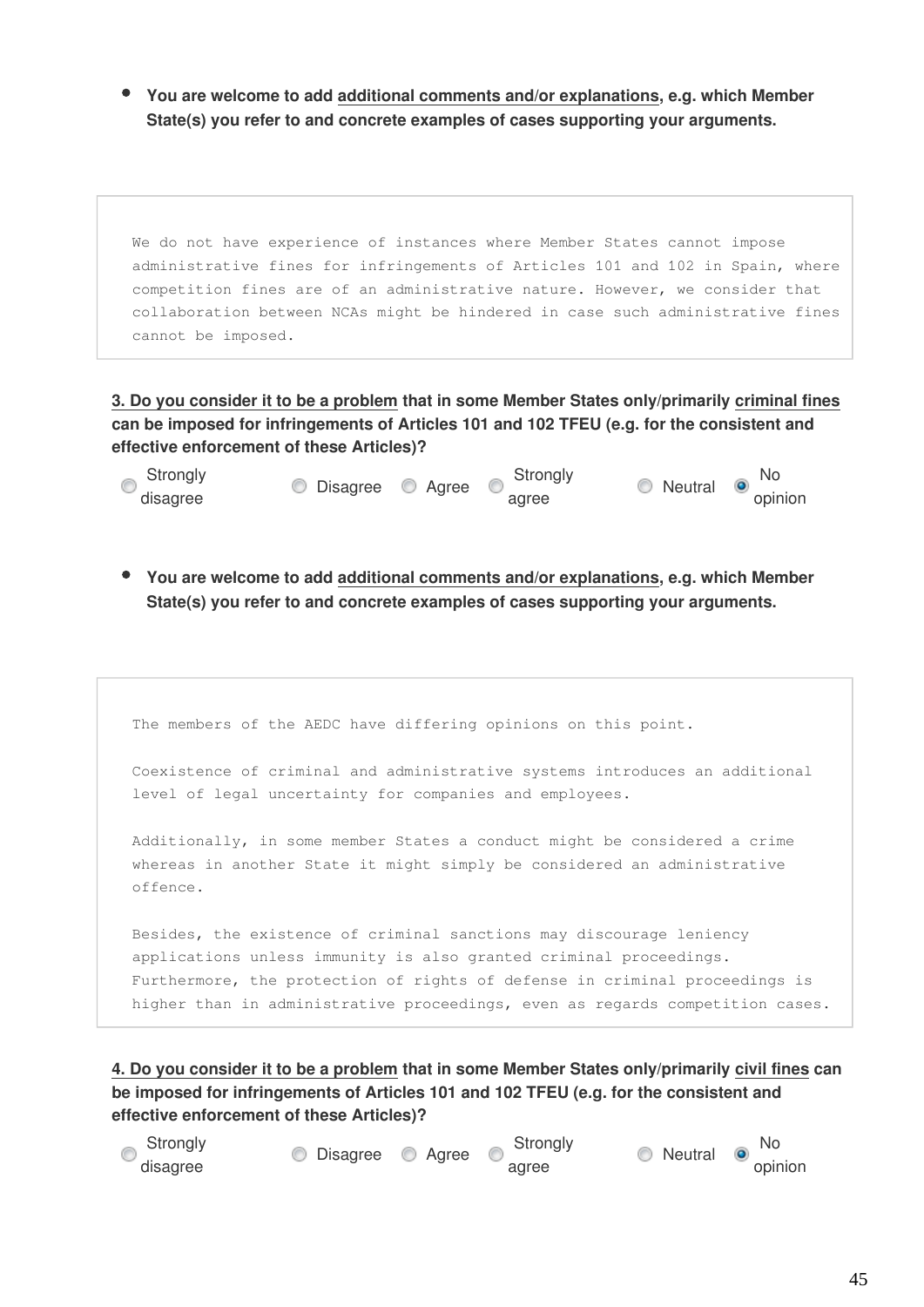**You are welcome to add additional comments and/or explanations, e.g. which Member State(s) you refer to and concrete examples of cases supporting your arguments.**

Again there is no consensus between AEDC members. The situation appears less difficult than with criminal procedures.

#### **C.3.1.(b) Your views on potential action**

**5. To the extent that you consider it to be a problem that in some Member States it is not possible to impose administrative fines on companies for infringements of Articles 101 and 102 TFEU, which measures do you think should be taken to address this issue?**

- $\blacksquare$  Replacing civil/criminal fines by a system of administrative fines
- Introducing administrative fines for NCAs which do not have this possibility in addition to their already existing civil/criminal fines

Take measures to make civil/criminal enforcement/imposition of fines more effective, e.g. giving NCAs the power to initiate proceedings before civil/criminal courts instead of the public

prosecutor having (sole) competence to initiate proceedings

**n** Other

- Do not know/Not applicable
- **Should your suggested measure cover:**
- All infringements of Articles 101 and 102 TFEU?
- **V** Only some infringements of Articles 101 and 102 TFEU?
- All types of proceedings (such as normal proceedings, formal settlements, etc)
- **Delay** Only some types of proceedings

#### **If only some infringements, which ones?**

Civil and criminal enforcement and/or imposition of fines should be restricted to major offences such as cartels or bid rigging cases in which the anti-competitive practice is very likely to lead to damage and/or crimes such as alteration of prices in public tenders and auctions.

Administrative enforcement should remain the basic system for enforcing competition law especially when it comes to less damaging anti-competitive conducts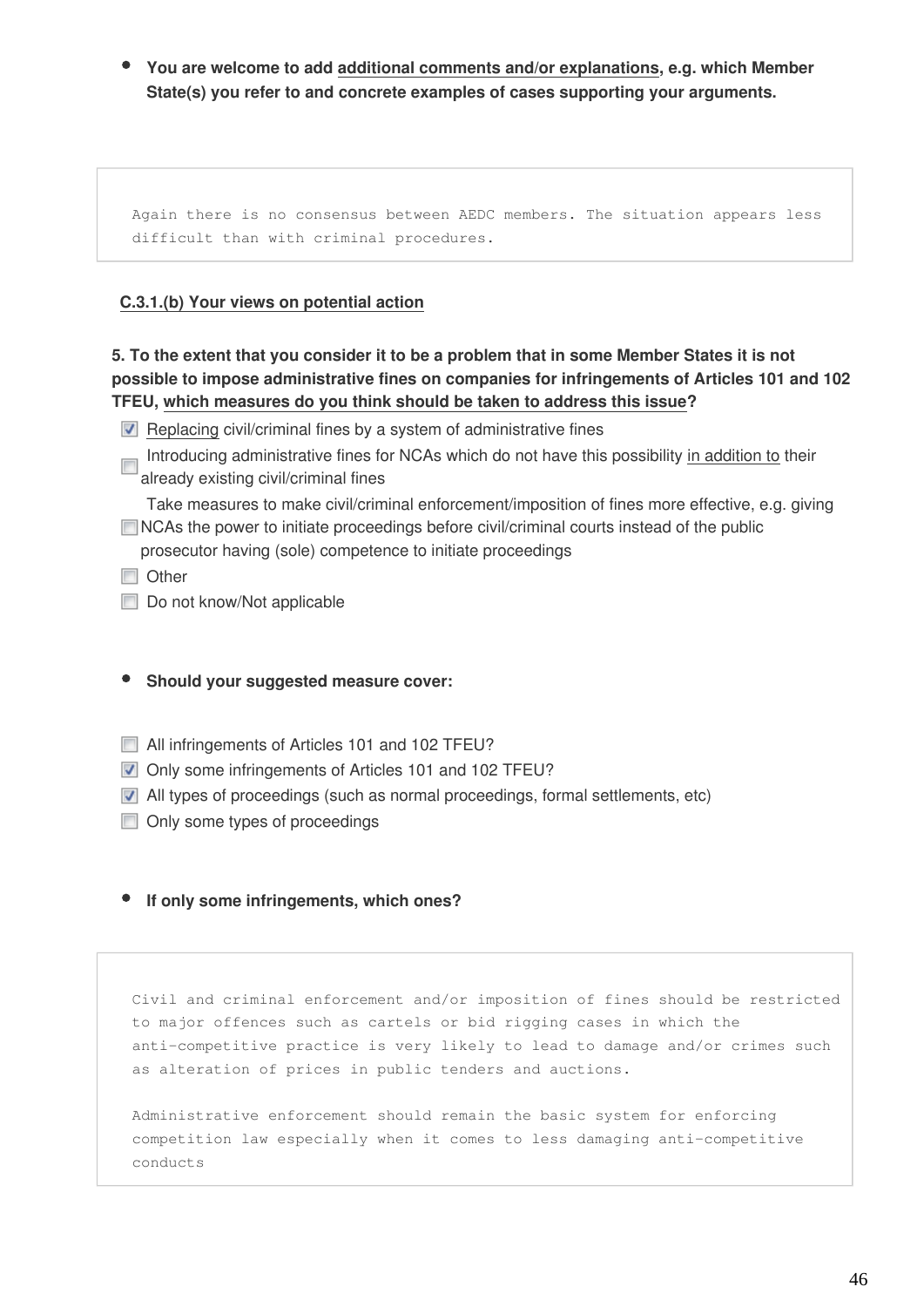**You are welcome to add additional comments and/or explanations.**

There are divergent opinions as to whether replacing civil / criminal fines by a system of administrative fines is necessary. Indeed, some opinions suggest that a harmonized system of administrative fines is not indispensable for an effective enforcement of articles 101 and 102 in Member States.

## **6. Should your preferred measure be addres sed by the Member States and/or by EU action?**

- **Member States**
- **EU** action
- **Combination of EU/Member State action**
- **Do not know/Not applicable**

**You are welcome to add additional comments and/or explanations.**

As a general rule, we consider that administrative and court actions should be coordinated in order to achieve a correct enforcement of competition law.

An administrative body with sufficient power and resources to carry out investigations, including dawn raids, is more time and cost-efficient than court action. Therefore, at least the inquiry part shall be a competence of an administrative body.

As regards the imposition of fines, we consider that for the less-damaging cases we see advantages in that the administrative body imposes the fine.

However, courts should also play a role in the application of competition law. Administrative courts shall be entitled to ensure that the decisions taken by the Administration are lawful.

Civil courts shall be able to use the investigation results of the competition authority to decide on damages without the need of conducting an ex profeso inquiry.

Finally, criminal courts shall ensure that in those jurisdictions where anti-competitive conducts are considered a crime and / or could lead to a crime (i.e. bribery, tax fraud), these sanctions are duly applied. It is for the criminal courts therefore to establish the link between the company, the company's representative and the crime.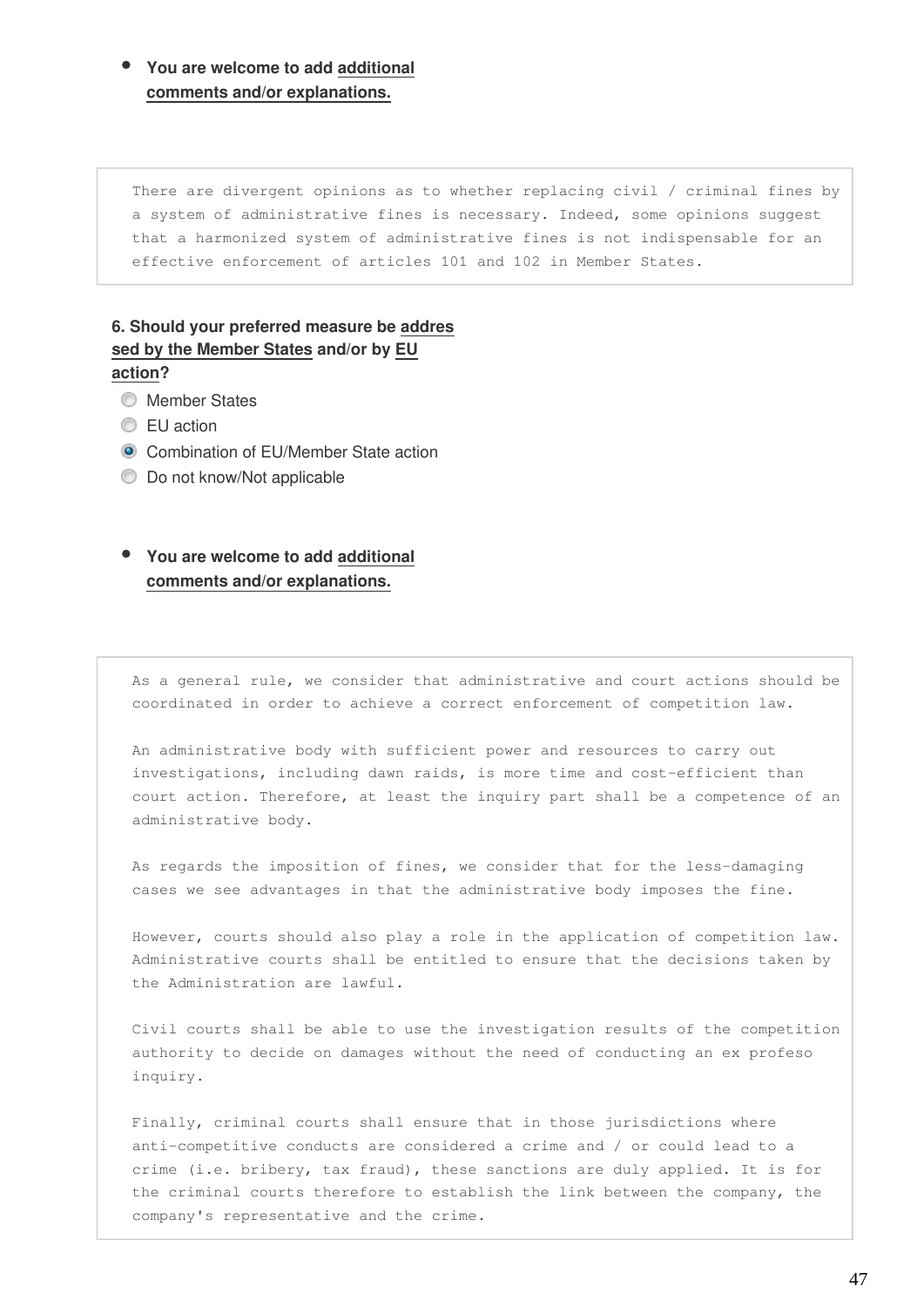**6.1. If you consider that there is a case for ac tion by the Member States, please specify what type of action you consider most appropriate:** 

- Non-legislative action (e.g. best practices)
- $\bullet$  Mix of legislative and non-legislative action
- **C** Legislative action
- $\bullet$  Do not know/Not applicable
- **You are welcome to add additional comments and/or explanations.**

## **6.2. If you consider that there is a case for EU action, what type of EU action you consider most appropriate**

- **:** 
	- Non-legislative action (e.g. best practices)
	- Mix of legislative and non-legislative action
	- **O** Legislative action
	- **Do not know/Not applicable**
	- **You are welcome to add additional comments and/or explanations.**

**7. Please clarify why you consider your preferred type of EU action more appropriate than other types of action.**

The European Union shall establish a common standard of application to all NCAs. Member States should introduce a new legislation to adopt their NCAs to the common framework. A package of non-legislative action will develop the specificities of common activities carried out by NCAs.

**8. What would be the impact of your preferred option for EU action on the following aspects:**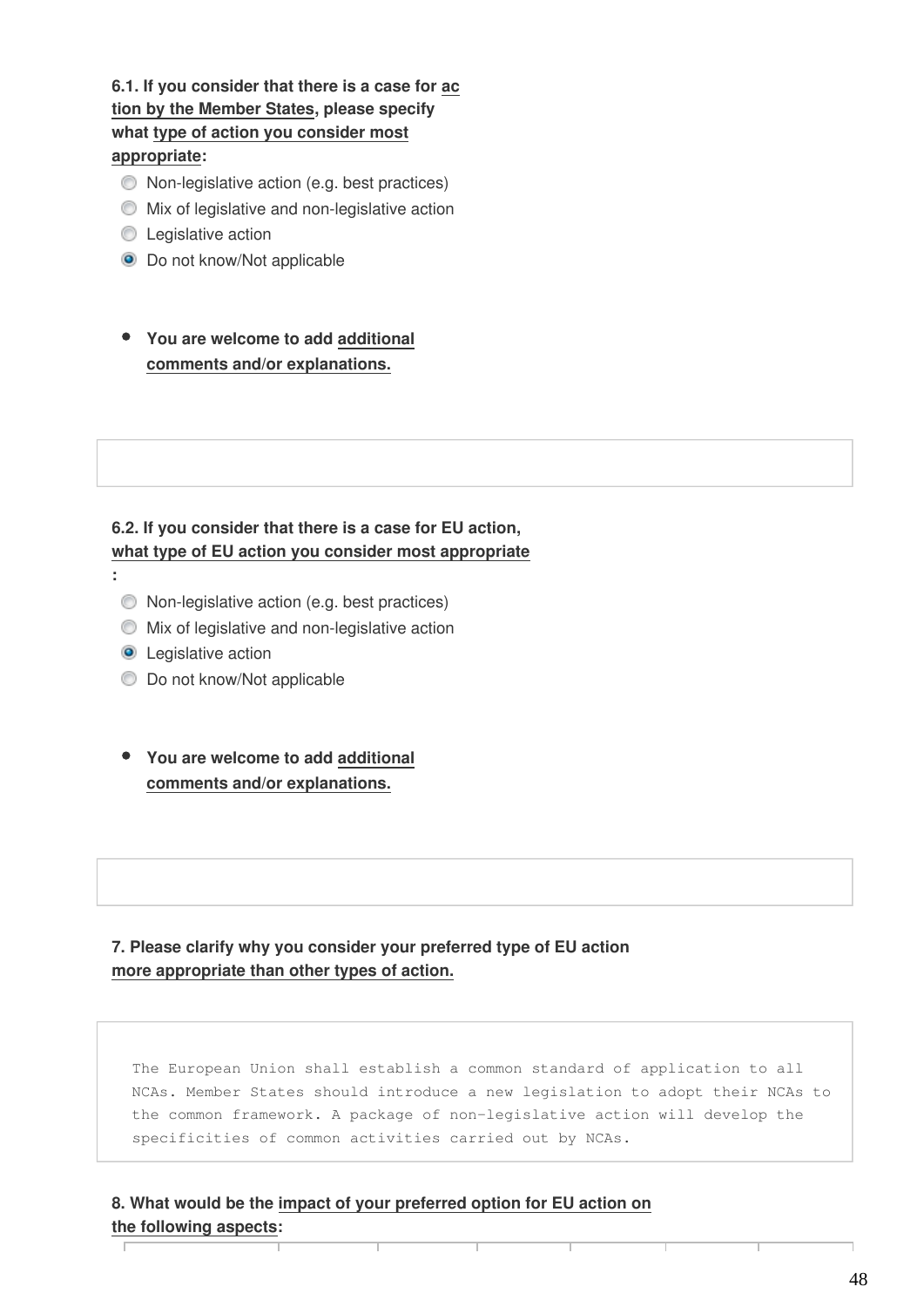|                                                                 | Very<br>negative | Negative | Positive | Very<br>positive | Neutral | <b>No</b><br>opinion |
|-----------------------------------------------------------------|------------------|----------|----------|------------------|---------|----------------------|
| The effective<br>enforcement of<br>the EU<br>competition rules  |                  | ∩        |          | ∩                |         | $\bullet$            |
| The consistent<br>enforcement of<br>the EU<br>competition rules | ∩                | ∩        | ⋒        | ∩                | ⊙       | $\circledcirc$       |
| Infringements<br>being fined                                    |                  | ⋒        | A        | ⊙                | ⊙       | $\bullet$            |
| The level of such<br>fines $(**)$                               | ⋒                | ∩        | ⋒        | ⊙                | ⊙       | $\circledcirc$       |
| Legal certainty<br>for businesses                               | ⋒                | ⋒        | ⋒        | ⋒                | C       | $\bullet$            |
| Costs for<br>businesses (*)                                     | ⋒                | ⋒        | ⋒        | ⋒                | ⊙       | $\bullet$            |
| Cooperation<br>within the ECN                                   |                  |          |          | ⊙                | ⋒       | $\bullet$            |

*(\*) Negative impact on costs means that costs increase. Positive impact on costs means that costs decrease.*

*(\*\*) Negative impact on level of fines means that fines are less deterrent. Positive impact on level of fines means that fines are more deterrent.*

**You are welcome to add additional comments and/or explanations, in particular if you consider that your preferred option would have any other impact.**

## **C.3.2. WHO IS FINED**

## **C.3.2.1. Concept of undertaking and the application of parent liability and succession in line with EU law**

**C.3.2.1.(a) Your experience/knowledge**

**1. Do you have experience/knowledge of instances where the EU concept of undertaking, and in particular the application of parental liability and legal and economic succession, was not**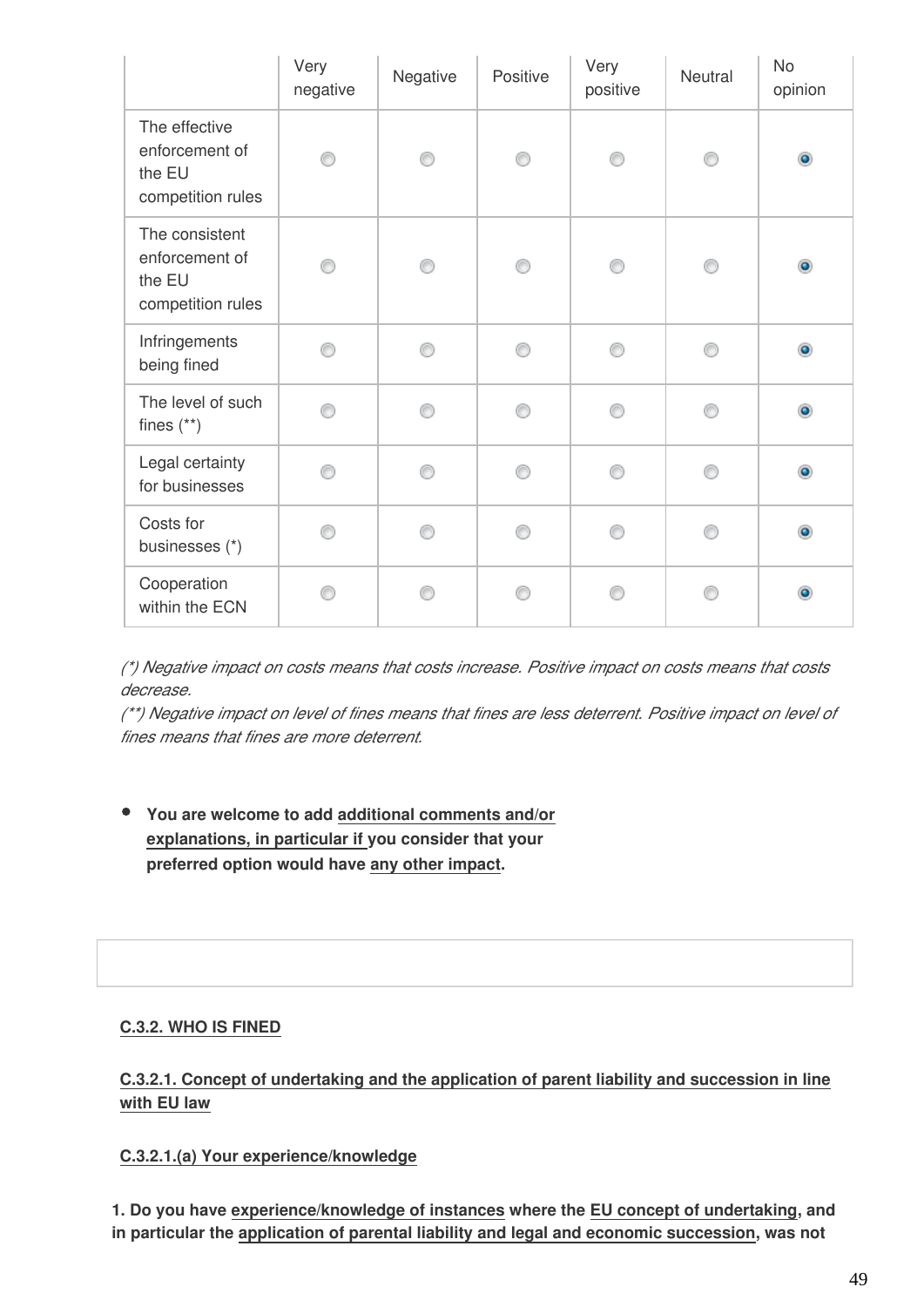#### **applied for establishing liability for infringements of Article 101 and 102 TFEU?[5]**

[5] *Some competition authorities do not apply the concept of "undertaking" as established in EU law and cannot hold the parents liable for infringements of their subsidiaries. Others cannot hold liable the legal successor of an infringer (for example after a merger into another company) or its economic successor. In other cases, the finding of the infringement is subject to finding liability of natural persons in the first place. In addition, some competition authorities cannot fine associations of undertakings, while others that can do it are prevented from imposing dissuasive fines when the infringement relates to the activities of its members because the fine cannot take account of the sales of such members.*

◯ Yes No Do not know/Not applicable

**You are welcome to add additional comments and/or explanations, e.g. which Member State(s) you refer to and concrete examples where possible.**

Despite there being a legal concept of undertaking in Spanish law, NCAs tend to maintain the legal person as centre of enforcement and the consequences are increasingly unclear. This should be clarified once and for all Member States.

**2. Do you consider that the non-application of the concept of undertaking, parental liability and succession in line with EU law has had concrete negative effects on the consistent and effective enforcement of Articles 101 and 102 TFEU in your Member State/Member States with which you have contact?**



**You are welcome to add additional comments and/or explanations, in particular if you consider that this can give rise to other problems, and indicating which Member State(s) you refer to.**

While the Spanish NCA (and for that matter the EC) applies the concept of undertaking, parental liability and succession, the EU lacks a consistent approach on these three issues and specifically how these concepts translate to how fines are calculated.

#### **C.3.2.1.(b) Your views on potential action**

**3. To the extent that you consider this to be a problem for the consistent and effective enforcement of Articles 101 and 102 TFEU, which measures do you think should be taken to**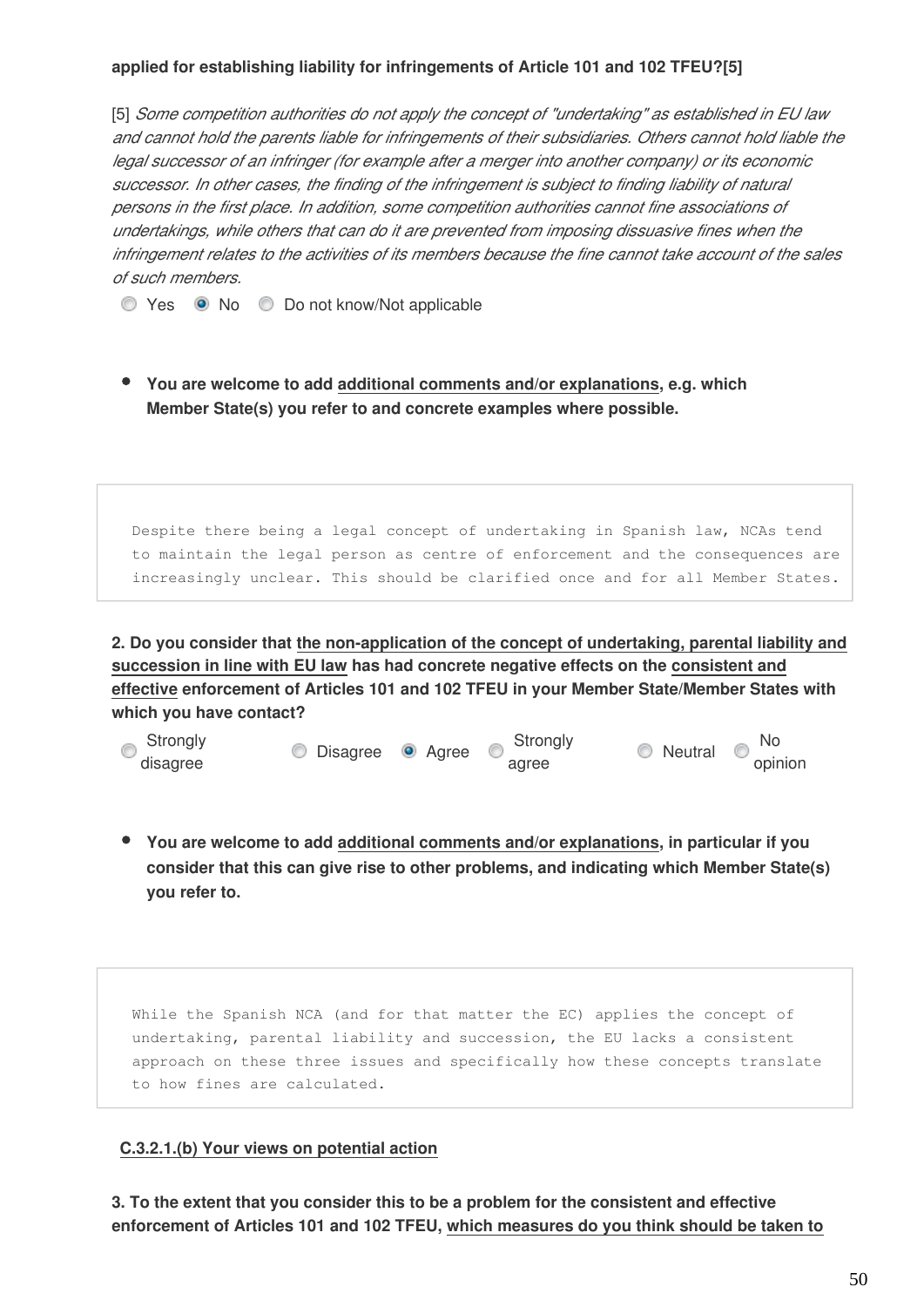#### **address this issue?**

- Ensure the EU-wide application of the concept of undertaking as established in EU law
- **V** Other
- Do not know/Not applicable
- Indicate what these "Other" measures would be:

The issue is not resolved by applying existing criteria, as these are unclear. EU common definitions and rules are needed.

**You are welcome to add additional comments and/or explanations.**

Not applicable.

**4. Should your preferred measure be addres sed by the Member States and/or by EU action?**

- **Member States**
- **O** EU action
- Combination of EU/Member State action
- $\bullet$  Do not know/Not applicable
- **You are welcome to add additional comments and/or explanations.**

#### **4.2. If you consider that there is a case for EU action, what type of EU action you consider most appropriate**

**:** 

- Non-legislative action (e.g. best practices, advocacy)
- Mix of legislative and non-legislative action
- **O** Legislative action
- **Do not know/Not applicable**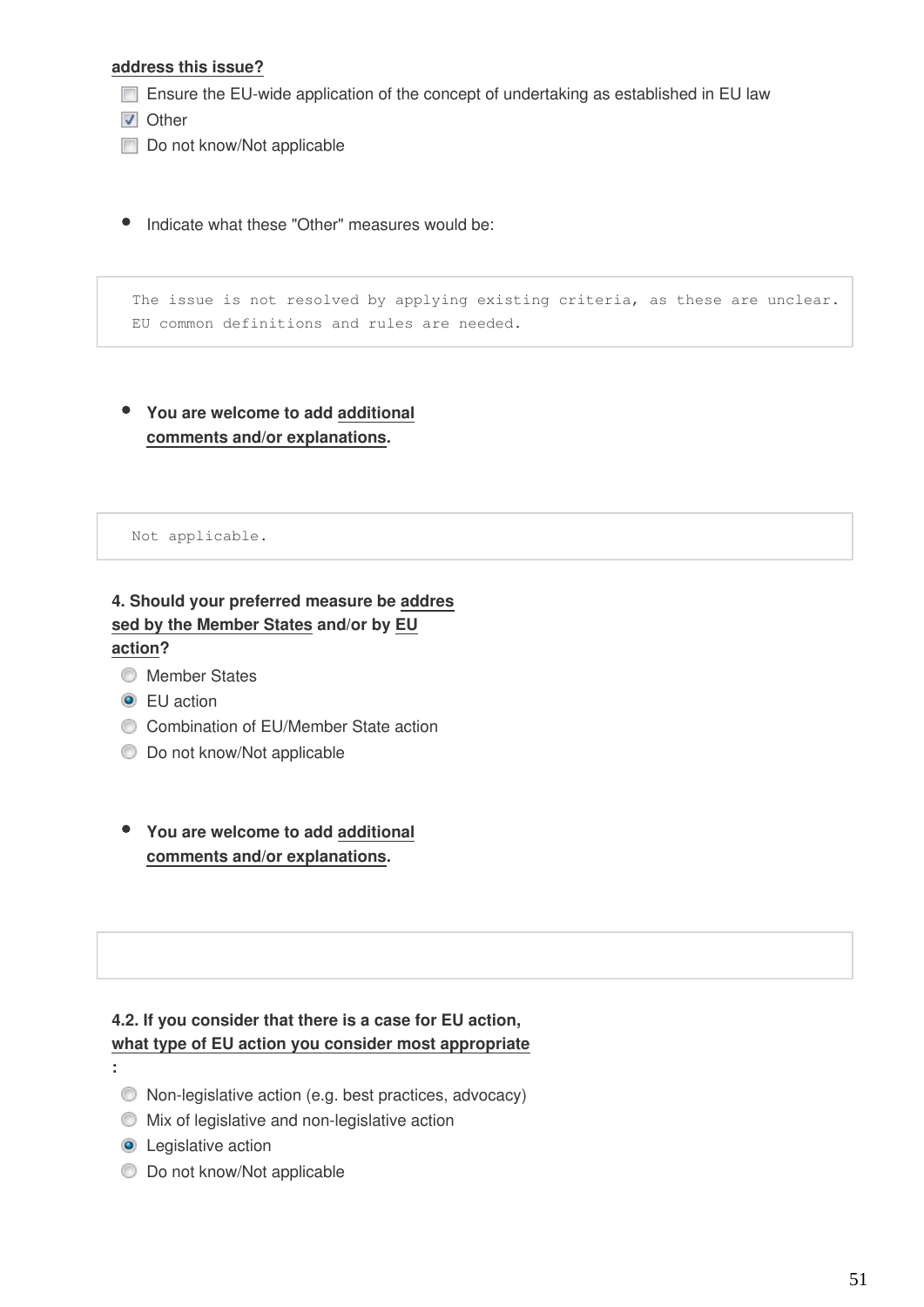**You are welcome to add additional comments and/or explanations.**

**5. Please clarify why you consider your preferred type of EU action more appropriate than other types of action.**

The EU is the only instance able to impose minimum standards in all Member States. Moreover, EU action will ensure consistency on the application of the EU legislation as regards this issue in all Member States. Particularly, the EU legislature should clearly take a stance on parental liability.

#### **6. What would be the impact of your preferred option for EU action on the following aspects:**

|                                                                 | Very<br>negative | Negative | Positive  | Very<br>positive | Neutral | <b>No</b><br>opinion |
|-----------------------------------------------------------------|------------------|----------|-----------|------------------|---------|----------------------|
| The effective<br>enforcement of<br>the EU<br>competition rules  | ∩                | ∩        | ∩         | $\bullet$        | ⊙       | ∩                    |
| The consistent<br>enforcement of<br>the EU<br>competition rules | ∩                | ⋒        | ∩         | $\bullet$        | ⊙       | ⊙                    |
| Number of<br>Infringements<br>being fined                       |                  |          | $\bullet$ |                  | ⊙       |                      |
| The level of such<br>fines $(**)$                               | ⋒                | ⋒        | $\bullet$ | ⊙                | ⊙       | ⊙                    |
| Legal certainty<br>for businesses                               | ∩                | ⋒        | ⋒         | $\bullet$        | ⊙       | ∩                    |
| Costs for<br>businesses (*)                                     | ∩                | ⋒        | $\bullet$ | ∩                | ∩       | ∩                    |

*(\*) Negative impact on costs means that costs increase. Positive impact on costs means that costs decrease.*

*(\*\*) Negative impact on level of fines means that fines are less deterrent. Positive impact on level of fines means that fines are more deterrent.*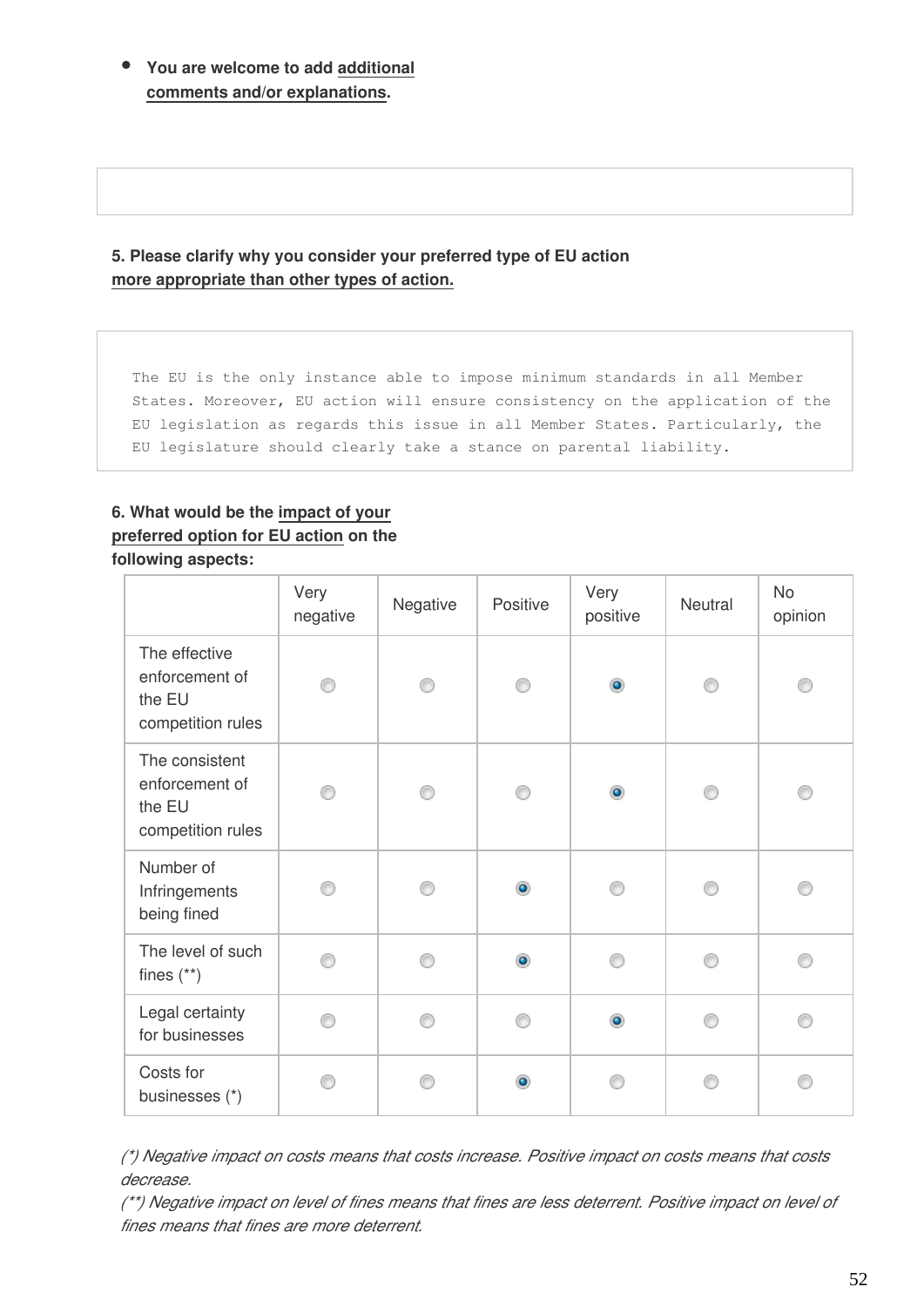**You are welcome to add additional comments and/or explanations, in particular if you consider that your preferred option would have any other impact.**

#### **C.3.2.2. Power to impose effective fines on association of undertakings**

#### **C.3.2.2.(a) Your experience/knowledge**

| 7. Do you have experience/knowledge of instances where N  |
|-----------------------------------------------------------|
| CAs cannot impose fines on associations of undertakings f |
| or infringements of the EU competition rules?             |

◯ Yes ⊙ No ◯ Do not know/Not applicable

**Do you consider this to be a problem?**



**You are welcome to add additional comments and/or explanations, e.g. which Member State(s) you refer to and concrete examples where possible.**

Associations sometimes pay a key role in coordinating anti-competitive practices. The possibility to impose fines on associations is of outmost importance for the effective enforcement of competition rules. However, the possibility to sanction associations and their members for the same infringement may entail a breach of the ne bis in idem principle since fines imposed on associations are usually paid by their members.

**8. Do you have experience/knowledge of instances where the sales of the members of the associations of undertakings cannot be taken into account for imposing a fine on the association?**

Yes No Do not know/Not applicable

**Do you consider this to be a problem?**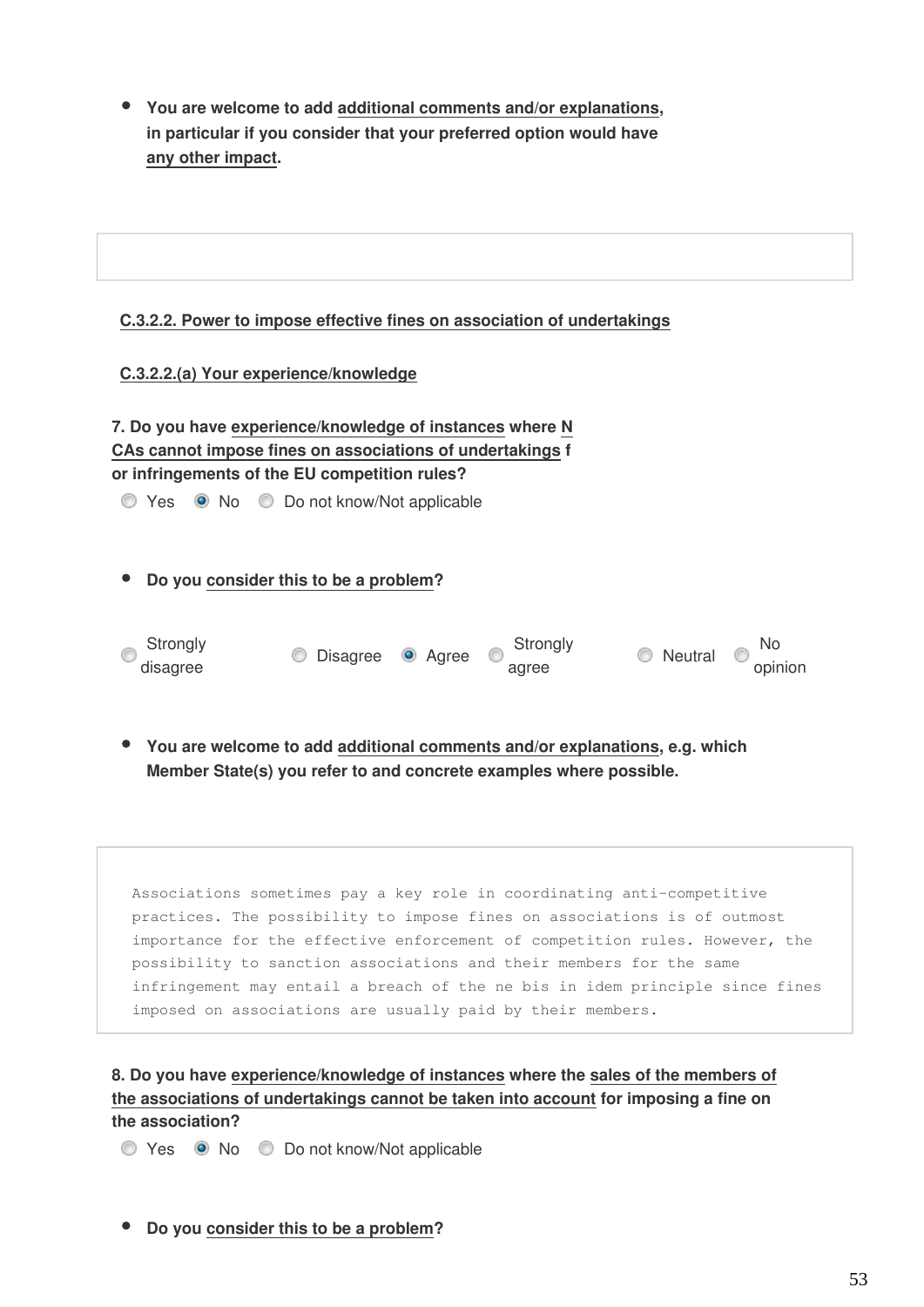



**You are welcome to add additional comments and/or explanations, e.g. which Member State(s) you refer to and concrete examples where possible.**

As of 2007, the CNMC may take into account the sales of members when imposing sanctions to associations. However, guidance is needed as to how to allocate turnover to associations and which entities would be obliged to pay the fine as there has been certain confusion in recent CNMC decisions. In addition, clear rules regarding the criteria for the attribution of liability between the association and its members would be welcome.

#### **C.3.2.2.(b) Your views on potential action**

#### **9. To the extent that you consider it to be a problem that NCAs cannot effectively fine associations of undertakings which measures should be taken to address this issue?**

- All NCAs should have the power to find infringements committed by associations of undertakings and impose fines.
- **Other**
- Do not know/Not applicable
- **If you have chosen the option of "***All NCAs should have the power to find infringements committed by associations of undertakings and impose fines***", do you think that this should also include:**

the power to take into account the turnover of the members in order to calculate the fine and  $\nabla$  determine the legal maximum, when the infringement of the association relates to the activities of its members?

the means to require the payment of part of the fine from the members of the association if this is necessary to ensure the full payment of the fine?

**You are welcome to add additional comments and/or explanations.**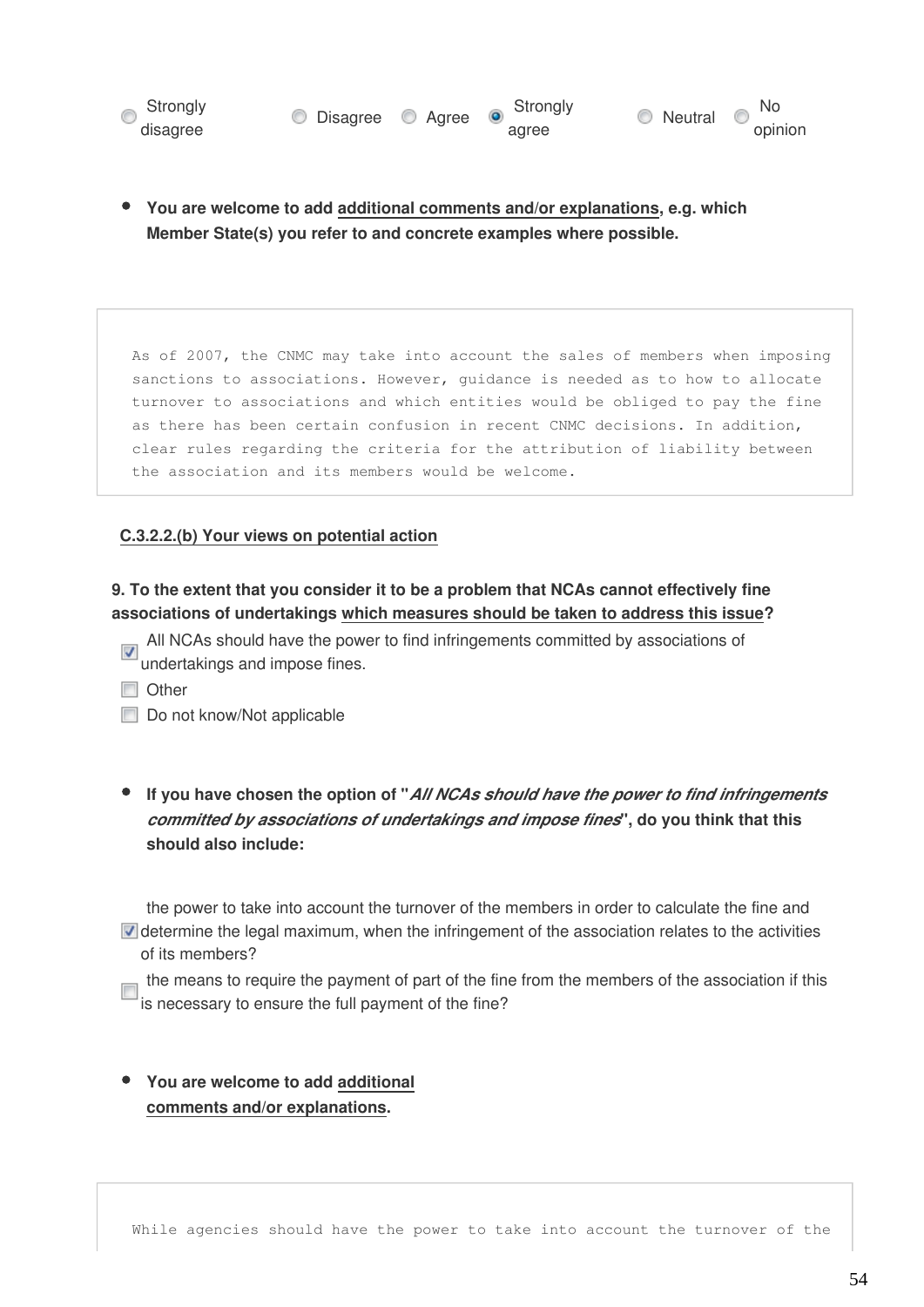members in order to calculate the fine, this inevitably requires rules on subsidiary claims against members which might be complicated at times and unfair in others. Rules on calculation such as the need to subtract turnover of non-infringing members might also be needed.

Problems of ne bis in idem may arise if the members of the association may also be individually sanctioned together with the association.

#### **10. Should your preferred measure be addre ssed by the Member States and/or by EU action?**

- **Member States**
- **EU** action
- **Combination of EU/Member State action**
- $\bullet$  Do not know/Not applicable

#### **You are welcome to add additional comments and/or explanations.**

## **10.1. If you consider that there is a case for a ction by the Member States, please specify what type of action you consider most appropriate:**

- Non-legislative action (e.g. best practices)
- $\bullet$  Mix of legislative and non-legislative action
- **O** Legislative action
- $\bullet$  Do not know/Not applicable
- **You are welcome to add additional comments and/or explanations.**

#### **10.2. If you consider that there is a case for EU action, what type of EU action you consider most appropriate**

- **:** 
	- Non-legislative action (e.g. best practices)
	- Mix of legislative and non-legislative action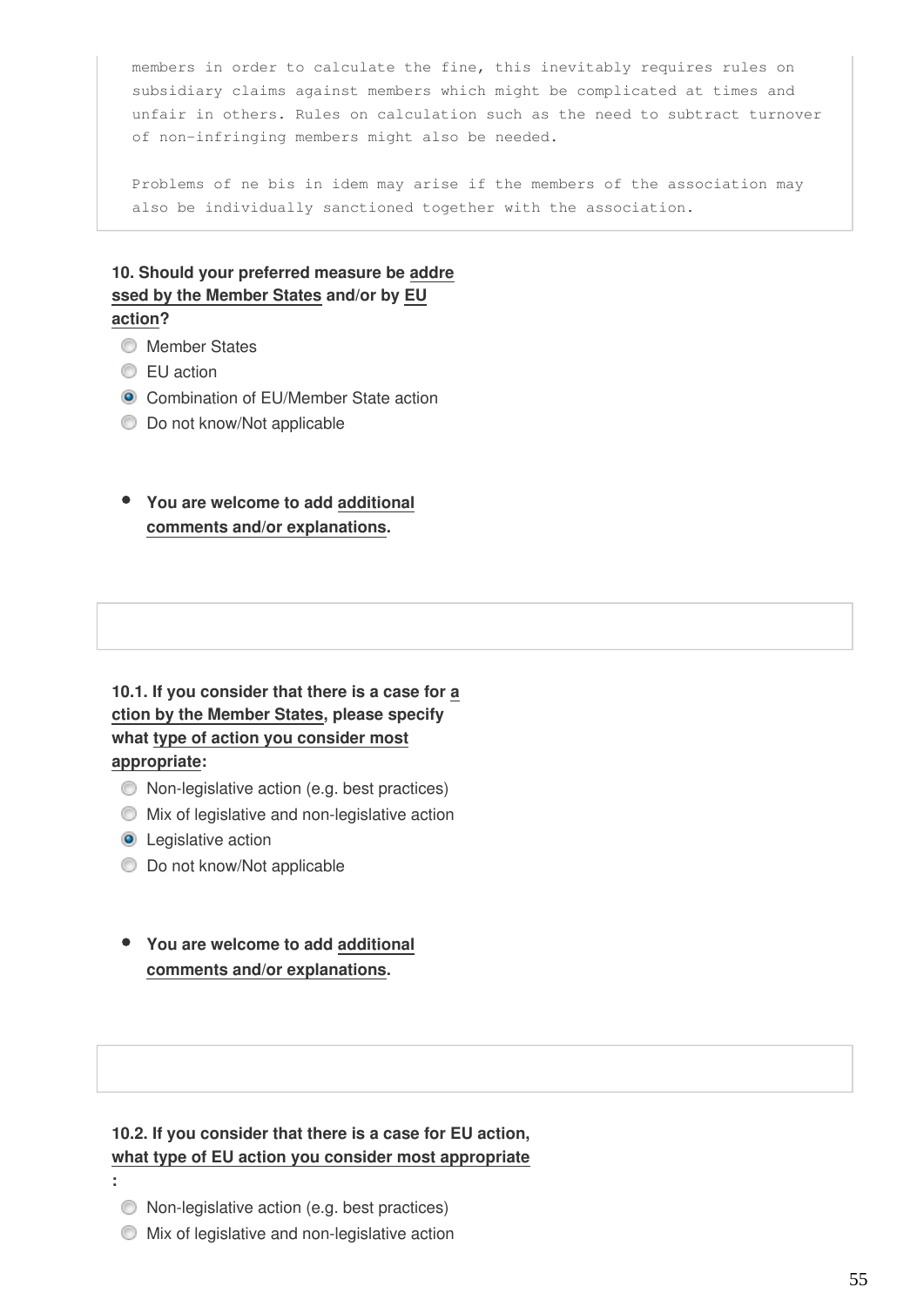**O** Legislative action

 $\bullet$  Do not know/Not applicable

**You are welcome to add additional comments and/or explanations.**

## **11. Please clarify why you consider your preferred type of EU action more appropriate than other types of action.**

Only the EU can impose common minimum standards in for all Member States. Moreover, both EU and national rules will be needed in this case.

## **12. What would be the impact of your preferred option for EU action on the following aspects:**

|                                                                           | Very<br>negative | Negative | Positive  | Very<br>positive | Neutral | <b>No</b><br>opinion |
|---------------------------------------------------------------------------|------------------|----------|-----------|------------------|---------|----------------------|
| The effective<br>enforcement of the<br>EU competition<br>rules            | ⊙                | ∩        | ∩         | $\bullet$        | ⋒       |                      |
| The consistent<br>enforcement of the<br>EU competition<br>rules           | ∩                | ∩        |           | $\bullet$        | ∩       | ⊙                    |
| Infringements<br>being fined                                              | ⊙                | ⊙        | ⊙         | $\bullet$        | ⊙       | 0                    |
| The level of such<br>fines $(**)$                                         | ⊙                | ⋒        | ⊙         | $\bullet$        | ⊙       | ⊙                    |
| Legal certainty for<br>businesses                                         | ∩                | ⋒        | ∩         | $\bullet$        | ∩       | ⊙                    |
| Costs for<br>businesses (*)                                               | ∩                | ∩        | $\bullet$ | ∩                | ⊙       | ⊙                    |
| Cooperation within<br>the ECN (e.g.<br>infringements in<br>several Member |                  |          |           |                  |         |                      |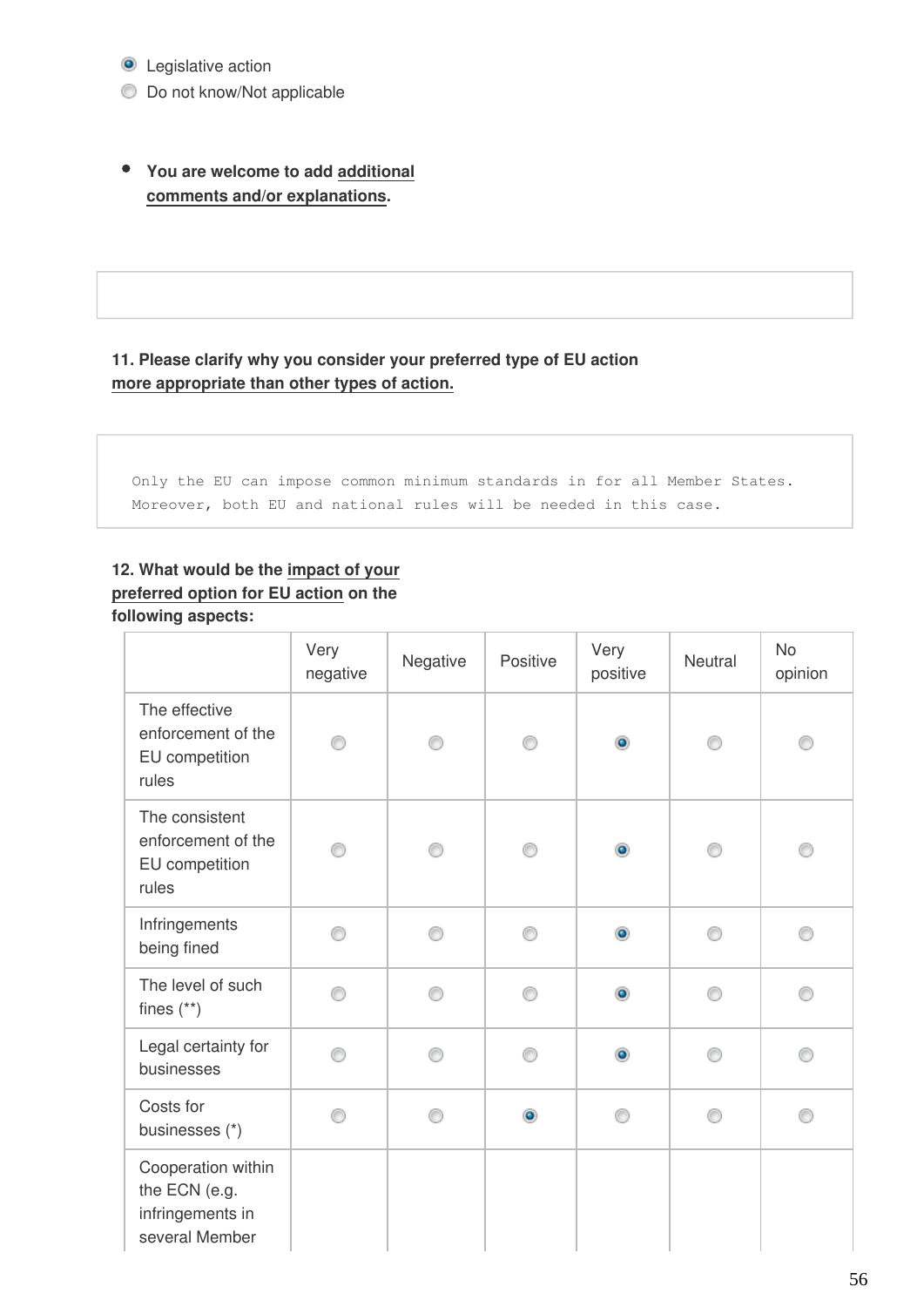| States treating<br>associations of | w | œ |  | œ |  |
|------------------------------------|---|---|--|---|--|
| undertakings<br>differently)       |   |   |  |   |  |
|                                    |   |   |  |   |  |

*(\*) Negative impact on costs means that costs increase. Positive impact on costs means that costs decrease.*

*(\*\*) Negative impact on level of fines means that fines are less deterrent. Positive impact on level of fines means that fines are more deterrent.*

**You are welcome to add additional comments and/or explanations, in particular if you consider that your preferred option would have any other impact.**

#### **C.3.3. AMOUNT OF FINES: LEGAL MAXIMUM, FINES METHODOLOGIES AND OTHER FACTORS**

#### **C.3.3.1. Legal maximum of fines**

#### **C.3.3.1.(a) Your experience/knowledge**

**1. Do you have experience/knowledge of the existence of divergences in the legal maximum of the level of fines imposed by NCAs for infringements of Articles 101 and 102 TFEU?**

Yes No Do not know/Not applicable

#### **Do you consider this to be a problem?**

| Strongly<br>$\sim$ | C Disagree C Agree | Strongly | <b>O</b> Neutral | $\sim$ No |
|--------------------|--------------------|----------|------------------|-----------|
| disagree           |                    | agree    |                  | opinion   |

**You are welcome to add additional comments and/or explanations, e.g. which Member State(s) you refer to and concrete examples where possible.**

The maximum level of fines is in practice less important than (i) how the base amount is calculated (consolidated turnover, sales in one country only,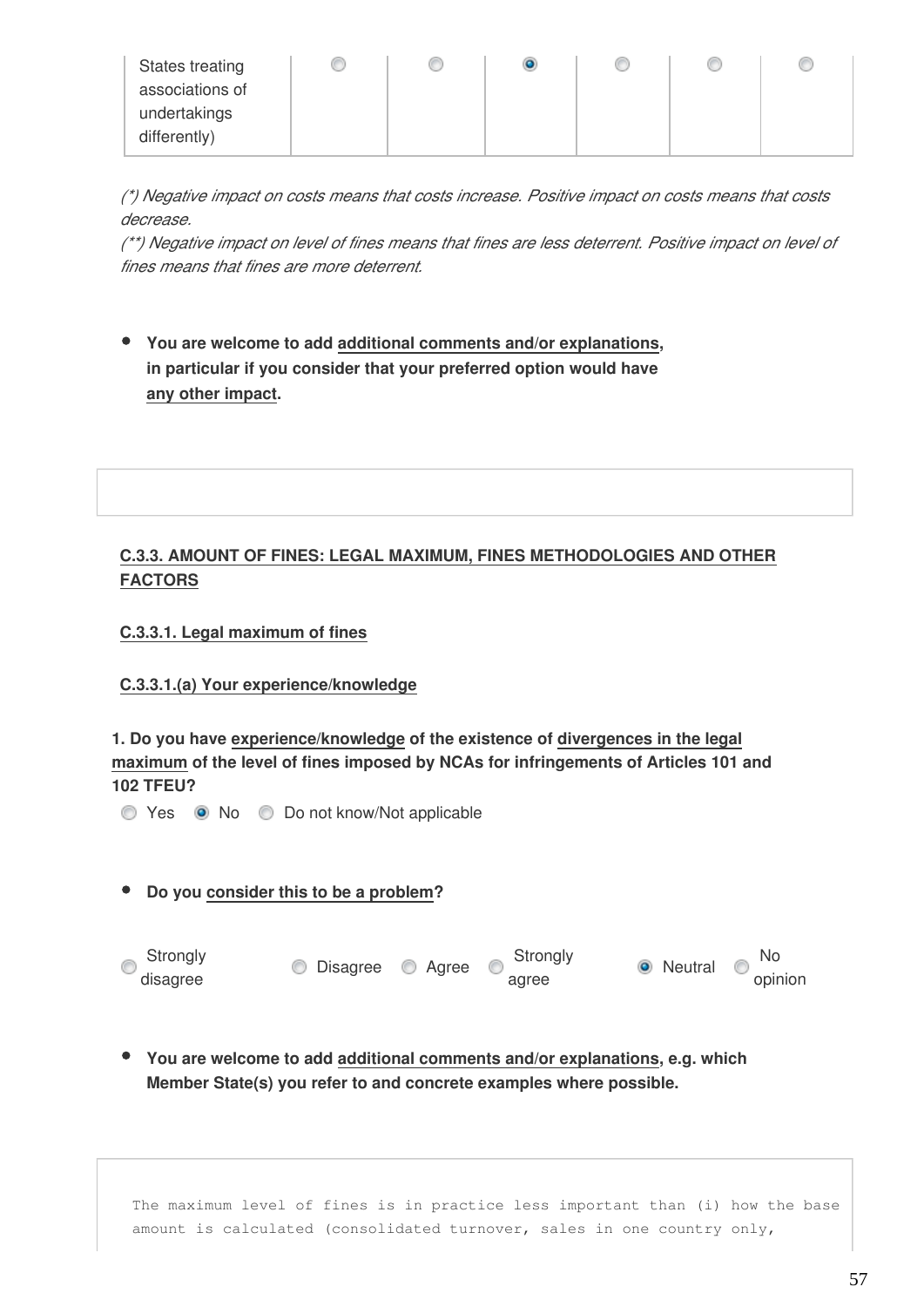parental liability) and (ii) how the fine is calculated (overall level). Significant divergences should be avoided but the maximum level of the fine is not the most relevant element.

Consequently, specific guidance at EU level, including the method of the fine setting by NCAs in cases of application of 101 and 102 TFEU, may ensure transparency and harmonization between Member States.

#### **C.3.3.1.(b) Your views on potential action**

#### **2. To the extent that you consider this to be a problem, which measures do you think should be taken to address this issue?**

- Establishing a common legal maximum for the level of fines imposed by NCAs across the EU
- Establishing a minimum legal maximum for the level of fines imposed by NCAs across the EU
- **O** Other
- **Do not know/Not applicable**

## **You are welcome to add additional comments and/or explanations.**

Although a maximum legal maximum for the level of fines imposed by NCAs across the EU seems the best way to address this issue, other measures aimed at the same purpose may include setting a legal methodology on how fines are imposed or narrowing the discretion of the authority to set the fine through a combination of a common legal maximum and common legal minimum for the level of fines across the EU.

In our view, it is important that these rules are clear and enforceable. The legal vehicle used at the EU level (a mere Communication) has been supported by ECJ, but raises problems at MS level, as their authorities and courts are not legally bound.

#### **C.3.3.2. Fines methodologies**

In the questions below "methodologies" are understood as the methods by which NCAs or national courts determine the initial value of the fine prior to considering other factors that can aggravate or mitigate the fines or increase it to achieve an appropriate level of deterrence (these factors are dealt with in the next section). It does not take into account either the way in which the legal maximum of the fine is set (already assessed in the previous section) or reductions in the fines as a result of leniency programmes.

#### **C.3.3.2.(a) Your experience/knowledge**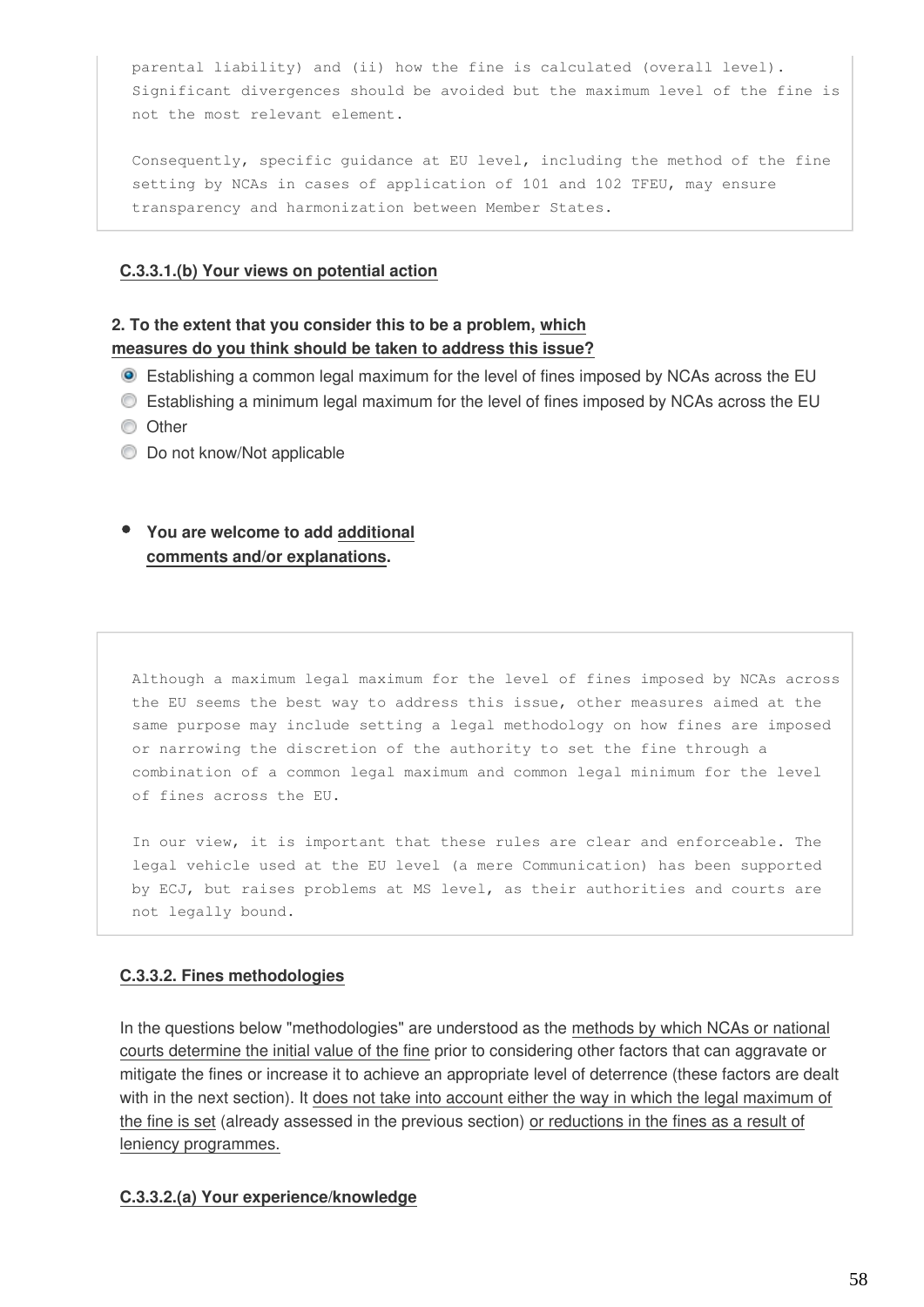#### **3. Do you have experience/knowledge of the existence of divergences in the fines methodologies applied by NCAs?**

● Yes ● No ● Do not know/Not applicable

## **Do you consider this to be a problem?** Strongly Strongly<br>
disagree **Disagree Agree** agree O Neutral O No opinion

**Please explain in more detail your reply, adding additional comments and/or explanations, e.g. which Member State(s) you refer to and concrete examples where possible.**

Again, a maximum level of fines should be paired with measures that ensure that this maximum fine is homogeneously applied in all Member States. This is the only way to ensure that companies are able to predict the consequences of their acts. The lack of harmonization can jeopardise a consistent application of the provisions in the different countries. As an example, the Spanish Supreme Court annulled in January 2015 the guidelines used by the Spanish national competition authority to set antitrust fines and that were based on the Commission's own guidelines.

In this regard, the criteria for the determination of the fine and their respective weight must be established in a future reform of Regulation 1/2003.

As concerns Spain, it is worth noting that the rejection of the CNMC fining guidelines by the Supreme Court and the new case law on calculation of fines have created a situation of uncertainty that threatens the principle of legality. A possible solution to this could be to impose on Member States a duty to issue guidelines on fine calculation and require that parties can express their views on the level of the fine.

Some members of the AEDC believe that it should be specified that the fine should be calculated on the basis of the turnover generated within the relevant product and geographic market, and not to the undertaking's global turnover, in order to comply with the principle of proportionality.

## **C.3.3.2.(b) Your views on potential action**

## **4. To the extent that you consider this situation to be a problem, whi ch measures do you think should be taken to address this issue?**

Establish a set of minimum core elements to be taken into account in fining methodologies of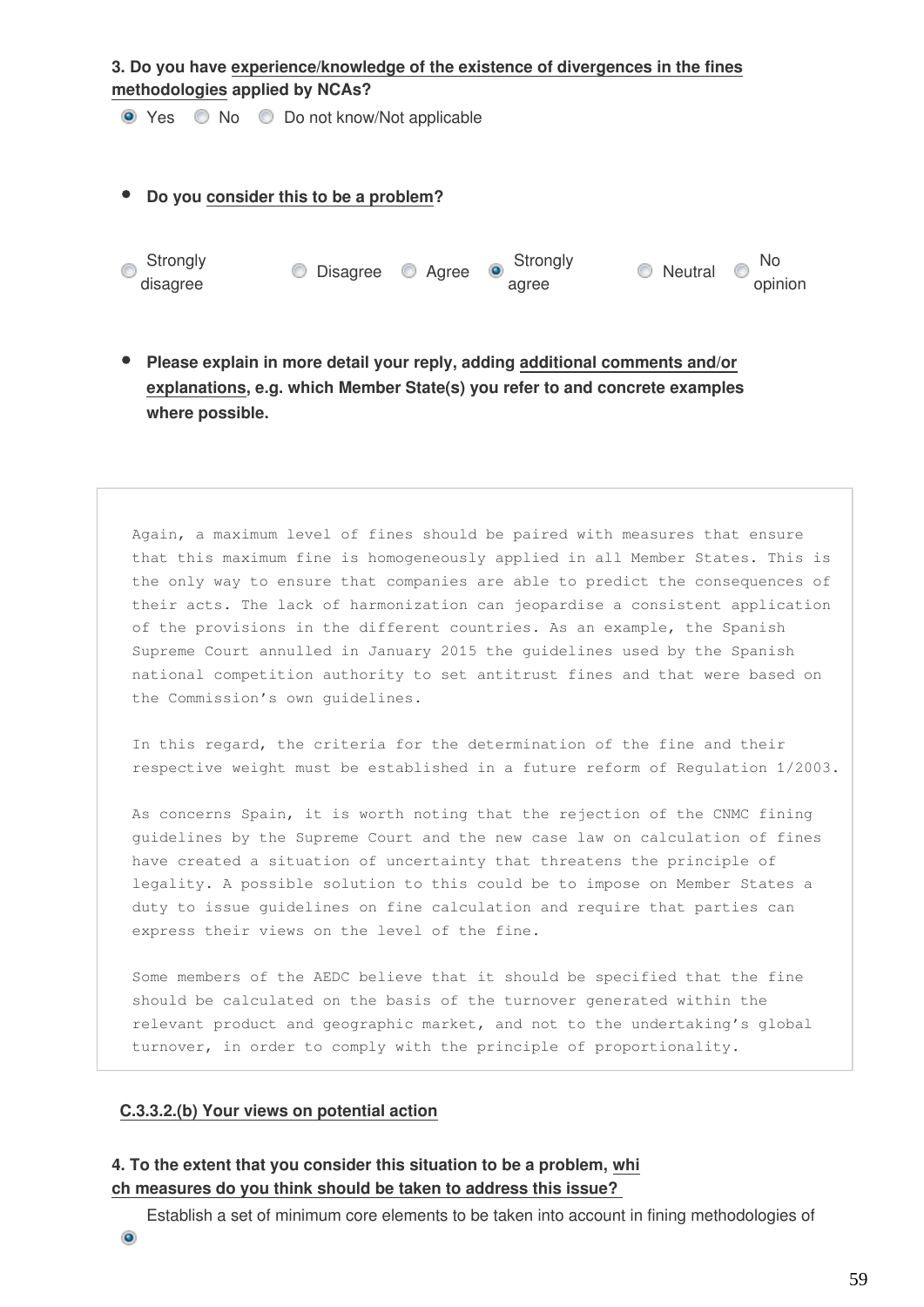all NCAs

- Establish a more detailed common methodology to be taken into account in fining methodologies of all NCAs
- 
- **O** Other
- $\bullet$  Do not know/Not applicable
- **You are welcome to add additional comments and/or explanations.**

## **5. If you were to consider that there should be a set of minimum core elements to be taken into account by all methodologies, what these elements should be?**

|                                                 | Strongly<br>disagree | <b>Disagree</b> | Agree | Strongly<br>Agree | <b>Neutral</b> | <b>No</b><br>opinion |
|-------------------------------------------------|----------------------|-----------------|-------|-------------------|----------------|----------------------|
| Gravity of the<br>infringement                  | ⋒                    | O               | O     | $\bullet$         | 0              | O                    |
| Duration of the<br>infringement                 |                      | C               | C     | $\bullet$         | C              | C                    |
| Value of sales<br>linked to the<br>infringement |                      | ⊙               | ⊙     | $\bullet$         | O              | ◎                    |
| Any other(s)                                    |                      | €               | €     | $\bullet$         | O              | ⋒                    |

**Indicate what these "other" minimum core elements would be:**

Other elements to be included among the criteria to consider could be: a) A clear formula legally established b) Effects on the market c) Involvement of each company (i.e. the level of participation of each undertaking in the infringement: ring-leaders, mere participations in meetings, enforcement of retaliatory mechanism) A straightforward scheme for fine calculation should be included in a future reform of Regulation 1/2003.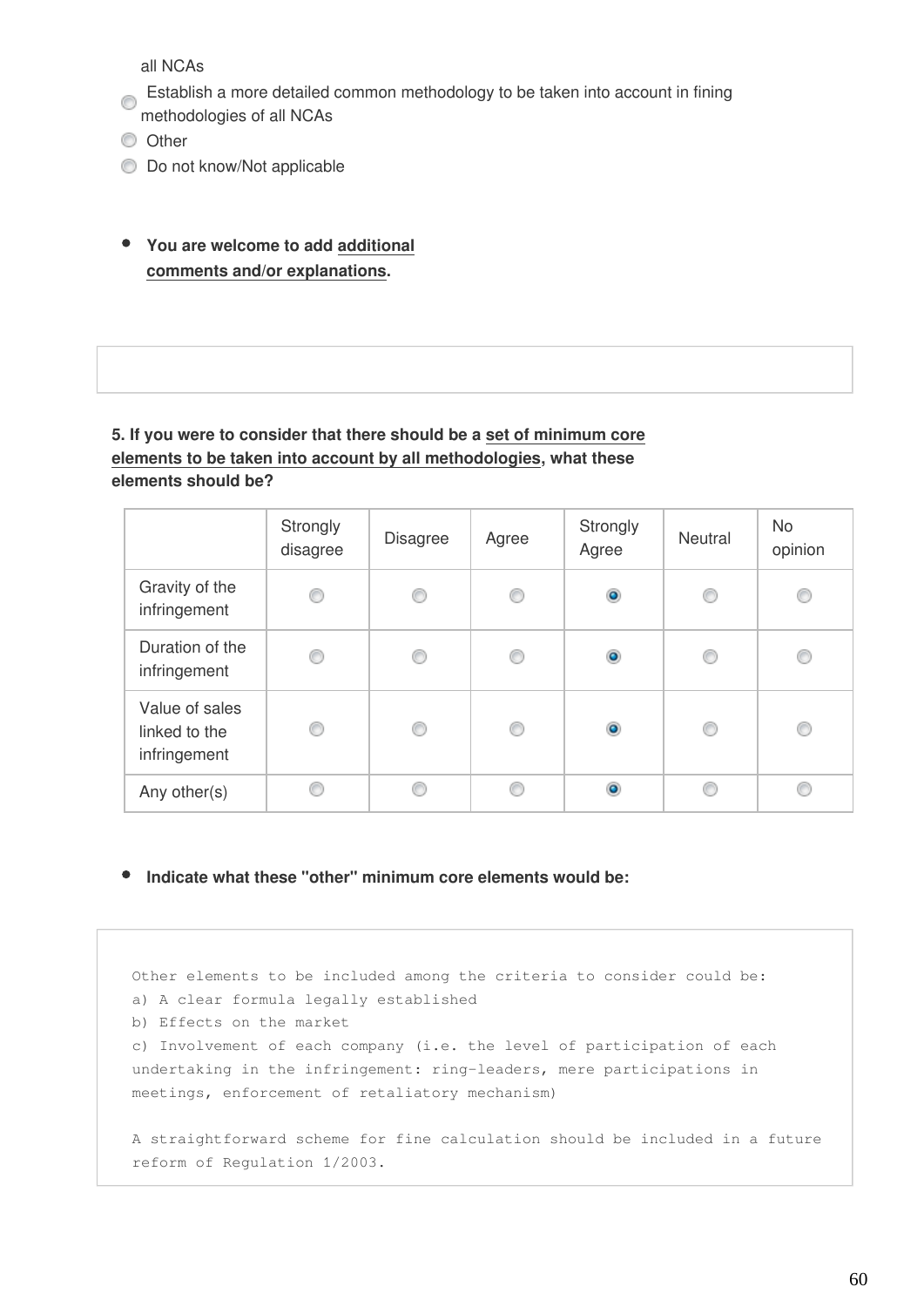**You are welcome to add additional comments and/or explanations, in particular if you consider that there are other elements that can be included in the set of minimum core elements.**

Another element to consider could be the size of group at the time the infringement was committed.

#### **C.3.3.3. Aggravating and mitigating circumstances and other factors**

#### **C.3.3.3.(a) Your experience/knowledge**

**6. Do you have experience/knowledge of the existence of divergences in the sets of aggravating and mitigating circumstances and other factors applied by NCAs to calculate fines?**

● Yes ● No ● Do not know/Not applicable

**Do you consider this to be a problem?**

| Strongly | <b>O</b> Disagree <b>O</b> Agree | Strongly | Neutral | No      |
|----------|----------------------------------|----------|---------|---------|
| disagree |                                  | agree    |         | opinion |

**You are welcome to add additional comments and/or explanations, e.g. which Member State(s) you refer to and concrete examples where possible.**

As aggravating and mitigating circumstances are part of the process to calculate the fine, they should be harmonised. Once again, the existence of different policies on this regard only creates legal uncertainty for companies.

#### **C.3.3.3.(b) Your views on potential action**

#### **7. To the extent that you consider this to be a problem, which measures do you think should be taken to address this issue?**

- **Establish a common set of minimum aggravating and mitigating elements to be taken into** account in fining methodologies of all NCAs
- Establish a more detailed common set of aggravating and mitigating elements to be taken into account by in fining methodologies of all NCAs
- **O** Other
- **Do not know/Not applicable**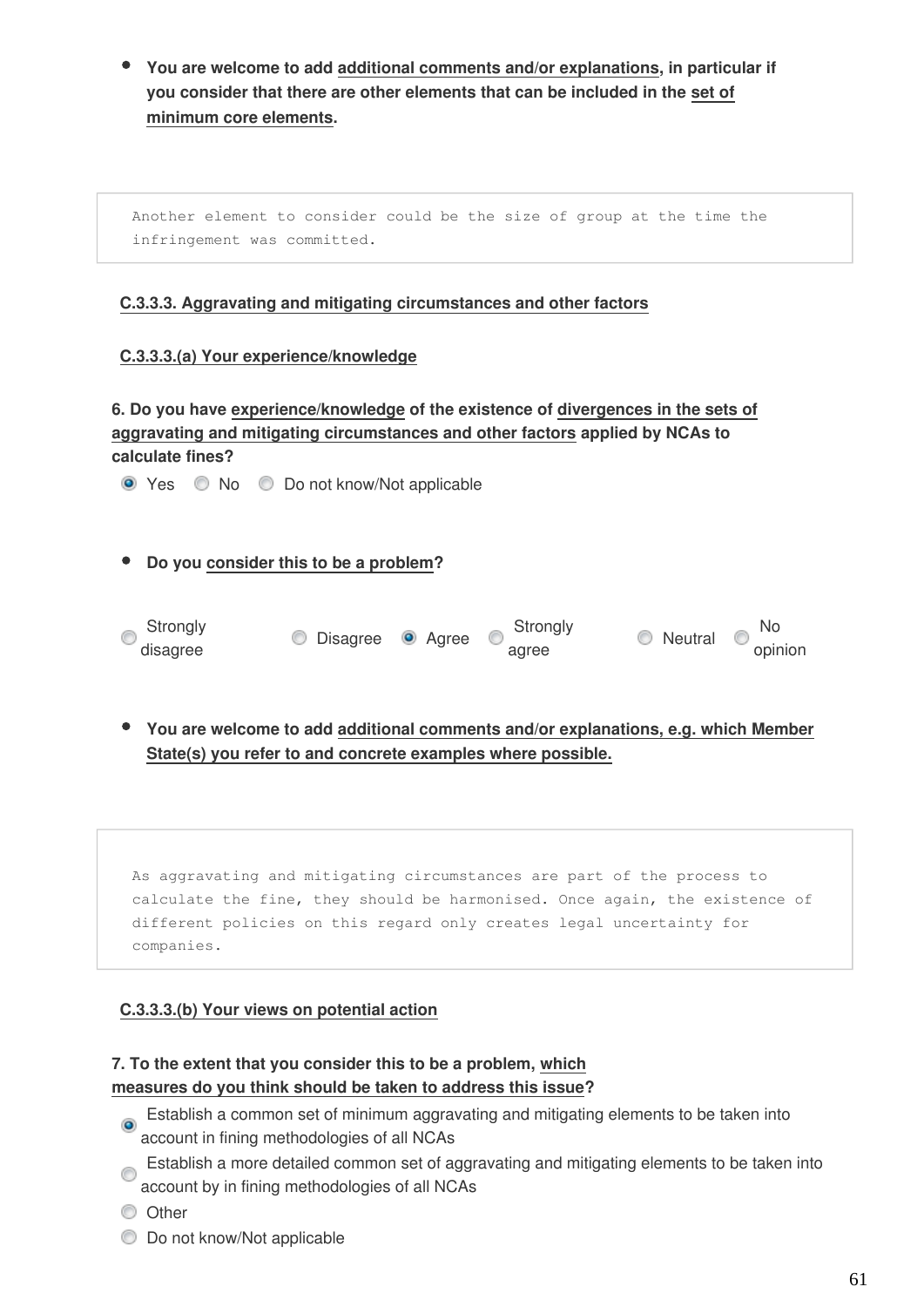**You are welcome to add additional comments and/or explanations.**

#### *Please reply to the questions below with respect to each of the three issues addressed above.*

**8. Should your preferred measures be addressed by the Member States and/or by EU action?**

*8.1. Measure on legal maximum of fines*

- **Member States**
- **O** EU action
- Combination of EU/Member State action
- $\bullet$  Do not know/Not applicable
- **You are welcome to add additional comments and/or explanations.**

Only EU action has enough force to obtain full harmonisation of fining policies.

#### *8.2. Measure on fines methodologies*

- **Member States**
- **O** EU action
- Combination of EU/Member State action
- $\bullet$  Do not know/Not applicable
- **You are welcome to add additional comments and/or explanations.**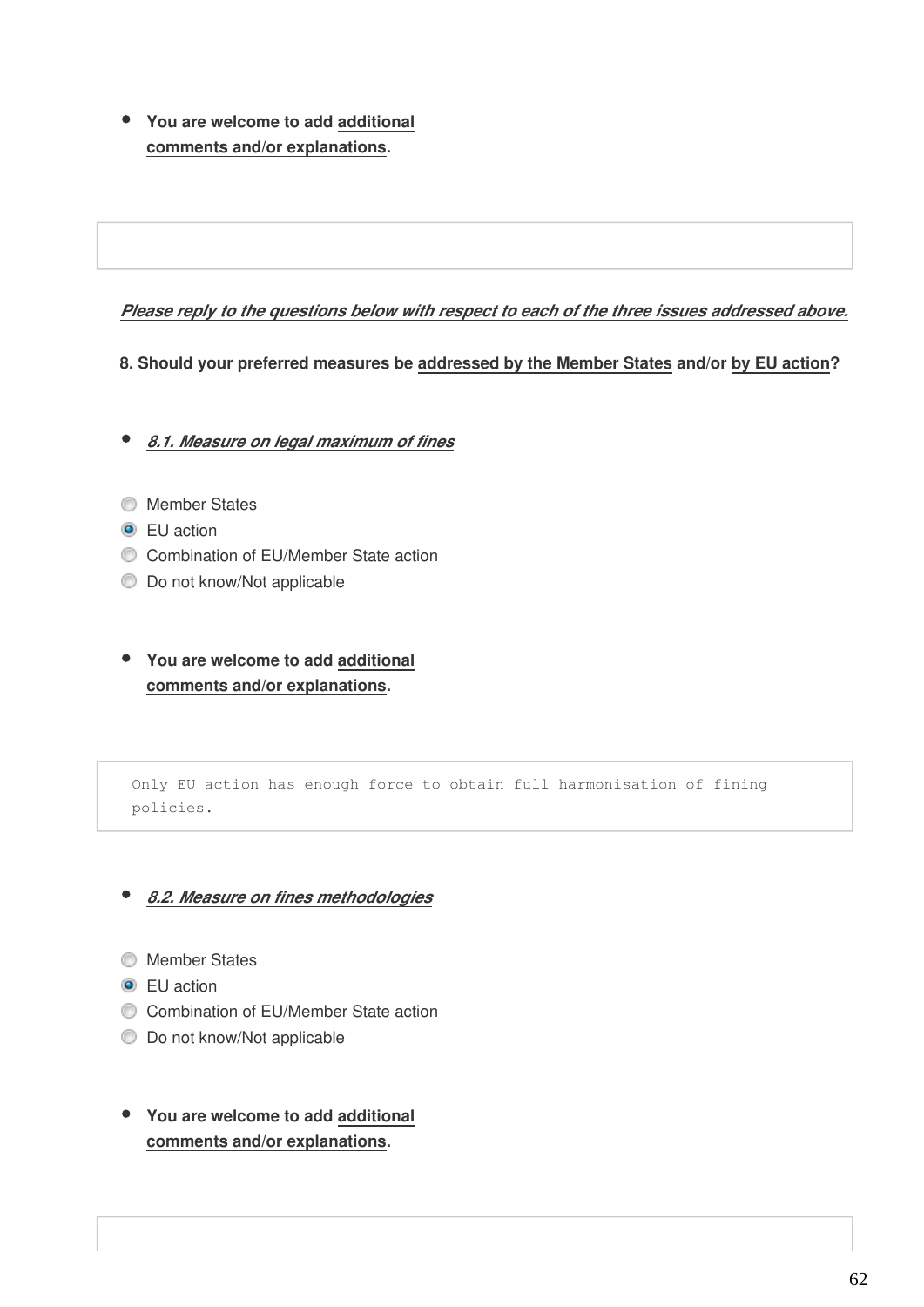Only EU action has enough force to obtain full harmonisation of fining policies.

#### *8.3. Measure on aggravating and mitigating circumstances and other factors*

- **Member States**
- **O** EU action
- Combination of EU/Member State action
- **Do not know/Not applicable**

**You are welcome to add additional comments and/or explanations.**

Only EU action has enough force to obtain full harmonisation of fining policies.

**9. If you consider that there is a case for acti on by the Member States, please specify what type of action you consider most appropriate:**

- Non-legislative action (e.g. best practices)
- $\bullet$  Mix of legislative and non-legislative action
- **C** Legislative action
- $\bullet$  Do not know/Not applicable
- **You are welcome to add additional comments and/or explanations. If your reply is different for the measures on legal maximum, fines methodologies and aggravating/mitigating circumstances, please clarify it here.**

National action would not avoid divergence, which is the problem to be tackled.

**10. If you consider that there is a case for EU action, what type of EU action you consider most appropriate:**

*10.1. For the measure on legal maximum of fines:*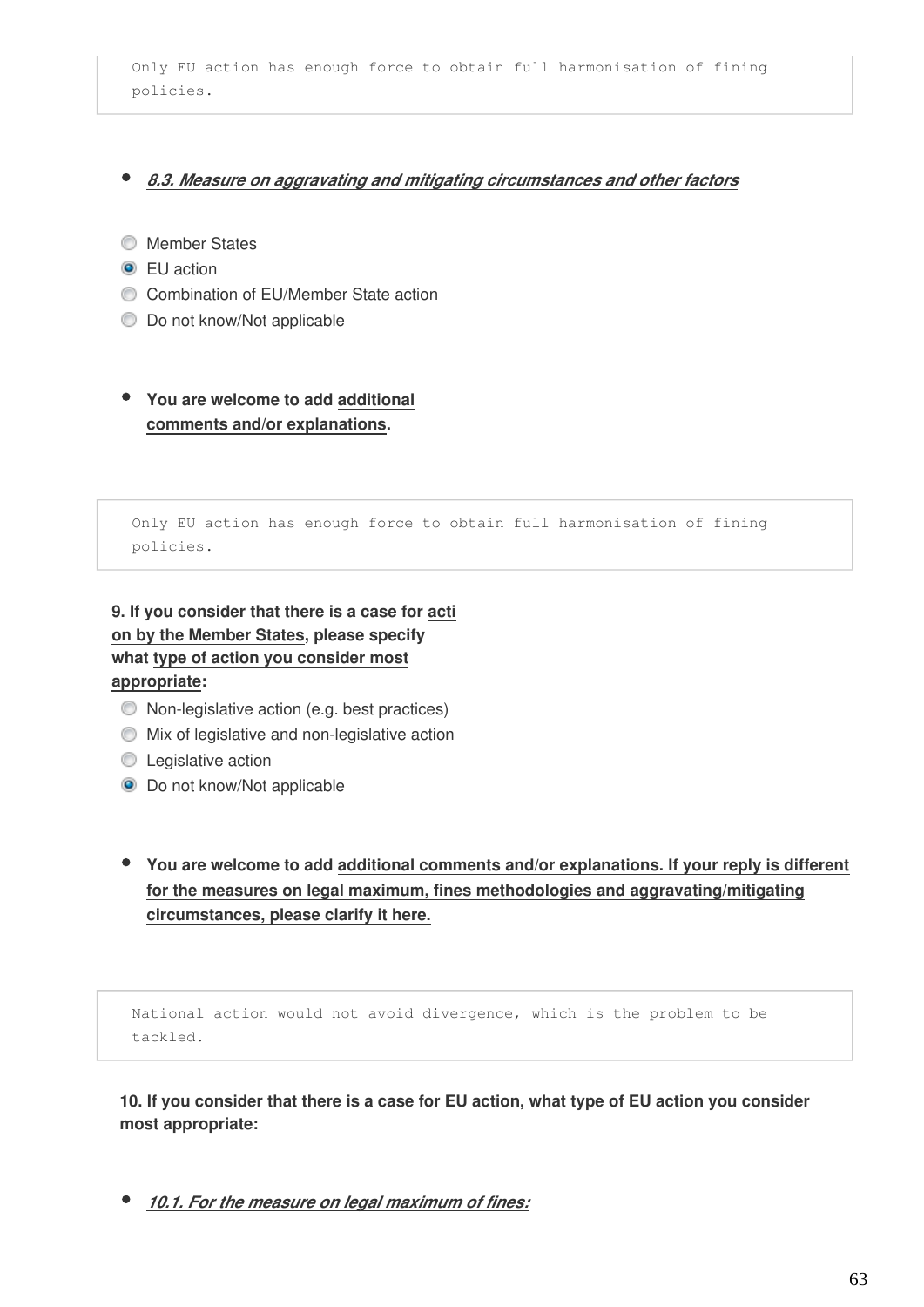- Non-legislative action (e.g. best practices)
- Mix of legislative and non-legislative action
- **O** Legislative action
- $\bullet$  Do not know/Not applicable
- **You are welcome to add additional comments and/or explanations.**

Besides clarity considerations and criticism of guidelines as a tool in this area by various Supreme Courts across the EU, competition law sanctions are considered criminal sanctions under the ECHR and require a solid legal framework.

## *10.2. For the measure on fines methodologies:*

- Non-legislative action (e.g. best practices)
- Mix of legislative and non-legislative action
- **O** Legislative action
- **Do not know/Not applicable**
- **You are welcome to add additional comments and/or explanations.**

#### *10.3. For the measure on aggravating and mitigating circumstances and other factors:*

- Non-legislative action (e.g. best practices)
- Mix of legislative and non-legislative action
- **O** Legislative action
- $\bullet$  Do not know/Not applicable
- **You are welcome to add additional comments and/or explanations.**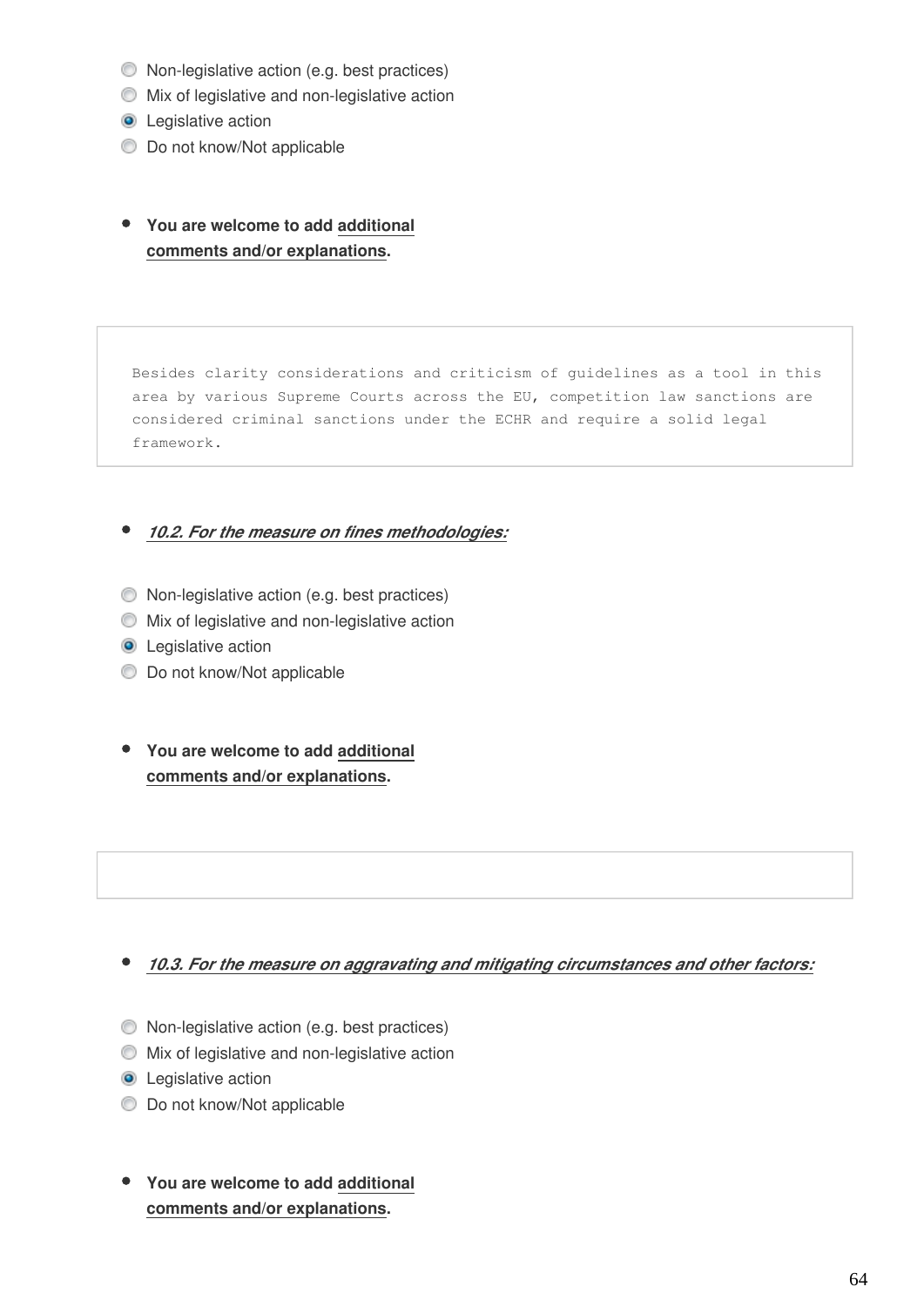**11. Please clarify why you consider your preferred type of EU action more appropriate than other types of action:**

#### *11.1. For legal maximum of fines:*

Harmonisation of fining policies should come from EU level. Only EU action can ensure a binding effect in all 28 Member States and guarantee that the procedure is going to be applied similarly in all the EU, without taking into account the practice of the different NCAs or the local courts in the implementation.

Although legislative action seems the most effective tool to attain the intended goal and reach a uniform and consistent EU competition policy, non-legislative action could also play a role in helping in the implementation.

*11.2. For fines methodologies:*

See comments to 11.1, above.

#### *11.3. For aggravating and mitigating circumstances and other factors:*

See comments to 11.1, above.

#### **12. What would be the impact of your preferred option for EU action on the following aspects?**

|                                                                | Very<br>negative | Negative | Positive | Very<br>positive | Neutral | No<br>opinion |
|----------------------------------------------------------------|------------------|----------|----------|------------------|---------|---------------|
| The effective<br>enforcement of the<br>EU competition<br>rules | 0                | ◎        | O        | $\bullet$        | C       | O             |
|                                                                |                  |          |          |                  |         |               |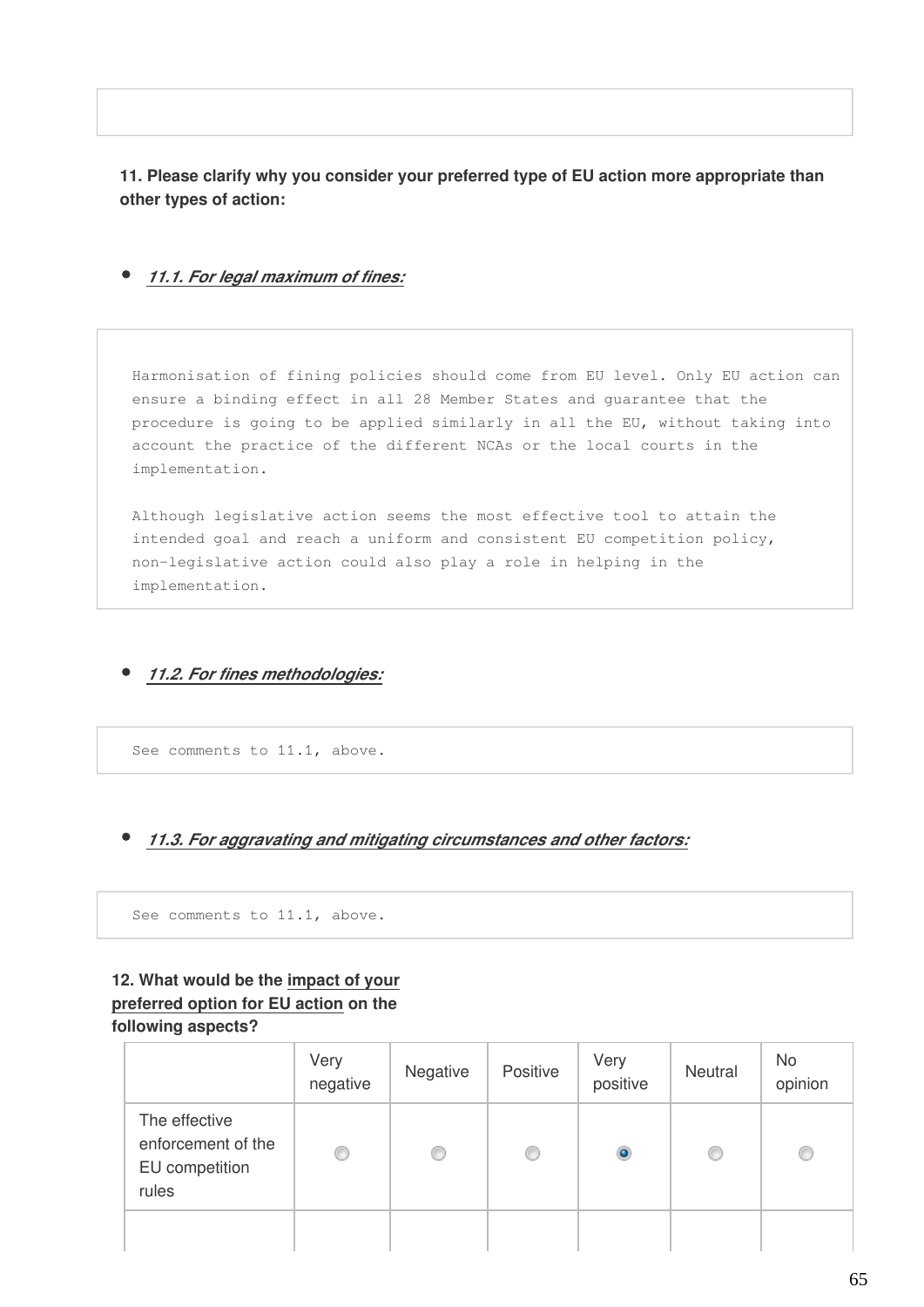| The consistent<br>enforcement of the<br>EU competition<br>rules                                                                                               |   |   |           | $\bullet$ |   |   |
|---------------------------------------------------------------------------------------------------------------------------------------------------------------|---|---|-----------|-----------|---|---|
| The effectiveness<br>of fines (**)                                                                                                                            | ⊙ | ∩ | $\bullet$ | ⊙         | ⊙ | ⊙ |
| Legal certainty for<br>businesses                                                                                                                             | ∩ | ⊙ | $\bullet$ | ⊙         | ⊙ | ⊙ |
| Costs for<br>businesses (*)                                                                                                                                   | ⊙ | ⊙ | ۰         | 0         | ⊙ | ⊙ |
| Cooperation within<br>the ECN (e.g.<br>treatment of an<br>infringement in<br>several Member<br>States in a<br>coherent manner<br>as regards these<br>factors) | ⋒ | ∩ | ۰         | ∩         | ⋒ | ∩ |
| NCAs' flexibility to<br>adapt to the<br>specific<br>circumstances of<br>each case                                                                             | ⋒ | ⊙ |           | ⋒         | ⋒ | ⋒ |

*(\*) Negative impact on costs means that costs increase. Positive impact on costs means that costs decrease.*

*(\*\*) Negative impact on effectiveness of fines means that fines are less deterrent. Positive impact on effectiveness of fines means that fines are more deterrent.*

**You are welcome to add additional comments and/or explanations, in particular if you consider that your preferred option would have any other impact.**

**13. Please indicate whether you have any other comment or suggestions, such as examples of good practice etc.**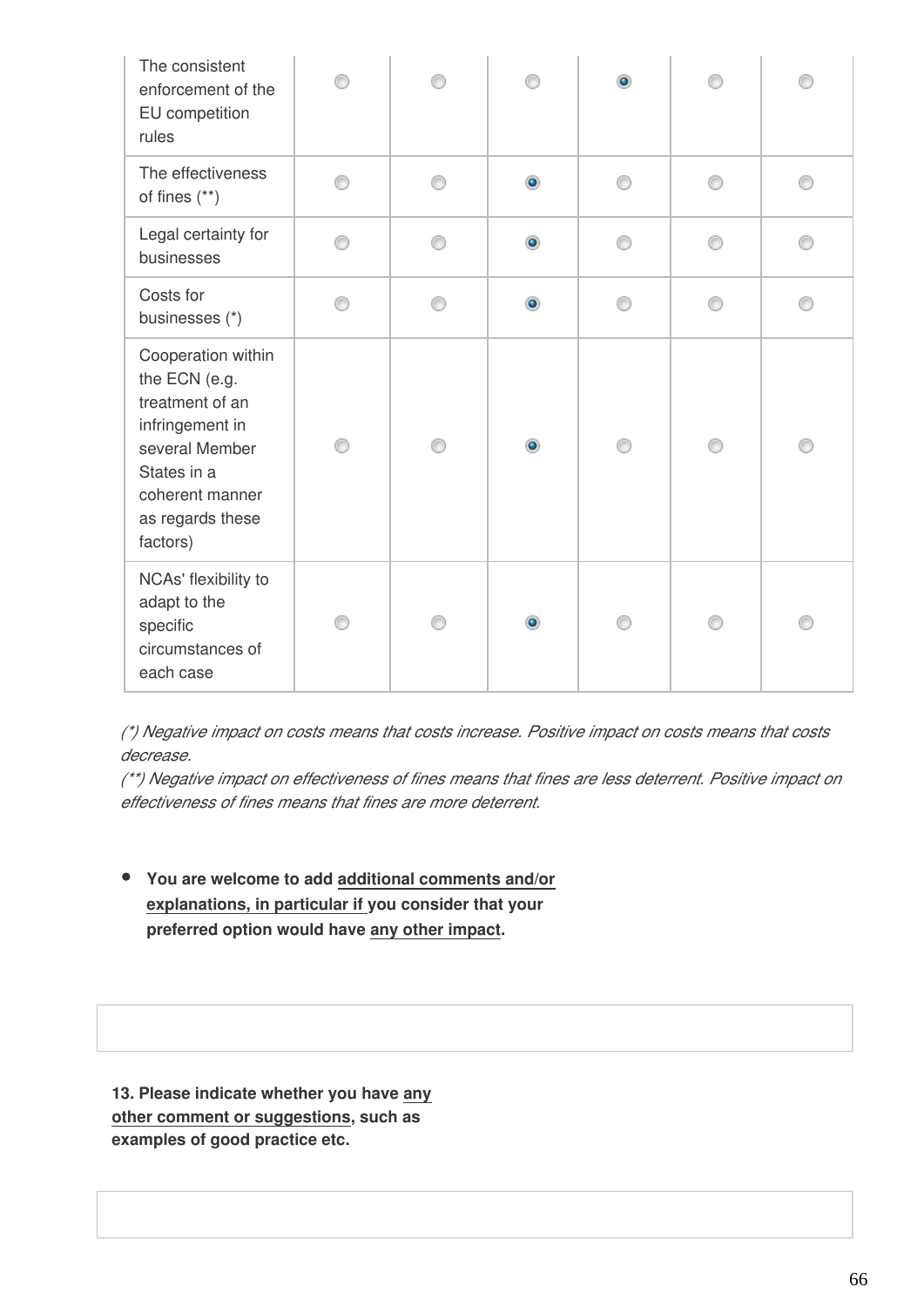**You may also provide additional information which may be relevant for this section (copies of any documents, reports, studies etc.). Please do it by uploading the relevant information in documents with a maximum size of 1 MB each using the button below.**

**Should you prefer to provide documents of more than 1 MB, please send them to the functional mailbox COMP-ECNPLUS@ec.europa.eu after having submitted your reply to the questionnaire indicating your Case-Id, email and contact details.**

# **C. DETAILED QUESTIONS FOR STAKEHOLDERS ACTIVE IN COMPETITION MATTERS**

## **C.4. LENIENCY PROGRAMMES**

**The [Communication on Ten Years of Regulation 1/2003 of July 2014](http://eur-lex.europa.eu/legal-content/EN/TXT/PDF/?uri=CELEX:52014DC0453&from=EN) identifies the following areas for action** "*[to] ensure that […] well designed leniency programmes are in place in all Member States and consider measures to avoid disincentives for corporate leniency applicants.*" To this end, the Communication provides: "*It is necessary to ensure that the achievements made in leniency programmes are secured." […] "It is appropriate to consider possibilities to address the issue of interplay between corporate leniency programmes and sanctions on individuals that exist at Member State level.*"

Secret cartels are difficult to detect and investigate. Cooperation by parties is often crucial to uncover and punish these highly detrimental illegal practices. Therefore, **leniency programmes are among the most effective tools for the detection, investigation and punishment of secret cartels** as well as for providing effective deterrence against cartelisation.

**Leniency programmes operate in all Member States except Malta**. A common denominator in the European Union is that all leniency programmes cover secret cartels. This questionnaire thus addresses leniency programmes insofar as secret cartels are concerned.

As the **Commission and the NCAs have parallel competences to apply the EU competition rules**, their **leniency programmes are interlinked**. Therefore, **limitations in one jurisdiction** (such as who can benefit from the leniency programme and under which conditions) may have a **spill-over effect for other EU jurisdictions**.

The ECN Model Leniency Programme (MLP) was endorsed by the ECN in 2006, and sets out the principal elements which the ECN members believe should be common in all programmes.[6] In addition to the introduction of a uniform summary application system (see below), its aim is to provide a greater degree of predictability for potential leniency applicants and to avoid applicants being faced with uncertainty and contradictory demands when more than one leniency programme is applicable.

In the questions below, and unless otherwise specified, leniency includes both immunity from fines and reduction of fines.

[6] *See further <http://ec.europa.eu/competition/ecn/documents.html>*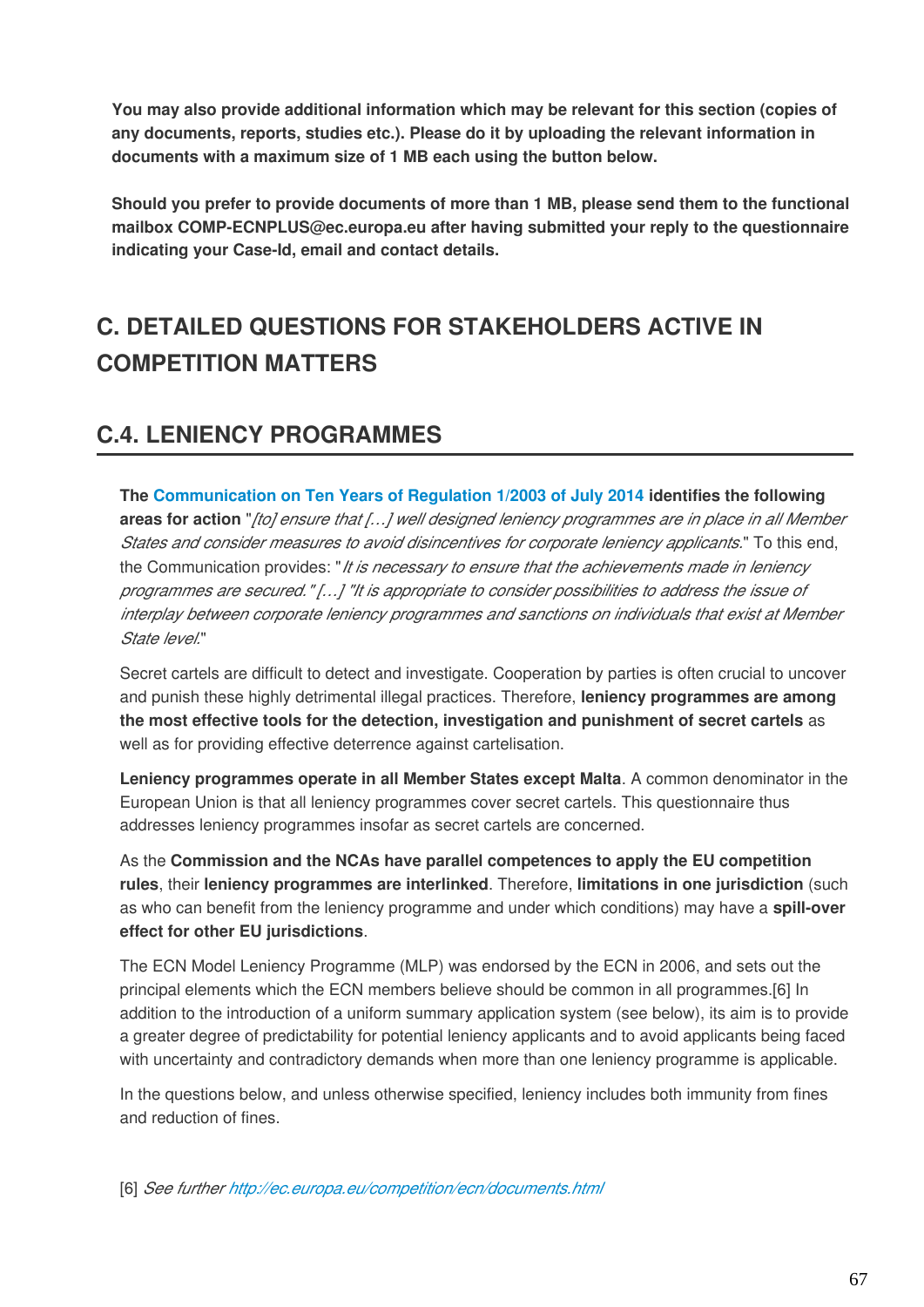### **C.4.1. LEGAL BASIS FOR LENIENCY AND DIVERGENCES IN LENIENCY PROGRAMMES**

The ECN **Model Leniency Programme** (MLP)[7] **does not bind national courts**[8]. While the MLP stimulated voluntary convergence among leniency programmes of Member States, the initial fact finding shows that a **number of divergences remain**, including for features which impact on **who can benefit from leniency and under which conditions**. Divergence in such leniency features **may lead to different outcomes** such as when it comes to deciding **which applicants benefit from leniency**.

[7] *See further the introduction to section C.4 above*

[8] *See the judgments in Case C-360/09, Pfleiderer AG v Bundeskartellamt and Case C‑536/11, Bundeswettbewerbsbehörde v Donau Chemie.*

#### **C.4.1.(a) Your experience/knowledge**

## **1. Do you have experience/knowledge about the functioning of Member States' leniency programmes covering secret cartels?**

O Yes C No

**1.1. In which countries?**

Spain

- **1.2. In which capacity?**
- **C** Leniency applicant
- **C** Representative of a leniency applicant
- $\odot$  Other

**Please specify in which "Other" capacity:**

Representatives of a leniency applicant and intervention in cases where leniency was sought.

## **2. Do you consider it to be a problem that there is no legal basis in EU law[9] for Member States' leniency programmes covering secret cartels which infringe EU competition law?**

[9] *The European Court of Justice has held that the ECN Model Leniency Programme is not legally binding: Case C-360/09, Pfleiderer AG v Bundeskartellamt and Case C‑536/11, Bundeswettbewerbsbehörde v Donau Chemie.*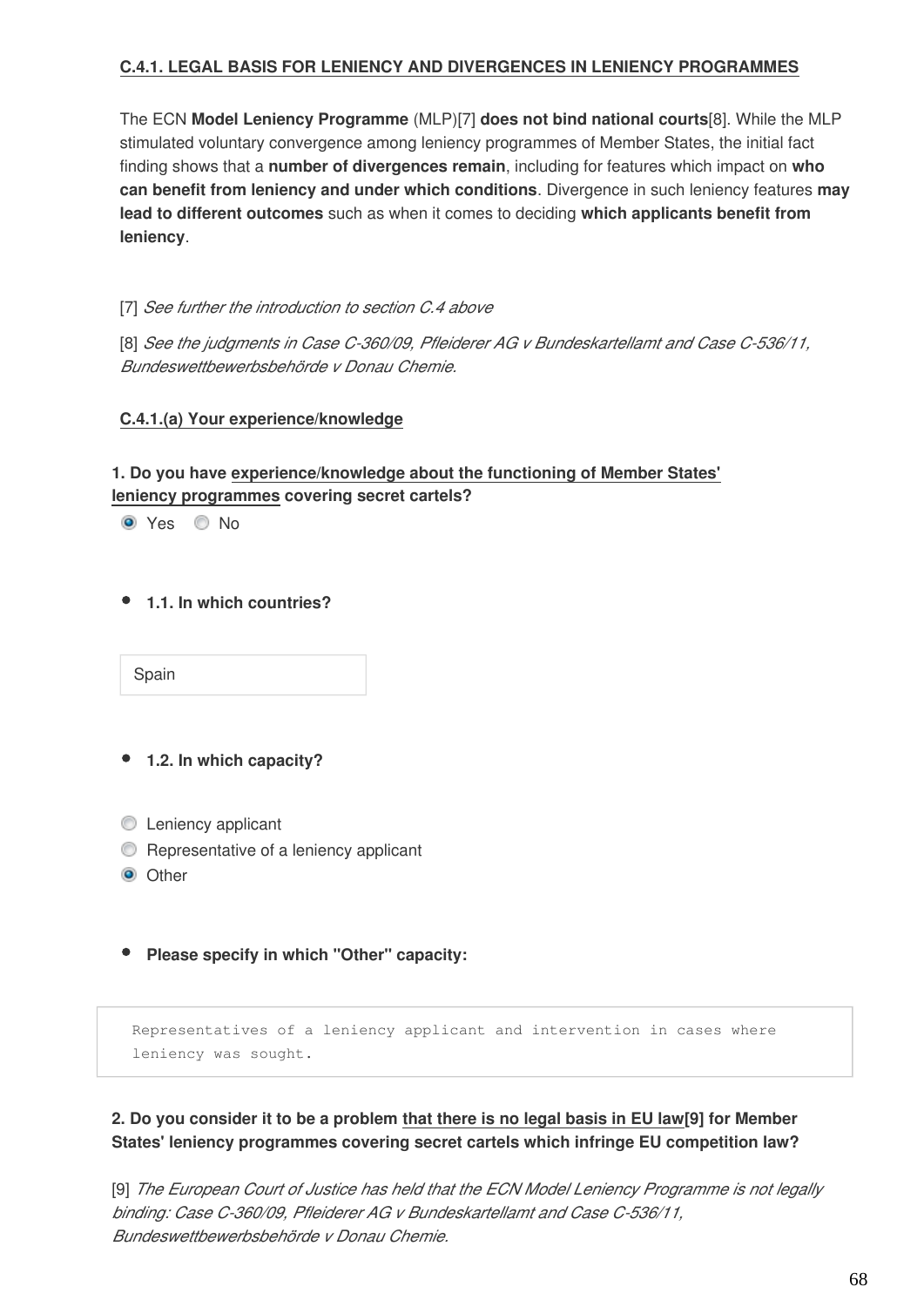

**You are welcome to add additional comments and/or explanations, indicating which Member State(s) you refer to.**

Considering the potential implications, all leniency programs covering infringements of EU competition law should have the same legal basis. In this regard, an amendment should be introduced in order to establish a harmonised legal basis.

## **3. In your view, are there divergences in the features of Member States' leniency programmes which could have an impact on who can benefit from leniency and under which conditions?**

● Yes ● No ● Do not know/Not applicable

**You are welcome to add additional comments and/or explanations, indicating which Member State(s) you refer to.**

#### **Do you consider this to be a problem in terms of:**

|                                                                            | Strongly<br>disagree | <b>Disagree</b> | Agree     | Strongly<br>Agree | Neutral | No<br>opinion |
|----------------------------------------------------------------------------|----------------------|-----------------|-----------|-------------------|---------|---------------|
| The effective<br>enforcement of<br>the EU<br>competition<br>rules by NCAs  | ⊙                    | ⊙               | $\bullet$ | ⊙                 | ⊙       | ∩             |
| The consistent<br>enforcement of<br>the EU<br>competition<br>rules by NCAs | ⊙                    | ⋒               | O         | $\bullet$         | ⊙       | ∩             |
|                                                                            |                      |                 |           |                   |         |               |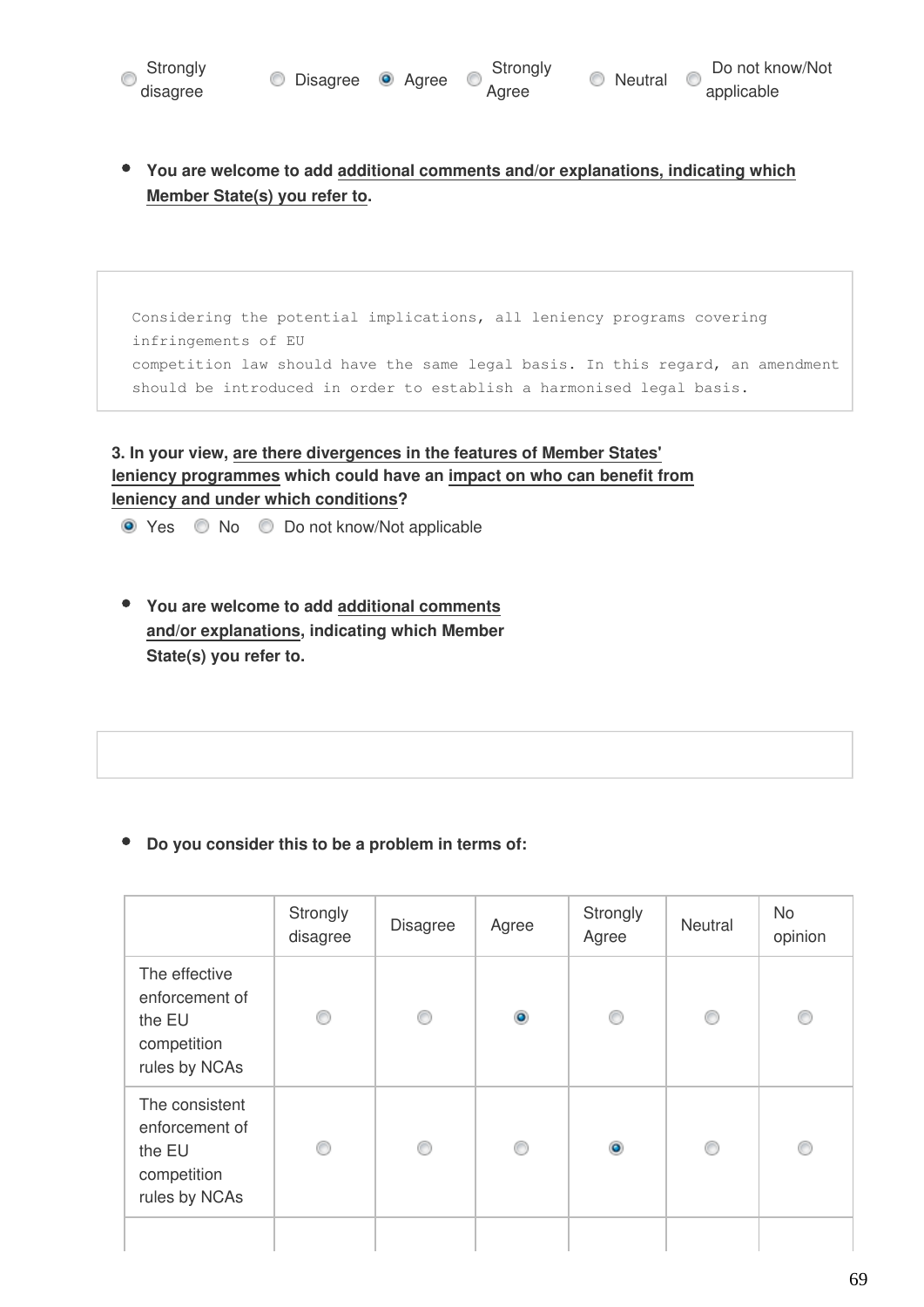| Legal certainty<br>for business |  |   |  |
|---------------------------------|--|---|--|
| Other                           |  | O |  |

**Please specify what the "Other" problem would be:**

Costs for leniency applicants.

**You are welcome to add additional comments and/or explanations, indicating which Member States you refer to.**

**4. Does the ECN Model Leniency Programme[10] ensure a sufficient degree of alignment of the leniency programmes of Member States?**

[10] *See further<http://ec.europa.eu/competition/ecn/documents.html>*

- Yes No Do not know/Not applicable
- **You are welcome to add additional comments and/or explanations, indicating which Member State(s) you refer to.**

#### **C.4.1.(b) Your views on potential action**

**5. To the extent that you consider the lack of an EU legal basis for leniency programmes and/or divergences between national leniency programmes to be a problem, which measures do you think should be taken to address this issue?**

- Introduction of an EU legal basis for leniency programmes for secret cartels in all Member **States**
- Introduction of core principles for leniency programmes in all Member States
- **Nother**
- Do not know/Not applicable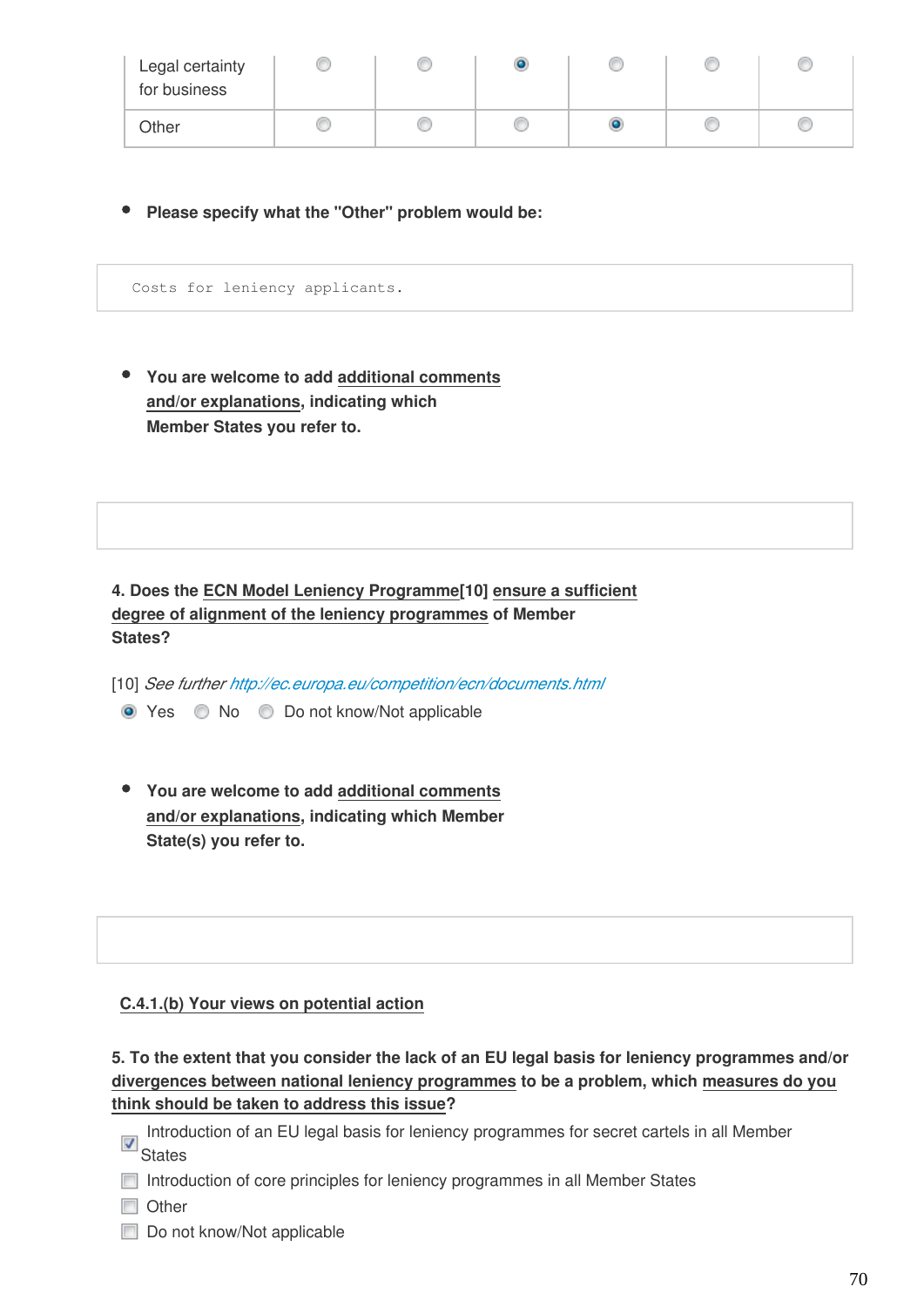**You are welcome to add additional**  $\bullet$ **comments and/or explanations.**

**6. Should the lack of an EU legal basis for national leniency programmes and divergen ces between such programmes be addresse d by the Member States and/or by EU action ?**

- **Member States**
- **O** EU action
- Combination of EU/Member State action
- **Do not know/Not applicable**

**You are welcome to add additional comments and/or explanations.**

#### **6.2. If you consider that there is a case for EU action, what type of EU action you consider most appropriate**

- Non-legislative action (e.g. best practices)
- Mix of legislative and non-legislative action
- **O** Legislative action

**:** 

- $\bullet$  Do not know/Not applicable
- **You are welcome to add additional comments and/or explanations.**

**7. Please clarify why you consider your preferred type of EU action more appropriate than other types of action.**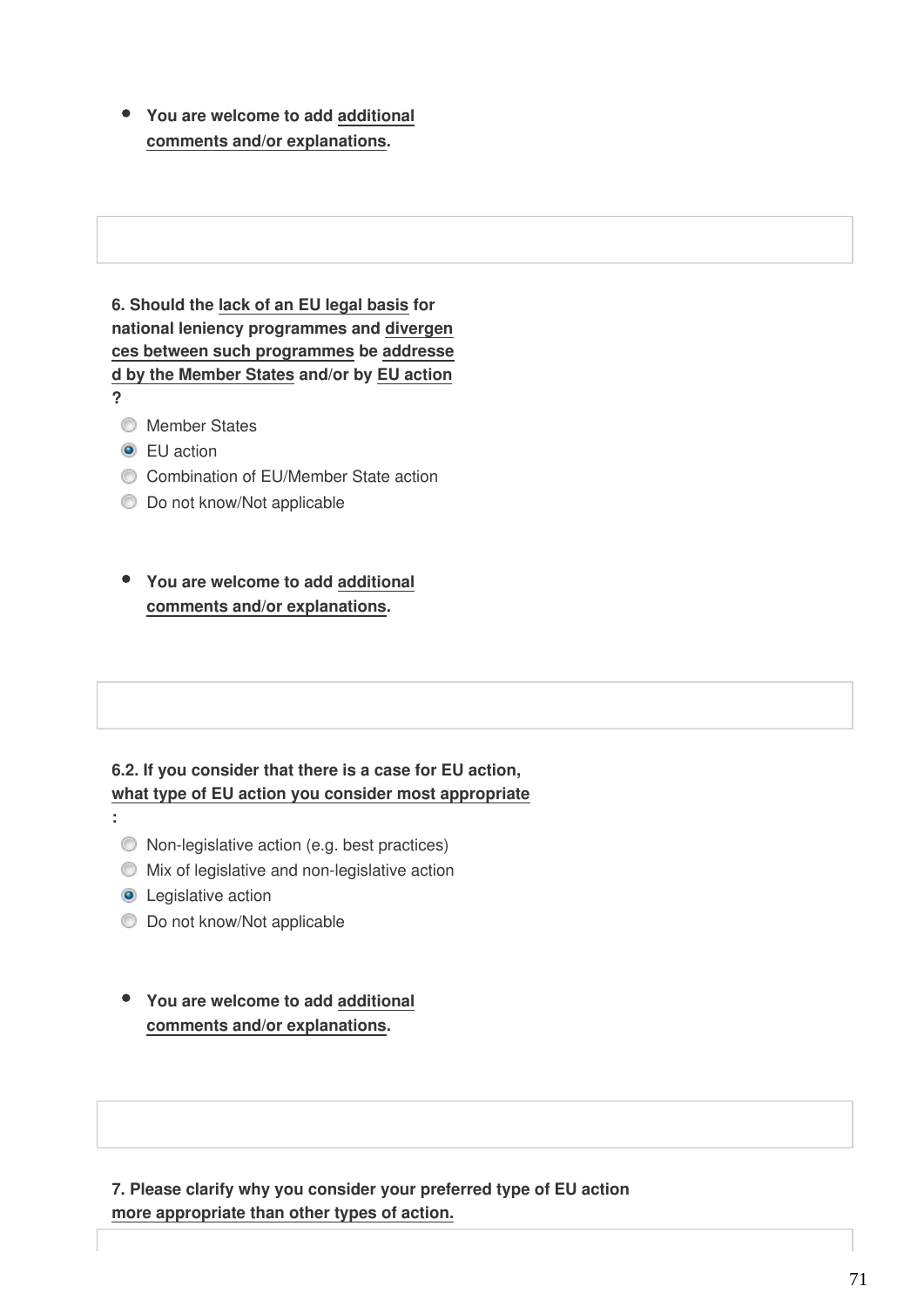Only the EU can provide a common legal ground for infringements of EU antitrust law. EU legislative action also allows to regulate more issues than non-legislative action.

|                                                                   | Very<br>negative | Negative | Positive       | Very<br>positive | Neutral | <b>No</b><br>opinion |
|-------------------------------------------------------------------|------------------|----------|----------------|------------------|---------|----------------------|
| The effective<br>enforcement of<br>the EU<br>competition<br>rules | O                | ◎        | $\bullet$      | ⊙                | ⊙       | ⋒                    |
| Legal certainty<br>for businesses                                 | ⋒                | ⋒        | $\circledcirc$ | €                | €       |                      |
| Costs for<br>businesses (*)                                       | C                | C        | $\bullet$      | C                | €       | ß                    |
| Cooperation<br>within the ECN                                     | ⋒                | €        | $\bullet$      | ⋒                |         |                      |

## **8. What would be the impact of your preferred option for EU action on the following aspects:**

*(\*) Negative impact on costs means that costs increase. Positive impact on costs means that costs decrease.*

**You are welcome to add additional comments and/or explanations, in particular, if you consider that your preferred option would have any other impact.**

## **C.4.2. DEALING WITH MULTIPLE LENIENCY APPLICATIONS**

The ECN Model Leniency Programme (MLP) created a **system of summary applications**, which is aimed **at facilitating multiple leniency filings** in cases where a secret cartel has effects on competition in more than three Member States.[11]

However, according to the initial fact finding **summary applications are not available in all Member States. A few Member States**, which accept summary applications in practice, **do not have rules on this in their leniency programmes**. Also, in certain jurisdictions summary applications are available for immunity applicants **but not for subsequent leniency applicants**. The initial fact finding shows that the **criteria for the assessment of summary applications are not aligned across the EU**, which may **impact on the availability of leniency and lead to divergent**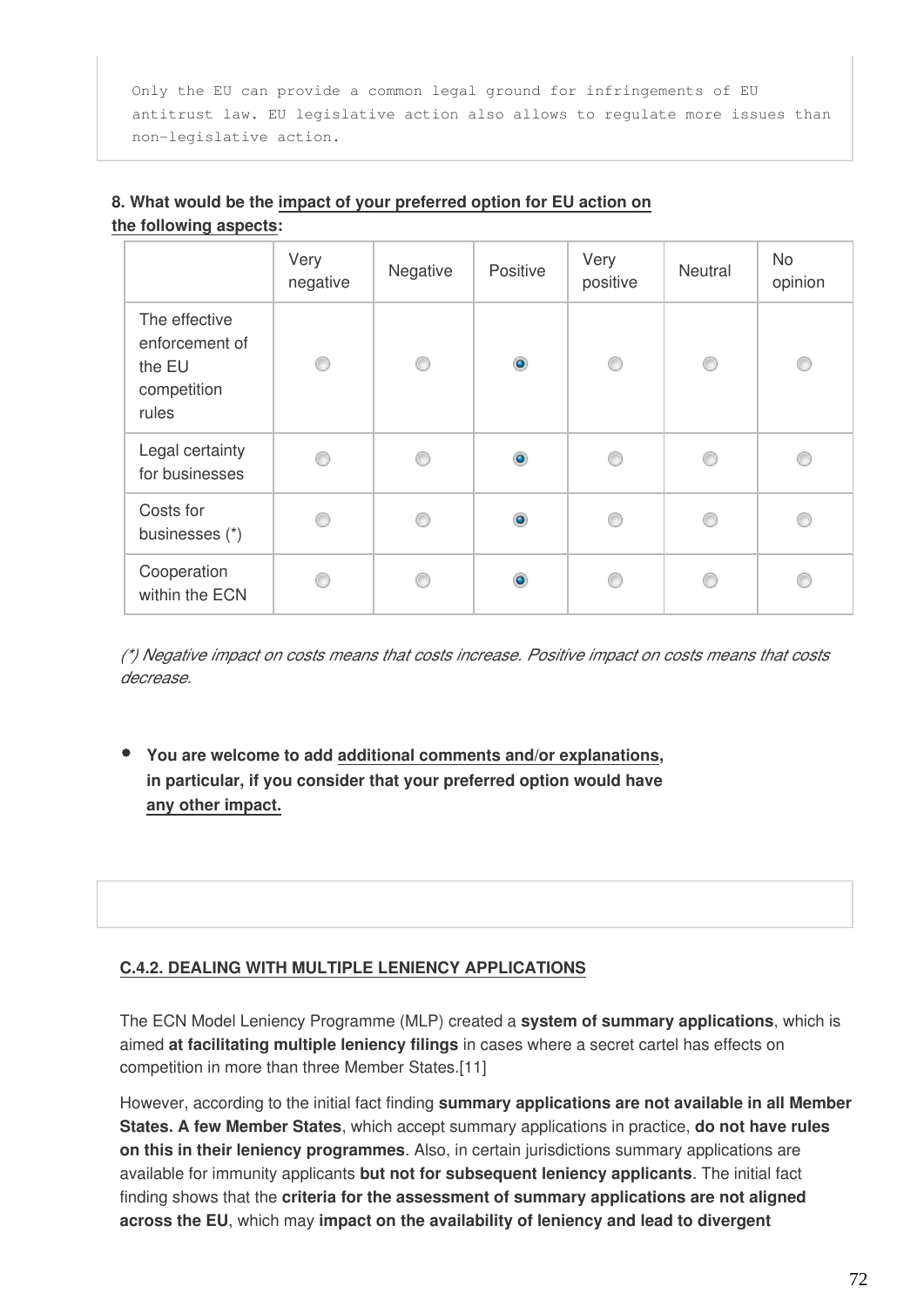**assessments** in cases covering a number of jurisdictions.

[11] *The system is intended to work as follows: if a full application for leniency has been made to the Commission concerning a case for which the Commission is particularly well placed to act, NCAs can accept temporarily to protect the applicant's position in the leniency queue on the basis of very limited information (the so-called summary application) that they can give orally. This protects leniency applicants from losing their leniency protection because of re-allocation of cases from the Commission to NCAs, because, for example, the Commission does not take up a part or the entire case. It also allows leniency applicants to focus their cooperation efforts on the Commission without having to provide detailed information to several NCAs. Should any of the NCAs become active, it will grant the leniency applicant additional time to complete its application.*

#### **C.4.2.(a) Your experience/knowledge**

**1. Do you have experience/knowledge about multiple leniency filings in the EU concerning secret cartels?** 

O Yes O No

 **1.1. In which countries?**

Spain

- **1.2. In which capacity?**
- **C** Leniency applicant
- **•** Representative of a leniency applicant
- **O** Other

**2. Do you have experience/knowledge of su mmary applications?**

Yes No Do not know/Not applicable

**Please describe your experience and the reasons for your choice whether to use (or not) summary applications, indicating which Member State(s) you refer to.**

## **3. Have you experienced any problems with summary applications?**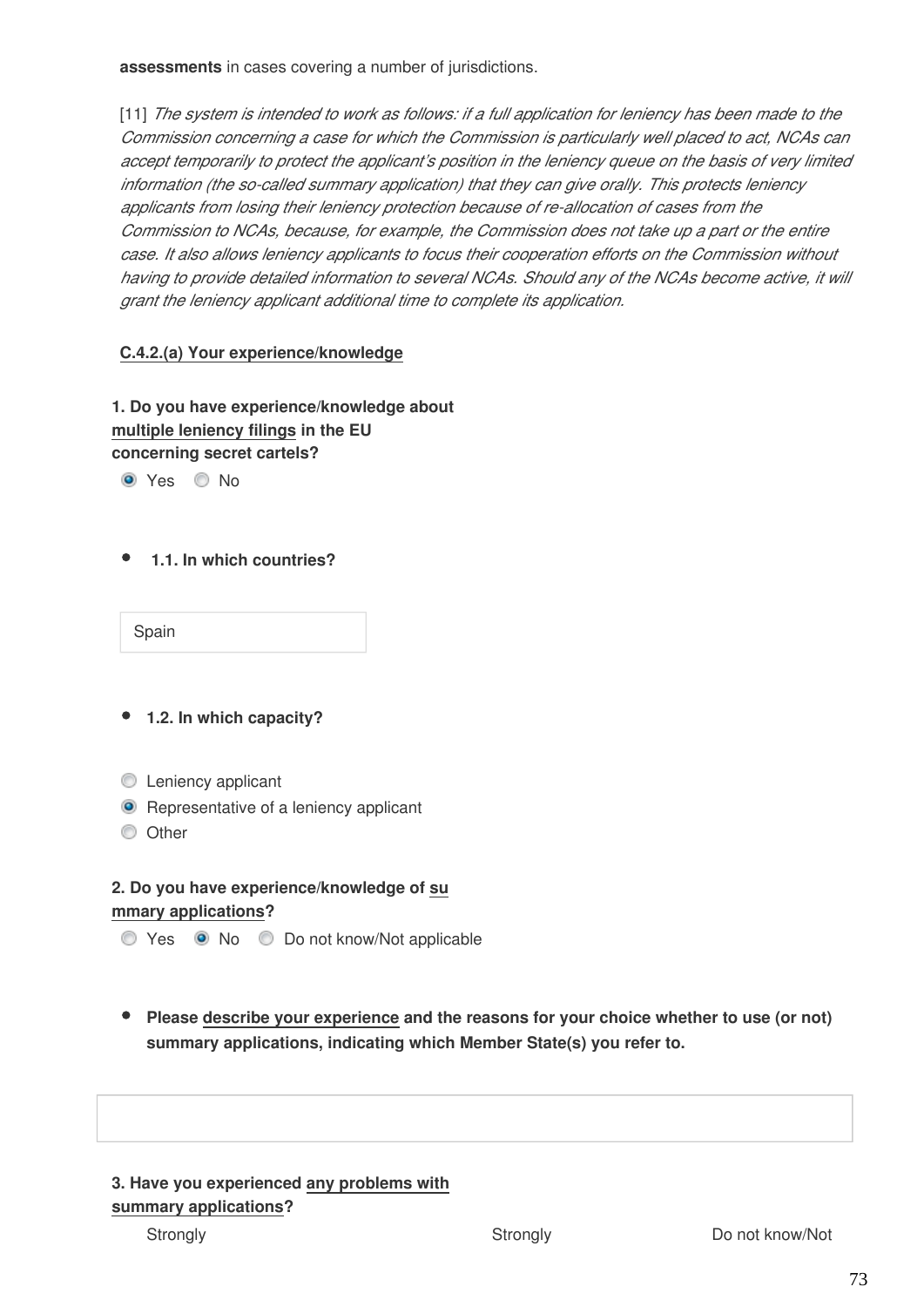**You are welcome to add additional comments and/or explanations, indicating which Member State(s) you refer to.**

**4. Does the ECN Model Leniency Programme ensure a sufficient degree of alignment of summary applications in the Member States?**

- Yes No Do not know/Not applicable
- **You are welcome to add additional comments and/or explanations, indicating which Member State(s) you refer to.**

**5. Are you aware of any divergences in Member States:**

**5.1. In national rules on summary applications?**

- Yes No Do not know/Not applicable
- **5.2. In their application in practice?**
- Yes No Do not know/Not applicable
- **You are welcome to add additional comments and/or explanations, indicating which Member State(s) you refer to.**

**5.3. Do you consider this to be a problem in terms of:**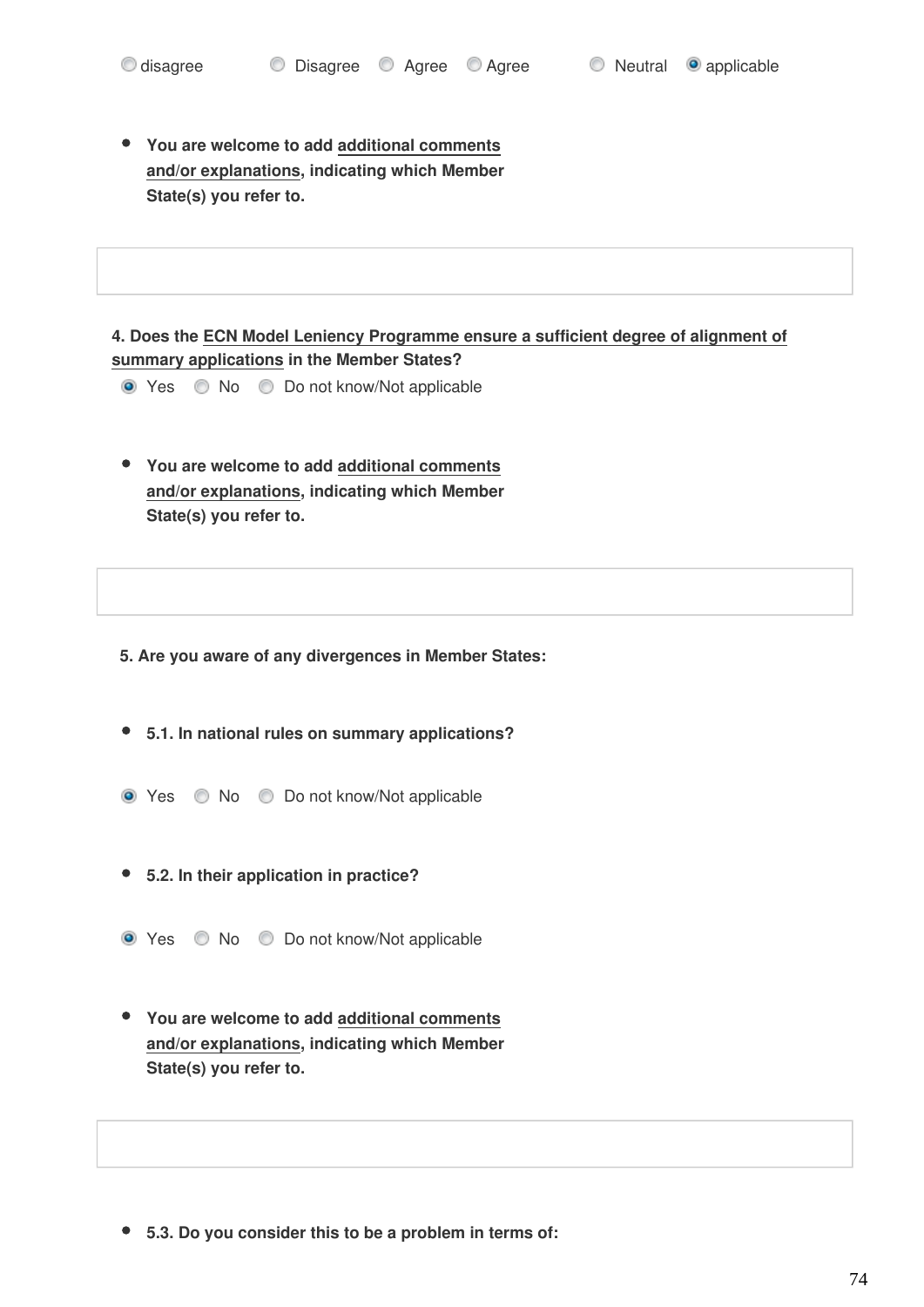|                                                                            | Strongly<br>disagree | <b>Disagree</b> | Agree     | Strongly<br>Agree | Neutral | No<br>opinion |
|----------------------------------------------------------------------------|----------------------|-----------------|-----------|-------------------|---------|---------------|
| The effective<br>enforcement of<br>the EU<br>competition<br>rules by NCAs  | ⋒                    |                 | $\bullet$ |                   | ⋒       | ∩             |
| The consistent<br>enforcement of<br>the EU<br>competition<br>rules by NCAs |                      |                 | $\bullet$ |                   |         |               |
| Legal certainty<br>for business                                            | A                    |                 | $\bullet$ |                   | ⋒       |               |
| Incentives to<br>apply for<br>leniency                                     | e                    |                 | $\bullet$ |                   |         |               |
| Other                                                                      | ⋒                    | ⋒               | ⋒         | ⋒                 | ⋒       | ∩             |

**You are welcome to add additional comments and/or explanations, in particular, if you consider it could give rise to other problems.**

## **C.4.2.(b) Your views on potential action**

**6. To the extent that you consider any divergences in national rules on summary applications or their application in practice in Member States to be a problem, which measures do you think should be taken to address this issue?**

- Ensuring the availability of summary applications in all Member States
- Aligning the features of summary applications in all Member States on the basis of the ECN Model Leniency Programme
- Other
- Do not know/not applicable
- **You are welcome to add additional comments and/or explanations.**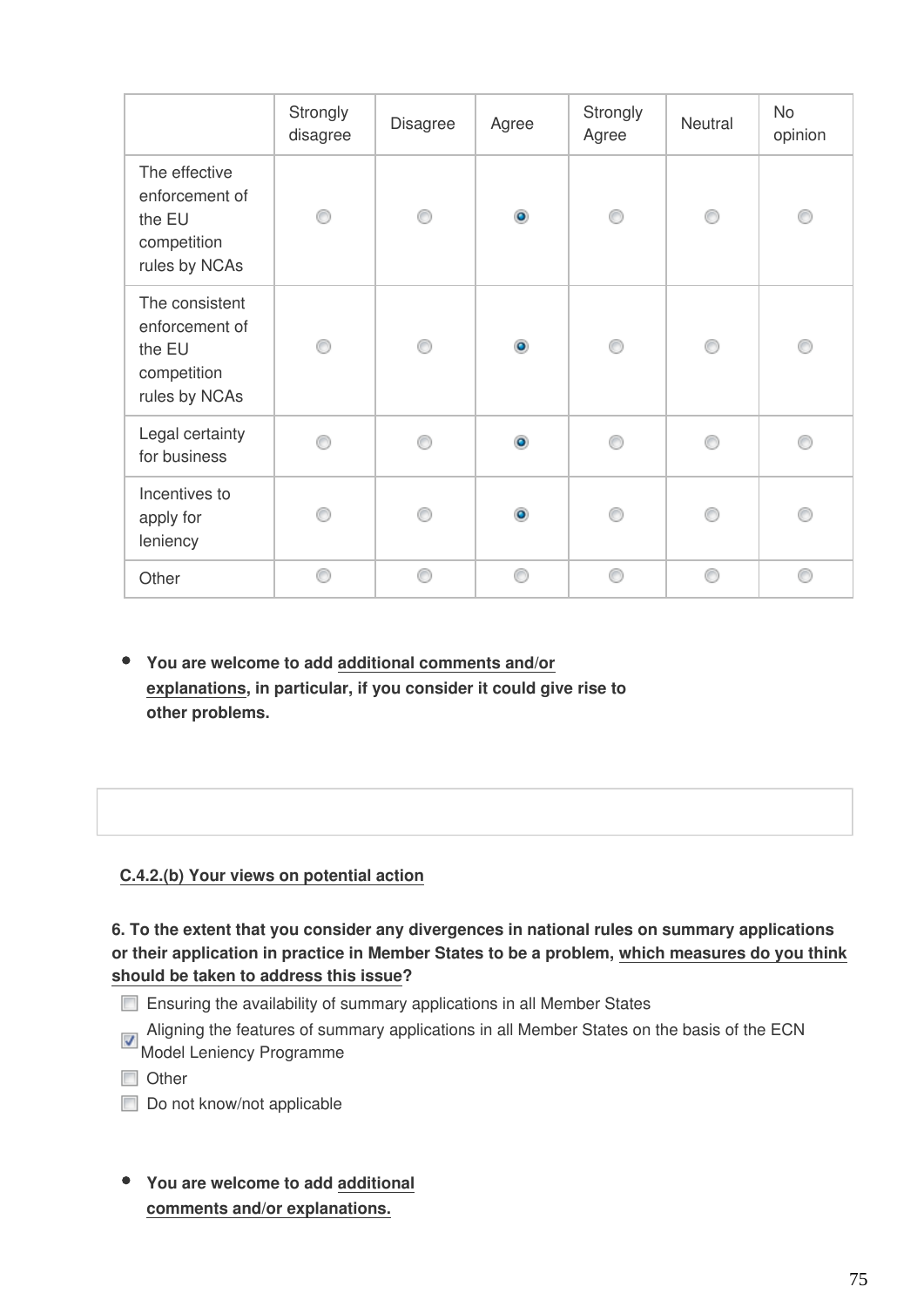## **7. Should this problem be addressed by the Member States and/or by EU action?**

- **Member States**
- **O** EU action
- Combination of EU/Member State action
- $\bullet$  Do not know/Not applicable

## **You are welcome to add additional comments and/or explanations.**

## **7.2. If you consider that there is a case for EU action, w hat type of EU action you consider most appropriate?**

- Non-legislative action (e.g. best practices)
- Mix of legislative and non-legislative action
- **C** Legislative action
- **O** Do not know/Not applicable
- **You are welcome to add additional comments and/or explanations.**

**8. Please clarify why you consider your preferred type of EU action for an effective and coherent leniency system in the EU more appropriate than other types of action.**

#### **9. What would be the impact of your preferred option for EU action on the following aspects:**

|                                 | Very<br>negative | Negative | Positive | Very<br>positive | Neutral | No.<br>opinion |
|---------------------------------|------------------|----------|----------|------------------|---------|----------------|
| The effective<br>enforcement of |                  |          |          |                  |         |                |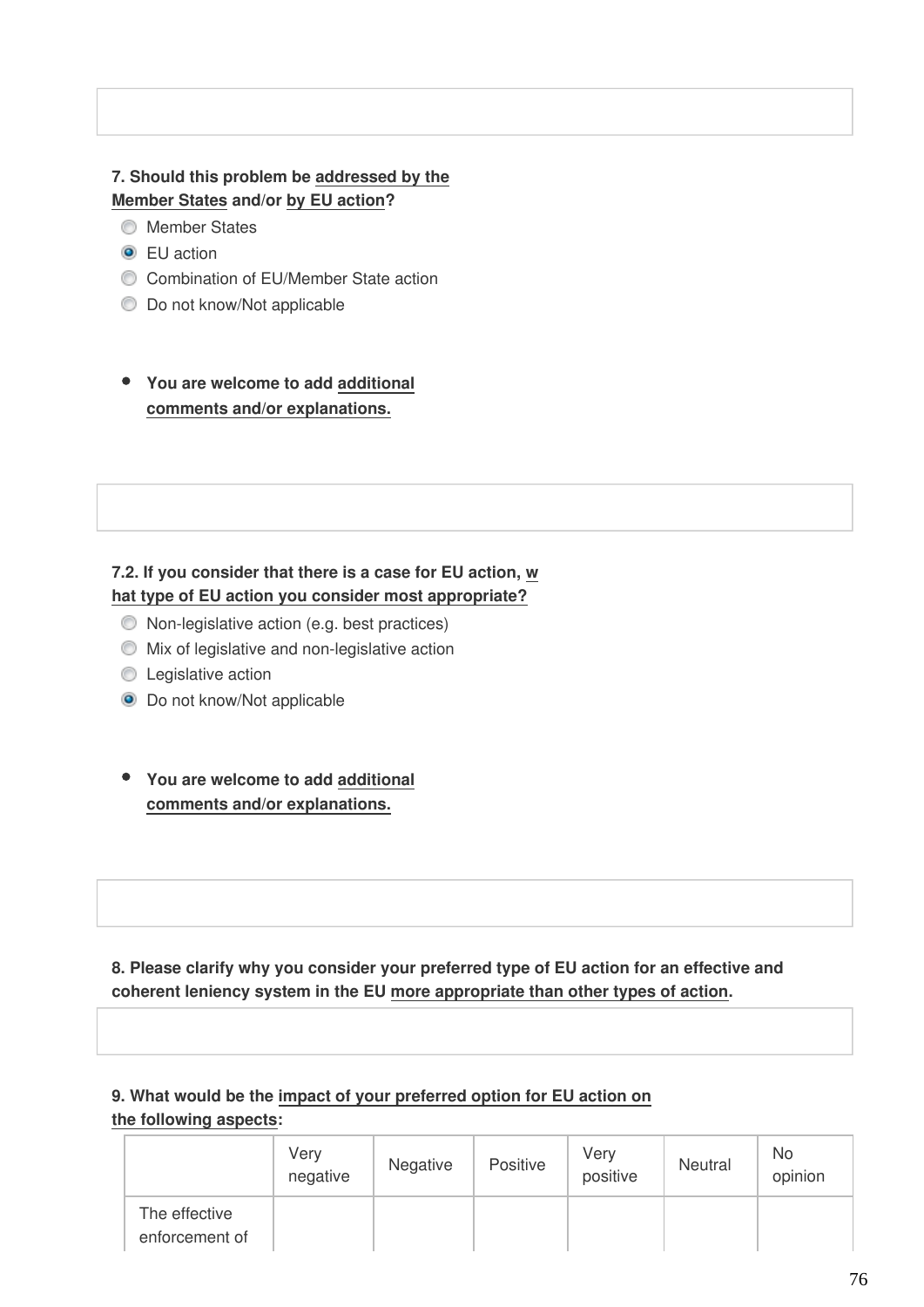| the EU<br>competition<br>rules    |   | C | $\bullet$      |   | C |   |
|-----------------------------------|---|---|----------------|---|---|---|
| Legal certainty<br>for businesses | C | C | $\circledcirc$ | € | € | ⋒ |
| Costs for<br>businesses (*)       | O | € | $\circledcirc$ | O | O | O |
| Cooperation<br>within the ECN     | C | € | $\circledcirc$ | O | C | ∩ |

*(\*) Negative impact on costs means that costs increase. Positive impact on costs means that costs decrease.*

**You are welcome to add additional comments and/or explanations, in particular, if you think that your preferred option would have any other impact.**

## **C.4.3. PROTECTION OF LENIENCY, SETTELEMENT AND OTHER MATERIAL IN THE FILE OF THE COMPETITION AUTHORITY**

Parties that choose to cooperate **under leniency programmes** are required to **disclose their participation in a secret cartel** and **provide self-incriminating** leniency material. In case of formal **settlement procedures**, the parties are required to **acknowledge their participation in and liability for the infringement**. In this framework, **the parties provide the NCAs with material which, if disclosed** and used outside the context of the investigation in which it has been provided, could seriously **harm their commercial interests**. Furthermore, ongoing investigations of competition authorities could be seriously harmed if **materials specifically prepared** for the purpose of such investigations, either by the parties or by the competition authority, **are disclosed when the competition authority has not yet closed its investigation**.

The initial fact finding shows that the level of protection granted for such material varies between Member States. The **Damages Directive[12] harmonises protection of leniency and settlement material,** as well as of **disclosure** of documents during ongoing investigations, in the context of civil damages actions before EU national courts. However, this **Directive does not explicitly address other scenarios**, such as the **use of material in other civil matters** or in **third jurisdictions** or **access by the public at large** through "transparency" rules/public access to documents.

Under the **Directive**, **national courts are not allowed to order the disclosure of leniency statements and settlement submissions**. Furthermore, national courts cannot order the disclosure of documents that are **specifically prepared for the proceedings of a competition authority as long as those proceedings are ongoing**. If someone obtains any of these documents through access to the file, (s)he can (temporarily) not use them before a national court.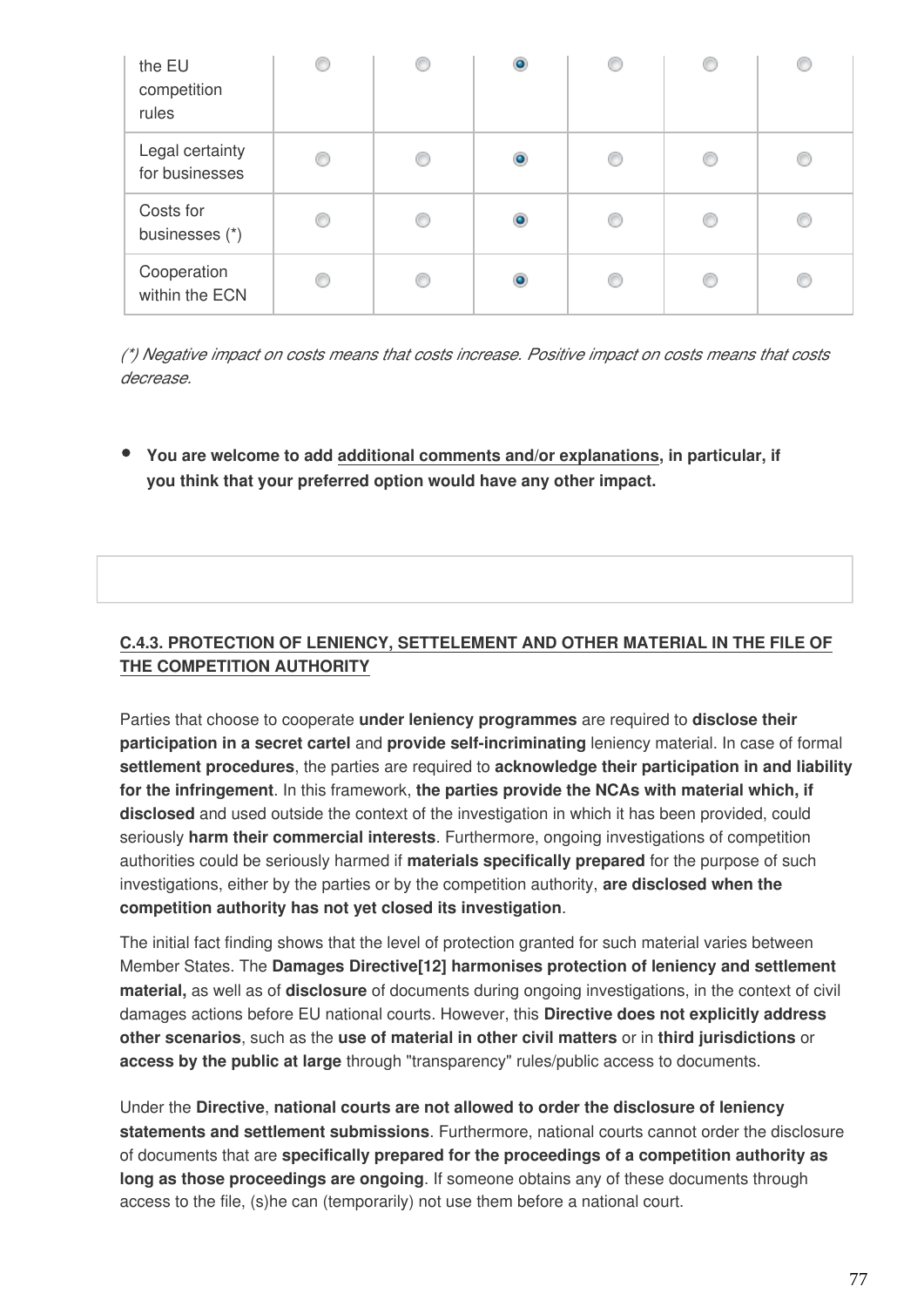[12] *Directive 2014/104/EU on certain rules governing actions for damages under national law for infringements of the competition law provisions of the Member States and of the European Union, OJ L349/1 of 5.12.2014.*

**C.4.3.(a) Your experience/knowledge**

**1. Do you have experience/knowledge about the protection of leniency and settlement material and about the protection of documents from disclosure during ongoing investigations?**

● Yes ● No ● Do not know/Not applicable

 **1.1. In which countries?**

Spain

**2. In your view, is there a sufficient level of protection of leniency and settlement material in the Member States for which you have experience/knowledge?**

● Yes ● No ● Do not know/Not applicable

**You are welcome to add additional comments and/or explanations, indicating which Member State(s) you refer to.**

We would firstly note that there are not as such settlement procedures in Spain.

Concerning leniency statements, it is generally understood that the system is appropriate. However, the legislation is unclear concerning access at the appeal stage, where the file is sent to the administrative Court and arguably made available to all parties.

**3. In your view, is there a sufficient level of protection of materials specifically prepared for the purpose of the investigation of a competition authority (either by the parties or by the competition authority) whilst that investigation is still ongoing in the Member States for which you have experience/knowledge?**

● Yes ● No ● Do not know/Not applicable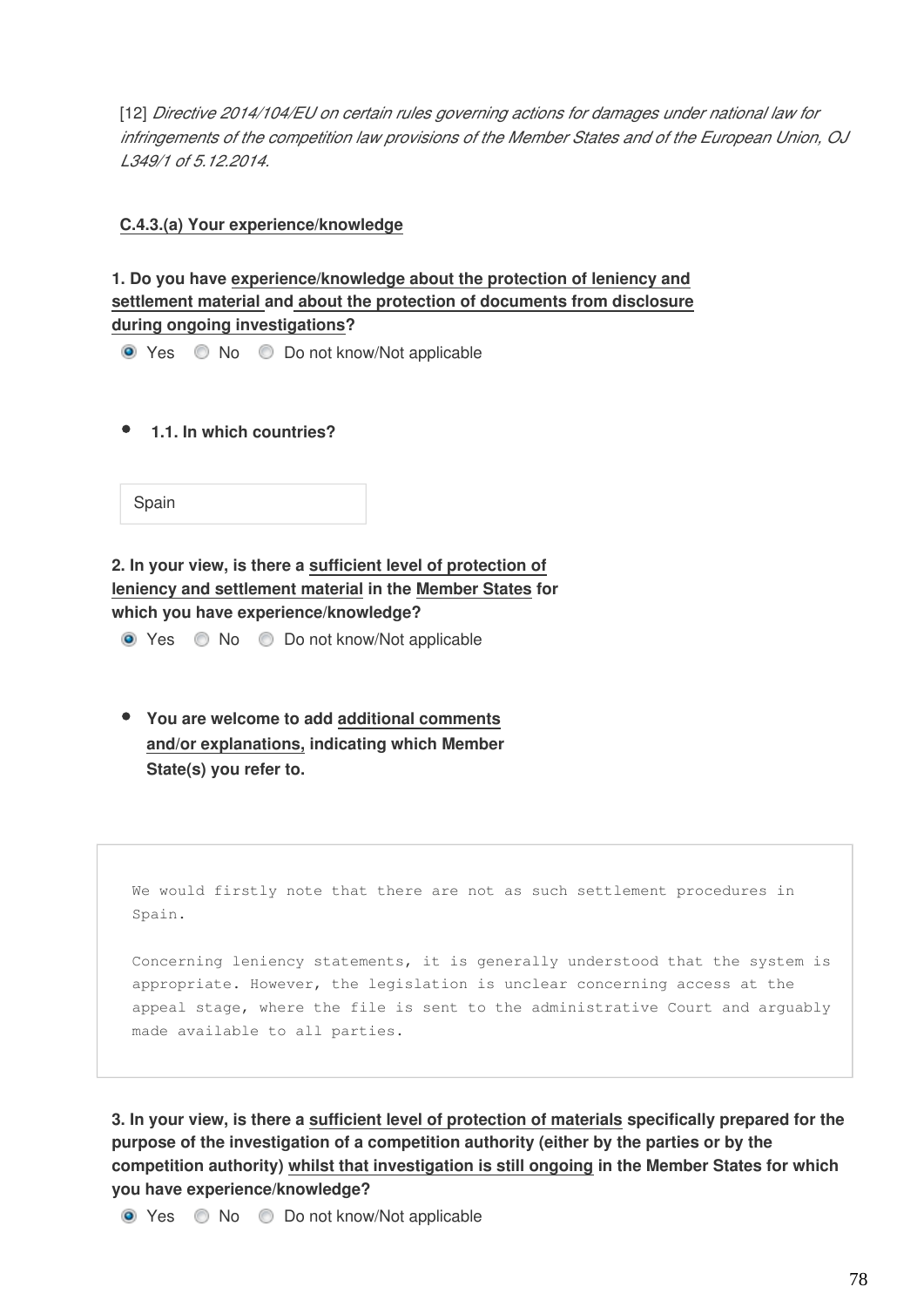**You are welcome to add additional comments and/or explanations, indicating which Member State(s) you refer to.**

There might be practical difficulties in affording protection to leniency statements in cases in which third parties may have had access to the file during administrative proceedings. The existing level of fines in cases of breach of secrecy may not be sufficient.

#### **C.4.3.(b) Your views on potential action**

**4. To the extent that you consider that in the Member States for which you have experience/knowledge the level of protection of leniency and settlement material is insuficcient insufficient, which measures do you think should be taken to address this issue?**

Extend the same protection put in place for leniency statements and settlement submissions by The Damages Directive to other situations

**n** Other

Do not know/not applicable

- **4.1. If you have chosen the option extending the protection put in place for leniency statements and settlement submissions to other situations, what these situations would be***?*
- Civil proceedings other than damages actions covered by the Damages Directive (for example injunctive relief)
- Administrative proceedings (such as proceedings before tax authorities or regulators)
- Criminal proceedings
- **Proceedings under the "transparency" rules/public access to documents**
- $\triangledown$  Other (clarify in new box below)

Indicate what this "other" would be:

Some members of the working group contend that protection should be extended to all the above situations, while others only to some of them.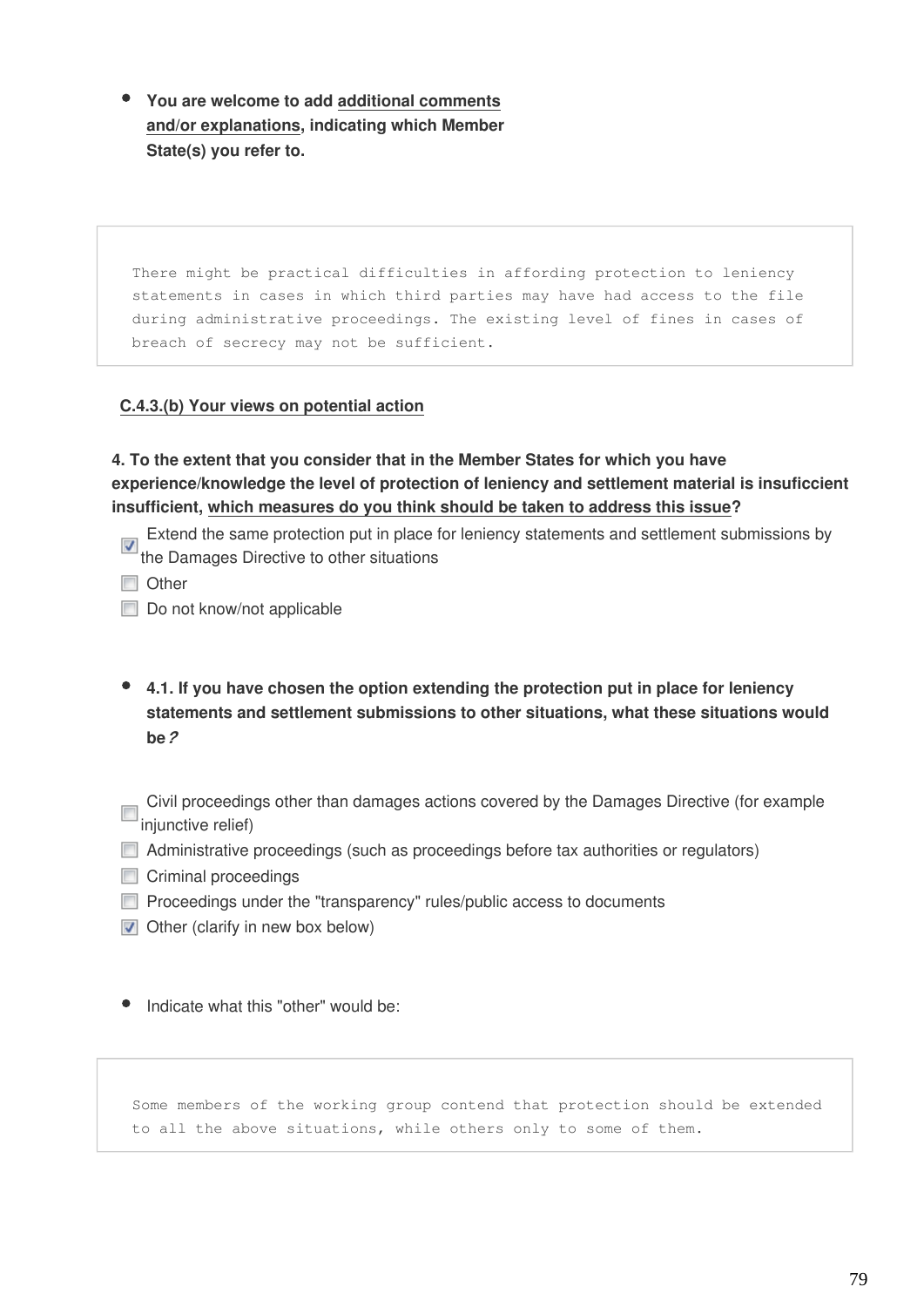**You are welcome to add additional comments and/or explanations.**

**5. To the extent that you consider that in the Member States for which you have experience/knowledge the level of protection for documents prepared for the investigation of a competition authority whilst that investigation is still ongoing is insufficient, which measures do you think should be taken to address this issue?**

Extend the same protection put in place for documents specifically prepared for the purpose of  $\triangledown$  an investigation of a competition authority whilst that investigation is still ongoing by the Damages Directive to other situations

**Other** 

Do not know/not applicable

**5.1. If you have chosen the option extending the protection of documents to other situations, what these situations would be?**

Civil proceedings other than damages actions covered by the Damages Directive (for example injunctive relief)

- Administrative proceedings (such as proceedings before tax authorities or regulators)
- Criminal proceedings
- **Proceedings under the "transparency" rules/public access to documents**
- **V** Other

• Indicate what this "other" situation would be:

Make the system of the Damages Directive applicable in general to any administrative or legal procedure, not just to those seeking damages.

**You are welcome to add additional comments and/or explanations.**

**6. Should the protection of leniency and settlements material, as well as of material specifically**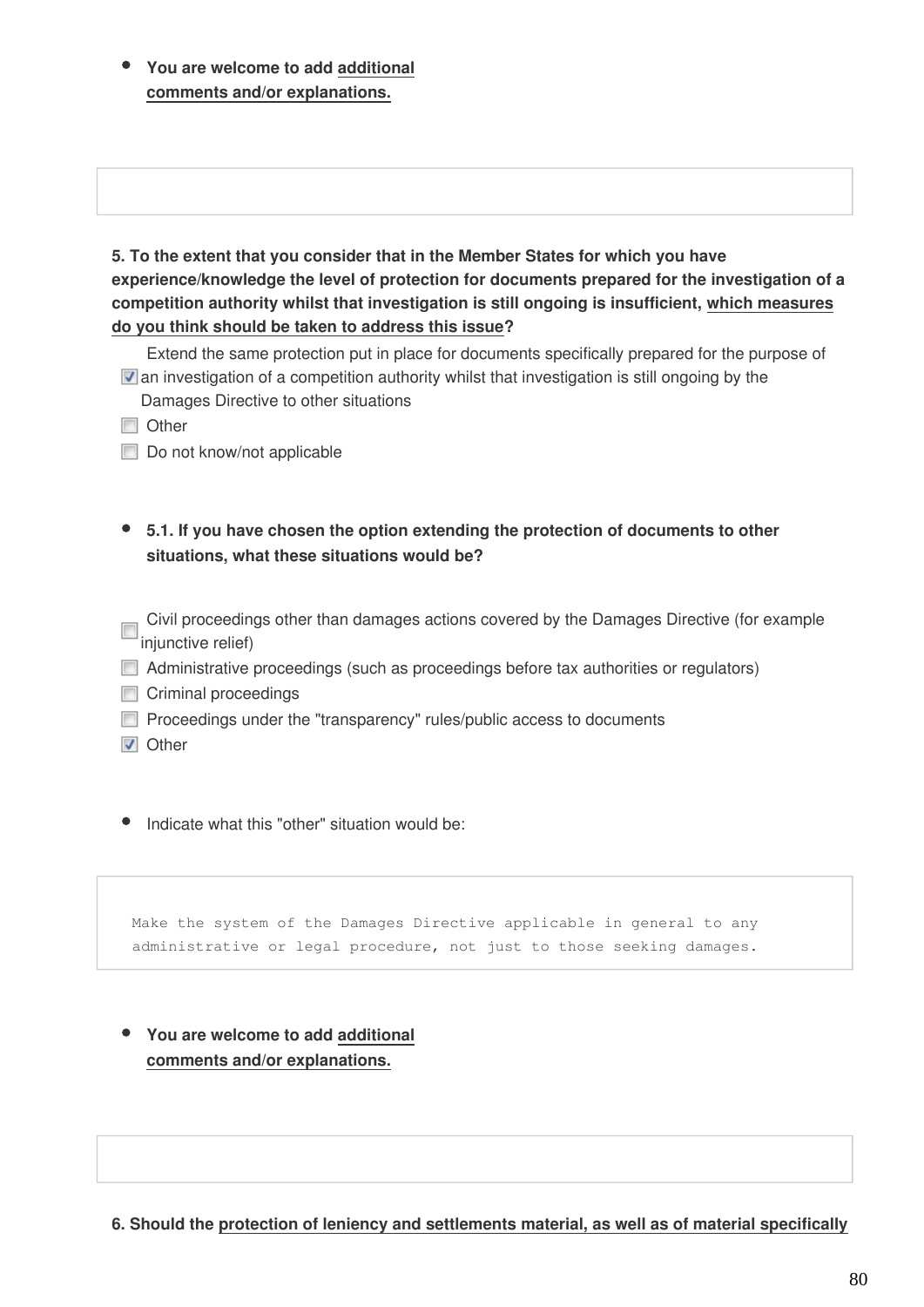**prepared for the purpose of the investigation of a competition authority whilst that investigation is still ongoing, be addressed by the Member States and/or by EU action?**

- **Member States**
- **O** EU action
- Combination of EU/Member State action
- $\bullet$  Do not know/Not applicable
- **You are welcome to add additional comments and/or explanations.**

#### **6.2. If you consider that there is a case for EU action, w hat type of EU action you consider most appropriate?**

- Non-legislative action (e.g. best practices)
- Mix of legislative and non-legislative action
- **O** Legislative action
- $\bullet$  Do not know/Not applicable
- **You are welcome to add additional comments and/or explanations.**

The extension of the Damages Directive system should apply throughout the EU through binding legal measures

#### **7. Please clarify why you consider your preferred type of EU action for an effective and coherent leniency system in the EU more appropriate than other types of action.**

Any divergence in this field such as just one country granting access to leniency statements is as bad as divergence across the board. Either there is a common standard or leniency policies will be at risk.

## **8. What would be the impact of your preferred option for EU action on the following aspects:**

| Very<br>negative | Negative | Positive | Very<br>positive | Neutral | No<br>opinion |
|------------------|----------|----------|------------------|---------|---------------|
|                  |          |          |                  |         |               |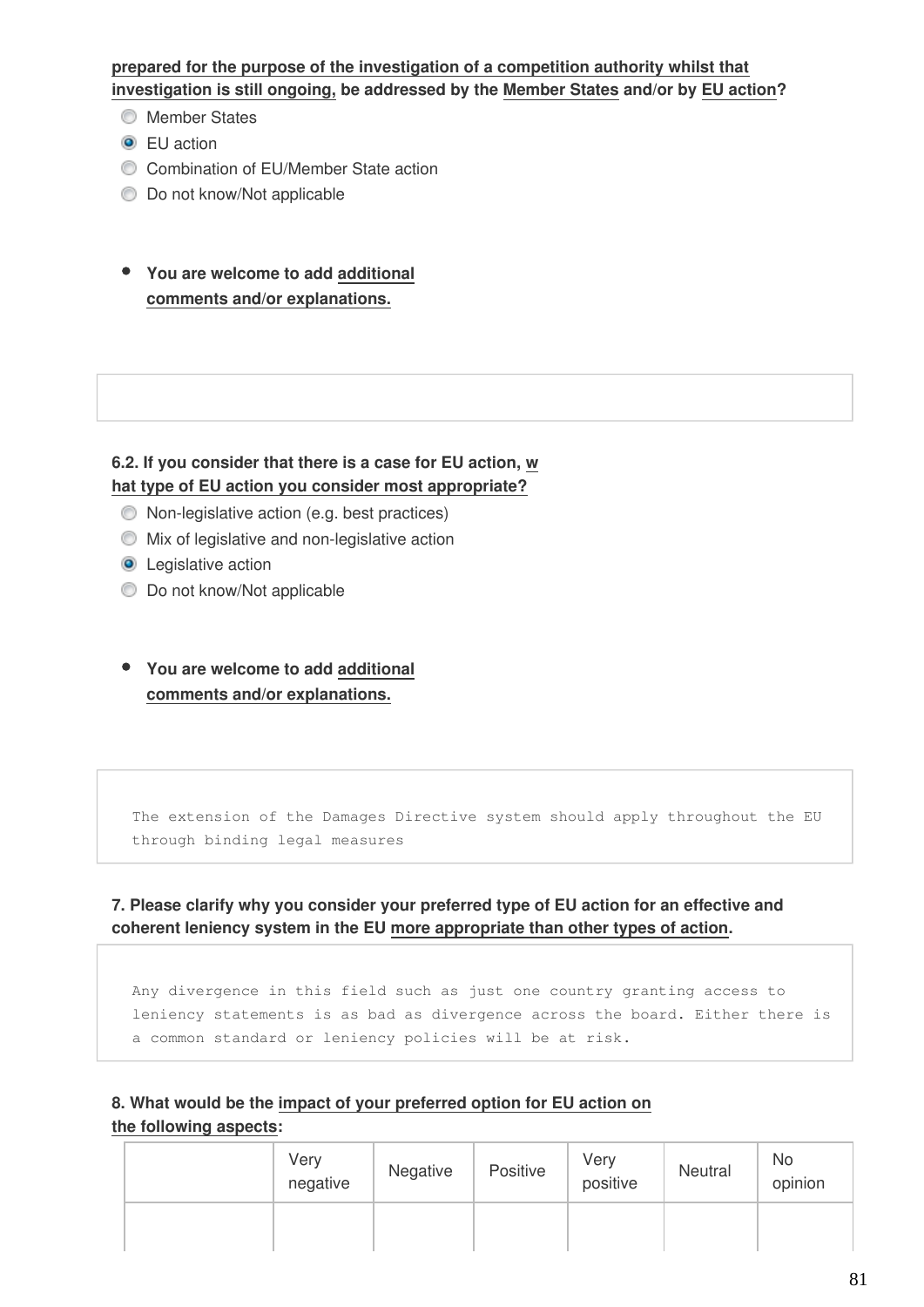| The effective<br>enforcement of<br>the EU<br>competition<br>rules | ⊙ | O | O              | $\bullet$ | C | ∩ |
|-------------------------------------------------------------------|---|---|----------------|-----------|---|---|
| Legal certainty<br>for businesses                                 | ∩ | C | C              | $\bullet$ |   | e |
| Costs for<br>businesses (*)                                       | ◎ | € | $\circledcirc$ | ◎         | n | ⋒ |
| Cooperation<br>within the ECN                                     |   | C | C              | ۵         |   | ß |

*(\*) Negative impact on costs means that costs increase. Positive impact on costs means that costs decrease.*

**You are welcome to add additional comments and/or explanations, in particular, if you think that your preferred option would have any other impact.**

## **C.4.4. INTERPLAY BETWEEN LENIENCY PROGRAMMES AND SANCTIONS ON INDIVIDUALS**

**Most Member States provide for various sanctions on individuals for competition law infringements**, in addition to fines on undertakings. However, the initial fact finding shows that **arrangements to protect employees of undertakings from such sanctions**, if the **companies cooperate under the corporate leniency programme of a NCA or the Commission, exist only in a few Member States** (referred to as "interplay").

#### **C.4.4.(a) Your experience/knowledge**

**1. Do you have experience with or knowledge of sanctions that can be imposed on individuals for their participation in secret cartels?** 

● Yes ● No ● Do not know/Not applicable

 **1.1. In which countries?**

| Spain |  |
|-------|--|
|-------|--|

**1.2. In which capacity?**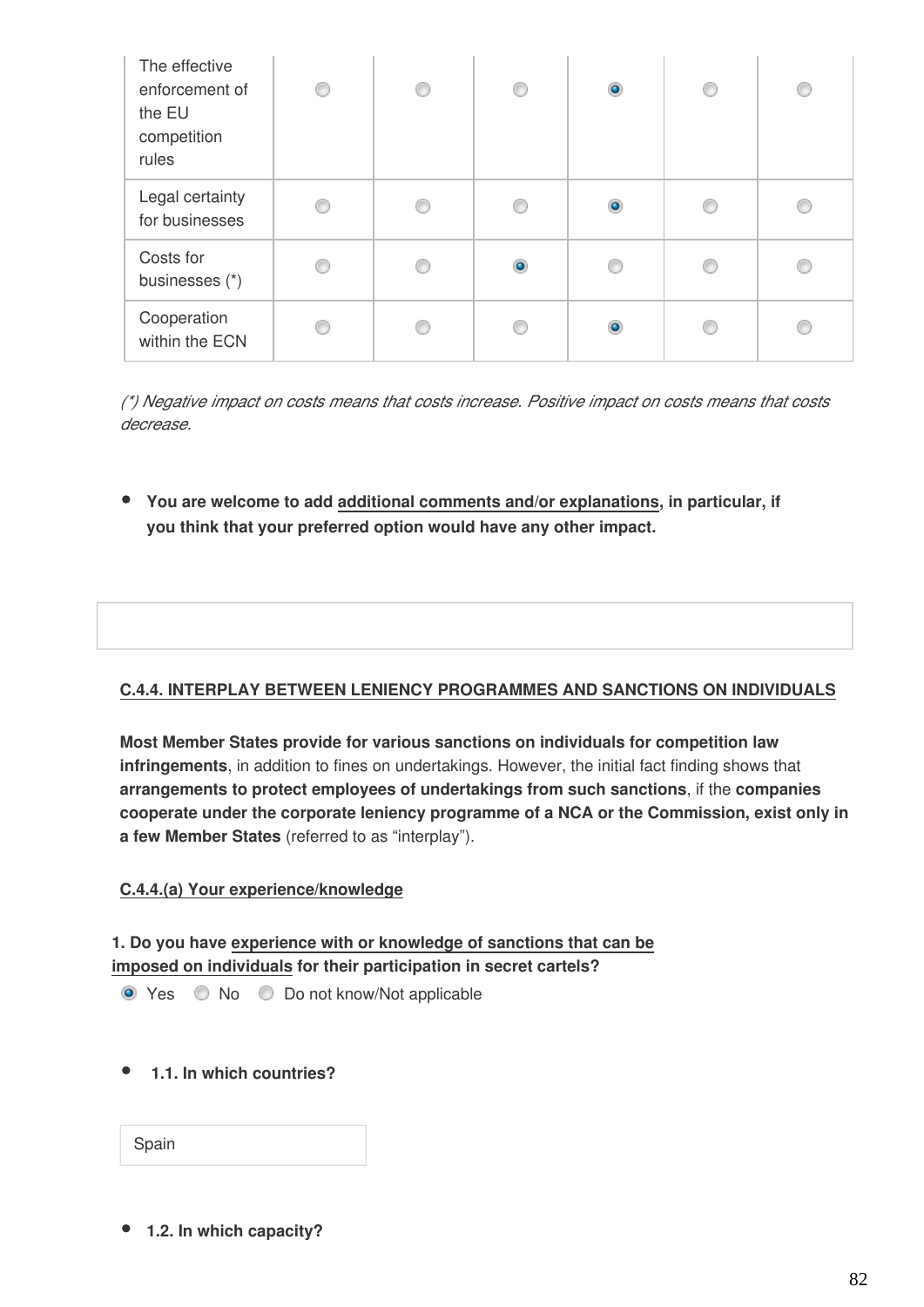- Corporate leniency applicant
- **C** Representative of a corporate leniency applicant
- $\bullet$  Individual subject to investigation
- **C** Representative of an individual subject to investigation
- **O** Other
- If "Other", please specify:

Most of the members of the working group have experience in applying the leniency provisions of the Spanish Competition Act to individuals, either as leniency corporate leniency applicant or most frequently as legal representatives of a corporate leniency applicant. Some of them have also experience with or knowledge of arrangements in other Member States to protect employees of undertakings, which cooperate under a leniency programme of the NCA or the Commission, from individual sanctions.

**2. Do you have experience with or knowledge of arrangements in Member States to protect employees of undertakings, which cooperate under the corporate leniency programmes of NCAs or the Commission, from individual sanctions?**

● Yes ● No ● Do not know/Not applicable

**You are welcome to add additional comments and/or explanations, indicating which Member State(s) you refer to.**

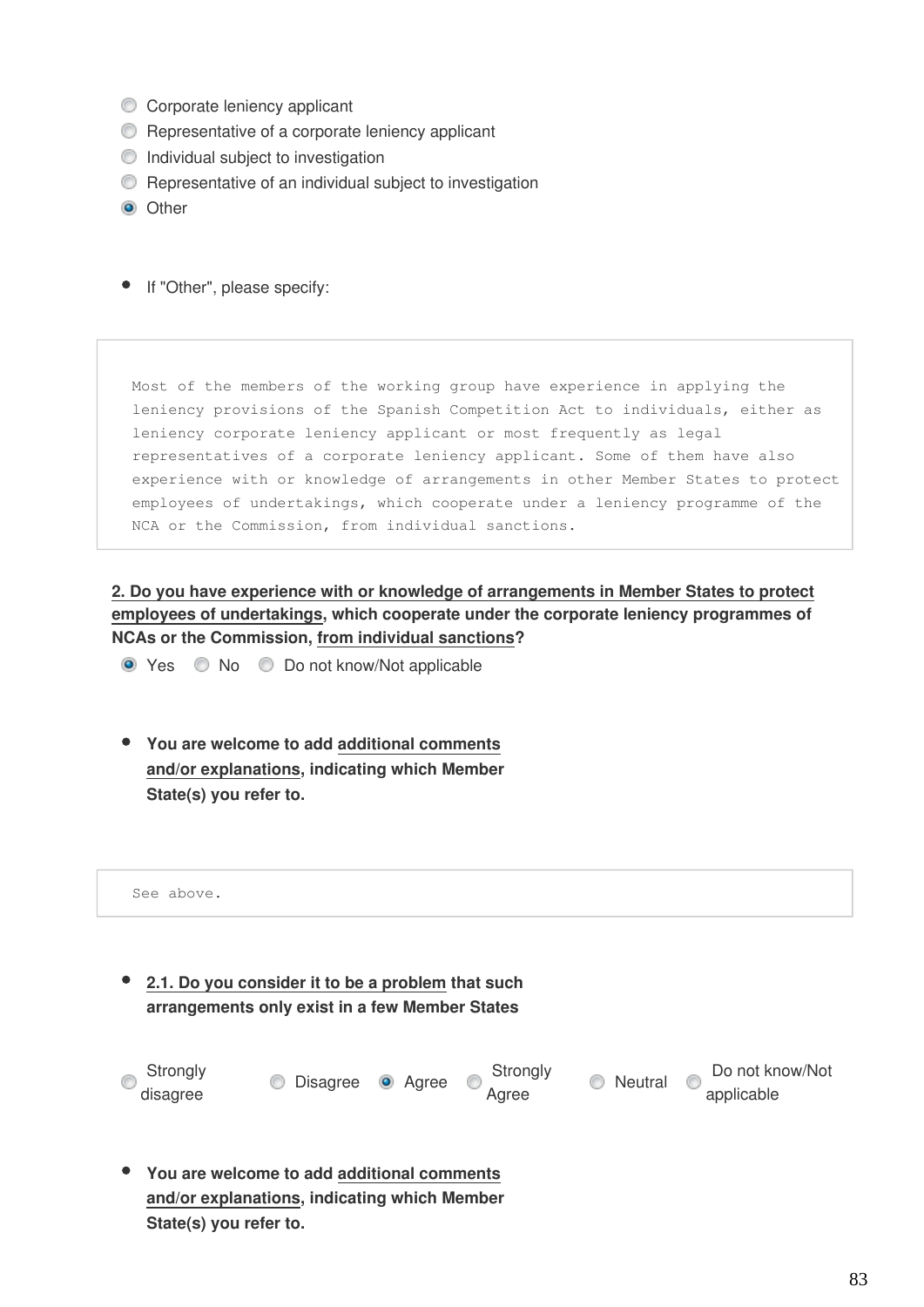The fact that such arrangements only exist in a few member states is seen as an imbalance between jurisdictions that hinders the coherent application of EU competition law throughout the Union and also it deters some potential leniency applicants from moving forward.

The working group considers that from a general interest standpoint and the effective application of competition law, whistleblowing in competition matters should be encouraged in all member states as well as the protection of whistleblowers.

As DG Comp is aware of, retaliation against whistleblowers, and not just in antitrust cartel matters, is currently a trendy topic in which the struggle of employees who allege wrongdoing has been highlighted as well as the different levels of protection against retaliation existing in different countries. Initiatives aimed at a consistent approach even outside the EU should be considered too.

#### **C.4.4.(b) Your views on potential action**

**3. To the extent that you consider the lack of national arrangements to protect employees of undertakings, which cooperate under the corporate leniency programmes of NCAs or the Commission, to be a problem, which measures do you think should be taken to address this issue?**

Establish safeguards to protect employees of companies which cooperate under corporate leniency programmes from the imposition of individual sanctions for the same cartel conduct

- **Other**
- Do not know/Not applicable
- **3.1. If you have chosen the option establishing safeguards to protect employees of companies which cooperate under corporate leniency programmes, what should this cover?**
- $\triangledown$  current employees
- $\blacksquare$  former employees
- protection from administrative sanctions in all Member States, e.g. director disqualification  $\overline{\mathbf{v}}$  protect
- $\triangledown$  protection from criminal sanctions in all Member States, e.g. imprisonment
- employees of companies which obtain **immunity** under corporate leniency programmes
- employees of companies which benefit from a **reduction in fines** under corporate leniency programmes
- employees of companies which cooperate under the corporate leniency programmes of **any** NCA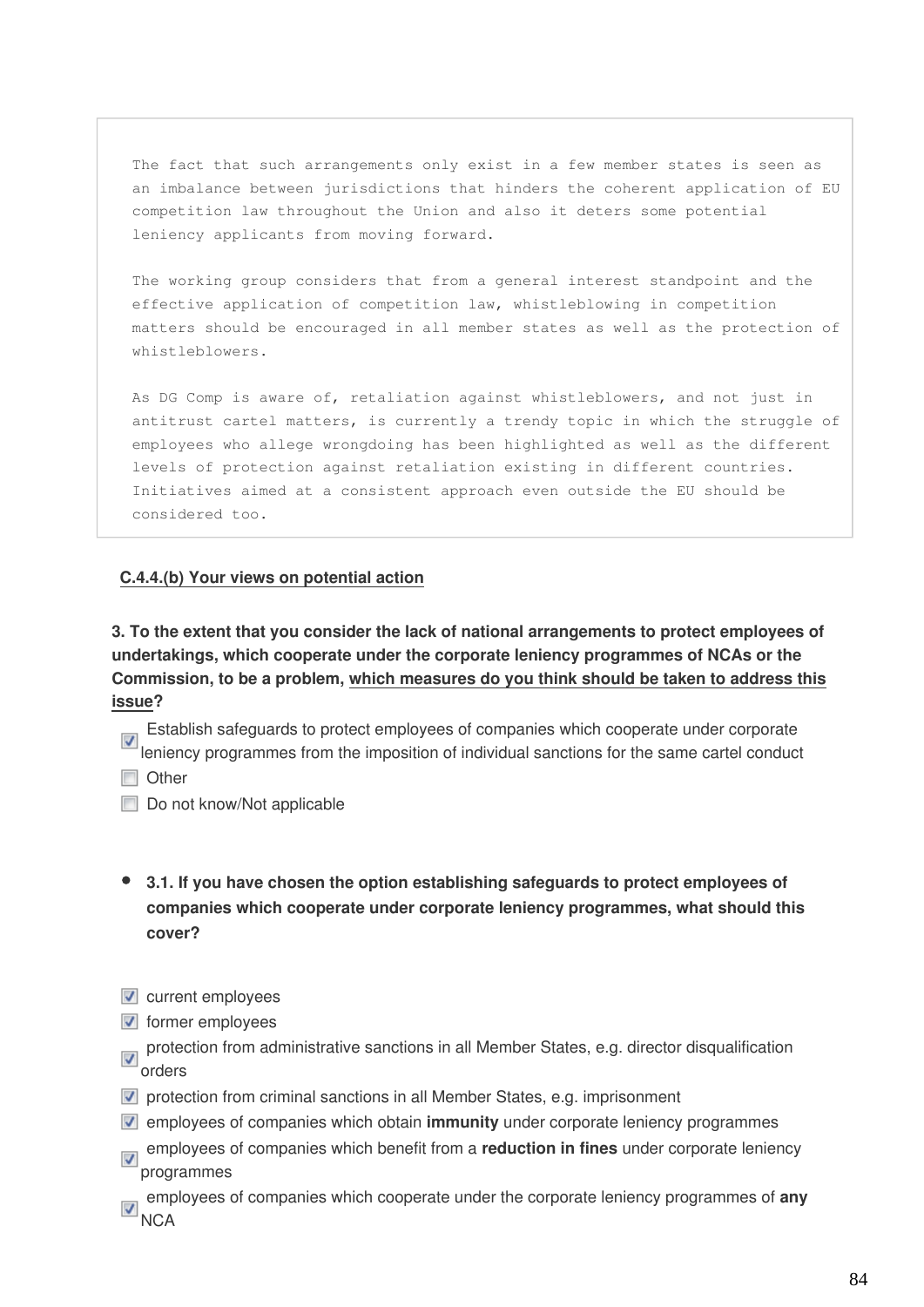- employees of companies which cooperate under the **European Commission's leniency programme**
- **You are welcome to add additional comments and/or explanations.**

All the above situations should be at least seriously considered. Leniency applicants should be primarily protected from retaliatory measures by their employers, but other measures might also be necessary for them to speak up.

None of the members of the working group considered that individual leniency applicants should be rewarded through bounties for submitting leniency applications.

## **4. Should the interplay between corporate leniency programmes and sanctions on individuals be addressed by the Member States and/or by EU action?**

- **Member States**
- **O** EU action
- Combination of EU/Member State action
- $\bullet$  Do not know/Not applicable
- **You are welcome to add additional comments and/or explanations.**

#### **4.2. If you consider that there is a case for EU action, w hat type of EU action you consider most appropriate?**

- Non-legislative action (e.g. best practices)
- Mix of legislative and non-legislative action
- **O** Legislative action
- **Do not know/Not applicable**
- **You are welcome to add additional comments and/or explanations.**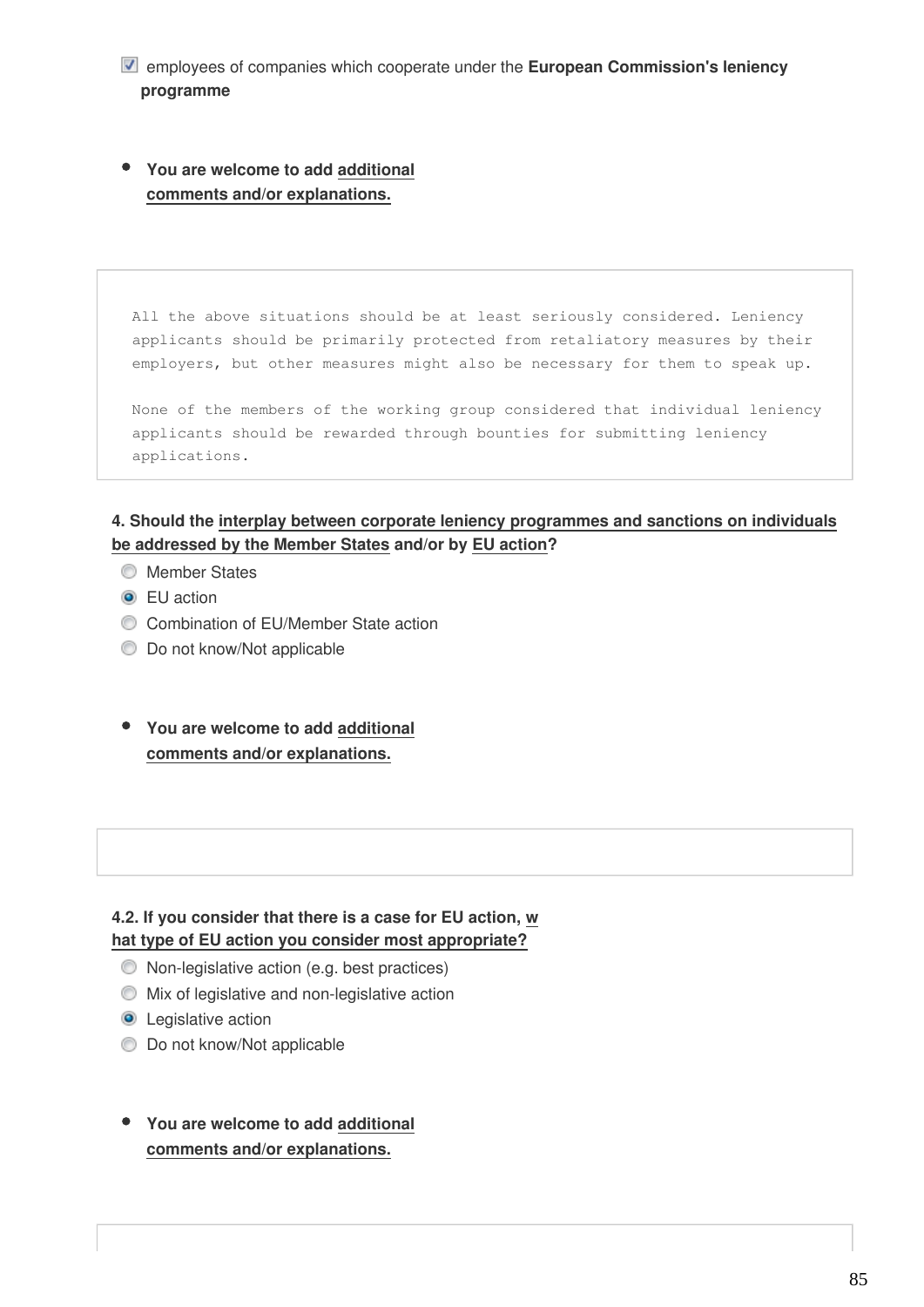**5. Please clarify why you consider your preferred type of EU action for an effective and coherent leniency system for the enforcement of the EU competition rules across the EU more appropriate than other types of action.**

Members of the working group favour legislative measures over soft law, the latter being a source of legal uncertainty. The group, however is split between those that think that actions should be left exclusive at the EU level and those who favour a more collaborative approach between the EU and member states and proposed harmonization at the EU level followed by implementation at the national level.

#### **6. What would be the impact of your preferred option for EU action on the following aspects:**

|                                                                   | Very<br>negative | Negative | Positive  | Very<br>positive | Neutral | <b>No</b><br>opinion |
|-------------------------------------------------------------------|------------------|----------|-----------|------------------|---------|----------------------|
| The effective<br>enforcement of<br>the EU<br>competition<br>rules | ⊙                | ⊙        | 0         | $\bullet$        | ⊙       | ∩                    |
| Legal certainty<br>for businesses                                 | ◉                | C        | €         | $\bullet$        | ⋒       |                      |
| Costs for<br>businesses (*)                                       | C                | C        | $\bullet$ | €                | C       |                      |
| Cooperation<br>within the ECN                                     | C                | ⋒        | $\bullet$ |                  | C       |                      |

*(\*) Negative impact on costs means that costs increase. Positive impact on costs means that costs decrease.*

**You are welcome to add additional comments and/or explanations, in particular, if you think that your preferred option would have any other impact.**

**7. Please indicate whether you have any other comment or suggestions, such as examples of good practice etc.**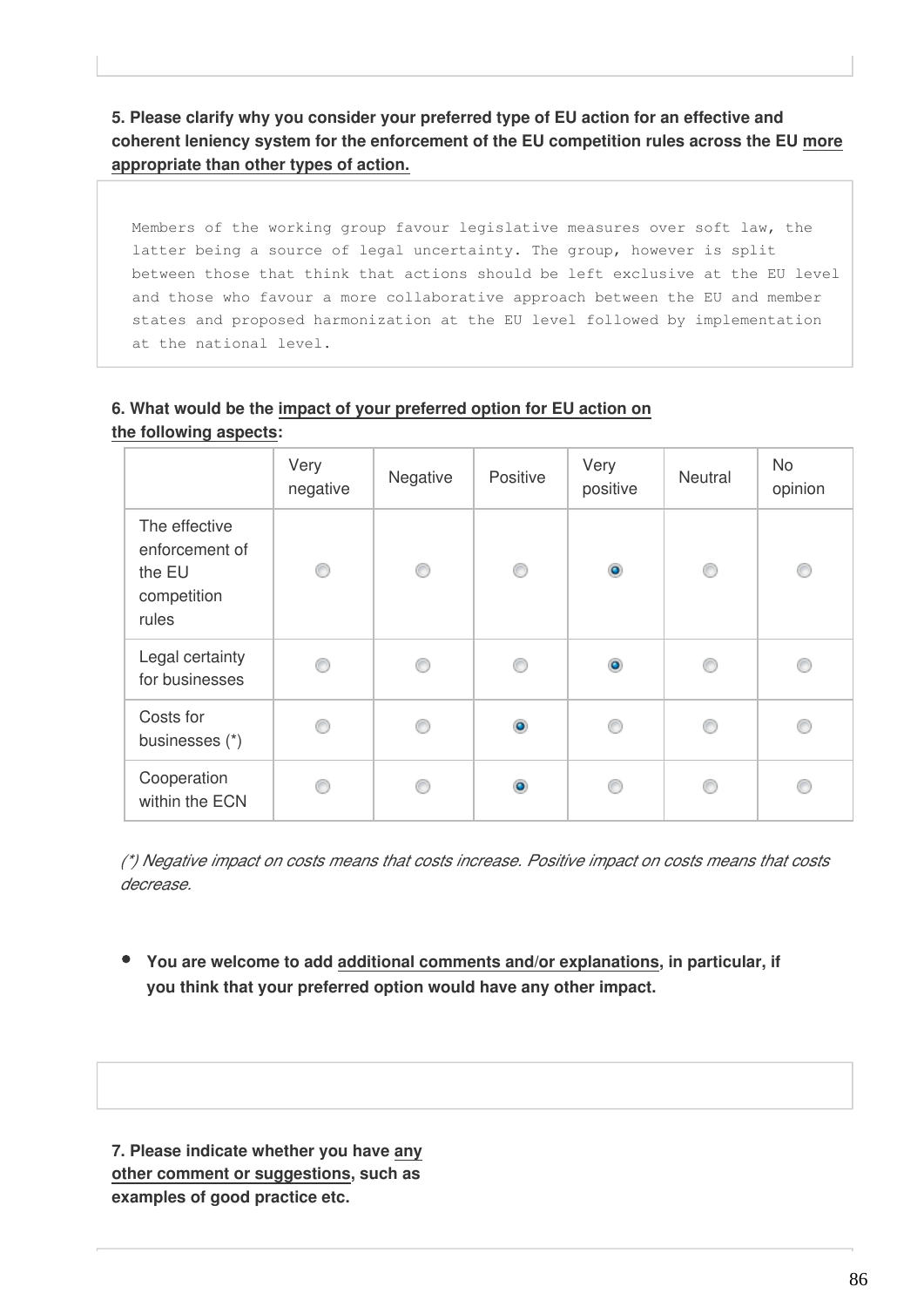**You may also provide additional information which may be relevant for this section (copies of any documents, reports, studies etc.). Please do it by uploading the relevant information in documents with a maximum size of 1 MB each using the button below.**

**Should you prefer to provide documents of more than 1 MB, please send them to the functional mailbox COMP-ECNPLUS@ec.europa.eu after having submitted your reply to the questionnaire indicating your Case-Id, email and contact details.**

# **CONCLUSION AND SUBMISSION**

**1. What do you think about our questionnaire?**

## **2. Were any important questions missing?**

**3. Would you be willing to participate in a short telephone interview to deepen our understanding of your answers?**

## **Background Documents**

Commission SWD "Enhancing competition enforcement by the Member States' competition authorities: institutior [and procedural issues" accompanying the Communication from the Commission \(SWD\(2014\) 231 final, 9.7.2014\)](https://ec.europa.eu/eusurvey/files/0a8fee8d-cd1f-426f-8b96-200cb6f0a5b5) [\(/eusurvey/files/0a8fee8d-cd1f-426f-8b96-200cb6f0a5b5\)](https://ec.europa.eu/eusurvey/files/0a8fee8d-cd1f-426f-8b96-200cb6f0a5b5)

Communication from the Commission - Ten Years of Antitrust Enforcement under Regulation 1/2003: Achieveme [and Future Perspectives \(COM\(2014\) 453 final, 9.7.2014\)](https://ec.europa.eu/eusurvey/files/620d3975-1019-4169-afd1-c770167c4e6c) [\(/eusurvey/files/620d3975-1019-4169-afd1-c770167c4e6c\)](https://ec.europa.eu/eusurvey/files/620d3975-1019-4169-afd1-c770167c4e6c)

[Communication from the Commission to the European Parliament and the Council, Report on the functioning of](https://ec.europa.eu/eusurvey/files/2cff6b19-1690-49d3-a9ed-70b8e12bc51e) [Regulation 1/2003 \(COM\(2009\) 206 final, 29.4.2009\) \(/eusurvey/files/2cff6b19-1690-49d3-a9ed-70b8e12bc51e\)](https://ec.europa.eu/eusurvey/files/2cff6b19-1690-49d3-a9ed-70b8e12bc51e)

[ECN Model Leniency Programme \(/eusurvey/files/d9fc6fa7-39fc-4eb1-b4d2-1207ec672d81\)](https://ec.europa.eu/eusurvey/files/d9fc6fa7-39fc-4eb1-b4d2-1207ec672d81)

[Regulation 1/2003 \(/eusurvey/files/58236441-8770-4dfd-92d3-3342d872ecbb\)](https://ec.europa.eu/eusurvey/files/58236441-8770-4dfd-92d3-3342d872ecbb)